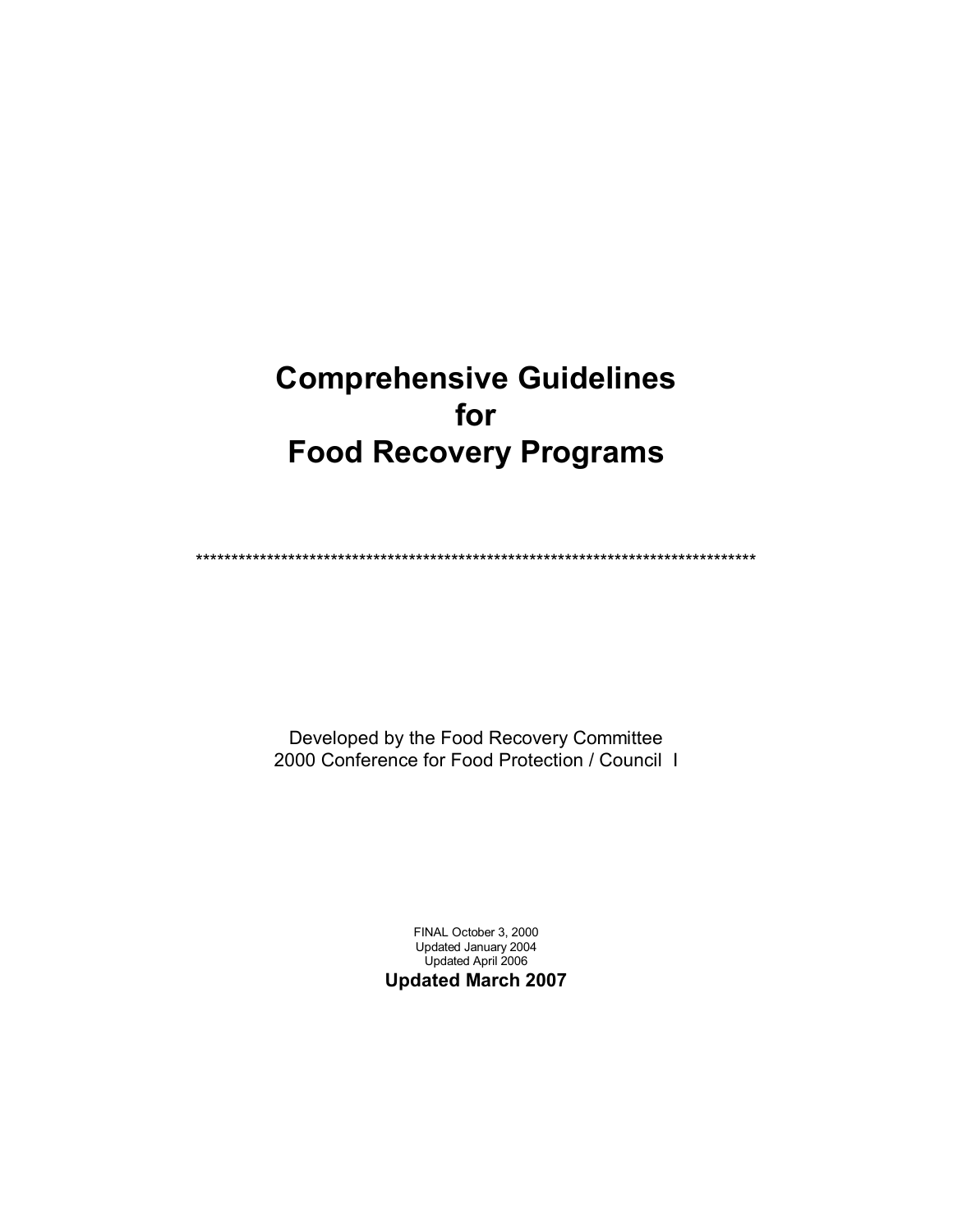## **TABLE of CONTENTS**

| Legal Issues.                                                        |    |
|----------------------------------------------------------------------|----|
|                                                                      |    |
|                                                                      | 12 |
|                                                                      |    |
|                                                                      |    |
|                                                                      |    |
|                                                                      |    |
|                                                                      |    |
| <b>APPENDIX A</b>                                                    |    |
| Guidance Charts for Assessment of Food on Receipt  43                |    |
| <b>APPENDIX B</b>                                                    |    |
|                                                                      |    |
|                                                                      | 61 |
| Forms for Reporting Food Worker or Volunteer Illness or Symptoms  61 |    |
|                                                                      | 78 |
|                                                                      |    |
|                                                                      |    |
|                                                                      |    |
|                                                                      | 80 |
|                                                                      |    |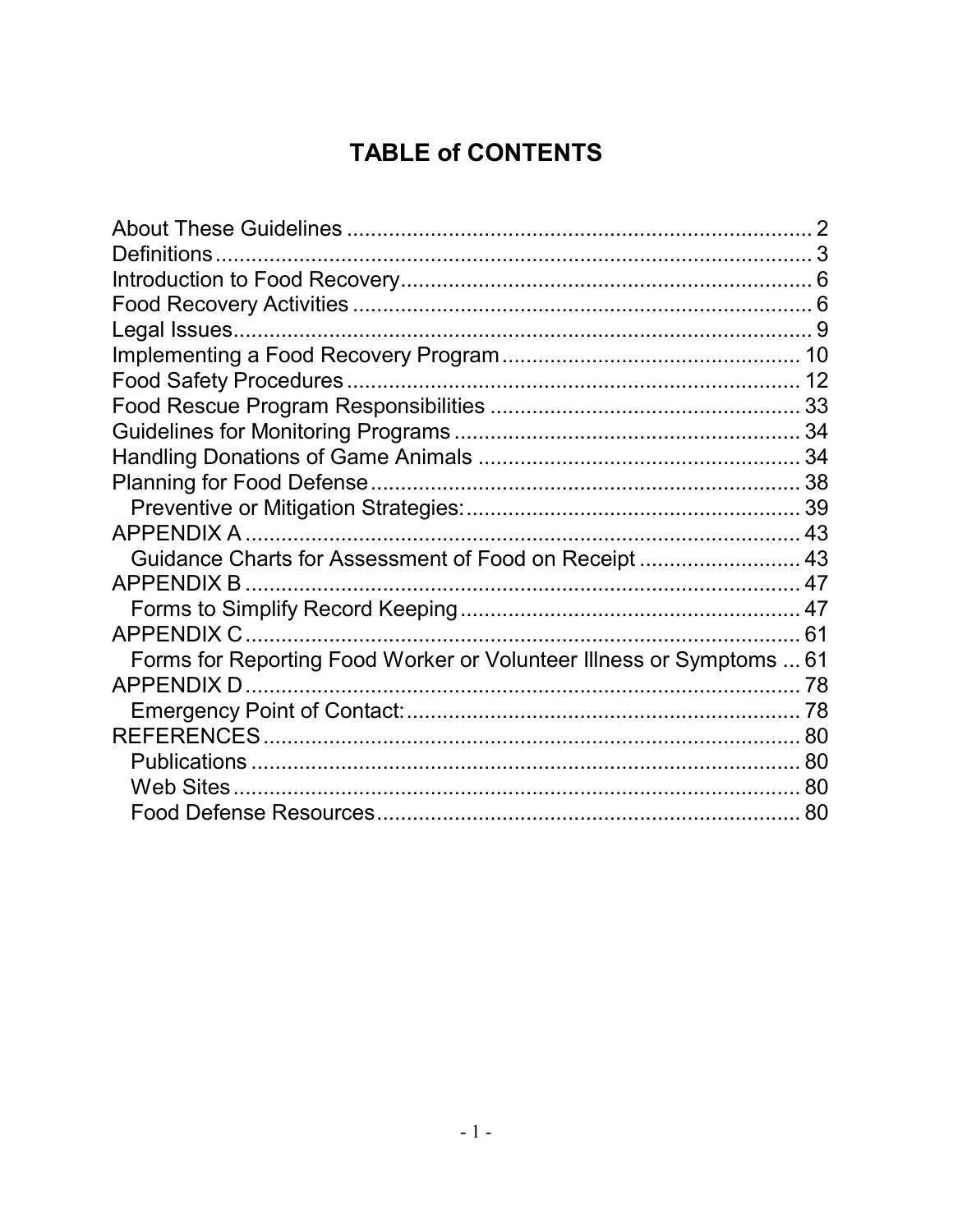## <span id="page-2-0"></span>**About These Guidelines**

Over the years, various inquires received from regulators and others about safe food management and preparation practices in food recovery operations prompted the United States Department of Agriculture (USDA) and Food and Drug Administration (FDA) to enter into a joint project in 1997-1998 to develop guidelines for food recovery programs. The resulting document was presented to the 1998 Conference for Food Protection (CFP) for acceptance by Conference stakeholders (industry, consumers, academia, and federal/state/local food safety regulators). Under the auspices of Council l (its laws and regulations advisory group), the 1998 CFP formed a Food Recovery Committee to work with FDA and USDA to fully develop the food recovery guidelines.

The CFP Food Recovery Committee is composed of members of the retail and food service industry, hunger relief organizations, and federal, State, and local regulatory agencies.

The CFP Food Recovery Committee used the USDA/FDA guideline and documents from America's Second Harvest as a base and this comprehensive guideline is the result of the Committee's efforts to fulfill its charge. Upon acceptance by the 2000 CFP, the guideline was proposed to become an annex to the FDA Food Code.

A short description of the Guidelines can be found in the 2005 FDA Food Code in Annex 2, References, under 3. Supporting Documents, M. *Comprehensive Guidelines for Food Recovery Programs*, .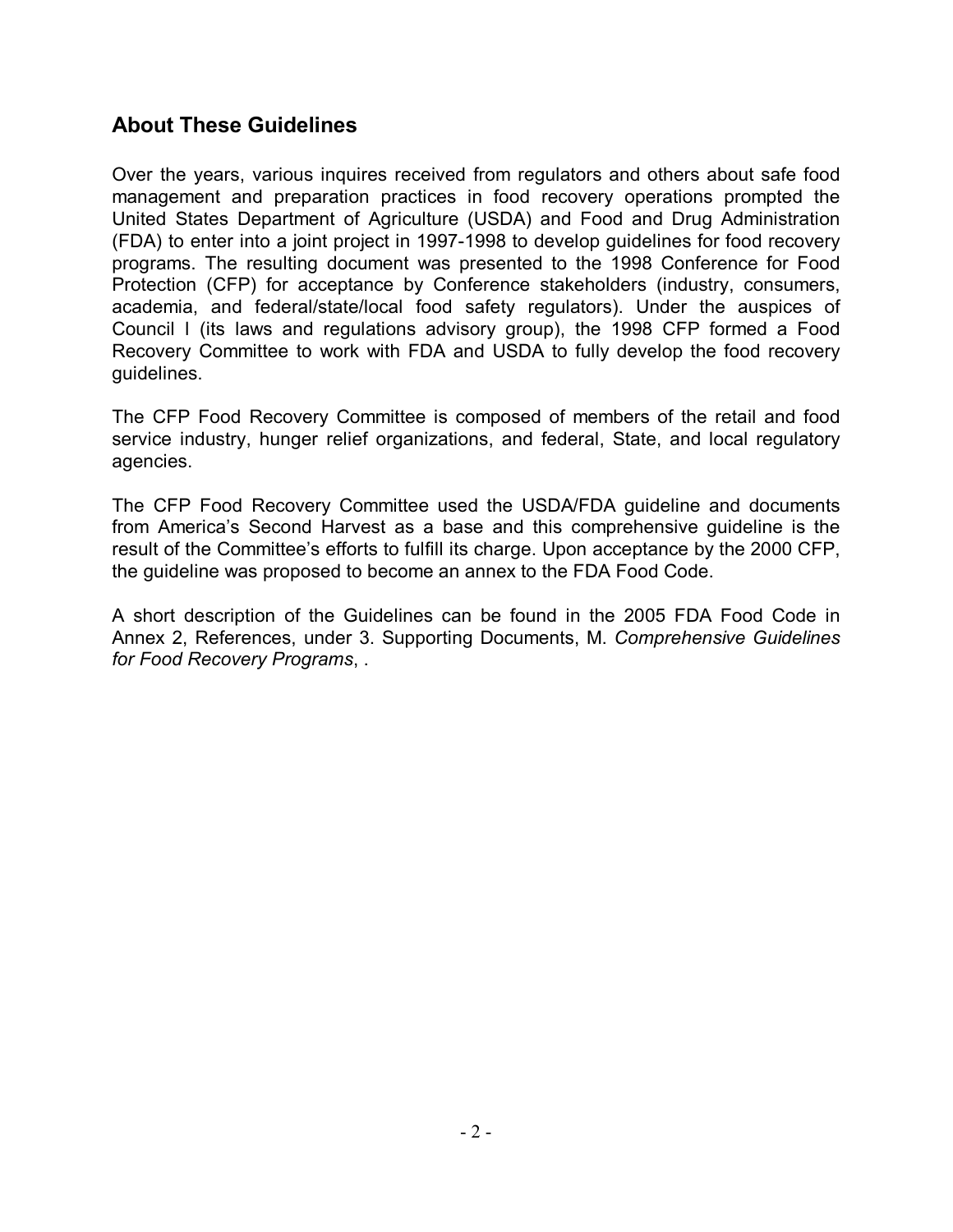## <span id="page-3-0"></span>**Definitions**

**Active Managerial Control** means the purposeful incorporation of specific actions or procedures by industry management into the operation of their business to attain control over foodborne illness risk factors.

**Approved Source** means an acceptable supplier to the regulatory authority based on a determination of conformity with principles, practices, and generally recognized standards that protect public health.

**Critical Control Point** means a point or procedure in a specific food system where loss of control may result in an unacceptable health risk.

**Excess Food** means any extra wholesome, edible food, including food that was prepared for service, but not served or sold.

**Field gleaning (gleaning)** means the collection of crops from fields that have already been mechanically harvested or on fields where it is not economically profitable to harvest.

**Food defense** is the collective term used by the Food and Drug Administration (FDA), United States Department of Agriculture (USDA), Department of Homeland Security (DHS), etc, to encompass activities associated with protecting the nation's food supply from deliberate or intentional acts of contamination or tampering. This term encompasses other similar verbiage (i.e., bioterrorism, $(BT)$ , counter-terrorism  $(CT)$  etc.)

**Food Distribution Organization (FDO)** means the organization that accepts donated food and directly distributes it to needy consumers or, in some cases, distributes donated food to another facility (receiving facility) which will then directly distribute it to the consumer. This FDO and the receiving facility may be one and the same.

**Food Recovery** means the collection of wholesome food for distribution to people in need; sometimes referred to as food rescue.

**HACCP** is an acronym that stands for Hazard Analysis and Critical Control Point, a prevention-based food safety management system. HACCP systems are designed to prevent the occurrence of potential food safety problems. HACCP Plan means a written document that delineates the formal procedures for following the Hazard Analysis Critical Control Point principles developed by the National Advisory Committee on Microbiological Criteria for Foods.

**Hazard** means a biological, chemical, or physical property that may cause an unacceptable consumer health risk.

**Perishable food** - meats, dairy products, produce, and bakery items that are donated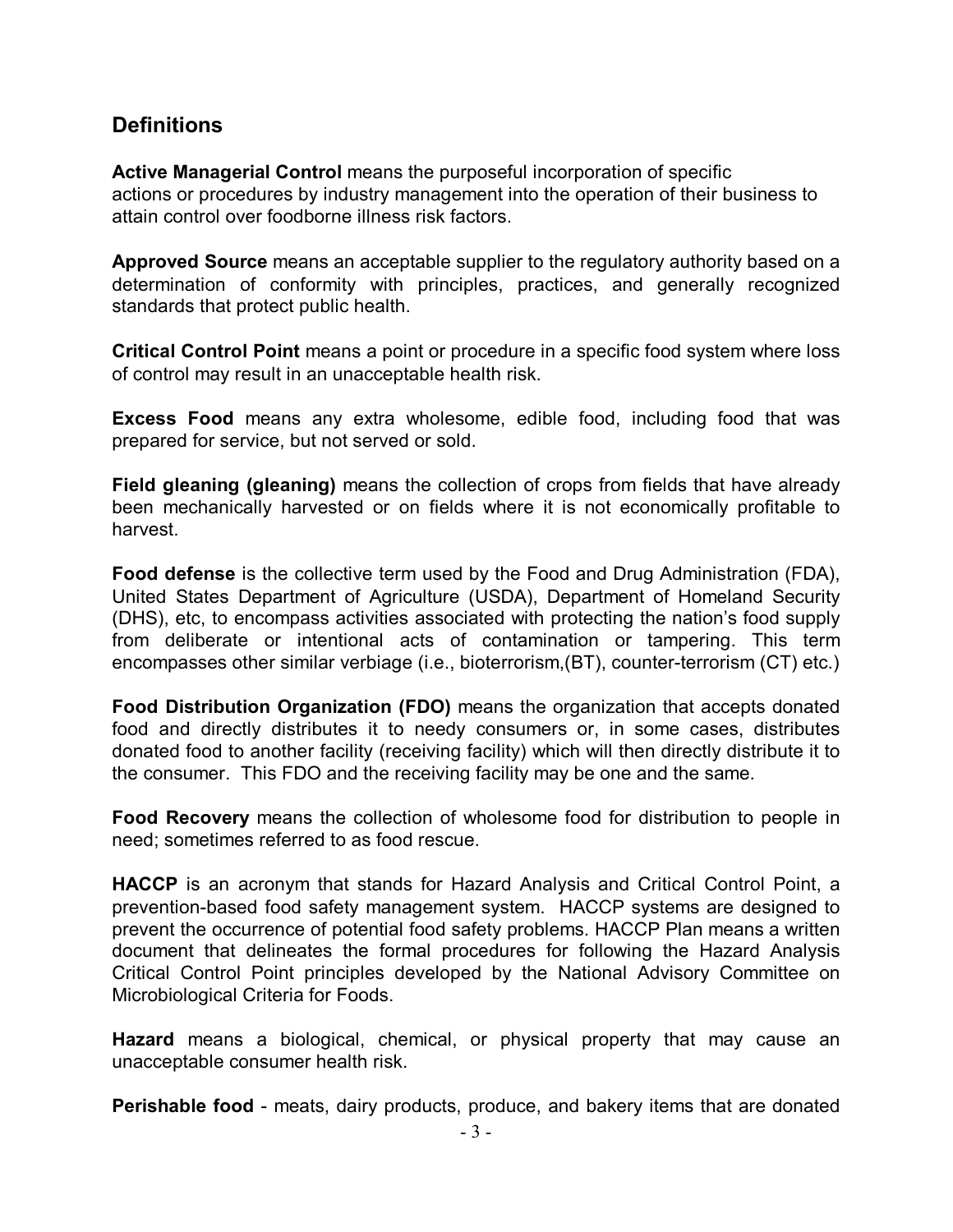from grocery stores, produce distributors, food distributors, etc.

**Prepared foods** are foods of all descriptions that have been prepared but were never served. This includes cooked items, such as meats, entrees, vegetables, starches, deli trays, and vegetable trays, for example.

#### **Potentially Hazardous Food (Time/Temperature Control for Safety (TCS) Food).**

(1) **"Potentially hazardous food (time/temperature control for safety (TCS) food)"** means a FOOD that requires time/temperature control for safety (TCS) to limit pathogenic microorganism growth or toxin formation. Most, but not all perishable food and prepared foods are PHF/TCS food.

(2) **"Potentially hazardous food (time/temperature control for safety (TCS) food)"** includes:

 $(a)$  An animal  $FOOD$  that is raw or heat-treated; a plant  $FOOD$  that is heattreated or consists of raw seed sprouts, cut melons, or garlic-in-oil mixtures that are not modified in a way that results in mixtures that do not support pathogenic microorganism growth or toxin formation; and

(b) Except as specified in Subparagraph (3)(d) of this definition, a food that because of the interaction of its water activity  $(A<sub>w</sub>)$  and PH values is designated as Product Assessment Required (PA) in Tables A and B from the FDA Food Code and provided at the end of the Food Safety Procedures section.<sup>1</sup>

#### (3) **"Potentially hazardous food (time/temperature control for safety food)" does not include:**

 $(a)$  *An air-cooled hard-boiled EGG with shell intact, or an EGG with shell intact that is not hard-boiled, but has been pasteurized to destroy all viable salmonellae;*

(b) *A FOOD in an unopened* HERMETICALLY SEALED CONTAINER *that is commercially processed to achieve and maintain commercial sterility under conditions of non-refrigerated storage and distribution;* 

(c) A *FOOD* that because of its *PH* or  $A_W$  value, or interaction of  $A_W$  and *PH values, is designated as a non-PHF/non-TCS FOOD in Table A or B of this definition;*

<sup>1</sup> As referenced in the 2005 Food Code, Paragraph 1201.10(B) definition of Potentially Hazardous Food (Time/Temperature Control for Safety Food 2005. U.S. Department of Health and Human Services, Public Health Service, Food and Drug Administration. 2005. Available at http://www.cfsan.fda.gov/~dms/fc05-toc.html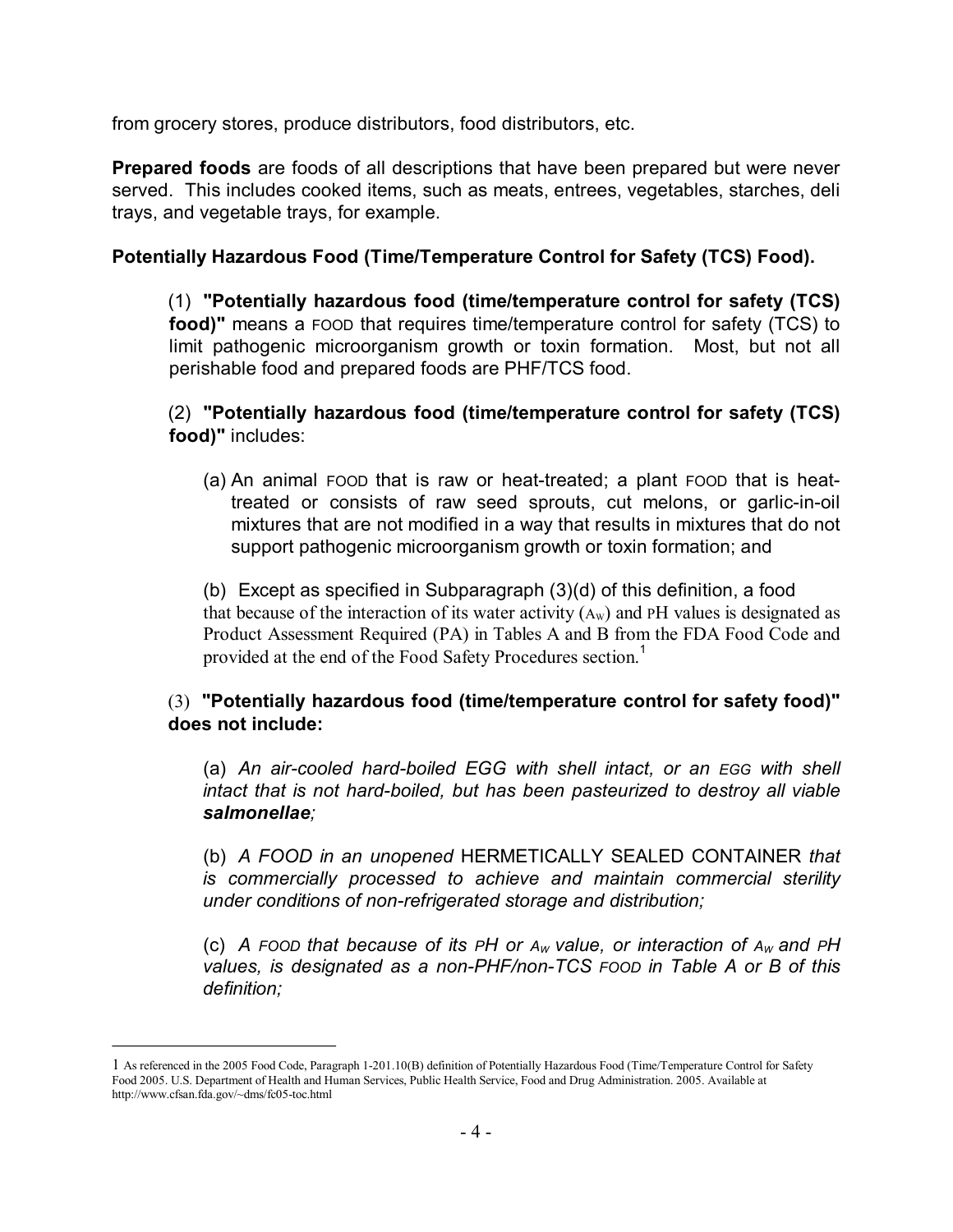(d) *A FOOD that is designated as Product Assessment Required (PA) in Table A or B of the Food Code definition and has undergone a Product Assessment showing that the growth or toxin formation of pathogenic microorganisms that are reasonably likely to occur in that FOOD Is precluded due to:*

(i) *Intrinsic factors including added or natural characteristics of the FOOD such as preservatives, antimicrobials, humectants, acidulants, or nutrients,*

(ii) *Extrinsic factors including environmental or operational factors that affect the FOOD such as packaging, modified atmosphere such as REDUCED OXYGEN PACKAGING, shelf life and use, or temperature range of storage and use, or*

(iii) *A combination of intrinsic and extrinsic factors; or*

(e) *A FOOD that does not support the growth or toxin formation of pathogenic microorganisms in accordance with one of the Subparagraphs (3)(a) (3)(d) of this definition even though the FOOD may contain a pathogenic microorganism or chemical or physical contaminant at a level sufficient to cause illness or injury.*

**Receiving facility** means the organization that accepts donated food and directly distributes it to the consumer.

**Reclamation Centers** are centers operated by retail supermarket chains or wholesale distributors which collect product that will not be sold through the company's normal distribution channels. This may include damaged product or discontinued items being claimed for credit from the vendor/manufacturer.

**Salvage**, as a verb, means the act of saving any imperiled property from loss. As a noun, it means the property so saved. Food items may have been subjected to possible damage due to transportation accident, fire, flood, adverse weather, or any other similar cause, which may have rendered the food unsafe or unsuitable for human consumption. As used by food banks, the definition of salvage includes those products processed through reclamation centers. Salvaging involves evaluating the product to determine its fitness for human consumption, reconditioning it if necessary, in order to place the food back into the distribution system.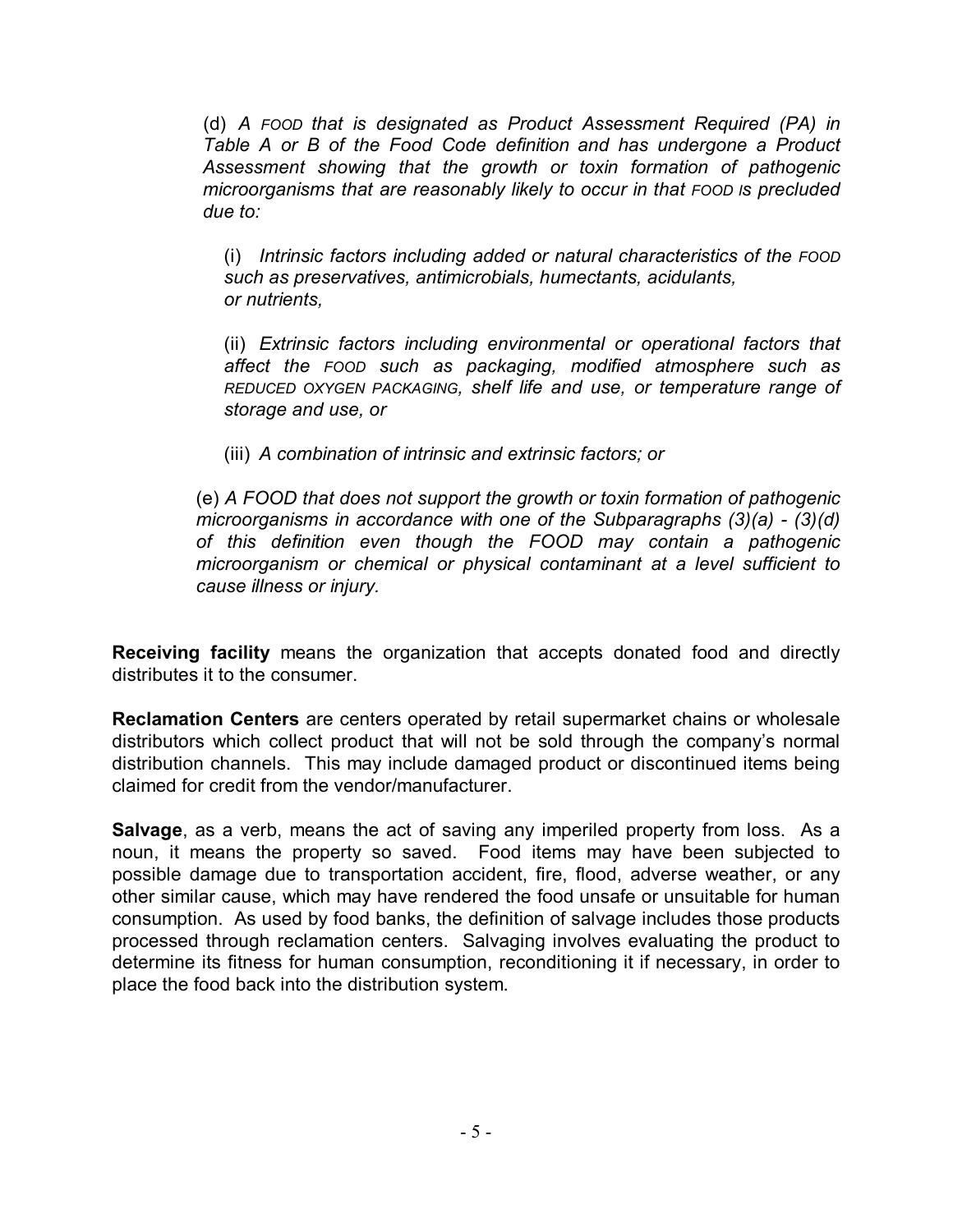## <span id="page-6-0"></span>**Introduction to Food Recovery**

In recent years, there has been growing concern about hunger, resource conservation, and the environmental and economic costs associated with food waste. This, in turn, has accelerated public and private efforts to make better use of available food supplies by recovering safe and nutritious food that would otherwise be wasted.

A July 1997 study by the U.S. Department of Agriculture estimates that over onequarter of all food produced in this country is wasted. The study found that about 96 billion pounds were lost at the retail, food service, and consumer levels. If 5 percent of the 96 billion pounds were recovered, that quantity would feed 4 million people each day for a year.

Food recovery programs collect foods from commercial production and distribution channels and redistribute them to people in need. Prepared and processed foods are most often collected from the food service industry. Perishable produce is generally obtained from wholesale and retail sources. There are food recovery efforts carried out by public, private, and nonprofit organizations across the country. The primary goal of food recovery programs is to collect safe and wholesome food donated from commercial sources to meet the nutritional needs of the hungry.

Food recovery is one way to help reduce the problem of hunger in America. Participating in a successful food recovery program has benefits that extend beyond providing food to those who are in need. Participation benefits an establishment's operation, its customers, its employees, and the community. It increases the visibility of a business, and helps build a more cohesive local community.

This document is intended primarily to provide quidance to retail-level food operators that want to participate in food recovery programs and provide safe food to people in need.

## **Food Recovery Activities**

## <span id="page-6-1"></span>**USDA Food Recovery Activities**

In September 1997, the U.S. Department of Agriculture (USDA) joined with key nonprofit organizations to sponsor the first ever National Summit on Food Recovery and Gleaning, which set a goal of a 33 percent increase in the amount of food recovered nationally by the year 2000. This would provide an additional 500 million pounds of food a year to feeding organizations. The Secretary of Agriculture is Chair of the interagency working group on Food Recovery to Help the Hungry. The purpose of the working group is to fulfill the President's directive to all Federal agencies to donate excess food to the extent practicable.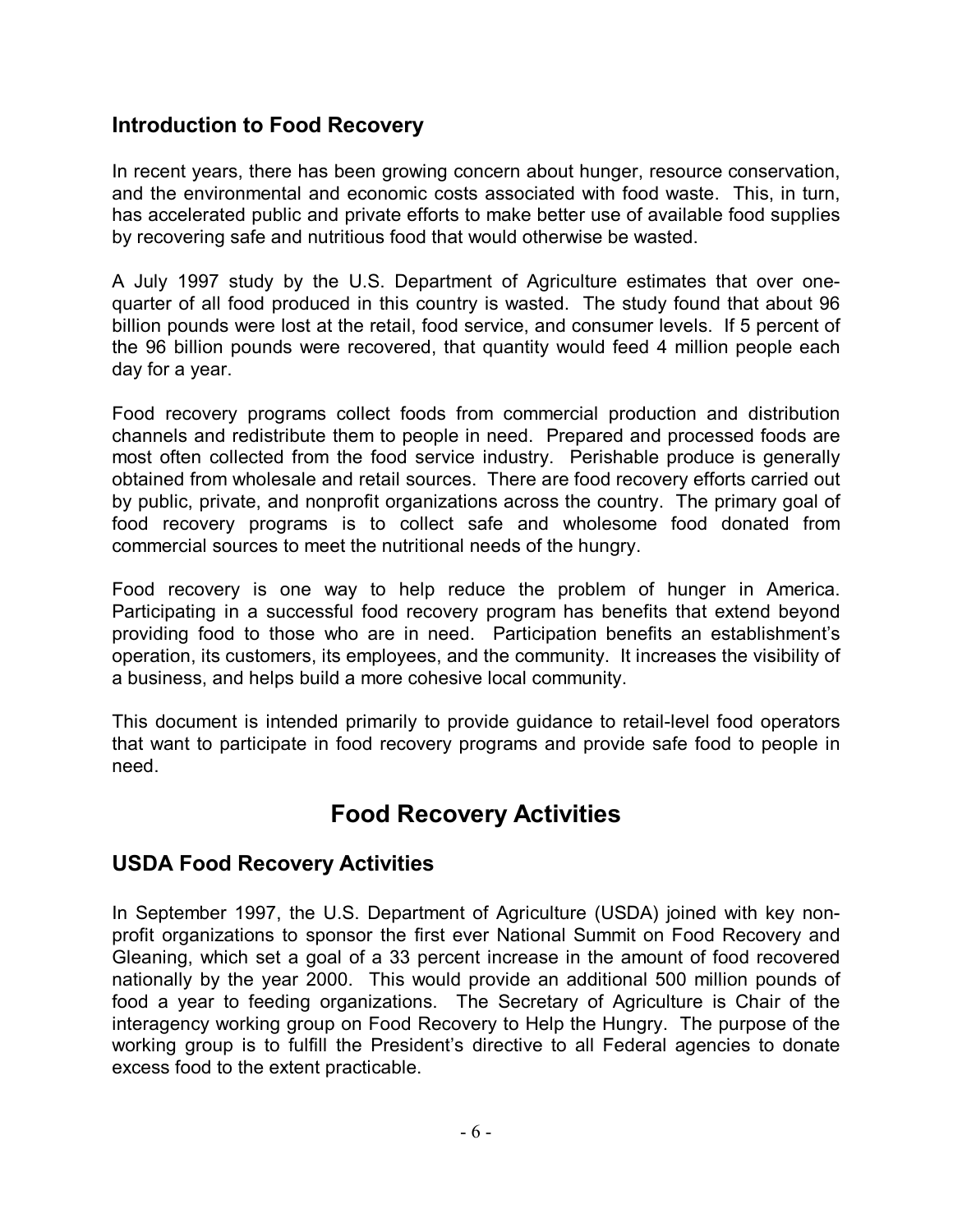The USDA is working with a variety of partners to increase the amount of food recovered to help feed the hungry. In 1996, the Department published *A Citizen's Guide to Food Recovery* (revised in 1997) and worked with the National Restaurant Association to publish a food recovery guide for restaurants. The USDA's Cooperative State Research, Education, and Extension Service, in partnership with the Cooperative Extension System, helps agencies and community groups establish local hunger programs, administer food recovery programs, and coordinate gleaning programs.

USDA has sponsored a number of food recovery activities of the AmeriCorps National Service Program, which allows volunteers to trade community service for educational awards. The Department also donates food from its Washington, D.C. headquarters to a local food recovery group, and has entered into partnerships with corporations to promote national food recovery efforts.

## **Ongoing Food Recovery Activities**

In the United States, it is estimated that there are 150,000 private programs helping to feed the hungry. Each program is distinct in terms of its size, organization, management, and clientele. Some programs are run by a small group of volunteers in a small facility. Other programs are larger organizations with paid staff and state-ofthe-art facilities. Following are some of the organizations involved in food recovery:

#### **America's Second Harvest – The Nation's Food Bank Network**

America's Second Harvest was founded in 1979 and has grown to become the nation's largest domestic hunger-relief organization. America's Second Harvest is a national network of more than 200 regional food banks and food-rescue programs, serving all 50 states and Puerto Rico. This network distributes nearly 2.1 billion pounds (2005) of donated food and grocery products annually to approximately 50,000 local charitable agencies which operate more than 94,000 food programs, including food pantries, soup kitchens, women's shelters, Kids Cafes, Community Kitchens, and other programs that provide food assistance to 26 million hungry Americans.

#### **The Chef and Child Foundation**

The Chef and Child Foundation is the charitable arm of the American Culinary Foundation. Established in 1989, the Foundation's three-part mission includes an awareness campaign every October around Childhood Hunger Day, an education program that brings nutrition information to children from preschool to fifth grade, and a training program called *Understanding Prepared Foods* that educates those involved in food rescue about food safety issues.

#### **Congressional Hunger Center**

Congressmen Tony Hall and Bill Emerson started the nonprofit Congressional Hunger Center (CHC) in 1993 when Congress voted to end its own Select Committee on Hunger. The mission of the CHC is to find solutions to hunger by developing leaders**.** Through the national Mickey Leland Hunger Fellows Program, 20 individuals perform a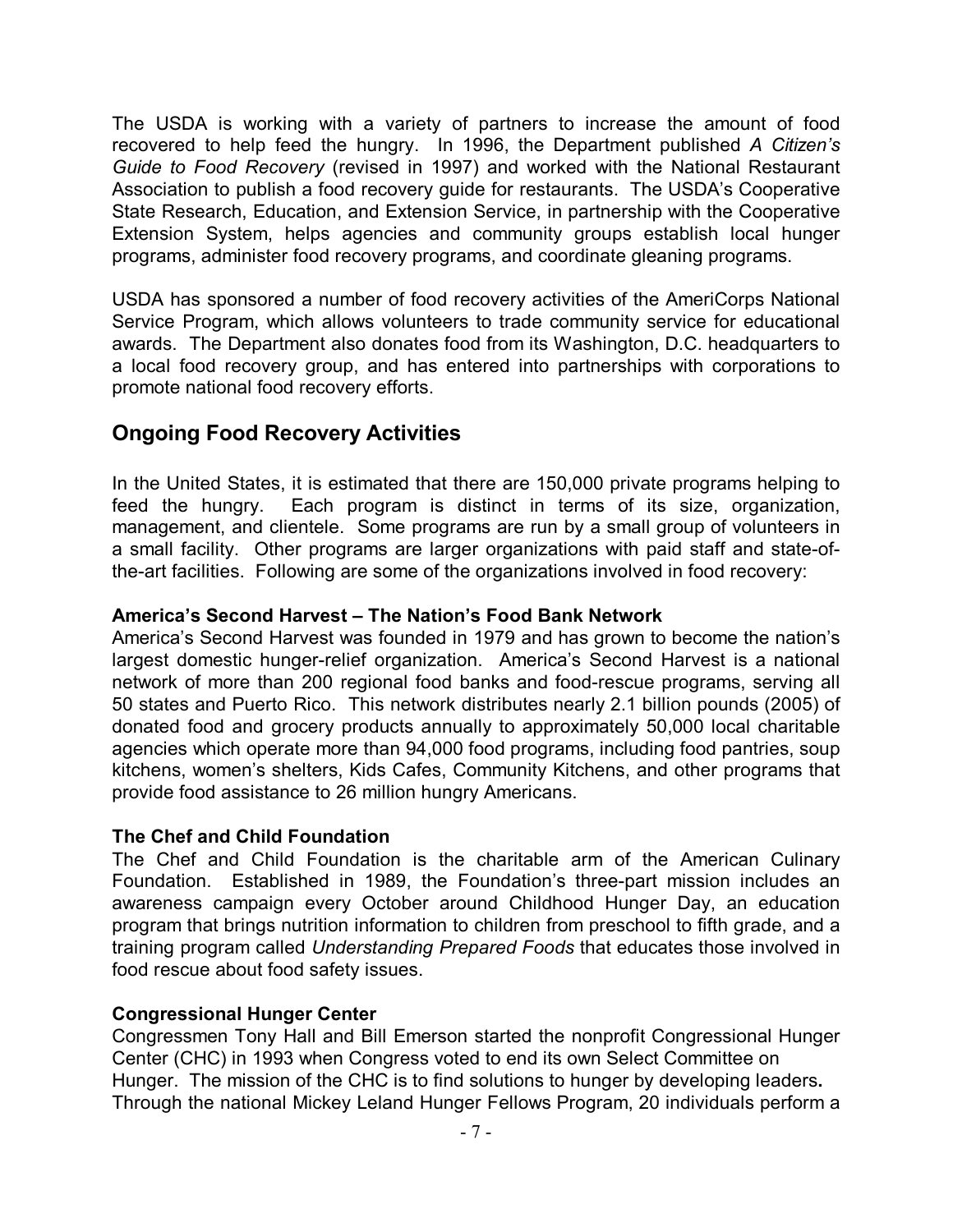year of direct community service combined with helping to formulate public policy. Through the Beyond Food Program, the CHC trains AmeriCorps volunteers. The CHC also works with leaders at the international level to improve emergency relief efforts in disaster areas.

#### **National Hunger Clearinghouse**

The National Hunger Clearinghouse is a program of World Hunger Year under contract with USDA. Its major emphases are gleaning and food recovery and answering the USDA Food Recovery hotline: 1-800-GLEAN-IT. The toll-free hotline provides information on how to become a volunteer, donate food, or get involved in a local gleaning or food recovery program. The Clearinghouse also provides information on hunger, food, nutrition, and agriculture issues. The database already has over 20,000 organizations listed, from soup kitchens to restaurants.

#### **National Restaurant Association**

The National Restaurant Association fulfilled a pledge made at the National Summit on Food Recovery and Gleaning with the publication in 1997 of *Food Donation: A Restaurateur's Guide*. This comprehensive handbook encourages restaurants to recover and donate unused food.

#### **Share Our Strength**

The mission of Share Our Strength (SOS) is to work to alleviate and prevent hunger and poverty in the United States and around the world. The organization supports food assistance, treating malnutrition and other consequences of hunger, and promoting economic independence of people in need. Founded in 1984, SOS awards grants to more than 800 organizations annually. To meet its goals, SOS enlists industries and individuals to contribute their talents to its anti-hunger efforts and creates community wealth to promote lasting change.

#### **Society of St. Andrew**

The Society of St. Andrew is a nonprofit organization that uses surplus produce to feed people in need. Since 1979, the Society has gleaned 200 million pounds of fresh fruits and vegetables that were distributed to feeding agencies throughout the United States. The produce is given to food banks, soup kitchens, and food pantries free of charge. The Society has offices in Virginia, North Carolina, Texas, and Florida.

#### **St. Mary's Food Bank**

In the United States, organized food recovery initiatives first gained recognition in the late 1960s. In 1967, John Van Hegel founded St. Mary's Food Bank in Phoenix, Arizona. As word of its success spread, groups from all over the country visited the Arizona facility for insight and instruction. Today, St. Mary's Food Bank is a member of America's Second Harvest network and is now called St. Mary's/Westside Food Bank Alliance. The food bank now serves the northern half of Arizona and serves over 800 agencies, providing food for families in crisis, the disabled, elderly, and homeless.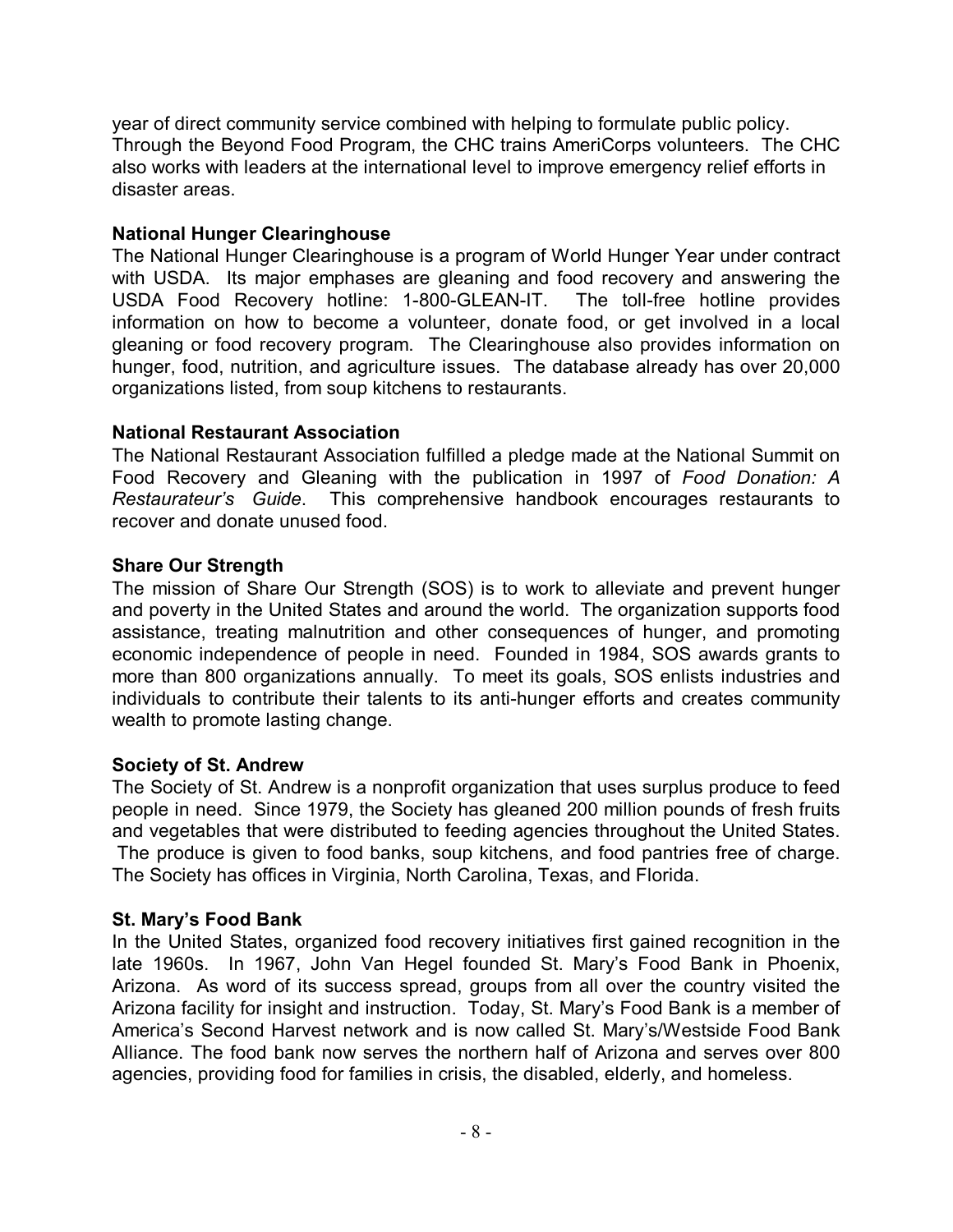### <span id="page-9-0"></span>**Legal Issues**

## **The Emerson Good Samaritan Food Donation Act**

When citizens volunteer their time and resources to help feed hungry people, they are rightfully concerned that they are putting themselves at legal risk. Fortunately, recent legislation provides uniform national protection to citizens, businesses, and nonprofit organizations that act in good faith to donate, recover, and distribute excess food.

Although all states have enacted Good Samaritan laws, one very important consideration for food donors is the issue of food safety and quality. Potential food donors (e.g., restaurants, caterers, cafeterias, etc.) are more likely to enter into partnership with food recovery programs if there are assurances that program personnel are trained in safe handling and storage of donated foods. Therefore, program guidance and assurances that emergency food programs operate in accordance with recognized food safety standards help encourage businesses to donate food.

The Bill Emerson Good Samaritan Food Donation Act converts Title IV of the National and Community Service Act of 1990, known as the Model Good Samaritan Food Donation Act, into permanent law, within the Child Nutrition Act of 1966. Congress passed the legislation in late September, 1996, and President Clinton signed the bill into law on October 1, 1996. The Act is designed to encourage the donation of food and grocery products to nonprofit organizations such as homeless shelters, soup kitchens, and churches for distribution to individuals in need. The full text of the Act as well as the portions of the National and Community Service Act that it amends are presented in Appendix C in *A Citizen's Guide to Food Recovery*.

The Bill Emerson Good Samaritan Food Donation Act promotes food recovery by limiting the liability of donors to instances of gross negligence or intentional misconduct. The Act further states that, absent gross negligence or intentional misconduct, persons, gleaners, and nonprofit organizations shall not be subject to civil or criminal liability arising from the nature, age, packaging, or condition of wholesome food or fit grocery products received as donations. It also establishes basic nationwide uniform definitions pertaining to donation and distribution of nutritious foods and will help ensure that donated foods meet all quality and labeling standards of Federal, State, and local laws and regulations.

Although the Bill Emerson Good Samaritan Food Donation Act takes precedence over the various State Good Samaritan statutes, it may not entirely replace such statutes. As a Federal statute, the Emerson Act creates a uniform minimum level of protection from liability for donors and gleaners nationwide. However, State Good Samaritan statutes still may provide protection for donors and gleaners above and beyond that guaranteed in the Federal statute. Therefore, local organizations should be familiar with such States' statutes. (See Appendix D in *A Citizen's Guide to Food Recovery* for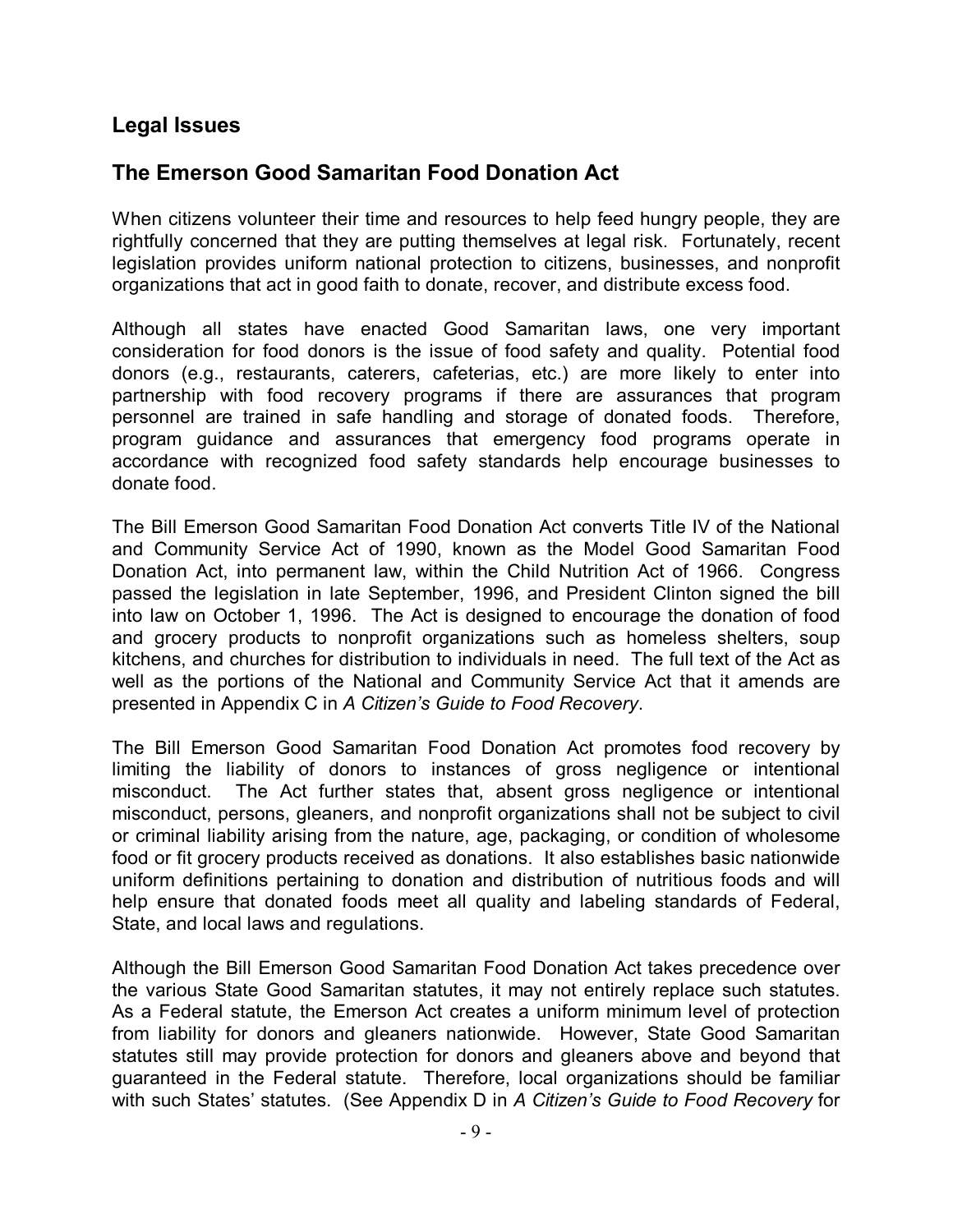a listing of citations for State statutes).

Further details may also be obtained by contacting the office of the attorney general for the appropriate State. In addition, the Emerson Act does not alter or interfere with State or local health regulations or workers' compensation laws. Local organizations in each State should also be familiar with the impact upon food recovery projects of State or local health regulations and workers' compensation laws.

## <span id="page-10-0"></span>**Implementing a Food Recovery Program**

There are many ways to contribute to food recovery programs including donating excess prepared foods, donating produce or canned and packaged goods, fundraising, training volunteer food workers, or providing transportation for food from donor to the food distribution organizations (FDOs).

Major aspects of implementing a food recovery program include: (1) choosing a suitable FDO and (2) donor and FDO agreement on the terms of their relationship.

Advice on finding a partner to receive donated foods is available from a number of reliable sources. Among them, the United States Department of Agriculture (USDA), the lead federal agency for food recovery activities, America's Second Harvest, a national network of community-based, hunger-relief programs; and the National Restaurant Association.

To lay the foundation for a successful partnership and to minimize misunderstandings, the donor and FDO need to plan their joint policies and procedures together. The initial planning meetings should cover at least the following topics:

(1) exchange of basic data such as:

- · names of key contacts
- addresses, phone and fax numbers
- anticipated frequency of donations;

(2) the types of foods to be donated, for example:

- raw fruits and vegetables
- cold fruit and vegetable salads
- hot foods of animal origin, including mixed dishes like lasagna
- cold cooked foods of animal origin
- · hot or cold cooked vegetables
- gravies, cream-based soups
- hot or cold grain dishes
- canned and packaged goods that are not potentially hazardous in their packaged form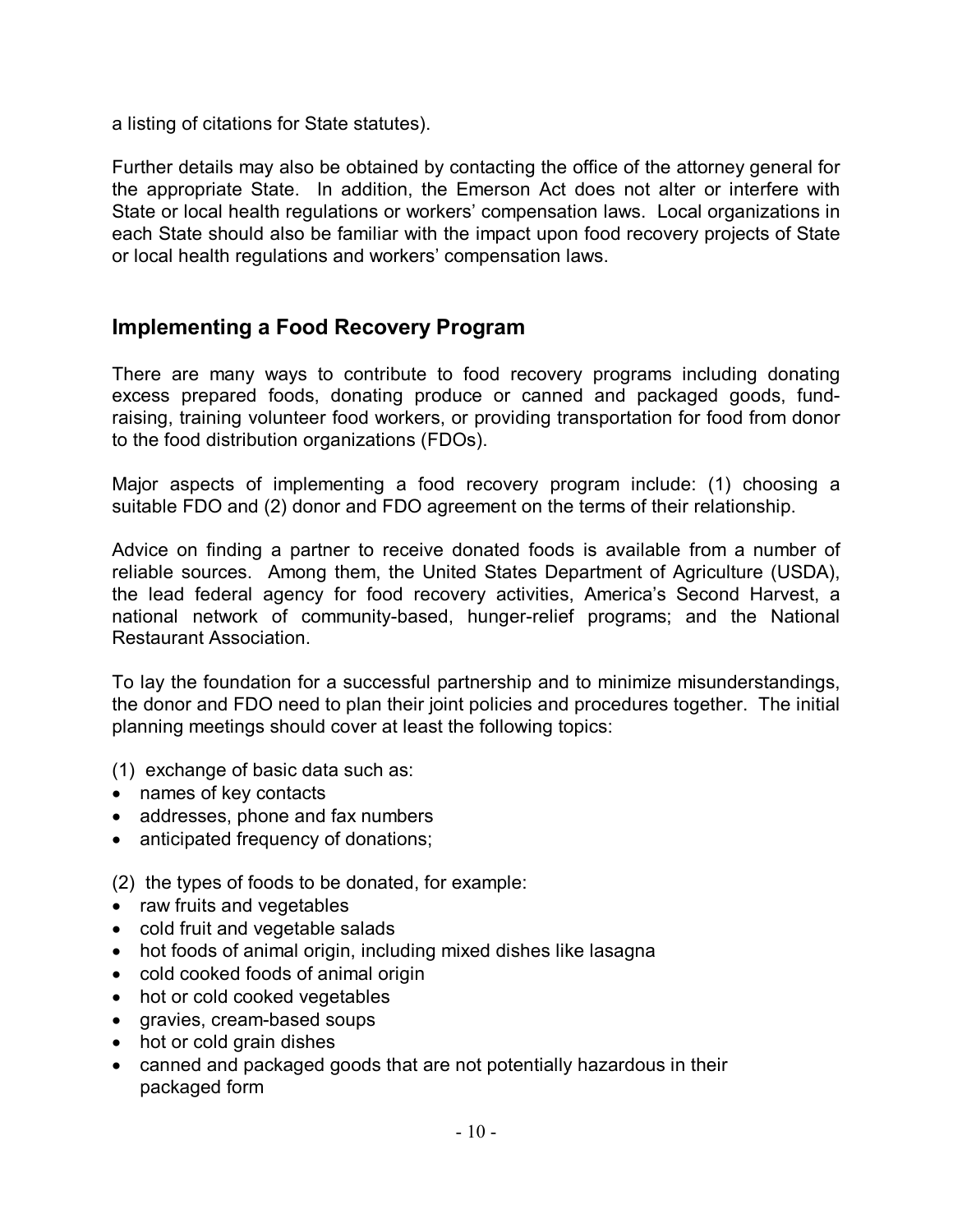- · beverages, and
- cold or frozen uncooked foods of animal origin, such as raw ground beef;

(3) the food transport arrangements including:

- who will transport food from donor to FDO's receiving facility
- $\bullet$  the type of vehicle(s) to be used, temperature-holding equipment (e.g., insulated containers, refrigerated unit)
- back-up or transportation contingency plan in case of vehicle breakdown or emergency
- distance in miles between the donor and the receiving facility
- anticipated time in minutes from the donor to receiving facility
- · anticipated frequency of donations, and
- · times/dates for pickup of donations;

 $(4)$  the qualifications of the food manager or person-in-charge in the donor and receiving facilities such as training and experience;

(5) the training provided to staff on hygienic and safe food preparation, food defense procedures, storage, and transporting practices;

- (6) preferred time, means and frequency of communication;
- (7) how unsatisfactory situations will be addressed; and
- (8) any other considerations raised by either party.

Early in the planning process, both the donor and FDO operators should familiarize themselves and their staff with the Good Samaritan laws that limit liability to gross negligence and intentional misconduct. Food workers need to fully understand that food safety training, consistent practice of hygienic food preparation practices, and regulatory inspection reports showing favorable performance histories, are factors which help to protect the participants from civil and criminal liability in the good faith donation of apparently wholesome food. Good practices help to provide legal protection for the donor *and* help ensure the service of safe food to consumers.

In Appendix B of this document, there is a guide (see **Initial Meeting Form**) to assist the partners in systematically developing an implementation plan for a successful endeavor. There is also a model form (see **Agreement to Participate as Food Recovery Partners** form) for formalizing the agreement between the donor and food distribution organization.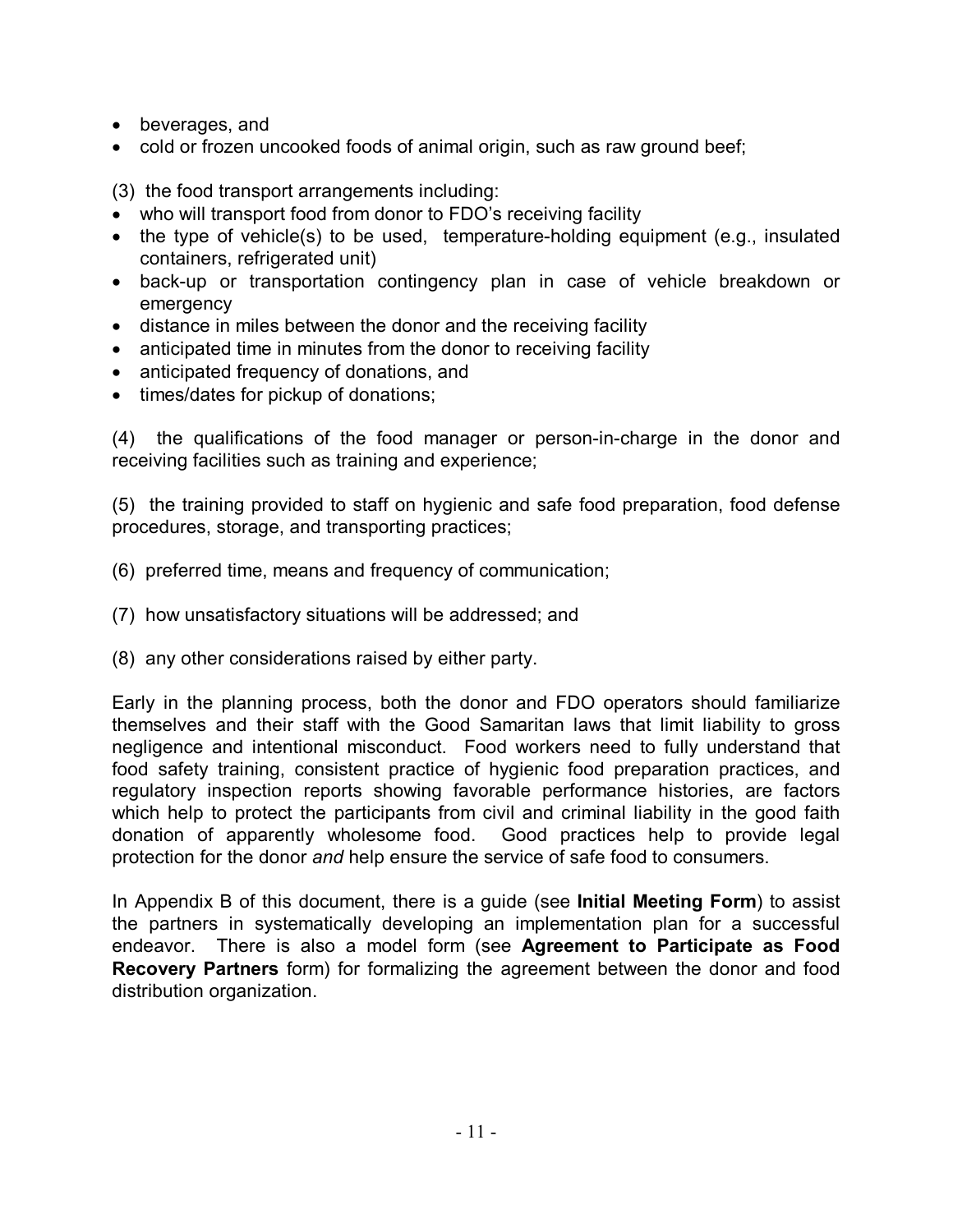## <span id="page-12-0"></span>**Food Safety Procedures**

## **Introduction**

Serving safe food is an essential part of all food recovery activities. In the donor's domain and in the food distribution organization, all steps need to be taken to ensure that the consumers of the recovered food are receiving a safe product. Certain basic principles of food safety must be incorporated into the program and followed by food workers to provide the consumers protection from foodborne illness.

Food that is directed to those in need is entitled to the same protective measures as that accorded food prepared and served to paying consumers. The national food standards at the retail level, as expressed in the FDA Food Code (Food Code), do not differentiate between the protection provided to food consumed by paying consumers and to food consumed by individuals who eat at FDOs.

The Food Code is an excellent reference for minimizing the occurrence of risk factors that contribute to foodborne illness. The standards expressed in the Food Code cover such subjects as: (1) manager or person in charge knowledge requirements; (2) monitoring the health of food workers; (3) food worker training and supervision; (4) protecting food from pathogens and contaminants from hands and other sources which cause foodborne diseases; (5) time and temperature requirements; and (6) equipment design and construction and maintenance.

Procedures outlined in this section are based on well-established food safety principles and are set forth as guidance for planning and conducting a food recovery program. The section is divided into six parts: Food Donation, Food Workers, Food Safety, Equipment, Maintaining Food Safety during Transportation and Emergency Readiness.

## **Food Donation**

### **Types of Foods**

Foods donated in a food recovery program may include excess prepared food or produce, canned food, and shelf-stable packaged goods. Excess food is any extra wholesome, edible food, including food that was prepared for service, but not served or sold. The charitable donation of food may result because a donor finds itself with an excess or because there is a conscious planning to have an excess in the daily or weekly volume of food. Restaurants, grocery stores, office food drives, or community food drives are possible donation sources.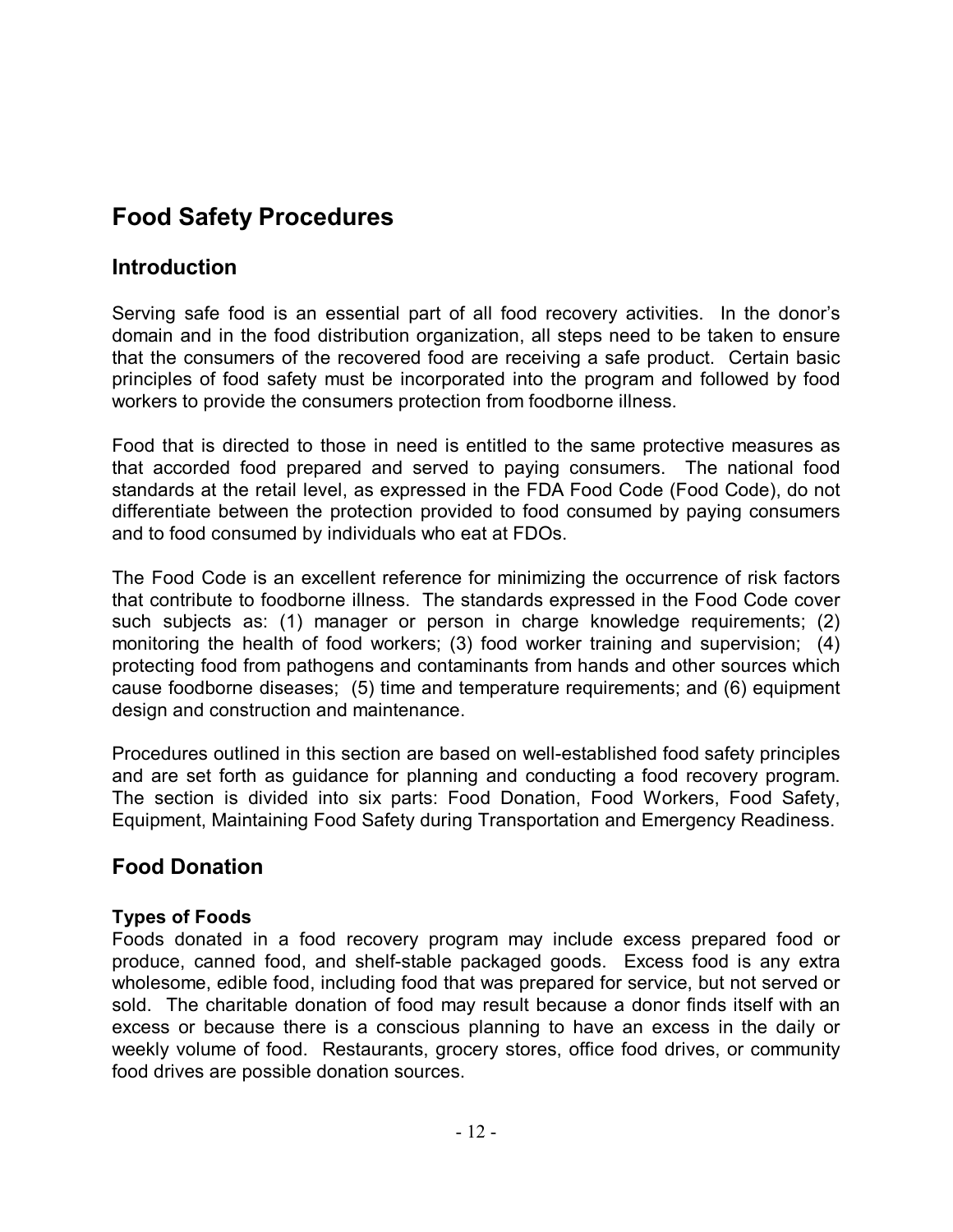#### **Receiving and Storing Food: Evaluating the Condition of the Food**

The person-in-charge who accepts the food on behalf of the FDO should check that the food is from an approved source (i.e., one that meets food safety standards, such as those outlined in this document and the Food Code) and that its condition is sound. Examining foods at the time of receipt can be invaluable in intercepting problems that can lead to food contamination, if undetected. Check for evidence of problems, such as the following, and take appropriate action to keep products from being received in an unsatisfactory condition, consumed, or contaminating other product (see Appendix A of this document for additional guidance):

- (1) Environmental conditions of transport, e.g., the vehicle is not clean, pets in the vehicle, evidence of insects or rodents, temperature controls not in use, readyto-eat foods stored so they can be contaminated by raw foods, toxic compounds are transported in a way that can contaminate food;
- (2) Cans that are dented in the top or side seams or are leaking or swollen; and
- (3) Insect or rodent infested food e.g. droppings, gnawings, or nesting material.

Infested foods, foods that are obviously compromised, and foods of questionable safety, should either be discarded or isolated from wholesome foods until their disposition is determined. In either case, the goal is to keep other foods wholesome and safe and physically separated so they remain in that condition.

The protective measures for prepared foods and whole produce are different from the protective measures for canned food, and shelf-stable packaged goods. With whole produce and prepared foods, attention should be focused on the packaging and condition of the food and the storage condition in terms of time and temperature. Cut produce such as melons and prepared foods, including cooked entrees and refrigerated foods, need to be kept at the cold or hot holding temperatures in the Food Code. (See the Food Preparation Practices section of this document). With canned food and shelf-stable packaged goods, attention should be focused on the condition of the food container.

Once accepted, foods should be stored in a manner that protects them from potential contamination such as water drippage, dust, rodents, insects, and other sources of contamination. Canned goods should be organized to prevent damage to the cans and all foods should be organized to allow for proper rotation (i.e., FIFO - First In/First Out).

For information on acceptability of foods based on quality, see the Second Harvest's Salvage Manual, which describes quality criteria for the inspection of foods.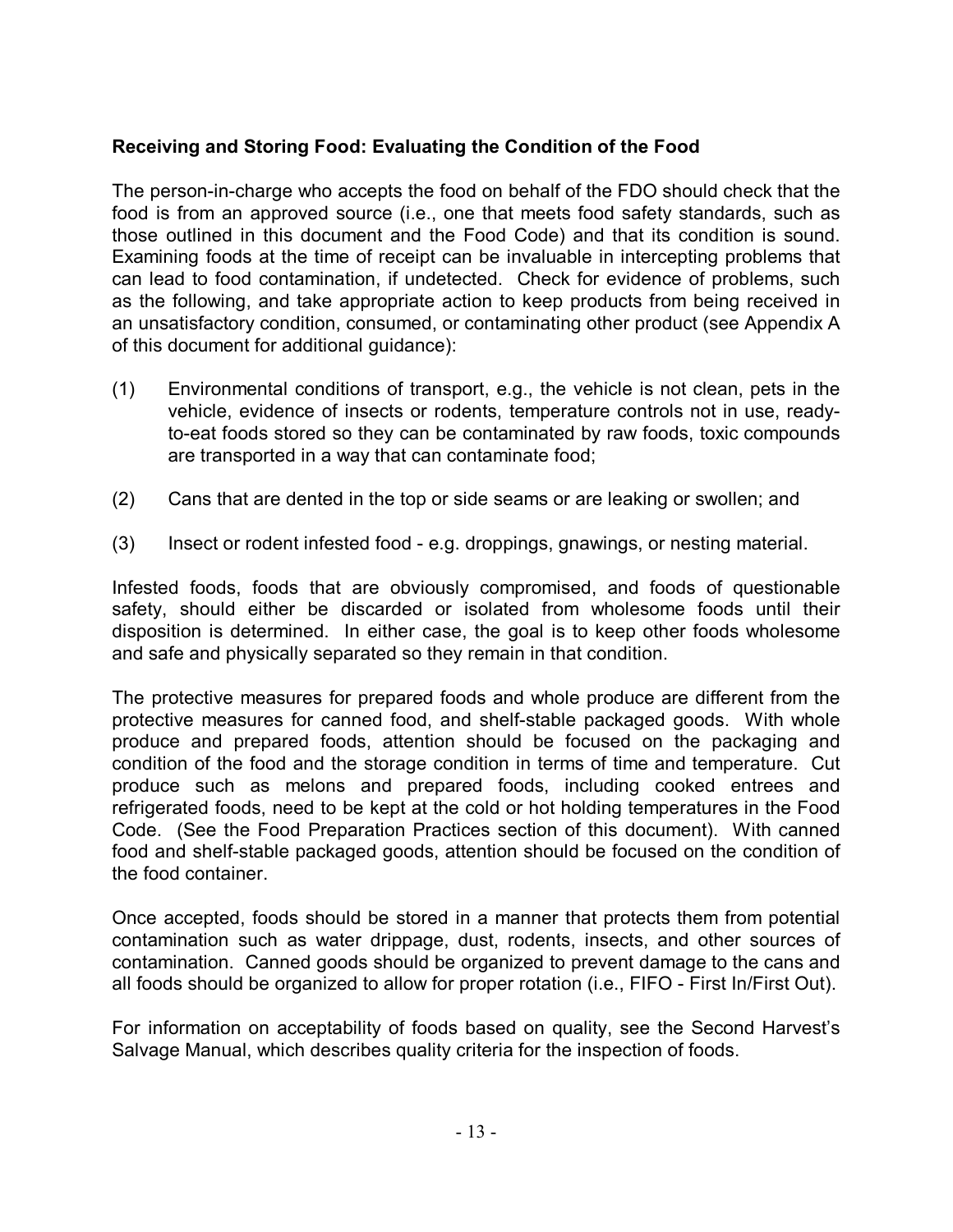## **Food Workers**

#### **Good Hygienic Practices: Basic Essentials**

Handwashing is key to preventing the spread of disease. An infected food worker's poor personal hygienic habits, followed by contact with food, can result in illness when the food is eaten. Good sanitation, hand washing, and no bare-hand contact with raw, ready-to-eat (RTE) food help to prevent disease transmission.

Food workers must wash their hands and exposed portions of their arms, including surrogate prosthetic devices for hands and arms using soap and running water, vigorously rubbing the hands together to be sure soap contacts all surfaces of the hands, and rinsing under clean, running warm water. Handwashing needs to occur for at least 20 seconds total, with at least 10 to 15 seconds devoted to vigorous rubbing of the hands and arms or surrogate prosthetic devices for hands and arms. Hands and exposed portions of the arms or surrogate prosthetic devices for hands and arms must be washed: immediately before beginning food preparation; during food preparation, as often as necessary to remove soil and contamination and to prevent cross contamination when changing tasks; after using the toilet room; and after engaging in other activities that contaminate the hands. Additional information on when to wash the hands can be found in the Food Code, Chapter 2, Section 2-301.14.

## **Food Safety**

#### **Foodborne Illness**

Foodborne illness occurs as a result of exposure of an individual to pathogenic organisms after consuming food that has been contaminated or improperly prepared. CDC estimates more than 76 million cases of foodborne illness, 325,000 hospitalizations and  $5,000$  deaths occur annually from foodborne illness.<sup>2</sup> Most foodborne illness is caused by viruses (47%) and bacteria (32%) of those where a cause could be identified and 65% of these outbreaks had an infected person handling food.

Food safety experts have identified five foodborne pathogens that are highly infective, easily transmitted and cause very severe illness. The "Big 5" are Norovirus, *Salmonella* Typhi, *Shigella* spp., Enterohemorrhagic or Shiga-toxin producing *E. coli* and Hepatitis A. Other foodborne pathogens such as *Staphylococcus aureus,* other *Salmonella* spp., *Clostridium botulinum, Clostridium perfringens, Bacillus cereus,* and *treptococcus pyogenes* must also be considered.

<sup>2</sup> Mead, P.S., Slutsker, L., Dietz, V., McCraig, L.F., Bresee, J.S., Shapiro, C., Griffin, P.M., Tauxe, R.V., 1999. Food-related Illness and Death in the United States. Emerg. Infect. Dis. Vol. 5, No. 5, in http://www.cdc.gov/ncidod/eid/vol5no5/mead.htm.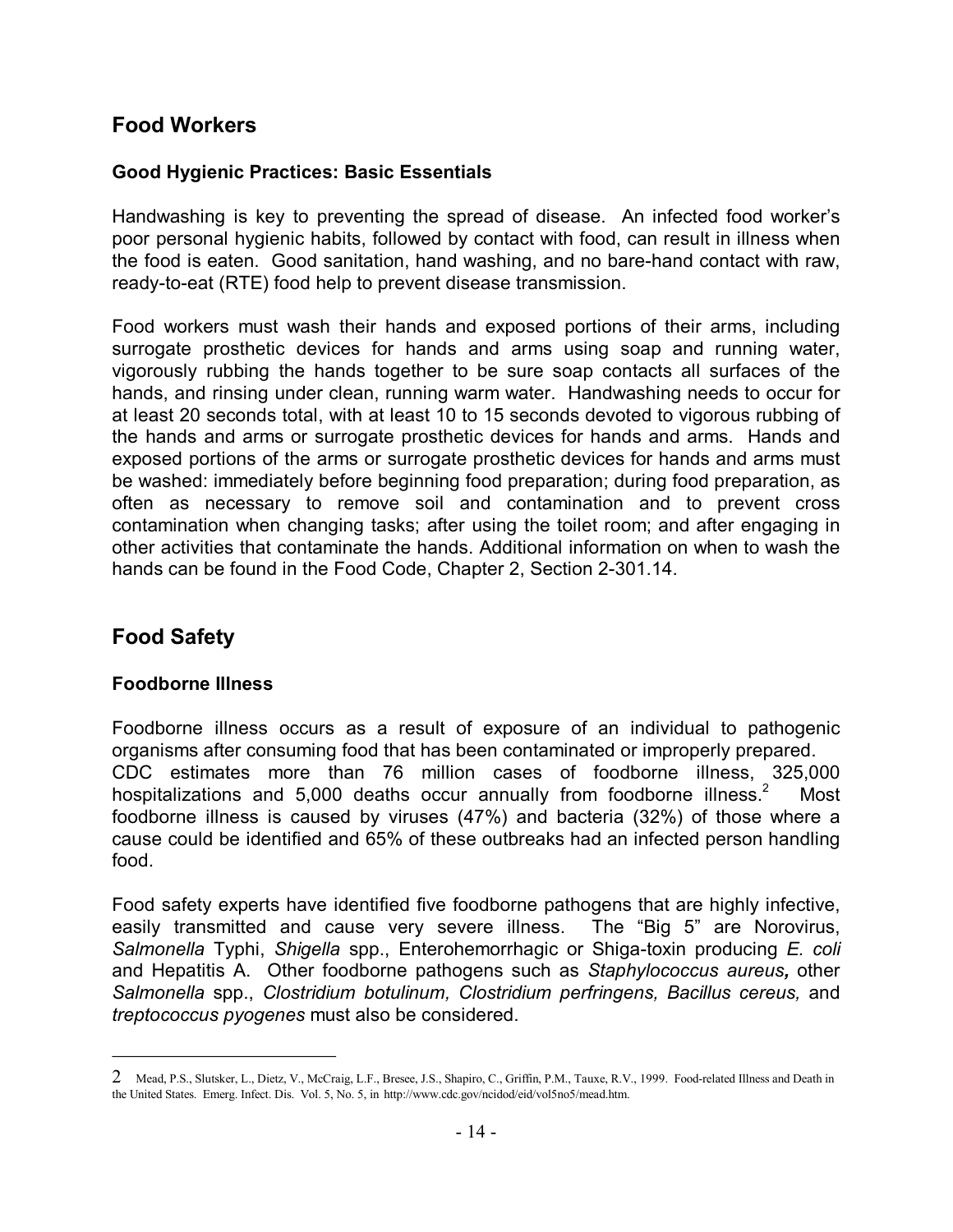Foodborne bacteria (except bacterial spores) multiply in food, provided the appropriate nutrients are present. Viruses and parasites only multiply in human beings or animals. In the case of viruses, any type of food or surface can be the vehicle to transmit the virus.

#### **Managing Ill Food Workers and Volunteers**

More than  $65\%$  of the foodborne outbreaks in  $2002 - 2003$  in the United States identified ill food handlers as a contributing factor. The goal of a food distribution organization and its person's in charge of food workers and volunteers should be to prevent the transmission of bacteria and viruses from infected food workers into food. Management, food workers, and volunteers have a responsibility to be aware of the causes of foodborne illness and what their responsibility is to prevent the transmission of bacteria and viruses that cause foodborne illness. The highest level of risk to consumers occurs when food workers and volunteers have specific symptoms (vomiting, diarrhea, jaundice) and they continue to work. Risk of transmission is still present if food workers and volunteers have been diagnosed with certain foodborne illnesses, but have recovered from these symptoms or never developed symptoms and also if food workers or employees / volunteers were recently exposed to specific pathogens.

The transmission of foodborne bacteria and viruses can be prevented only when a combination approach is used:

- · Restrict or exclude ill food employees / volunteers from working with food,
- · Use of good hand washing procedures whenever necessary, and
- Eliminate bare hand contact with ready-to-eat food.

#### **Foodborne Illness Symptoms and Diagnoses:**

Vomiting, diarrhea and jaundice serve as indicators that the individual may have a fecal-oral route disease and is likely excreting high levels of the infectious agent through stool or vomit. In some cases, these symptoms are indications of other noninfectious conditions such as Crohn's Disease, early stages of pregnancy, irritable bowel syndrome or some liver diseases. The food worker or volunteer may continue working if they can show through a medical or other documentation that the symptom is from a noninfectious condition.

#### **Reporting**

Management of the food establishment must make sure that all food workers and volunteers understand the importance of reporting certain conditions. A sample form to explain foodborne illness, specific symptoms, a physician's diagnosis to one of the Big 5 is available (SEE Form 1A in Appendix C: Reporting Food Worker or Volunteer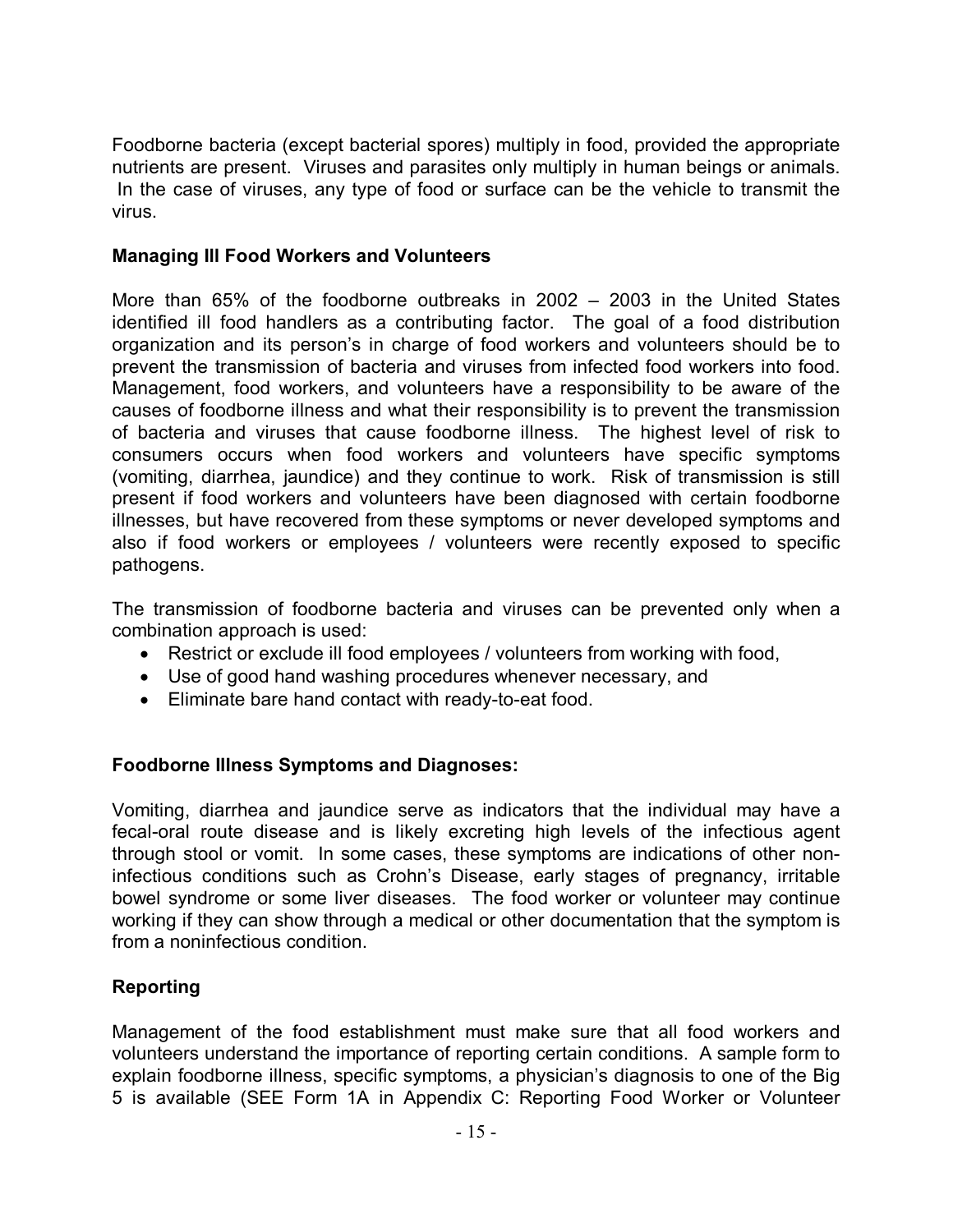Illness or Symptoms for a sample interview form for use when selecting staff). A food worker, whether a paid staff member or a volunteer, shares a responsibility for preventing foodborne illness and is obligated to report to the person in charge if they are suffering from the listed symptoms or have been diagnosed with or exposed to one of the Big 5 foodborne pathogens. (SEE Form 1B in Appendix C: Reporting Food Worker or Volunteer Illness or Symptoms for a sample Reporting Agreement). For example, if a food worker or volunteer has an infected cut, burn or boil on his/her hands and uses a double barrier, that is, a bandage and waterproof, single use gloves, the food worker or volunteer does not have to report the infected lesion to the person in charge. However, if the food worker or volunteer does not bandage it, reporting is required. If a food worker or volunteer reports an exposure or diagnosis of any Big 5 or symptoms described above, they should stop working directly with exposed foods; clean equipment, utensils, and linens; and unwrapped single-service and single-use articles until management determines whether they may work or not.

In some cases, food workers or volunteers should remain away from the establishment until they are no longer showing symptoms of vomiting, diarrhea, or jaundice for a 24 hour period or provides medical documentation that the food worker is free of an infection from one of the above listed pathogens or that symptoms result from a noninfectious condition. Decision Trees 1 and 2 and Tables 1a, 1b, 2, 3, and 4 of Annex 3 in the 2005 Food Code provides information on when to exclude a food worker and when to restrict (limit) a food worker's duties. (SEE Appendix C: Reporting Food Worker or Volunteer Illness or Symptoms).

Once the person in charge receives a report of diagnosis of one of the Big 5 or jaundice from a food worker or volunteer, this information must be reported to the Regulatory Authority, the health department, for example, either directly or through a headquarters office. At this time, management must determine what to do based on this report. An additional action the person in charge can take along with necessary restrictions and/or exclusions is to refresh all food worker's and volunteer's training about reporting symptoms, diagnosis or exposure to foodborne illnesses, good hand washing techniques and preventing bare hand contact with ready-to-eat food.

#### Report Symptoms:

- 1. Vomiting
- 2. Diarrhea
- 3. Jaundice
- 4. Sore throat with fever
- 5. Exposed cuts or burns with pus

#### Report "Big 5" Diagnosis:

- 1. Norovirus
- 2. *Salmonella* Typhi
- 3. *Shigella* spp.
- 4. Enterohemorrhagic or Shiga-toxin producing *Escherichia coli*
- 5. Hepatitis A

Report Exposure:

- 1. Consuming a food that caused illness in another consumer due to infection with one of the Big 5
- 2. Attending an event or working in a setting where there was a known foodborne outbreak
- 3. Having close contact with a household member who is | diagnosed with one of the Big 5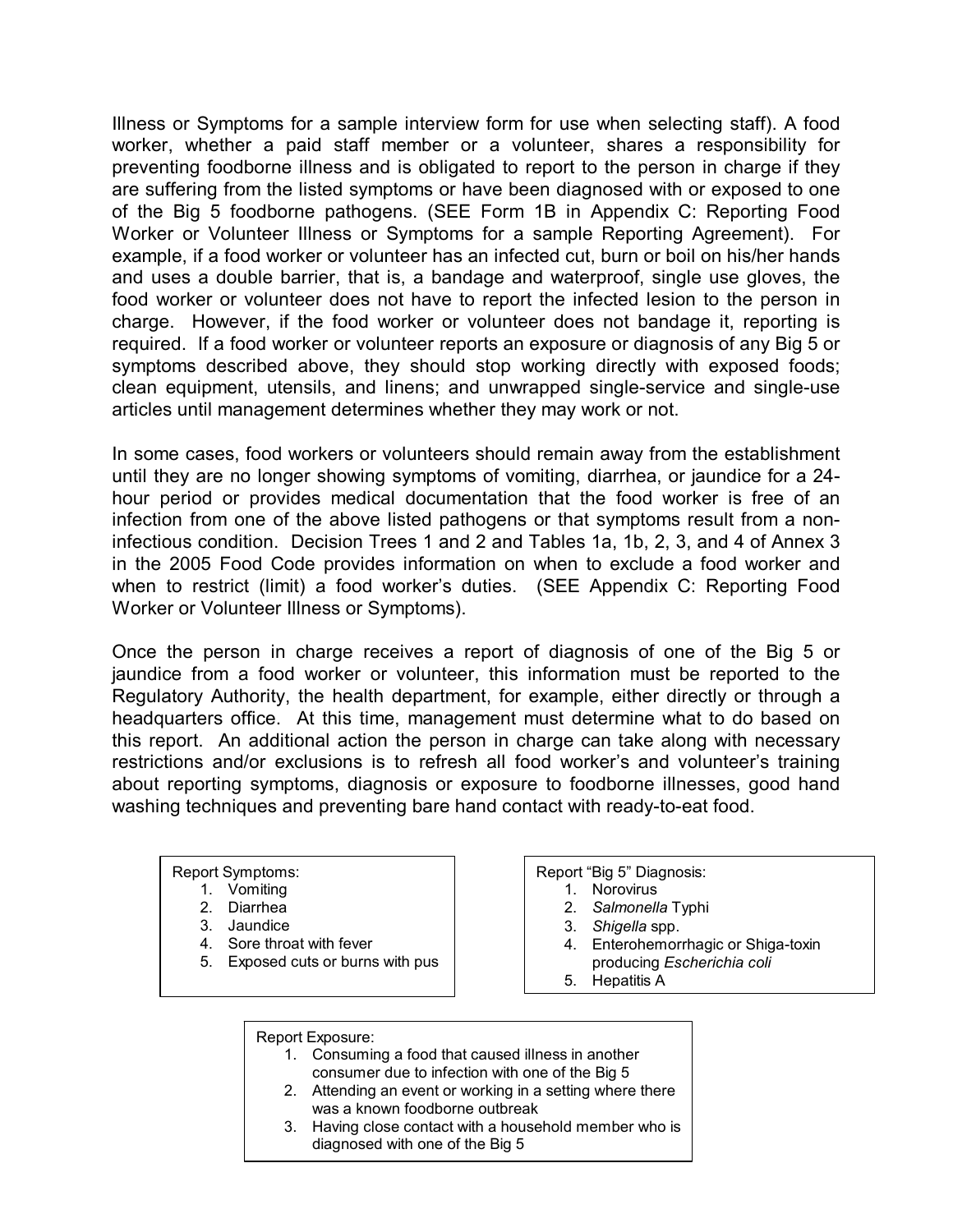Millions of people contract some type of foodborne illness each year. Most cases are avoidable through the use of safe food preparation practices and proper sanitation procedures.

#### **Especially Vulnerable Populations**

Facilities that serve highly susceptible populations such as hospitals, nursing homes, nursery schools, or senior citizen centers must take extra precautions because these individuals react more severely to foodborne pathogens. Typically these facilities will not receive donated foods because of the greater risk to the vulnerable populations that are served. But when children, the elderly and people with certain medical conditions live outside of a facility setting, they may be the recipients of donated food. While healthy people have a certain resistance to foodborne illness and may only experience mild to moderate symptoms, others who are more susceptible to foodborne illness, can have severe symptoms and complications, and may die.

Among those at increased risk for certain foodborne diseases and their severe manifestations are: older adults, pregnant women, young children, those with weakened immune systems (due to conditions such as AIDS, cancer, chemotherapy treatments, diabetes, or taking steroids), persons with reduced gastric acidity, and those with liver disease.

In food recovery receiving facilities that accept excess prepared food for service to especially vulnerable consumers, extra care must be taken by both parties to ensure the use of sound food safety practices during the continuum from preparation through transportation to receiving and service. Additionally, recovery programs should consider certain precautions noted in the Food Code such as use of pasteurized juice and eggs or egg products that apply to highly susceptible populations.

#### **Training of food workers or volunteers**

Training of food workers and volunteers in the use of the following control measures will help prevent foodborne illness.

- · Cook foods thoroughly, reaching proper cooking temperatures, for the required amount of time to kill pathogens;
- · Cool cooked foods rapidly and hold under refrigeration;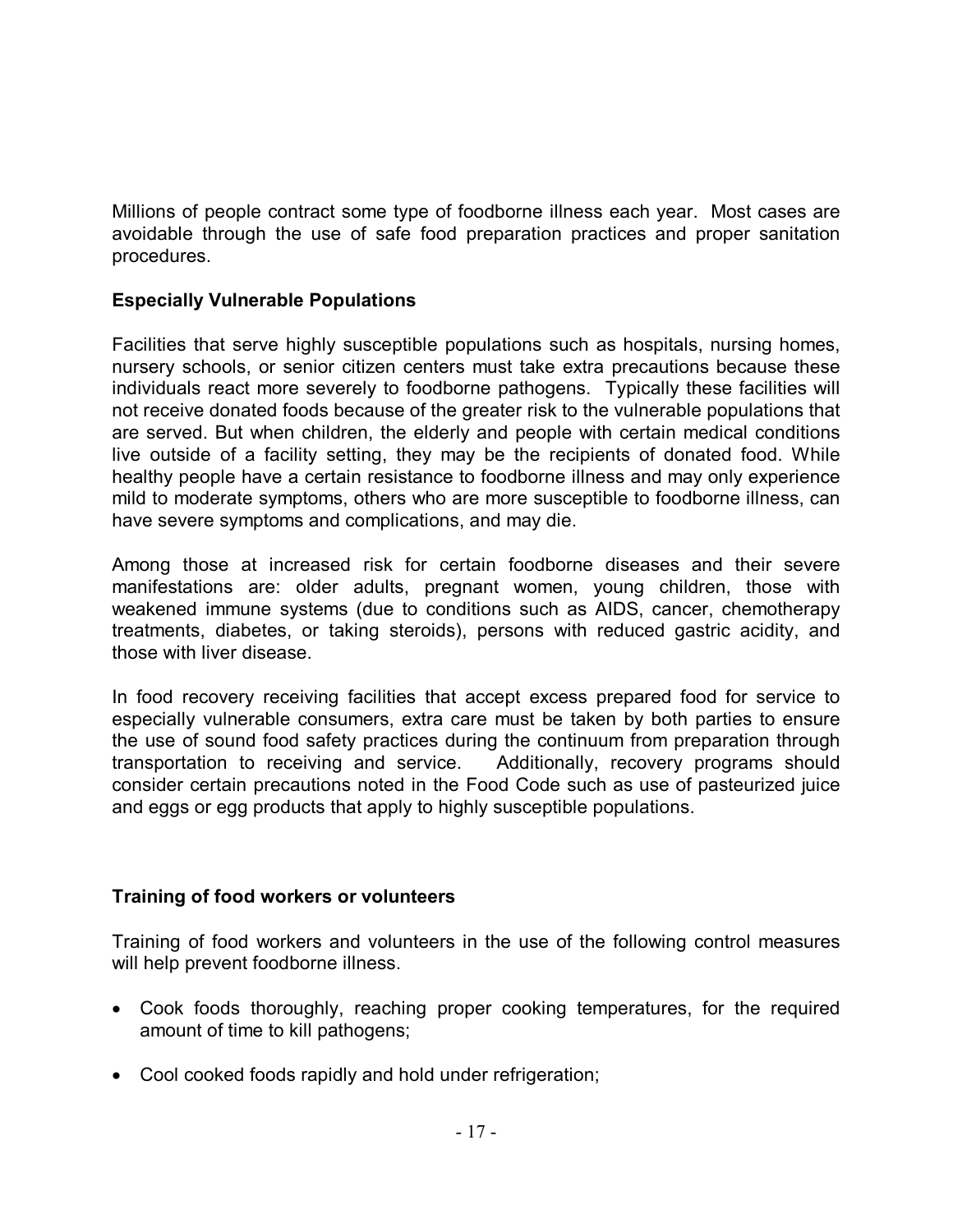- · Reheat refrigerated foods properly;
- Keep raw and ready-to-eat foods separated;
- · Maintain personal cleanliness during food preparation, including hand washing (See Food Code Chapter 2);
- · Notify food workers of the requirements for maintaining good personal hygiene, proper food preparation practices, and the need to report symptoms of vomiting, diarrhea, jaundice, sore throat with fever, infected wounds or pustular boils. And
- · Maintain a clean establishment, particularly equipment, utensils, and all other surfaces that come into contact with food, to prevent contamination of foods (See Chapter 4 of the Food Code).

Foodborne illness is mainly caused by bacteria, viruses, or parasites. Many foodborne illnesses are a result of bacteria, which are microorganisms or germs that occur either naturally in foods or are spread as a result of poor practices such as cross contaminating ready-to-eat foods or improper food worker hand contact during food preparation.

#### **Controlling Biological Hazards Bacteria**

Bacteria are present everywhere in soil and air, on the surface of fruits and vegetables, and on and within all animal bodies. Only some bacteria are harmful, but those that cause foodborne illness can result in mild to severe illness, long-term health consequences, or death*. Salmonella*, *Shigella spp.*, *Listeria monocytogenes*, and *E. coli* O157:H7 are some pathogenic bacteria that are transmissible through food.

Bacteria multiply when four factors come together to create the right conditions for growth:

- (1) **Nutrients (Food)**: foods that nourish bacterial growth, such as high protein foods, milk and dairy products, meat, fish, poultry, and cooked pasta.
- (2) **Moisture**: moisture in foods that is available for bacterial growth. This can be moisture that is intrinsically present or that is added to the food (e.g., milk, water, or juice).
- (3) **Time**: bacteria need time to reproduce. Some bacteria can double in number approximately every 20 minutes under ideal conditions (room temperature). Remember that for some bacteria, very little growth or no growth is necessary to cause illness or to produce a toxin.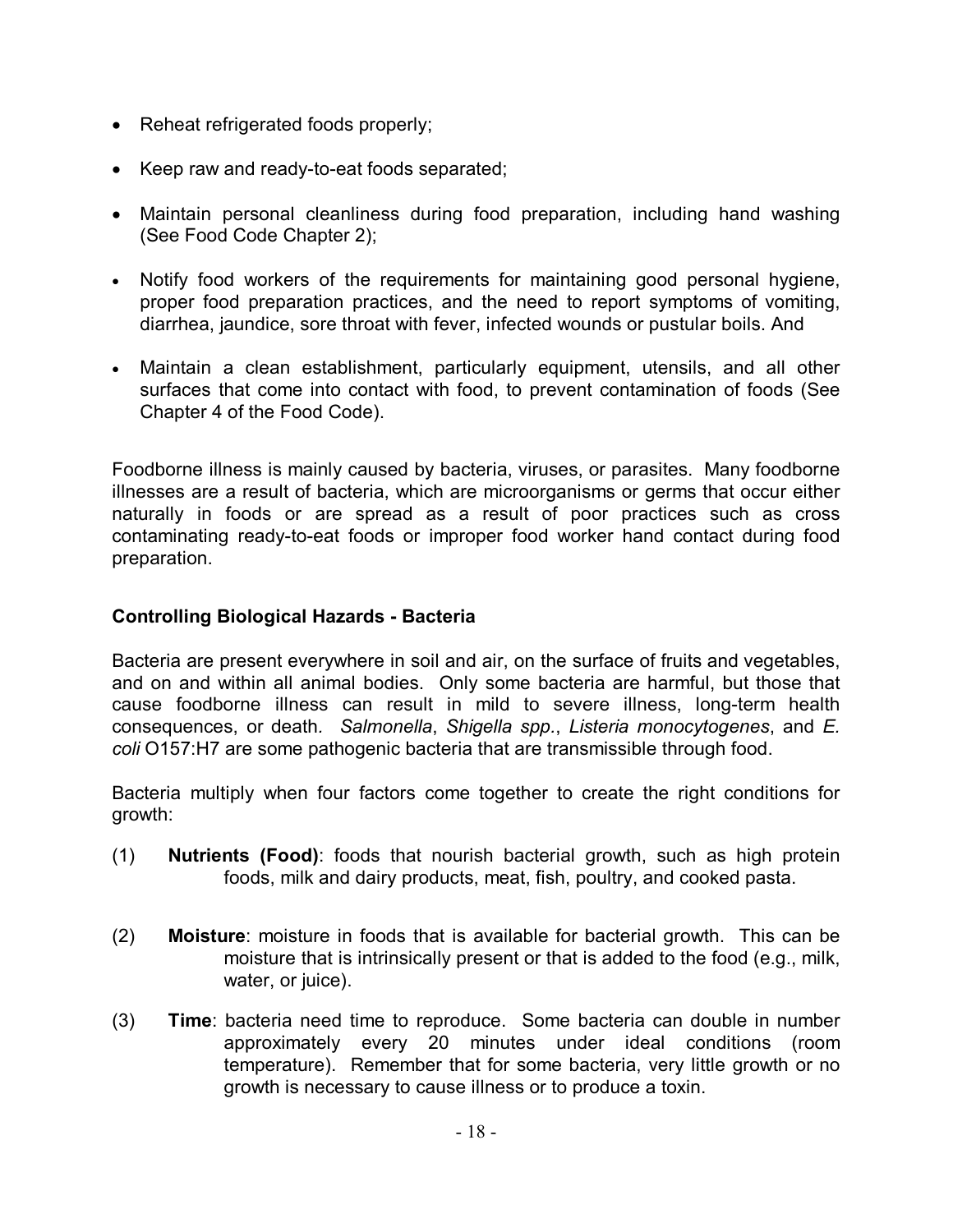(4) **Temperature**: 41°F to 135°F is called the DANGER ZONE! It is within this temperature range that the life and growth of bacteria are supported. Avoid holding foods within this temperature range to prevent bacteria from growing to levels that can cause illness or produce a toxin.

Each of these four factors can be considered a link in a foodborne illness chain. Bacteria that are present everywhere, cannot always be eliminated. NUTRIENTS and MOISTURE are constant links in certain foods. TIME and TEMPERATURE are the weakest links and are controlled by the food worker. Food workers, including paid staff and volunteers, who prepare food should know the **DANGER ZONE!** and remember it during the storage, thawing, cooking, cooling, reheating and hot or cold holding for service of foods.

The Food Code's Chapter 3 addresses time temperature relationships as a major intervention against foodborne illness. Consult this reference for more information on time-temperature requirements for food safety when cooking, cooling, or reheating foods.

#### **Controlling Biological Hazards – Viruses and Parasites**

Foodborne illness can also occur when a person eats food contaminated with certain viruses or parasites. It is important to understand that the mere presence of the virus or parasite in the food can cause illness when the food is ingested. Viruses can be added to food by infected workers with poor personal hygiene habits who have fecal material on their hands. Viruses, when in or on a food product, do not grow, but may remain in the contaminated food for a long period of time. Hepatitis A virus and Norovirus are viruses transmissible through food that are frequently transmitted by food workers who do not adequately wash their hands after using the toilet. Chapter 2 and Annex 3 of the Food Code provide guidance for controlling the spread of Hepatitis A virus and Norovirus from food workers. The fecal-oral route of pathogens can be interrupted by good hand washing and not working when ill and by eliminating bare hand contact with ready-to-eat food.

Parasites do not reproduce as bacteria do, nor is there a need for them to multiply in order to cause illness. Parasites require a host that serves as a source of nutrition and a place to live. Humans serve as hosts for parasites. *Cyclospora* is a parasite that can be transmitted to humans from contaminated food or water.

#### **Controlling Chemical and Physical Hazards**

Some foods may contain objects from their production environment such as stones that also could cause injury. For example, foods (such as beans) may be contaminated naturally, from the soil in which they are grown or because of harvest, storage, or transportation practices. Other foods that have undergone further processing at times, despite best efforts, subsequently become contaminated with materials that could injure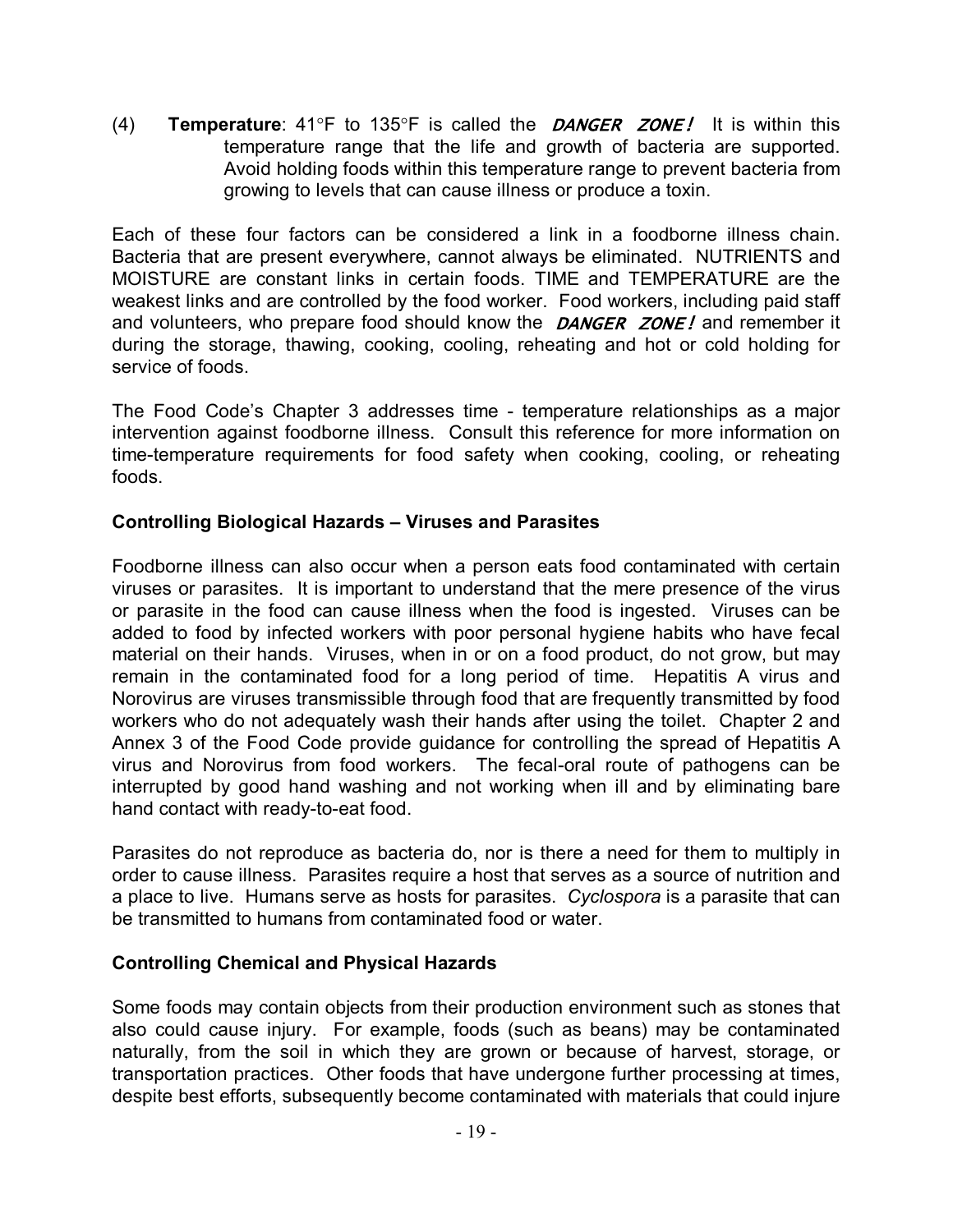consumers of the food. Therefore, operators need to be aware of the hazards associated with different foods and handling practices and take prudent precautions to minimize risks to food recipients.

Chemical hazards can also exist at various stages of food production, transportation, storage, and preparation. Chapter 7 of the Food Code outlines provisions that target the control of poisonous or toxic compounds in retail-level food operations.

## **Food Allergens as Food Safety Hazards**

Recent studies\* indicate that over 11 million Americans suffer from one or more food allergies. A food allergy is caused by a naturally occurring protein in a food or a food ingredient, which is referred to as an "allergen." For unknown reasons, certain individuals produce immunoglobulin E (IgE) antibodies specifically directed to food allergens. When these sensitive individuals ingest sufficient concentrations of foods containing these allergens, the allergenic proteins interact with IgE antibodies and elicit an abnormal immune response. A food allergic response is commonly characterized by hives or other itchy rashes, nausea, abdominal pain, vomiting and/or diarrhea, wheezing, shortness of breath, and swelling of various parts of the body. In severe cases, anaphylactic shock and death may result.

Many foods, with or without identifiable allergens, have been reported to cause food allergies. However, FDA believes there is scientific consensus that the following foods can cause a serious allergic reaction in sensitive individuals; these foods account for 90% or more of all food allergies:

- · Milk
- · Egg
- Fish (such as bass, flounder, or cod)
- · Crustacean shellfish (such as crab, lobster, or shrimp)
- · Tree nuts (such as almonds, pecans, or walnuts)
- · Wheat
- · Peanuts
- · Soybeans.

To control the chemical hazard of food allergens, use a rigorous sanitation regime to prevent cross contact between allergenic and non-allergenic ingredients.

Consumers with food allergies rely heavily on information contained on food labels to avoid food allergens. Each year, the FDA receives reports from consumers who have experienced an adverse reaction following exposure to a food allergen. Frequently, these reactions occur either because product labeling does not inform the consumer of the presence of the allergenic ingredient in the food or because of the cross-contact of a food with an allergenic substance not intended as an ingredient of the food during

<sup>\*</sup> Reference 2005 FDA Food Code – Annex 4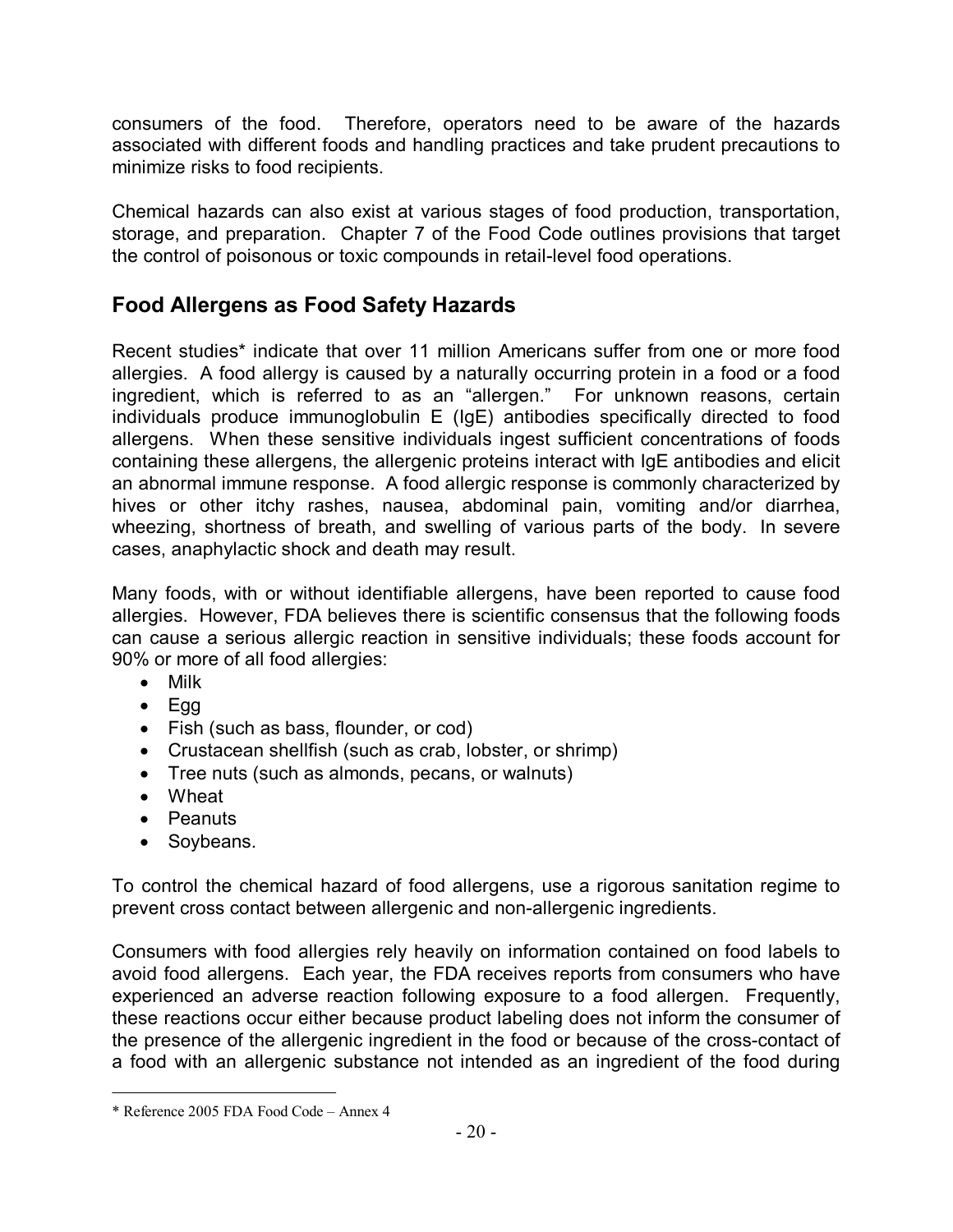processing and preparation.

In August 2004, the Food Allergen Labeling and Consumer Protection Act (Public Law 108-282, Title II) was enacted, which defines the term "major food allergen." The definition of "major food allergen" adopted for use in the Food Code  $3$  is consistent with the definition in the new law. The following requirements are included in the new law:

- · For foods labeled on or after January 1, 2006, food manufacturers must identify in plain language on the label of the food any major food allergen used as an ingredient in the food, including a coloring, flavoring, or incidental additive.
- · FDA is to conduct inspections to ensure that food facilities comply with practices to reduce or eliminate cross-contact of a food with any major food allergens that are not intentional ingredients of the food.
- · Within 18 months of the date of enactment of the new law (i.e., by February 2, 2006), FDA must submit a report to Congress that analyzes the results of its food inspection findings and addresses a number of specific issues related to the production, labeling, and recall of foods that contain an undeclared major food allergen.
- · Within 2 years of the date of enactment of the new law (i.e., by August 2, 2006), FDA must issue a proposed rule, and within 4 years of the date of enactment of the new law (i.e., by August 2, 2008), FDA must issue a final rule to define and permit the use of the term "gluten-free" on food labeling.
- · FDA is to work in cooperation with the Conference for Food Protection (CFP) to pursue revision of the Food Code to provide guidelines for preparing allergenfree foods in food establishments.

#### **Cross Contamination**

Precautions must be taken to protect food from contamination and to maintain safe food practices during preparation, transportation, storage, and service. Cross contamination is the transfer of contaminants by way of food-to-food, food-to-surface-to-food, and by employees contacting both raw foods without proper hand washing or use of suitable utensils. For example, cross contamination may occur when raw ready-to-eat vegetables contact a cutting board that had raw chicken on it and was not cleaned and sanitized between uses.

<sup>&</sup>lt;sup>3</sup> FDA Food Code paragraph 1-201.10(B) - "Major food allergen" means: (a) Milk, EGG, fish (such as bass, flounder, cod, and including crustacean shellfish such as crab, lobster, or shrimp), tree nuts (such as almonds, pecans, or walnuts), wheat, peanuts, and soybeans; or (b) A FOOD ingredient that contains protein derived from one of the major food allergens. "*Major food allergen" does not include:* (a) *Any highly refined oil derived from a FOOD specified in Subparagraph (1)(a) of this definition and any ingredient derived from such highly refined oil; or* (b) *Any ingredient that is exempt under the petition or notification process specified in the Food Allergen Labeling and Consumer Protection Act of 2004 (Public Law 108-282).*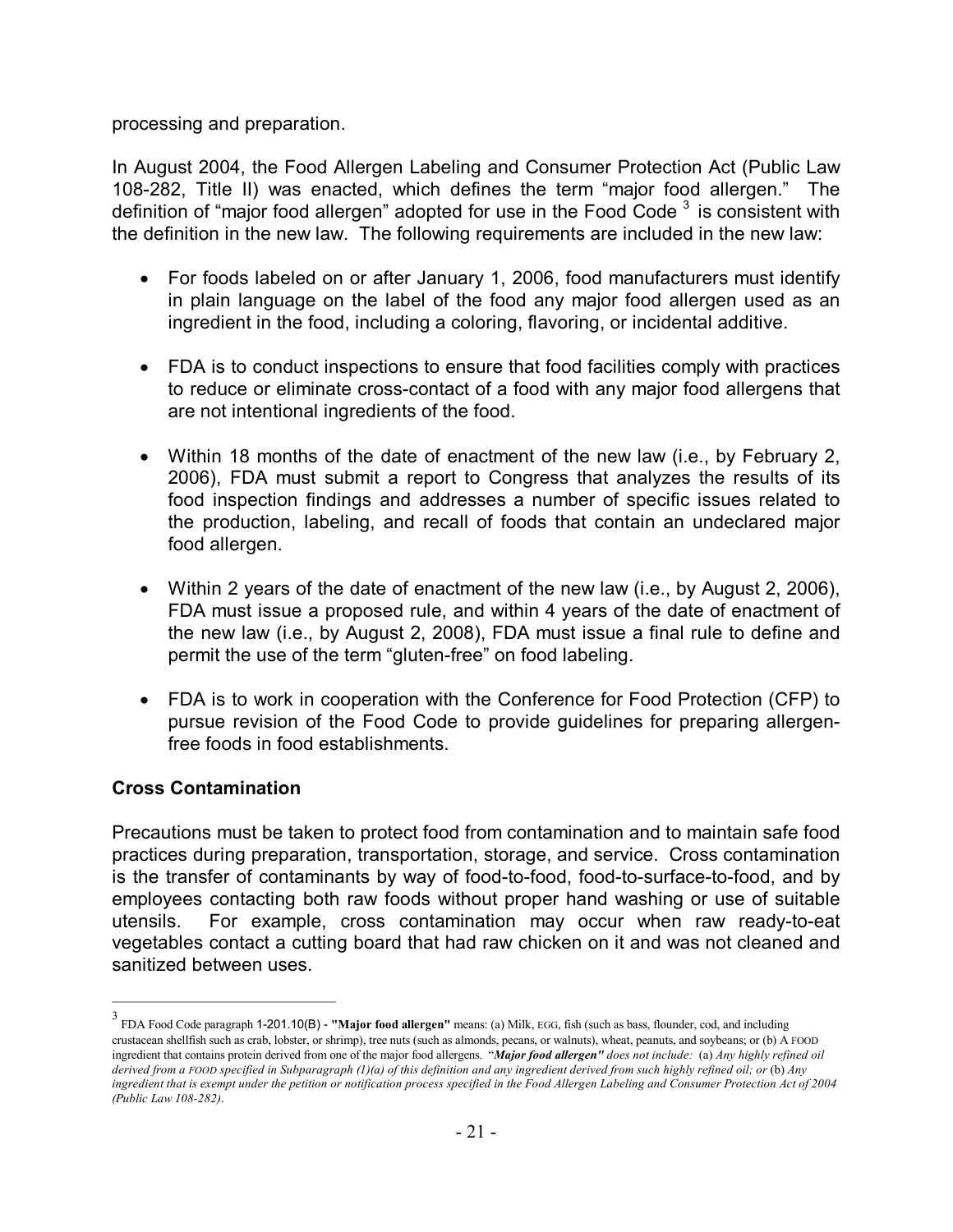Precautions to prevent cross contamination include the following:

- Separate raw foods from ready-to-eat foods;
- Wash, rinse, and sanitize cutting boards and food-contact surfaces at work stations between uses when working with different foods, especially when changing from working with raw foods to ready-to-eat foods; and
- Separating food worker tasks to eliminate simultaneous work with raw and ready-toeat foods at the same time.

#### **Keeping the Food Safe**

All food establishments should strive to integrate food safety practices and active managerial control of critical steps of food preparation into their operations. For example, Hazard Analysis Critical Control Point (HACCP) is a preventive approach to minimizing the risks from food safety hazards and can be used to ensure safer food products for consumers. The Food Code sets forth parameters (such as timetemperature requirements) demonstrated scientifically to control pathogenic hazards. Annex 4 of the 2005 Food Code discusses the process HACCP approach as well as controlling the introduction of chemical and physical hazards. These parameters provide a solid foundation for developing HACCP plans for individual operations.

Two FDA documents have been developed to assist both the operator and regulator of food service and retail establishments:

#### (1) *Managing Food Safety: A Manual for the Voluntary Use of HACCP Principles for Operators of Food Service and Retail Establishments*

The Operator's Manual:

• provides operator's of such establishments with a step-by-step scheme for designing and voluntarily implementing food safety management systems based on HACCP principles.

#### and

#### (2) *Managing Food Safety: A Regulator's Manual for Applying HACCP Principles to Risk-based Retail and Food Service Inspections and Evaluating Voluntary Food Safety Management Systems*

The Regulator's Manual:

• provides regulatory authorities with a step-by-step scheme for conducting riskbased inspections based on HACCP principles to assist in assessing control of foodborne illness risk factors;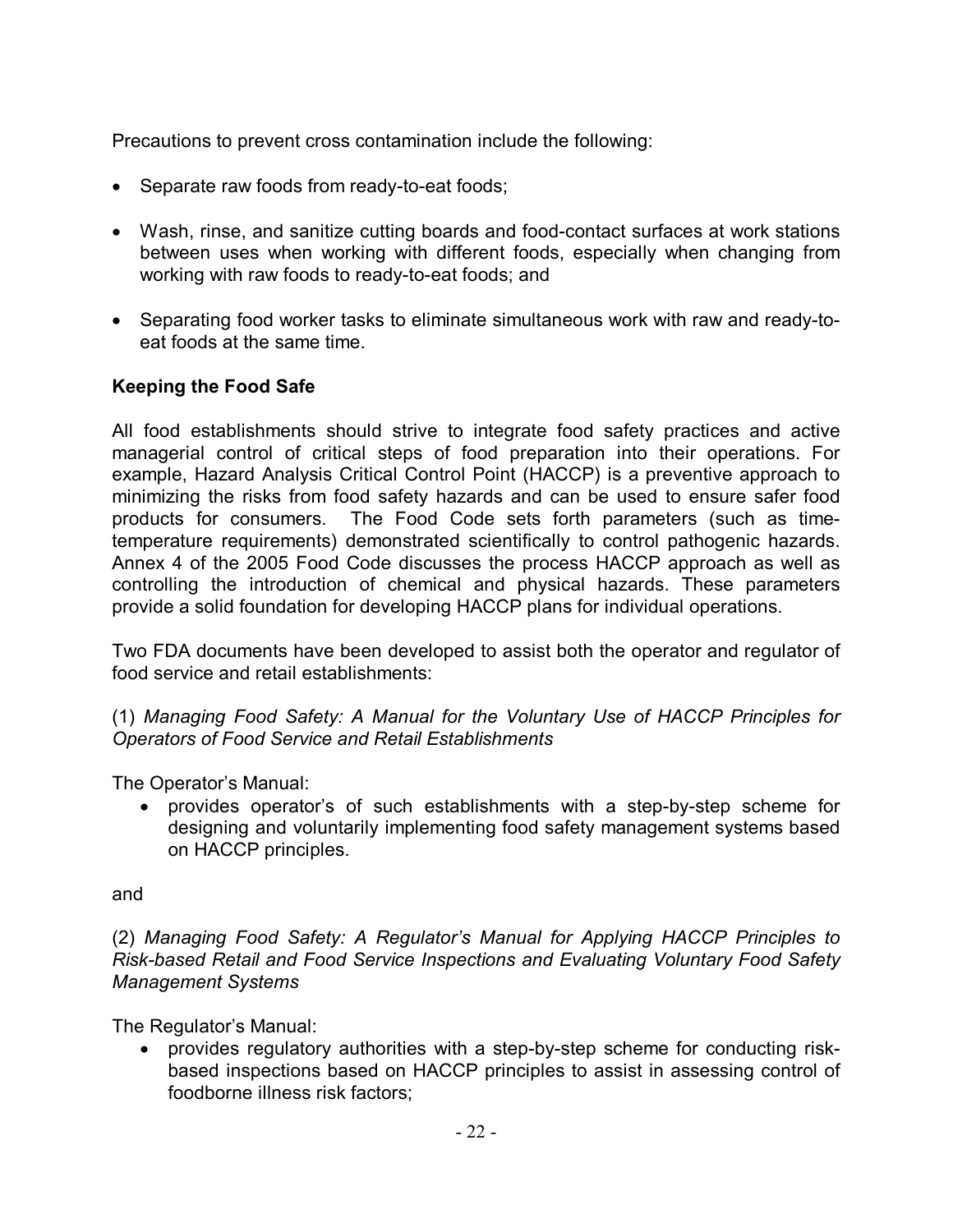- · details intervention strategies that can be developed with the operator to reduce the occurrence of foodborne illness risk factors; and
- · provides recommendations for evaluating voluntarily implemented food safety management systems, if asked by industry.

All of these resources can assist food recovery programs.

A HACCP system requires the person-in-charge of the food recovery operation to objectively examine the flow of the food, from its receipt to service. This analysis can help the person-in-charge identify the points at which it is critical to impose control in order to keep the food safe. Assistance in applying HACCP principles to food recovery programs is available from regulatory agencies, academia, trade associations, and consultants.

Most operations fall within these three categories:

 $(1)$  Food process with NO COOK step (ready-to-eat food); (receive-store-prepare-hold-serve)

Examples: fresh vegetables or fruits, tuna salad, coleslaw, sliced sandwich meats

- (2) Food preparation for SAME DAY SERVICE; (receive-store-prepare-cook-hold-serve) Examples: Hamburgers, hot vegetables, cooked eggs, hot entrees for "special-of-the-day"
- (3) Complex Processes (foods prepared in large volume or for next day service); (receive-store-prepare-cook-cool-reheat-hot hold-serve) Examples: Soups, gravies, sauces, large roasts, chili, taco filling,

egg rolls

By tracking the flow of food, critical steps in a specific operation (e.g., cooking and cold holding) and potential cross contamination points can be identified. Once the facility identifies the points in its process where food can become contaminated, and where incoming foods that are assumed to be contaminated (such as raw, animal-derived foods) must be time/temperature controlled, operational procedures and monitoring can be established.

Another facet in this proactive and preventive HACCP-based strategy is to anticipate failures in the food recovery program and to predetermine corrective actions. For example, what will occur if there is a power failure for an extended period of time or the transport vehicle breaks down? Applying HACCP principles would prompt the personin-charge to consider the period of time involved in the power failure, the effect it may have on product temperatures, and whether a reheat would suffice to render a product safe.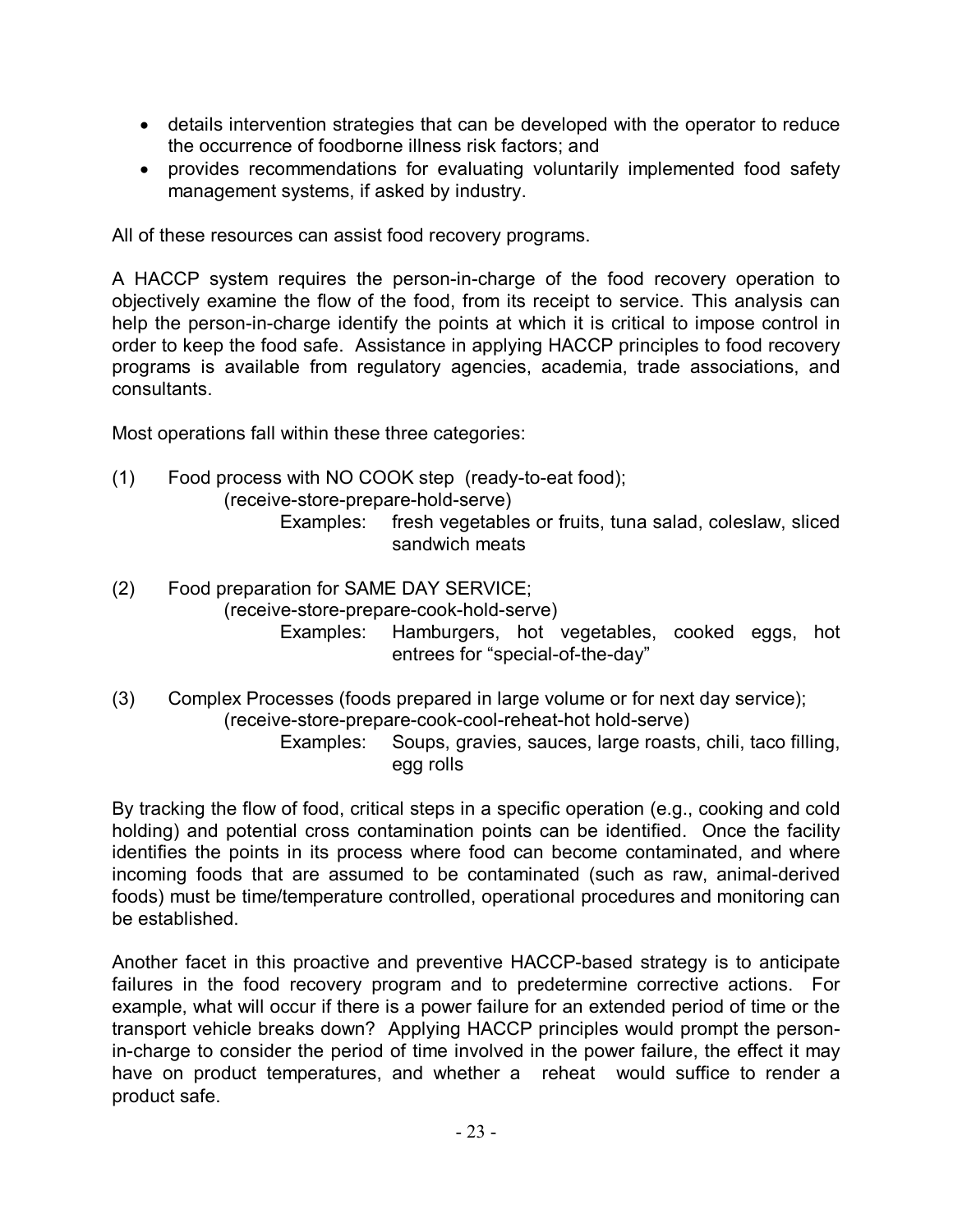#### **Food Preparation Practices**

- **Thawing:** Frozen foods need to be thawed according to the Food Code, which allows 4 ways to thaw:
	- (1) under refrigeration of 41°F or less (preferred method);
	- (2) submerged under running water 70°F;
	- (3) through the cooking process; or
	- (4) in a microwave as part of the cooking process.
- **Cooking:** The cooking process is a critical step in controlling potential hazards associated with microorganisms. To kill microorganisms, all parts of the food must reach a sufficient internal food temperature and be held at that temperature for the specified time.

There are many time-temperature combinations that can constitute an adequate cook. The minimum cooking times and temperatures given below do not preclude other timetemperature combinations from being used, provided microbial lethality is achieved in the final food product. For example, in cooking a beef roast, the level of pathogen destruction achieved at 112 minutes after it reaches 130°F is the same as if it were cooked for 4 minutes after it reaches 145°F. In this example, either combination is acceptable and both are allowed in the Food Code. It is imperative to scientifically confirm that the chosen time-temperature combination results in a safe food.

For simplicity, the Food Code prescribes specific times and temperatures for certain foods. Those minimum internal food temperatures and times for holding at that temperature are:

| $135^\circ$ F:        | fruits and vegetables cooked for hot holding                                                                                                                  |  |  |  |
|-----------------------|---------------------------------------------------------------------------------------------------------------------------------------------------------------|--|--|--|
| 145°F for 15 seconds: | raw eggs that are prepared for immediate consumption;<br>solid portions of fish or meat including pork, and<br>commercially raised game animals               |  |  |  |
| 155°F for 15 seconds: | hamburger and other comminuted meats, fish, and game<br>animals such as deer, elk, and rabbit; ratites; injected<br>meats:<br>and pooled, unpasteurized eggs. |  |  |  |
| 165°F for 15 seconds: | wild game animals; poultry; baluts, stuffed fish, meat,<br>poultry and ratites; stuffing containing fish,<br>pasta,<br>meat, poultry or ratites.              |  |  |  |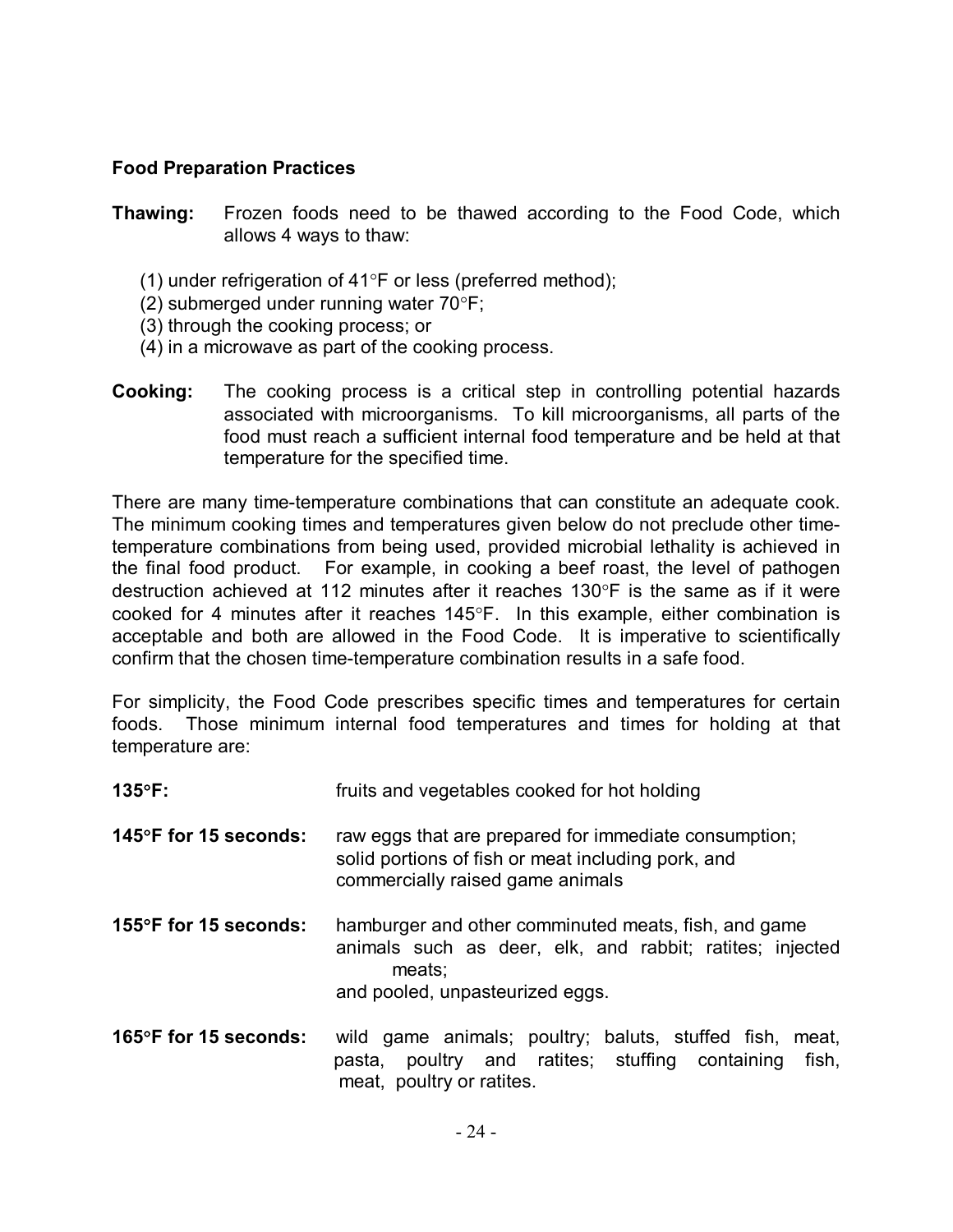Microwave cooking procedures are also outlined in the Food Code and specify that raw animal foods should be:

- · rotated or stirred throughout or midway of cooking to distribute heat through the food;
- · covered to help retain moisture;
- heated to at least 165 $\degree$ F in all parts of the food; and
- · allowed to stand for 2 minutes after cooking to obtain temperature equilibrium.

The cooking equipment and methods must be adjusted to achieve the desired safe cooking temperatures internally in the final product. The person preparing the food needs to know the required cooking time and temperature and what practices, such as oven temperature and placement of the food within the cooking equipment, are necessary to bring the food to the required temperature. A temperature measuring device should always be used to determine the internal food temperature.

**Cooling Methods:** Cooling foods from hot temperatures should be done as rapidly as possible and must not take more than 6 hours for all parts of the food to reach the required refrigeration temperature. The recommended time frames to achieve cooling within this 6 hour window are: 2 hours to cool foods from 135°F to 70°F and within a total of 6 hours to cool from 135°F to 41°F. Several methods of cooling are:

- (1) Placing the food in shallow pans;
- (2) Separating the food into smaller or thinner portions;
- (3) Using rapid cooling equipment;
- (4) Stirring the food in a container placed in an ice water bath;
- (5) Using containers that facilitate heat transfer, e.g. a metal pan allows food to cool faster than a plastic container and
- (6) Adding ice as an ingredient.

**Reheating:** Cooked, cooled foods must be reheated to 165°F for 15 seconds minimum if the food is to be held for hot holding. Remember, all parts of the food being reheated must reach this temperature.

#### **Potentially Hazardous Food (Time/Temperature Control for Safety Food)**

According to the 2005 Food Code, potentially hazardous food (PHF/TCS food) is defined in terms of whether or not it requires time/temperature control for safety to limit pathogen growth or toxin formation. The term does not include foods that do not support growth but may contain a pathogenic microorganism or chemical or physical food safety hazard at a level sufficient to cause foodborne illness or injury. The progressive growth of all foodborne pathogens is considered whether slow or rapid.

The definition of PHF/TCS food takes into consideration pH, water activity  $(a_w)$ , pH and  $a<sub>w</sub>$  interaction, heat treatment, and packaging for a relatively simple determination of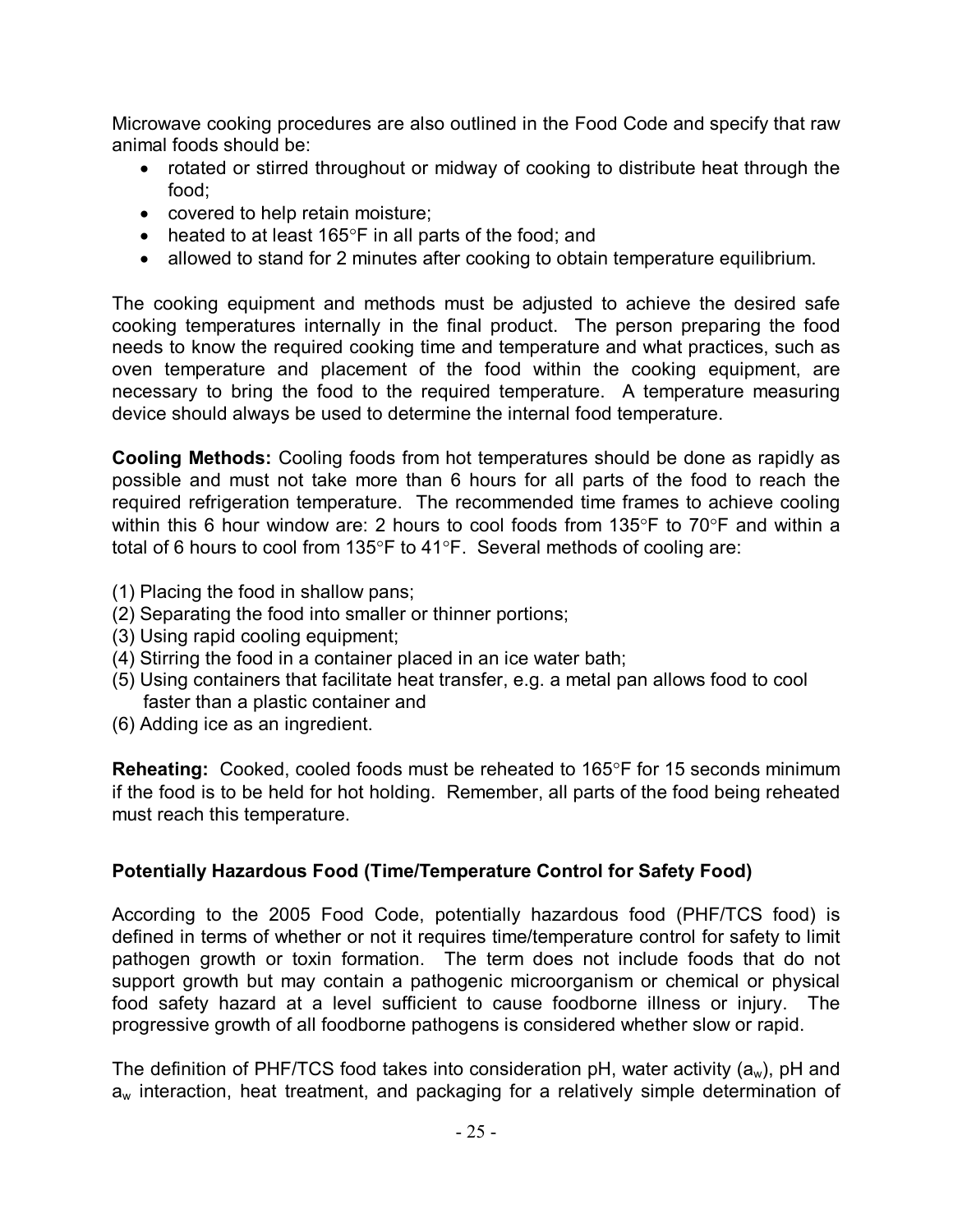whether the food requires time/temperature control for safety. If the food is heattreated to eliminate vegetative cells, it needs to be addressed differently than a raw product with no, or inadequate, heat treatment. In addition, if the food is packaged after heat treatment to destroy vegetative cells and subsequently packaged to prevent re-contamination, higher ranges of  $pH$  and/or  $a_w$  can be tolerated because remaining spore-forming bacteria are the only microbial hazards of concern. While foods will need to be cooled slightly to prevent condensation inside the package, they must be protected from contamination in an area with limited access and packaged before temperatures drop below 57°C (135°F). In some foods, it is possible that neither the  $pH$  value nor the  $a_w$  value is low enough by itself to control or eliminate pathogen growth; however, the interaction of  $pH$  and  $a_w$  may be able to accomplish it. This is an example of a hurdle technology. Hurdle technology involves several inhibitory factors being used together to control or eliminate pathogen growth, when they would otherwise be ineffective if used alone.

In determining if time/temperature control is required, combination products present their own challenge. A combination product is one in which there are two or more distinct food components and an interface between the two components may have a different property than either of the individual components. A determination must be made about whether the food has distinct components such as pie with meringue topping, focaccia bread, meat salads, or fettuccine alfredo with chicken or whether it has a uniform consistency such as gravies, puddings, or sauces. In these products, the pH at the interface is important in determining if the item is a PHF/TCS food.

A well designed inoculation study or other published scientific research should be used to determine whether a food can be held without time/temperature control when:

- · process technologies other than heat are applied to destroy foodborne pathogens (e.g., irradiation, high pressure processing, pulsed light, ozonation);
- · combination products are prepared; or
- · other extrinsic factors (e.g., packaging/atmospheres) or intrinsic factors (e.g., redox potential, salt content, antimicrobials) are used to control or eliminate pathogen growth.

Before using Tables A and B (found at the end of this section and taken from paragraph 1-201.10(B) of the Food Code definition for "potentially hazardous food (time/temperature control for safety food)) in determining whether a food requires time/temperature control for safety (TCS), answers to the following questions should be considered:

- Is the intent to hold the food without using time or temperature control?
	- $\circ$  If the answer is No, no further action is required. The decision tree later in this Annex is not needed to determine if the item is a PHF/TCS food.
- $\bullet$  Is the food raw, or is the food heat-treated?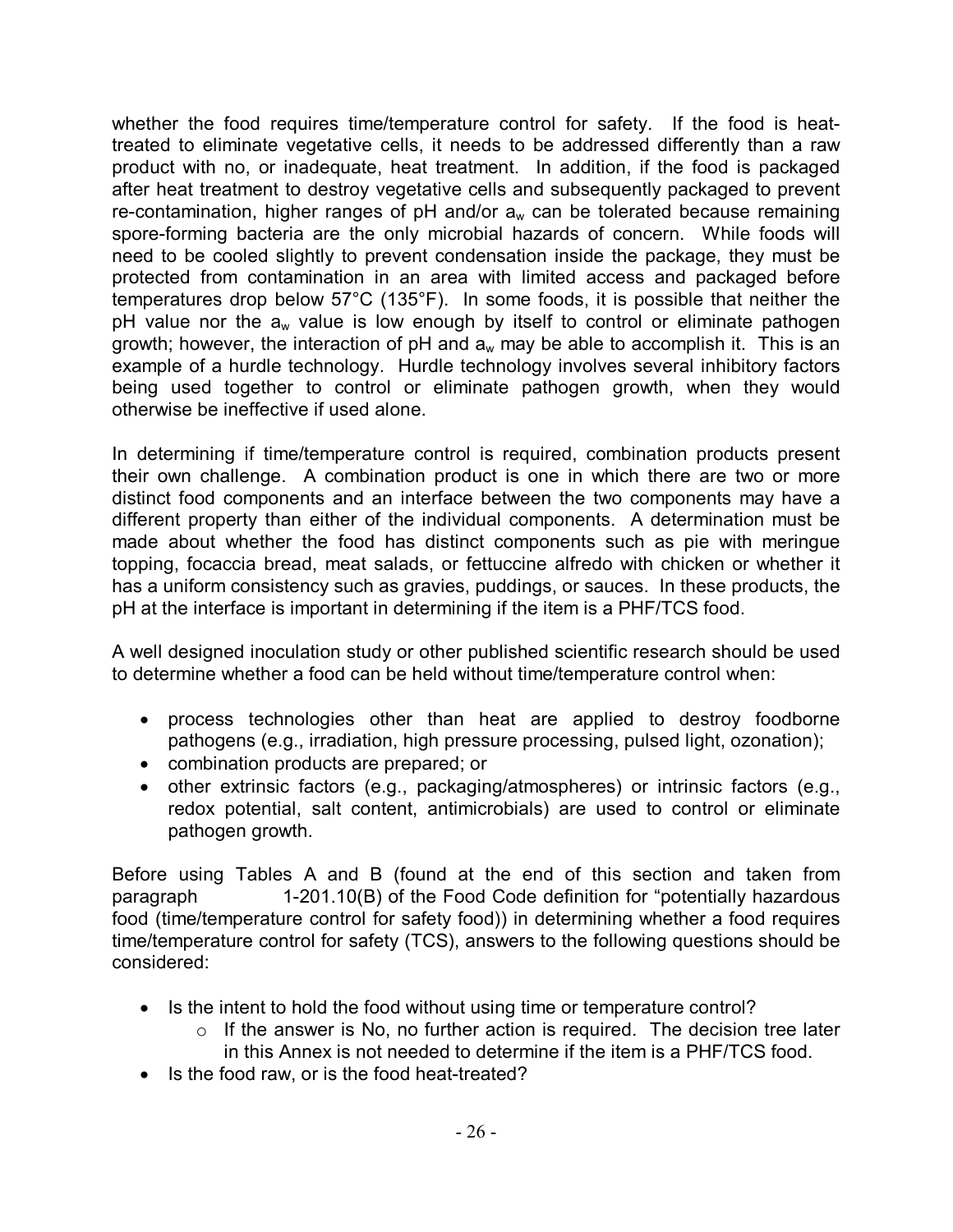- · Does the food already require time/temperature control for safety by definition in paragraph 1-201.10(B)?
- · Does a product history with sound scientific rationale exist indicating a safe history of use?
- Is the food processed and packaged so that it no longer requires TCS such as ultra high temperature (UHT) creamers or shelf-stable canned goods?
- What is the pH and  $a_w$  of the food in question using an independent laboratory and Association of Official Analytical Chemists (AOAC) methods of analysis?

A food designated as meeting product assessment (PA), in either table should be considered PHF until further study proves otherwise. The PA means that based on the food's pH and  $a_w$  and whether it was raw or heat-treated or packaged, it has to be considered PHF until inoculation studies or some other acceptable evidence shows that the food is a PHF/TCS food or not. The Food Code requires a variance request to the regulatory authority with the evidence that the food does not require time/temperature control for safety.

If a facility adjusts the pH of a food using vinegar, lemon juice, or citric acid for purposes other than flavor enhancement, a variance is required under the Food Code. A HACCP plan is required whether the food is a PHF/TCS food or not a PHF/TCS food. A standardized recipe validated by lab testing for  $pH$  and  $a_w$  would be an appropriate part of the variance request with annual (or other frequency as specified by the regulatory authority) samples tested to verify compliance with the conditions of the variance.

More information can be found in the Institute of Food Technologists (IFT) Report, "Evaluation and Definition of Potentially Hazardous Foods" at http://www.cfsan.fda.gov/~comm/ift4-toc.html.

#### **Instructions for using the following Decision Tree and Table A and Table B:**

- 1. Does the operator want to hold the food without using time or temperature control?
	- a. No Continue holding the food at  $\leq 41^{\circ}F$  or  $\geq 135^{\circ}F$  for safety and/or quality.
	- b. Yes Continue using the decision tree to identify which table to use to determine whether time/temperature control for safety (TCS) is required.
- 2. Is the food heat-treated?
	- a. No The food is either raw, partially cooked (not cooked to the temperature specified above and in section 3-401.11 of the Food Code) or treated with some other method other than heat. Proceed to step #3.
	- b. Yes If the food is heat-treated to the required temperature for that food as specified under section 3-401.11 of the Food Code, vegetative cells will be destroyed although spores will survive. Proceed to step #4.
- 3. Is the food treated using some other method?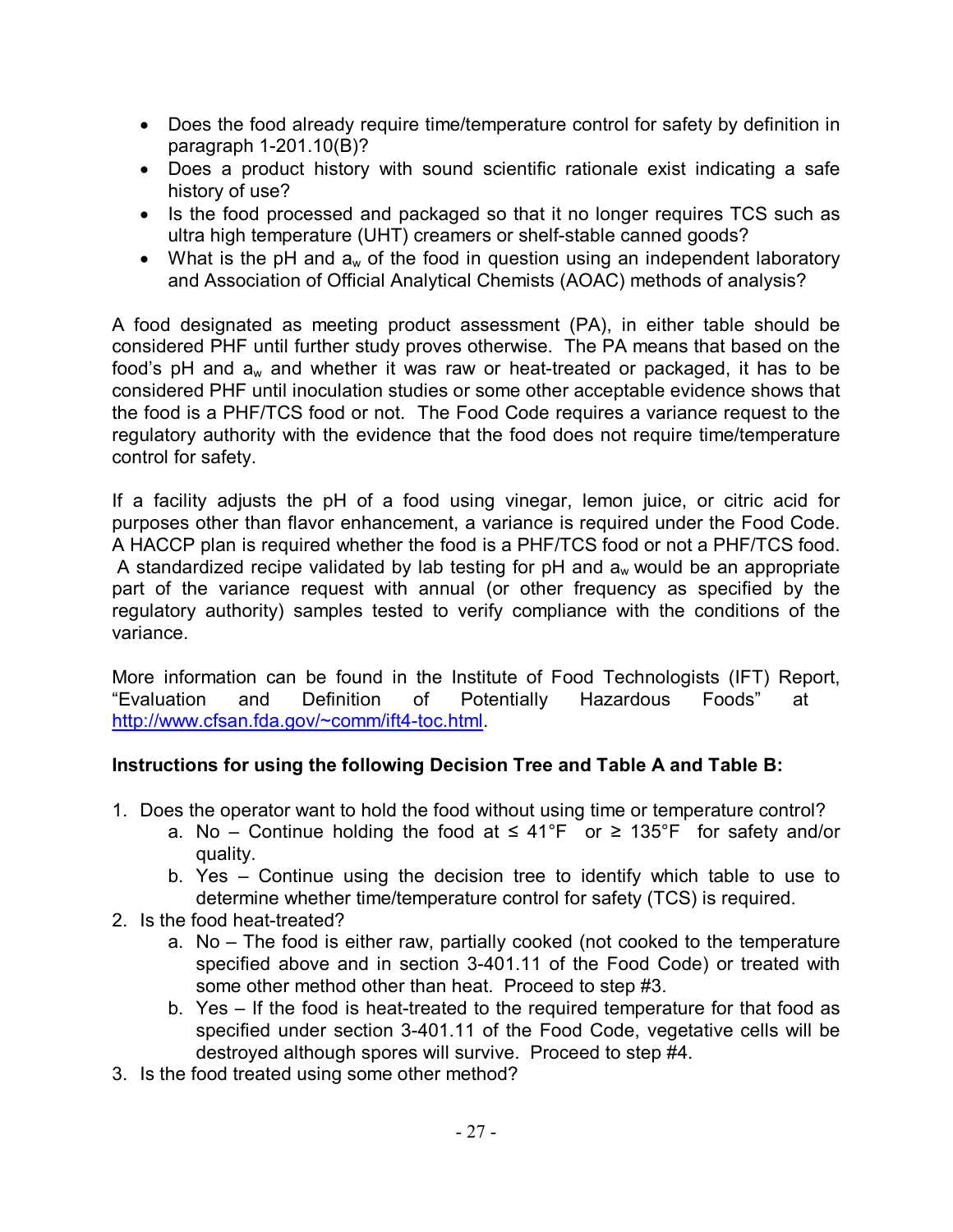- a. No –The food is raw or has only received a partial cook allowing vegetative cells and spores to survive. Proceed to step #6.
- b. Yes If a method other than heat is used to destroy pathogens such as irradiation, high pressure processing, pulsed light, ultrasound, inductive heating, or ozonation, the effectiveness of the process needs to be validated by inoculation studies or other means. Proceed to step #5.
- 4. Is it packaged to prevent re-contamination?
	- a. No Re-contamination of the product can occur after heat treatment because it is not packaged. Proceed to step #6.
	- b. Yes If the food is packaged immediately after heat treatment to prevent recontamination, higher ranges of  $pH$  and/or  $a_w$  can be tolerated because spore-forming bacteria are the only microbial hazard. Proceed to step #7.
- 5. Further product assessment or vendor documentation required.
	- a. The vendor of this product may be able to supply documentation that inoculation studies indicate the food can be safely held without time/temperature control for safety.
	- b. Food prepared or processed using new technologies may be held without time/temperature control provided the effectiveness of the use of such technologies is based on a validated inoculation study.
- 6. Using the food's known  $pH$  and/or  $a_w$  values, position the food in the appropriate table.
	- a. Choose the column under "pH values" that contains the pH value of the food in question.
	- b. Choose the row under "a<sub>w</sub> values" that contains the  $a_w$  value of the food in question.
	- c. Note where the row and column intersect to identify whether the food is "non-PHF/non-TCS food" and therefore does not require time/temperature control, or whether further product assessment (PA) is required. Other factors such as redox potential, competitive microorganisms, salt content, or processing methods may allow the product to be held without time/temperature control but an inoculation study is required.
- 7. Use Table A for foods that are heat-treated and packaged OR use Table B for foods that are not heat-treated or heat-treated but not packaged.
- 8. Determine if the item is non-PHF/non-TCS or needs further product assessment (PA).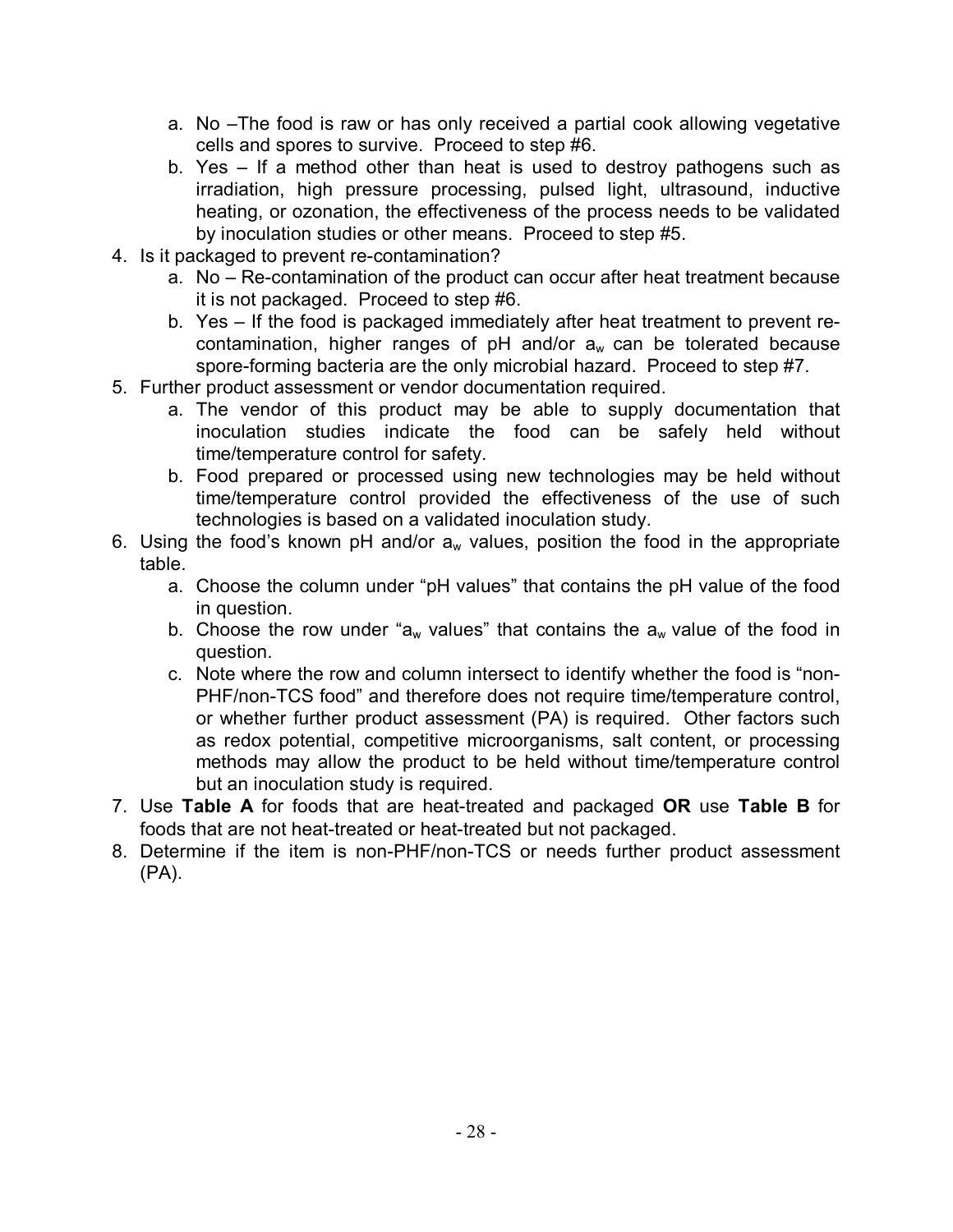## **PHF-TCS Decision Tree**

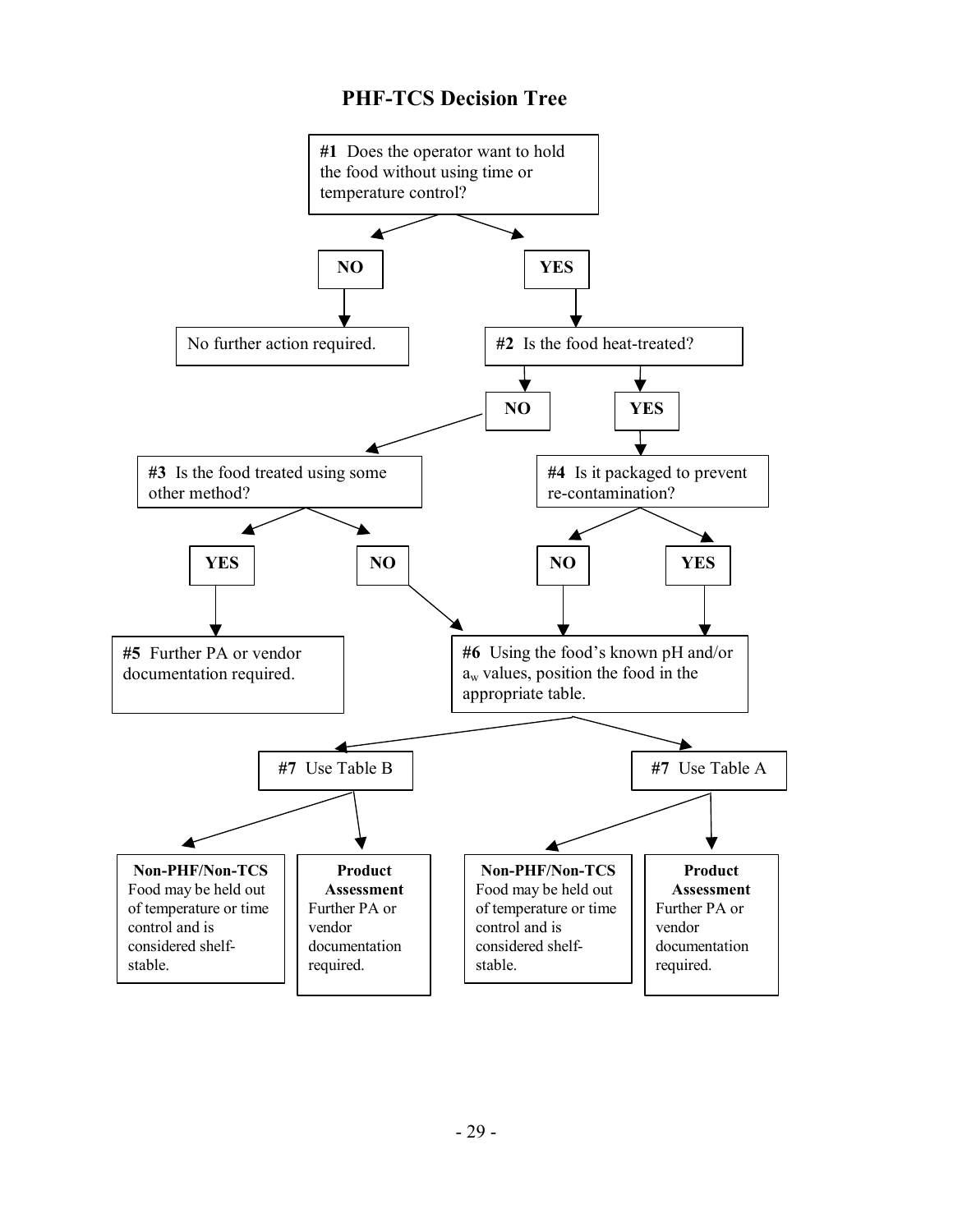| Interaction of pH and $a_w$ for control of spores in food heat-treated to destroy<br>Table A.<br>vegetative cells and subsequently packaged            |                                |                                 |                      |  |
|--------------------------------------------------------------------------------------------------------------------------------------------------------|--------------------------------|---------------------------------|----------------------|--|
| $a_w$ values                                                                                                                                           | PH values                      |                                 |                      |  |
|                                                                                                                                                        | 4.6 or less                    | $> 4.6 - 5.6$                   | > 5.6                |  |
| < 0.92                                                                                                                                                 | non-PHF*/non-TCS<br>FOOD**     | non-PHF/non-<br><b>TCS FOOD</b> | non-PHF/non-TCS FOOD |  |
| $> 0.92 - 0.95$                                                                                                                                        | non-PHF/non-TCS<br><b>FOOD</b> | non-PHF/non-<br><b>TCS FOOD</b> | <b>PA***</b>         |  |
| > 0.95                                                                                                                                                 | non-PHF/non-TCS<br><b>FOOD</b> | PA.                             | <b>PA</b>            |  |
| $\star$<br>PHF means Potentially Hazardous Food ** TCS food means Time/Temperature Control for Safety food ***<br>PA means Product Assessment required |                                |                                 |                      |  |

| Table B. Interaction of pH and $a_w$ for control of vegetative cells and spores in food not heat-<br>treated or heat-treated but not packaged |                                             |                             |                          |                  |         |
|-----------------------------------------------------------------------------------------------------------------------------------------------|---------------------------------------------|-----------------------------|--------------------------|------------------|---------|
| $a_w$ values                                                                                                                                  | pH values                                   |                             |                          |                  |         |
|                                                                                                                                               | 4.2                                         | $4.2 - 4.6$                 | $> 4.6 - 5.0$            | > 5.0            |         |
| < 0.88                                                                                                                                        | non-PHF <sup>*</sup> /<br>non-TCS<br>food** | non-PHF/<br>non-TCS<br>food | non-PHF/<br>non-TCS food | non-PHF/<br>food | non-TCS |

| 0.88            | food**                      | food                        |                          |              |
|-----------------|-----------------------------|-----------------------------|--------------------------|--------------|
| $0.88 - 0.90$   | non-PHF/<br>non-TCS<br>food | non-PHF/<br>non-TCS<br>food | non-PHF/<br>non-TCS food | <b>PA***</b> |
| $> 0.90 - 0.92$ | non-PHF/<br>non-TCS<br>food | non-PHF/<br>non-TCS<br>food | <b>PA</b>                | PA           |
| > 0.92          | non-PHF/<br>non-TCS<br>food | <b>PA</b>                   | <b>PA</b>                | <b>PA</b>    |

\* PHF means Potentially Hazardous Food \*\* TCS food means Time/Temperature Control for Safety \*\*\* PA means Product Assessment required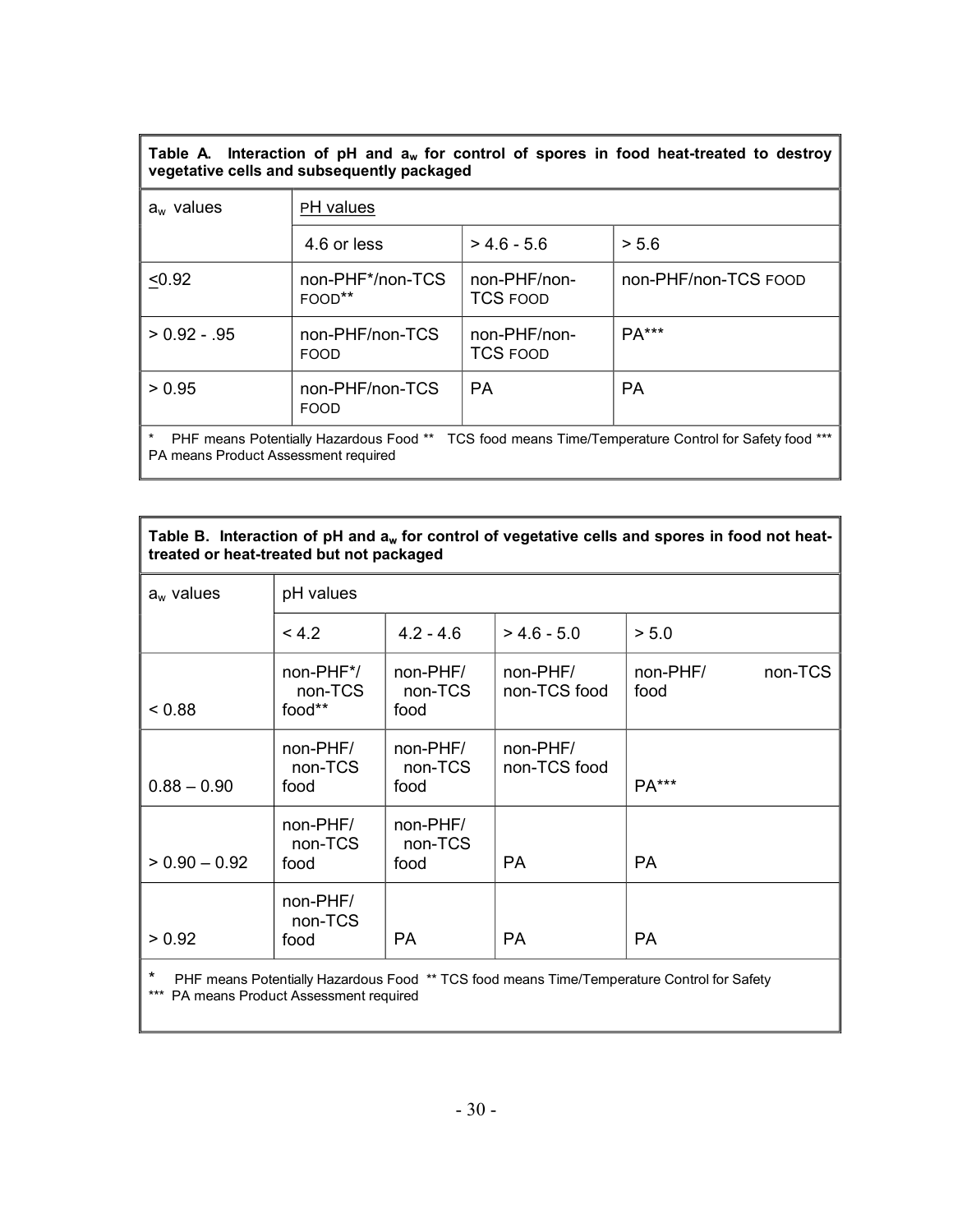## **Equipment**

Various types of equipment are used in food operations - equipment such as ovens, steam kettles, food temperature holding equipment, temperature measuring devices (e.g., thermometers, thermocouples, etc.) sinks, warewashing machines, refrigerators, and freezers. Usually, additional equipment is necessary for transporting food from donor sites to the receiving facilities, e.g., insulated containers or refrigerated units for maintaining hot or cold temperatures of the food in transport.

Of particular importance to food recovery operations are temperature measuring devices, freezers, refrigerators, sinks, warewashing machines, and food temperature holding equipment.

Safe food depends not only on providing proper equipment of adequate capacity, but also on operating and maintaining it properly. Food workers need to be appropriately trained and brought to understand their role in properly cleaning (washing and rinsing) and sanitizing equipment and work stations after use. Vigilance in maintaining a clean work station and facility promotes hygienic work and food environments and limits the potential for cross contamination of food during preparation.

## **Maintaining Food Safety During Transportation**

#### **Loading for Transport**

When foods are ready for transport, they must be containerized to prevent the contamination of the food while simultaneously keeping the food at the proper temperature. Care must be taken to protect the food from contaminants such as, insects, dust, water drippage, or other sources of contamination during transport to the receiving facility. Large batches of foods may need to be separated into several smaller, covered containers. Stack containers securely and do not pack temperature controlling units beyond their capacity.

#### **Maintaining Food Temperature**

Foods must be kept hot or cold during transport. Foods can be kept at the proper temperature provided the right equipment is available and used properly. It is recommended that cold foods be maintained at 41°F or less and hot foods at 135°F or higher. Consult the regulatory authority in your jurisdiction for examples of acceptable methods and temperature requirements for hot and cold holding of foods during transport.

#### **Cleaning of the Vehicle for Transport of Food**

Vehicles used for transporting food for food recovery programs, whether private vehicles or commercial trucks, need to be routinely cleaned. Cleaning of the vehicle has the primary purpose of preventing cross contamination and maintaining a sanitary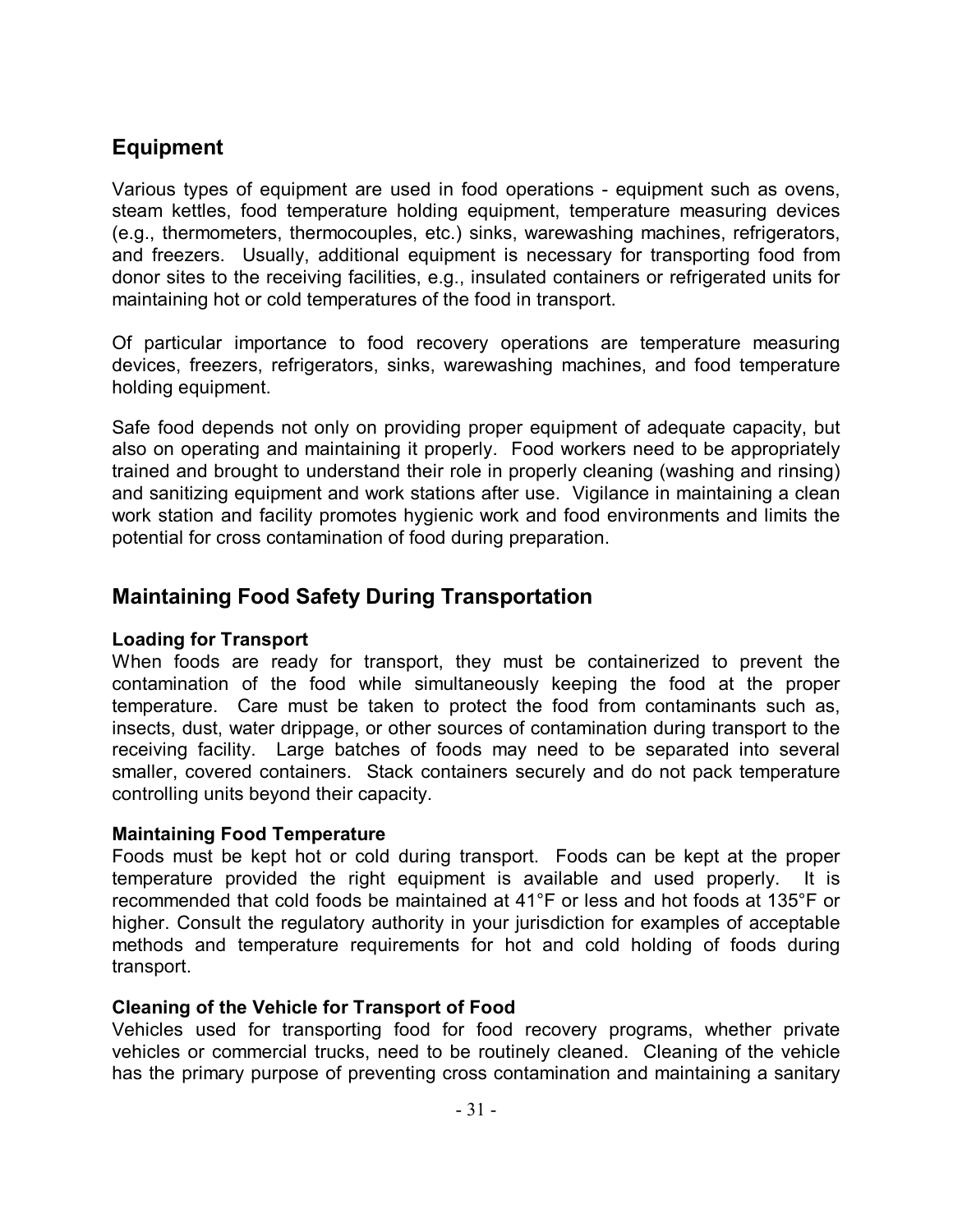food environment. The interior of the vehicle and especially the section of the vehicle where food containers are stored must be kept free of insects, dirt, animals, and any other thing that has the potential to biologically, chemically, or physically contaminate the food.

#### **Receiving Food**

Food should be received by a person who is responsible for ensuring that, if the food is not shelf-stable or not immediately served to consumers, it is immediately refrigerated or properly held for later service. It is important to conduct a timely inspection of incoming products and to isolate any suspect foods as discussed earlier. See Appendix A for a guidance chart on accessing the food upon receipt.

#### **Record Keeping for Food Safety**

Written documentation helps to provide a tracking system to establish accountability, continuously improve the process, spot potential problems, develop strategies for corrective action, ascertain training needs, and validate successful procedures. Donors and receiving facilities are encouraged to keep certain records voluntarily as a part of their food recovery programs to accomplish these objectives and to maintain a system of checks and balances to document that the food is safely managed. Up-todate and accurate recordkeeping is an essential part of any control system that ensures consumers are provided food that is safe and unadulterated. Also see Appendix B for sample monitoring forms for record keeping.

## **Emergency Readiness**

Many unforeseen situations can occur in an operation that could compromise food safety and the ability to function in a typical fashion. Natural disasters can cause a disruption for less than a day or as long as several months. Other disruptions, such as water, gas or power outages, may only be a hardship on the operation and not on the whole community. Finally any illnesses or injuries associated with food products maintained by the food donor or FDO may cause a disruption of operations and trigger an investigation and a product hold or recall. No matter the length or scope of the disruption, food safety must be a priority.

An emergency readiness plan is critical to ensure the safety of food provided by food donors or FDOs. An effective emergency readiness plan must meet the unique situation of the specific operation. Prior preparation, employee training and practicing activities will minimize the surprise element. A successful emergency readiness plan will ensure the safe storage, production and service of food. A key part of developing and implementing an emergency readiness plan is assembling a team to develop the plan and an Emergency Response Team (ERT) to oversee and coordinate activities. An ERT should consist of management decision level associates who are available to respond, oversee, decide and institute actions that need to be taken in a timely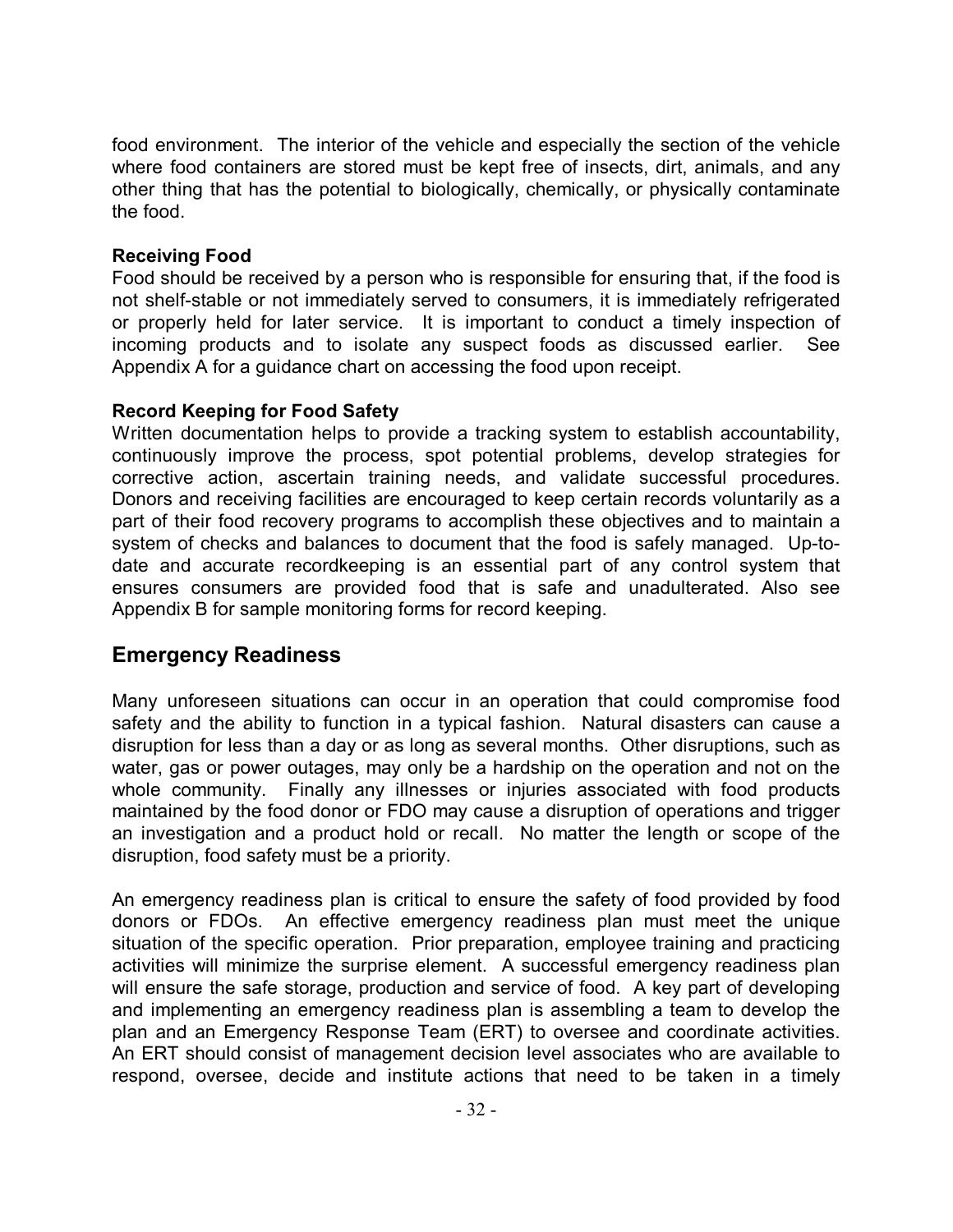manner. Several steps will assure the success of the emergency readiness plan. First, the plan development team should identify the ERT, construct a contact directory with their information and specify the responsibilities of each member in the event of an emergency. To specify these responsibilities, the potential disruptions should be determined and actions identified to deal with the disruptions. Identifying the ERT and specifying the actions for disruptions is the heart of the basic emergency readiness plan. Staff and volunteers should receive training on the plan, drills to practice the emergency actions should be conducted periodically, and the plan should be reviewed and updated on a regular basis. Also see Appendix D for emergency points of contact and a tool to maintain an updated list of contacts.

## <span id="page-33-0"></span>**Food Rescue Program Responsibilities**

A food distribution organization, as a food rescue participant, has responsibilities including the following:

- · comply with all applicable requirements of the State and/or local regulatory authority. If the jurisdictional regulatory authority does not inspect the program, the program may make a written request for at least an annual inspection;
- · examine and accept and store only those foods that have met the criteria as outlined in this document. See Appendix A chart for guidance on the assessment of donated foods on receipt;
- in transporting food, use a visible, active temperature retention system such as a refrigerated vehicle for the safe transport of chilled food to maintain foods at no more than 41°F or, a passive temperature system such as cam carriers to maintain hot foods at 135°F or above;
- · effect a comprehensive safe food handling educational and training program for staff and volunteers, including transport drivers. Certification of key staff in safe food preparation is one means to managing the food rescue staff in accordance with current food protection standards;
- · provide cooks, staff, and volunteers with regular inservice education as well as supervision by a person with demonstrated knowledge in safe food preparation.
- · work out agreements with food recovery partner(s) regarding mutual inspections of each others facilities to assure confidence in the soundness of the partners capacity to operate within the standard ( see Appendix B for sample forms);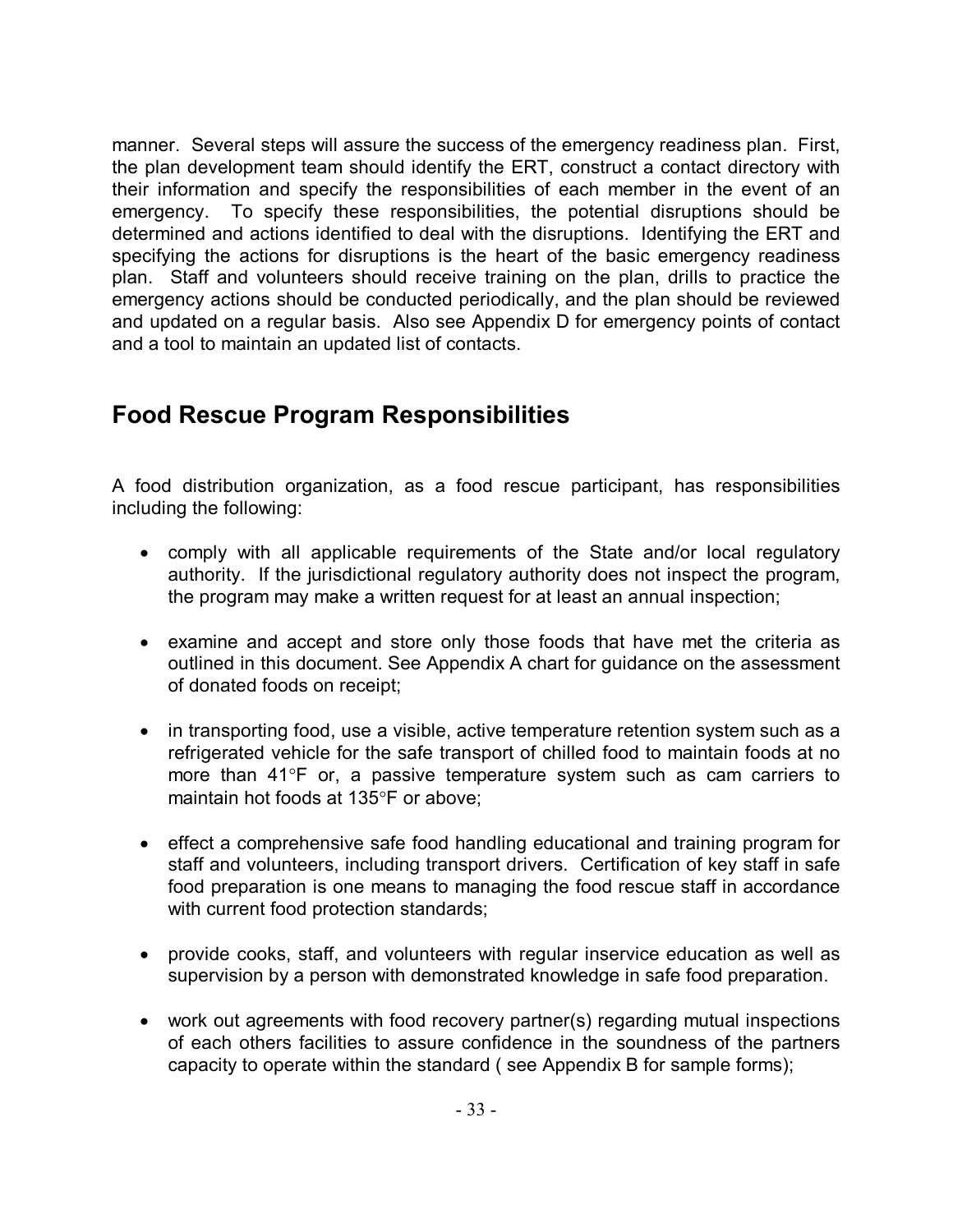• as a quality assurance mechanism, design or procure an evaluation tool to assess the condition of partner(s) facilities (see Appendix B for sample forms), and include, as a minimum: an initial physical plant inspection and at least an annual physical plant review to determine the ability and resources of the partner to receive, store, prepare, serve, or perform other food handling activities in compliance with the regulatory agency requirements.

### <span id="page-34-0"></span>**Guidelines for Monitoring Programs**

The purpose of this guideline, including the monitoring of facilities to determine if standards are in compliance, is to protect the health of the consumers being served.

An added benefit is that compliance with this guideline increases the confidence of all stakeholders (donors, regulatory authorities, contributors, consumers and a variety of supporters) that every effort is being made to serve a clean, safe product to hungry people, thereby minimizing the risk of foodborne illness.

The programs may be routinely monitored by the jurisdiction's regulatory agency. In such cases, there would be official inspection protocols and forms in use to record observations, areas of noncompliance and remarks regarding corrections and enforcement.

For non-regulatory monitoring visits by peer reviewers and corporate sanitarians, the terms and procedures should be in writing and agreed to by both sides. The agreement should include statements regarding:

- · access to the premises
- · qualifications of the monitor/inspector
- · procedures for dealing with minor and serious violations observed
- oral and written reports of findings during the monitoring visits
- · specifications for corrective actions for violations observed

The forms may also be used for self-inspections.

<span id="page-34-1"></span>For non-regulatory monitoring visits, see Appendix B for sample monitoring forms for kitchens, food bank warehouses and food bank salvage operations.

### **Handling Donations of Game Animals**

Large wild game animals include mammals such as deer, reindeer, caribou, elk, moose, antelope and bison. In addition to ranch or farm raised game animals that are slaughtered and processed under state inspection or a USDA voluntary inspection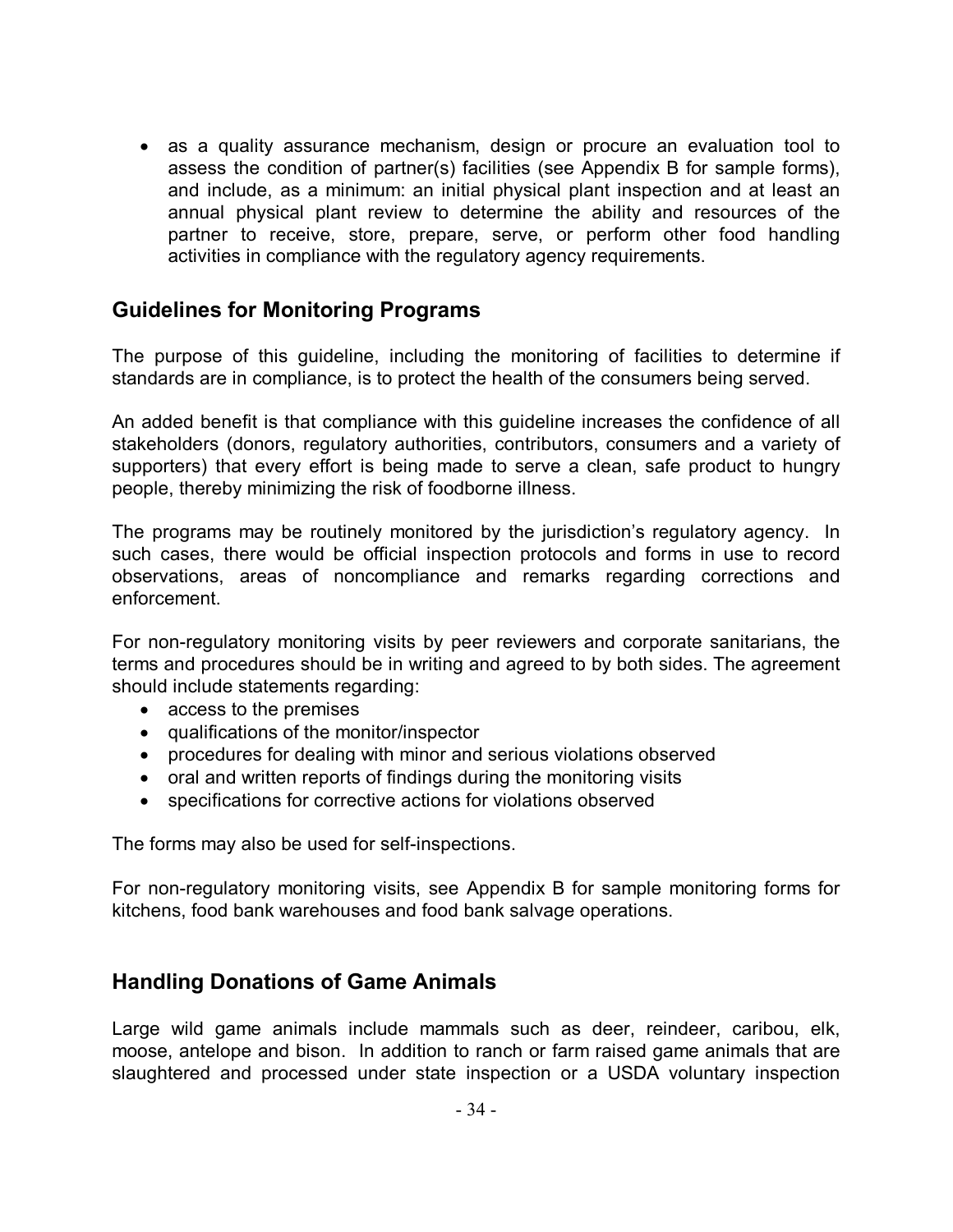program, surplus wild game meat is available as a result of herd culling and through programs such as "Hunters for the Hungry". If handled properly, this can be an important food source for food recovery programs. Nutrient data on game animals can be found on the USDA Agriculture Research Service's Food Composition Database at: www.nal.usda.gov/fnic/foodcomp/index.html where you can search on the species of interest.

Primary concerns regarding otherwise healthy wild animals are pathogens such as *Salmonella* and *Escherichia coli*. These could contaminate the meat if the animal is not slaughtered, dressed, transported, and processed under sanitary conditions; if not held at temperatures to preclude bacterial growth; or cooked to temperatures to destroy pathogens.

Road kills (wild game animals killed by impact with vehicles) are not generally recommended for recovery as the intestines or stomach may rupture, contaminating the meat, and they are often so blood shot that little or none of the carcass is salvageable. **Some jurisdictions may want to add some additional controls and allow their recovery, but they are not addressed in this document. Refer to local and state food regulatory officials for specific requirements in your jurisdiction.**

Wild game animals such as bear or walrus, are also not generally recommended due to the potential for trichinae cysts in the meat.

Receiving facilities should be aware of the necessary food safety procedures for donations of wild game. It is recommended that the following food safety procedures be followed for any donations received.

#### **Food Safety Procedures**

#### **Harvest:**

- Determine that the animal appears to be healthy, and does not exhibit obvious signs of illness. Comply with any postmortem inspection requirements in the law.
- · Eviscerate the animal within an hour of harvest.
- · Field dress the animal well, unless facilities are available at the processing plant.
- · Cut the carcass into quarters if needed.
- · Chill the meat as quickly as possible to refrigeration temperatures

### **Transport:**

- · Protect the meat from contamination during transport by cover, and separation from non-food items.
- Maintain the meat refrigeration temperature at 41°F or below.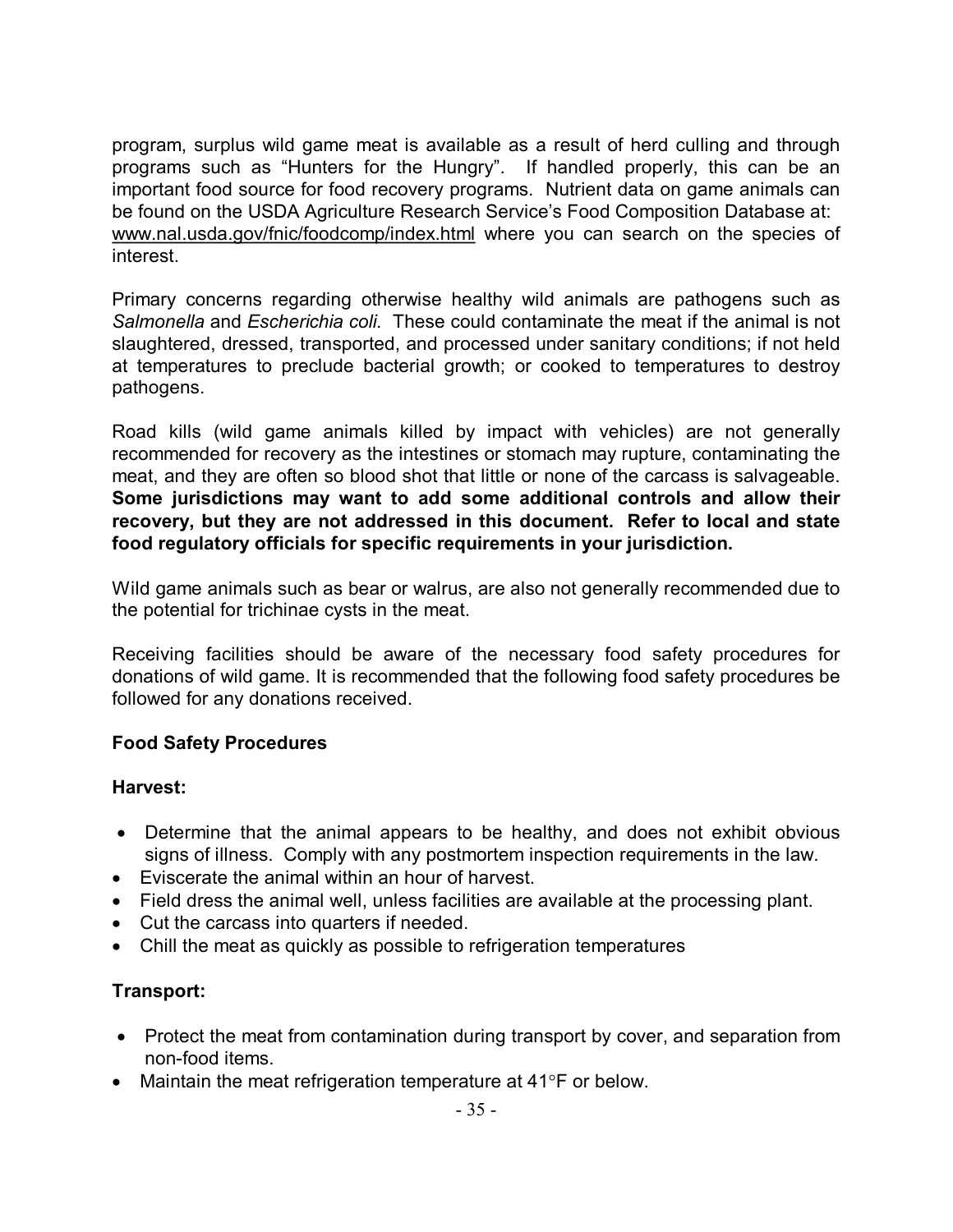# **Processor:**

- · Use a state or federally inspected plant or custom exempt plant.
- · Ensure the processor has the space, facilities, and equipment to handle wild game meat.
- Receive for sale or service only game animals that are not on the list of Endangered and threatened wildlife plants and animals listed in 50 CFR 17
- If receiving game animals for sale or service, they should be:
	- 1. commercially raised for food and:
		- a. Under a voluntary inspection program by an animal health agency , or
		- b. Under routine inspection program by a regulatory authority other than the animal health agency;, and
		- c. Raised, slaughtered, and processed according to:
			- i. laws governing meat and poultry; and
			- ii. Determination of need for ante & post mortem exam.
	- 2. Under voluntary program by USDA relative to exotic animals such as reindeer, elk, bison. Also includes the Rabbit Inspection Program by USDA.
	- 3. Live caught wild game  *if approved* by the regulatory authority;
		- a. Under routine inspection program;
		- b. Slaughtered and processed according to:
			- i. laws governing meat and poultry;
			- ii. Determination of need for ante & post mortem exam.
	- 4. Field dressed wild game *if approved* by the Regulatory Authority; under a routine inspection program that ensures the animals have a :
		- a. post-mortem exam by an approved veterinarian or veterinarian designee, or
		- b. are field dressed and transported according to requirements of agency having jurisdiction, and
		- c. Processed in accordance with laws governing meat and poultry.

# **Receipt:**

- · Examine the carcass or quarters for general cleanliness and quality, and determine whether the product can be further processed or needs to be rejected.
- Record the date, source and species of the donated wild game. Retain this information with the product, and in plant records.
- · Freeze the carcass or quarters if not immediately processed.
- Store the carcass or quarters physically separate from other food products from approved sources, if using common refrigeration equipment.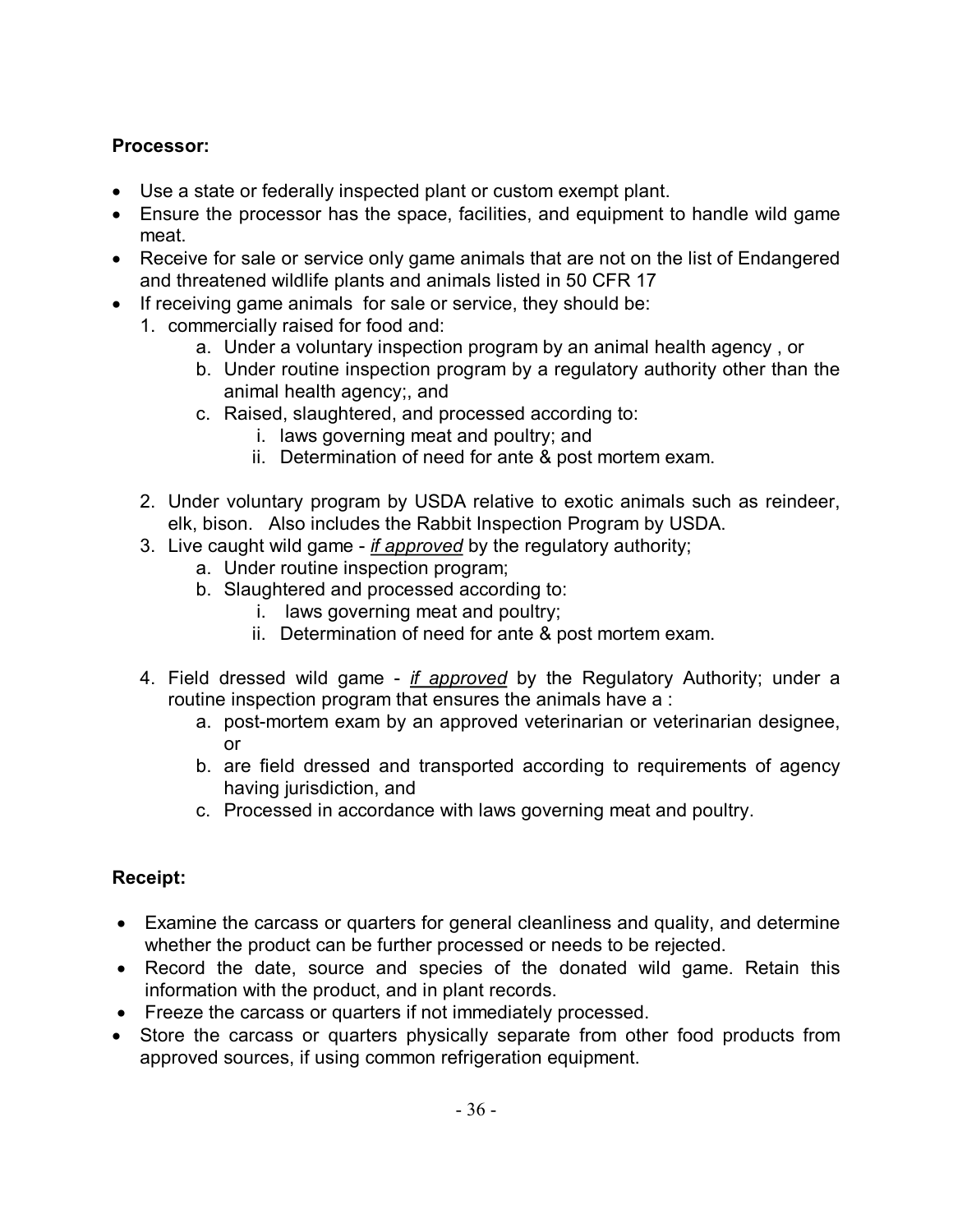# **Processing:**

- · Completely separate the processing of wild game meat from other meat processing by space and time.
- · Dissemble, clean and sanitize equipment and food preparation surfaces prior to and following processing and packaging to preclude any cross-contamination.
- · Portion wild game meat only into steaks, roasts, stew meat, or grind.
- If the carcass or quarters are frozen, keep them frozen during processing and packaging. Do not thaw.
- Any fat added to the ground meat must come from a state or federally inspected plant.
- · Wild game meat may NOT be cured, smoked, dried or fermented or processed into other products.

# **Packaging and Labeling:**

- · Individually package and label the finished product.
- · Ensure the label clearly and conspicuously states:
	- name of the game animal;
	- name and location address of the processing facility;
	- "Not an Inspected Product" or "Not for Sale;"
	- KEEP FROZEN; and
	- Cook to 165 °F for 15 seconds.

# **Storing and Distribution:**

- Maintain product temperatures of  $0^{\circ}$ F or less.
- · Protect from contamination by covering meat and storing separate from raw, readyto-eat product.

# **Cooking and Service:**

- Thaw meat in a refrigerated unit or as part of the cooking process.
- · Cook all parts to an internal temperature of 165°F for 15 seconds.
- Hold cooked portions at an internal temperature of 135°F prior to service
- Avoid repeated cooling and reheating. Rather choose to cook and serve for same day service.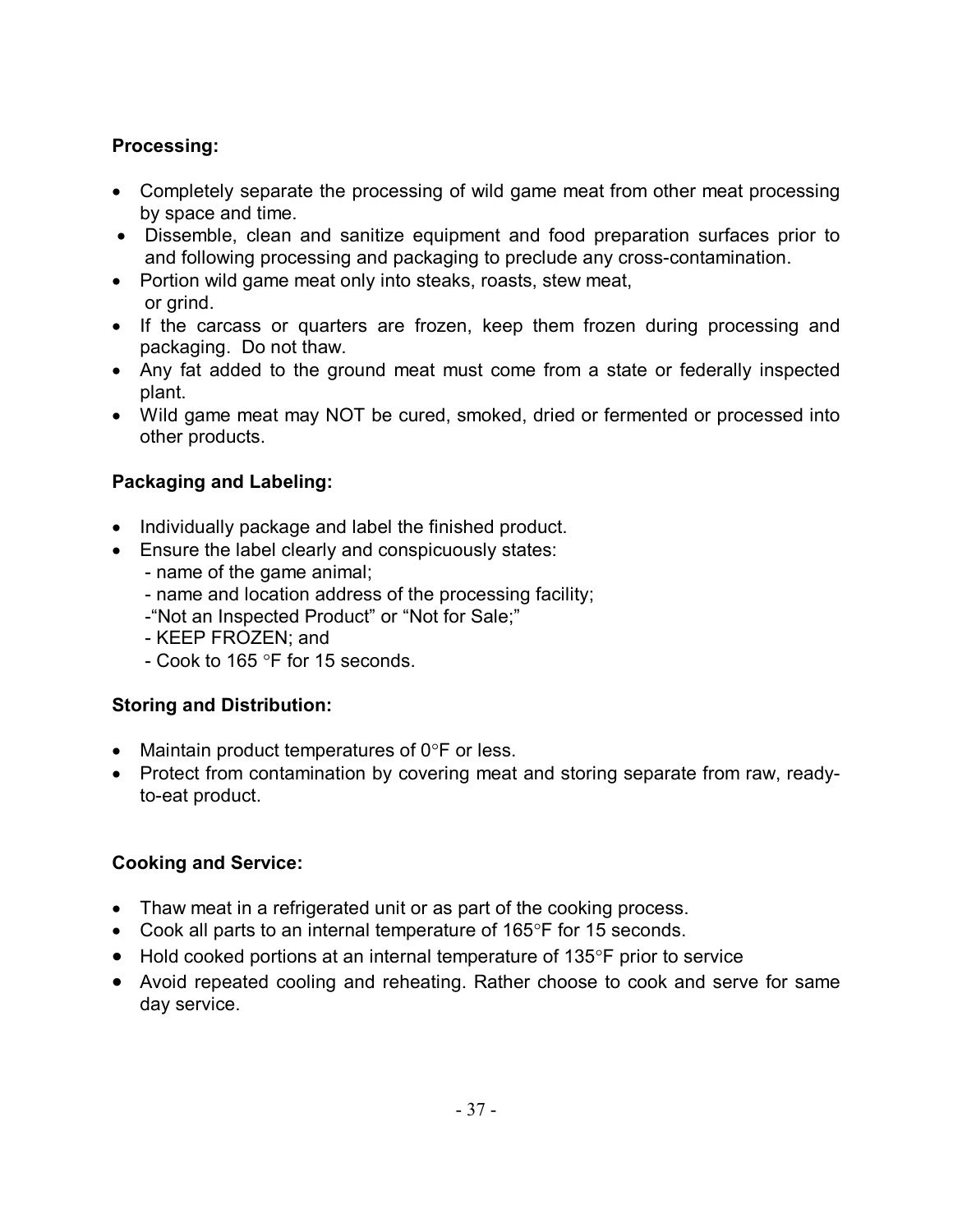# **Planning for Food Defense**

Food safety addresses the ways to limit the presence of both naturally occurring food contaminates and those caused by cross-contamination, and to prevent growth of organisms caused by time/temperature abuse. Food defense, on the other hand, relates to the protection of food from bioterrorism, that is the intentional use of biological, chemical, radiological or physical agents in foods for the purpose of causing harm or death. With the events of September 11<sup>th</sup>, food donors and Food Distribution Organizations (FDOs) are encouraged to review their current procedures and controls in light of the potential for tampering or other malicious, criminal, or terrorist actions and make appropriate improvements.

The Food Safety Procedures section discussed the usefulness of being prepared for emergencies. This section will focus attention on critical production areas that may be particularly sensitive to the risk of food tampering or contamination and will suggest possible preventive or mitigating measures for these areas.

## **Steps to Address Food Defense**

Although a written food defense plan is not required, it might be useful to go through the steps to address food defense and identify controls or procedures to minimize risk in your operation. The first step is to assemble the food defense procedures development team that will assess the operation and identify preventive measures. To be successful, implementing enhanced preventive measures requires the commitment of management and staff, therefore it is recommended that both management and staff participate as members of the team.

As with responding to food safety emergencies, a key part of addressing food defense is implementing an Emergency Response Team (ERT) to oversee and coordinate any food defense activities. An ERT is essential to the success of the needed response. The ERT should be identified by the food defense procedures development team and should consist of top management decision level associates who are available to respond, oversee, decide and institute actions that need to be taken quickly. Secondary level of responders should also be identified to support the first level and provide on-site knowledge and expertise. The ERT team members' scope of responsibility should be defined and clearly stated. There is a suggested Emergency Contact list that might help in identifying the ERT and that should be completed with contact information including for the regulatory and enforcement agencies in your area.

The second step of addressing food defense involves the development team assessing vulnerabilities and determining potential preventive measures for critical areas of your operation, such as receiving food, storing food, preparing and serving food, and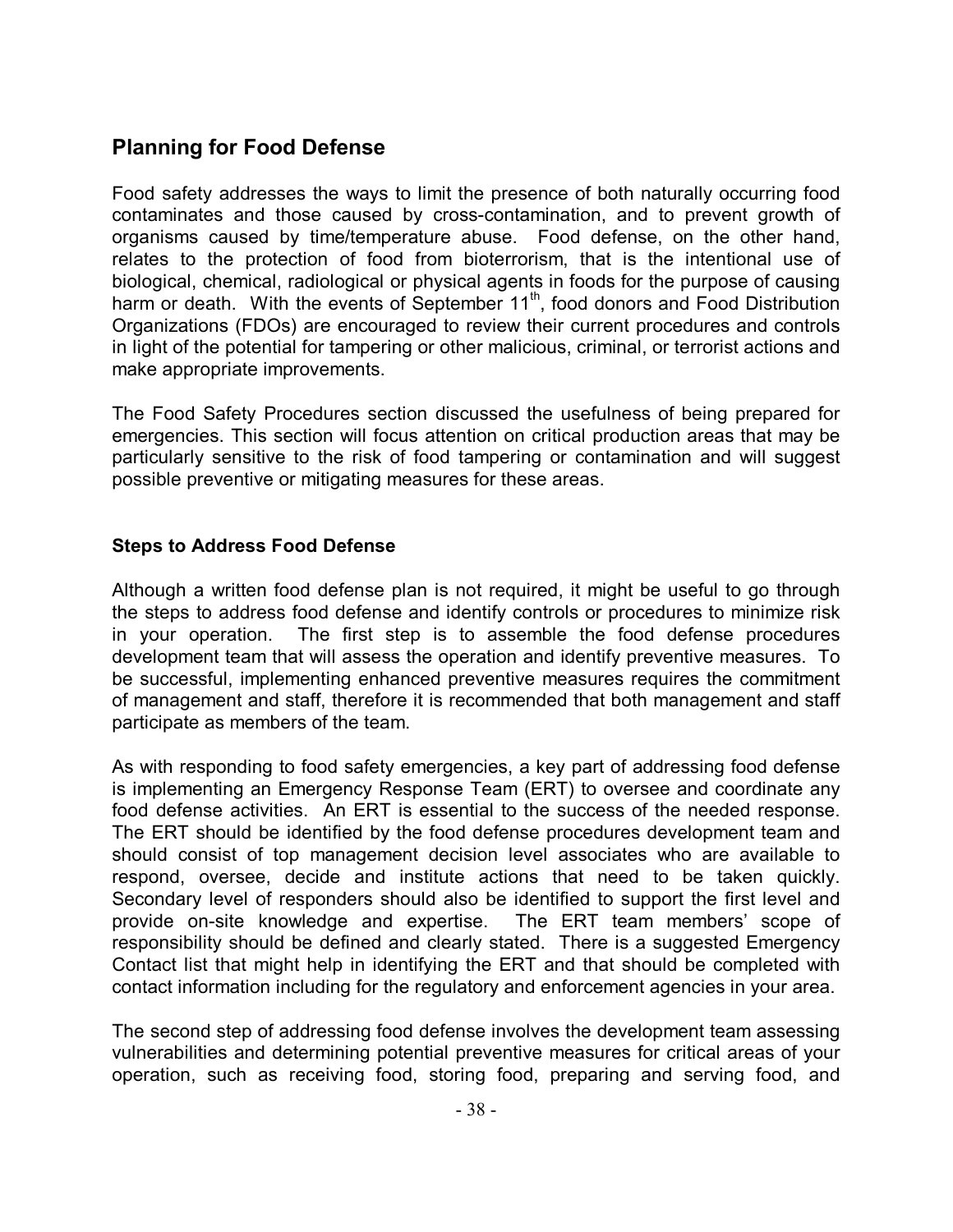personnel in the operation. Food defense preventive or mitigation measures should include specific actions the organization will take to prevent, detect, and respond to tampering, criminal, or terrorist activity that impacts food safety. The third step would be to assemble the preventive measures and other steps into an organized food defense plan. Bullet points are provided below to help in designing the scope and detail of the preventive or mitigation measures and other components of the plan.

# **Preventive or Mitigation Strategies:**

- $\triangleright$  Conduct vulnerability assessments of the operation to identify gaps or weak points where contamination could occur
- $\triangleright$  Receiving
	- o research and document the source of food donations
	- o Ask the question, "Do your donors practice food defense measures?"
	- o use only known and/or appropriately licensed or permitted sources for products
	- $\circ$  set a policy that all delivery trucks on the premises be locked and sealed when not being loaded or unloaded
	- $\circ$  assign an authorized person to verify and receive shipments both during business hours and after business hours
	- o establish delivery schedules, question any unexplained, unscheduled deliveries or drivers
	- $\circ$  implement receiving procedures to check for product tampering, contamination, damage or counterfeiting
	- o establish policy and procedures to reject food and chemical packages that are not acceptable, cannot be verified against delivery roster, or contain unacceptable changes to shipping documents
	- $\circ$  set policy and procedures to notify the ERT leader immediately if product tampering is suspected in any of the deliveries
- $\triangleright$  Storing, preparing and serving food
	- o Secure access to all food product, food ingredient, and chemical storage areas
	- o limit access within the operation to authorized personnel
	- o especially limit access to hazardous materials such as sanitizers or chemicals
	- o keep a daily inventory of hazardous chemicals and investigate all discrepancies immediately
	- $\circ$  secure (lock, seal, equip with a sensor device) all doors, windows, roof openings, vent openings, and outside refrigeration/storage units at all times
	- o inspect security in all storage facilities (including temporary storage vehicles) regularly, and keep a log of the results
	- o restrict and control access to central controls for airflow, HVAC, water systems, electricity, and gas within foodservice areas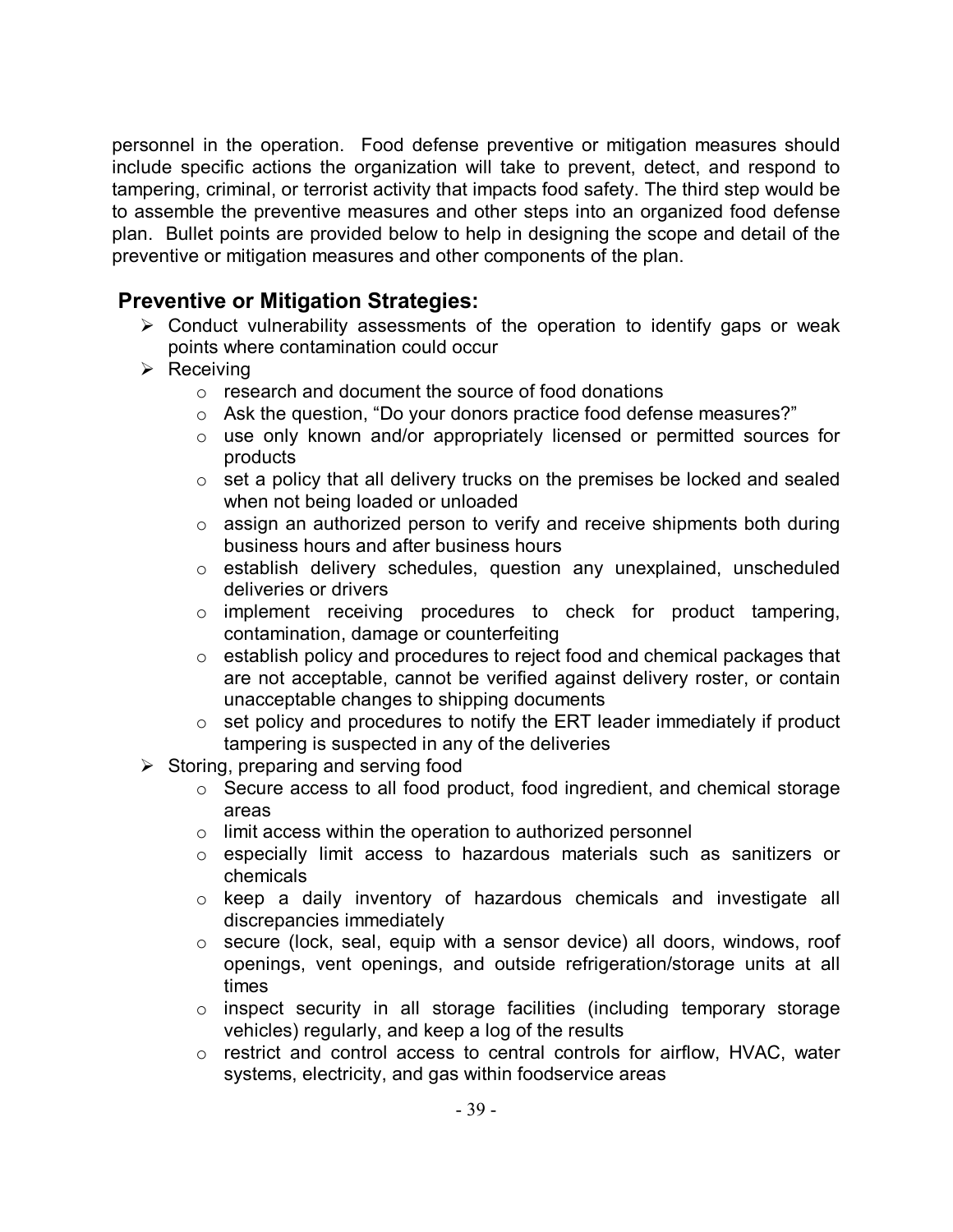- o periodically check foods for signs of tampering or contamination
- o establish policy and procedures to discard food or ingredients that are not properly sealed and labeled
- o investigate any missing or extra food products
- $\circ$  monitor any self-service areas for evidence of tampering or other malicious activities
- o monitor all food service areas for signs of suspicious activity or unauthorized entry
- $\triangleright$  Food product hold or recall procedures
	- $\circ$  identify procedure to monitor potential product issues including internal complaints and external food safety recall information disseminated by FSIS, FDA or food companies
	- o develop and implement an effective trace back and trace forward process
	- $\circ$  identify the staff responsible to manage the hold and recall response
	- o develop and implement a hold and recall process including how product will be labeled and sequestered
	- o describe procedure for proper disposition of recalled product
	- o identify contact lists specifically for hold and recall procedures including addresses and phone numbers
- $\triangleright$  Personnel in the operation
	- o collect, review and maintain information on volunteers
	- o conduct background checks or basic screening of volunteers and staff
	- o ask for and verify identification/credentials and have all visitors escorted
	- $\circ$  establish procedures for dealing with an unauthorized person(s) in a restricted section of the operation
	- $\circ$  monitor the health of volunteers and staff
	- o restrict personal items in the food receiving, storage or preparation areas
	- $\circ$  maintain a daily staff work assignment schedule
	- o Clearly state emergency evacuation procedures, including preventing security breaches during evacuation
- $\triangleright$  Identify response actions for suspicious activities (tampering, criminal or terrorist)
	- o develop strategies for triaging a food defense failure or event
	- $\circ$  immediately investigate all information about suspicious activity
	- $\circ$  identify decision points to describe when to escalate or expand response actions
	- $\circ$  alert local law enforcement about all suspected criminal activity
	- o alert local FBI about all suspected tampering or terrorist activity

## **Communication:**

 $\triangleright$  To raise awareness and spark discussion of state and local government agencies and industry representatives, FDA developed a message using the acronym ALERT. Each letter of the ALERT acronym identifies five key points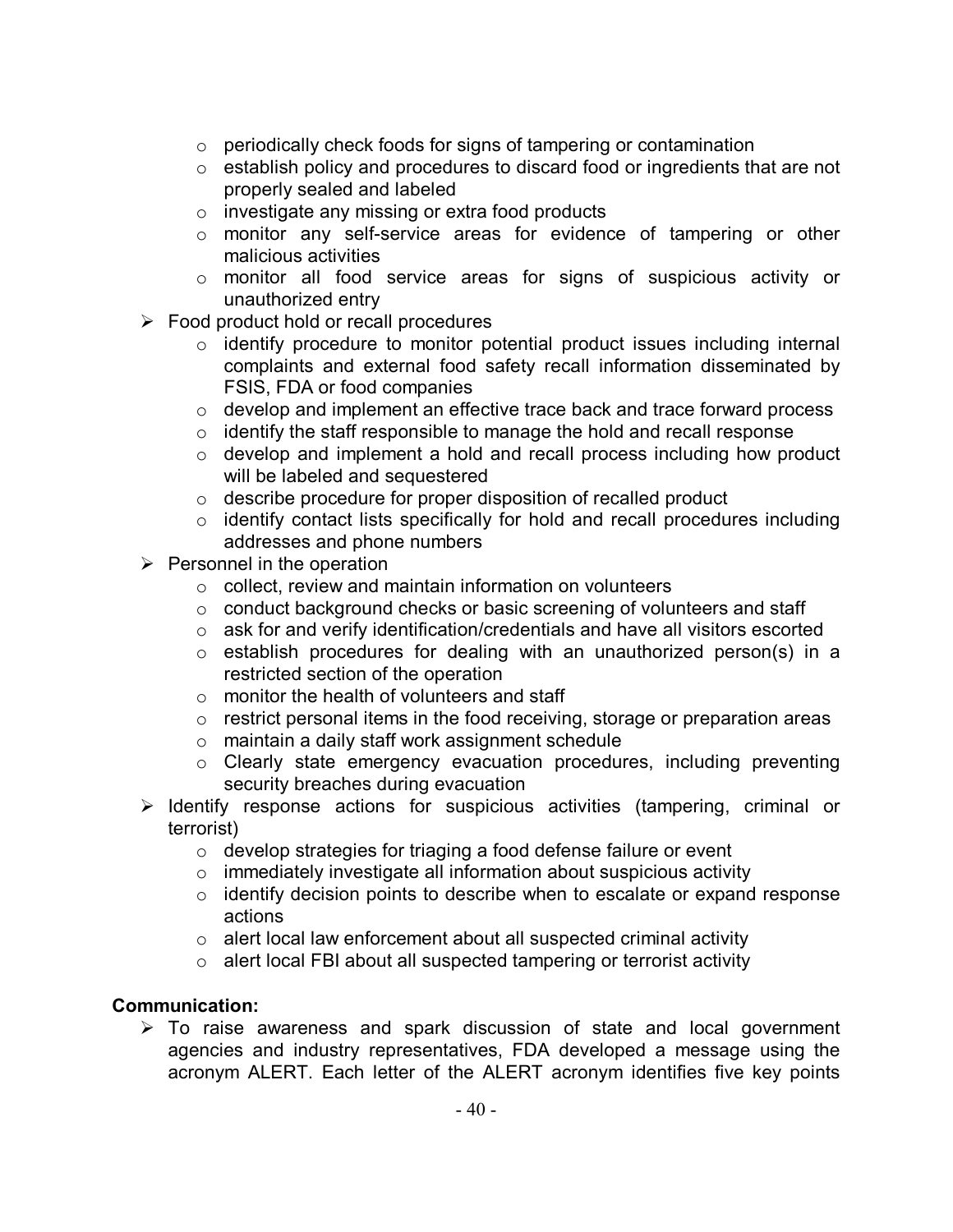that industry and businesses can use to decrease the risk of intentional food contamination in their facility. Use the ALERT initiative with its five key points to communicate how to decrease the risk of intentional food contamination in your operation. (See web link to more information in the References Section)

- $\circ$  A = Assure that supplies and ingredients are from safe and secure sources
- $\circ$  L = look after the security of the products and ingredients in your operation
- $\circ$  E = employees, what do you know about them and other people coming in and out of your operation
- $\circ$  R = Reports, could you provide reports about the security of food products under your control
- $\circ$  T = Threat, what do you do and who do you notify
- $\triangleright$  Develop and implement a reporting mechanism for complaints or problems with foods
- $\triangleright$  Identify management contacts that employees should inform about potential food defense problems
- $\triangleright$  Ensure employees and volunteers are aware of the organization's contacts to alert about potential security problems, and where they can be reached
- $\triangleright$  Maintain up-to-date 24-hour contact information for local, state, and federal police/fire/rescue/government agencies (see sample form in Reference Section/ Appendix D)
- $\triangleright$  Ensure employees and volunteers are aware of internal, fire, and police emergency phone numbers
- $\triangleright$  Proactively develop contact and working relationships with local area first responders and government contacts
- $\triangleright$  Identify internal media spokesperson
- $\triangleright$  Prepare generic press statements and background information for reference

The last three steps in prevention efforts are to train all personnel on food defense procedures, to drill or practice these procedures and to review and revise your procedures or plans on a regular basis. All staff and volunteers should receive periodic reminders of the importance of food defense strategies through training and internal communication. The procedures should be periodically tested, and reviewed and revised to address new food processes and procedures, and facility changes. These three steps can also be included in a written food defense plan. The bullets below give points to consider for these steps.

## **Training and practicing on food defense procedures:**

 $\triangleright$  Provide training to all employees and volunteers at their orientation, provide refresher training and updates on a regular basis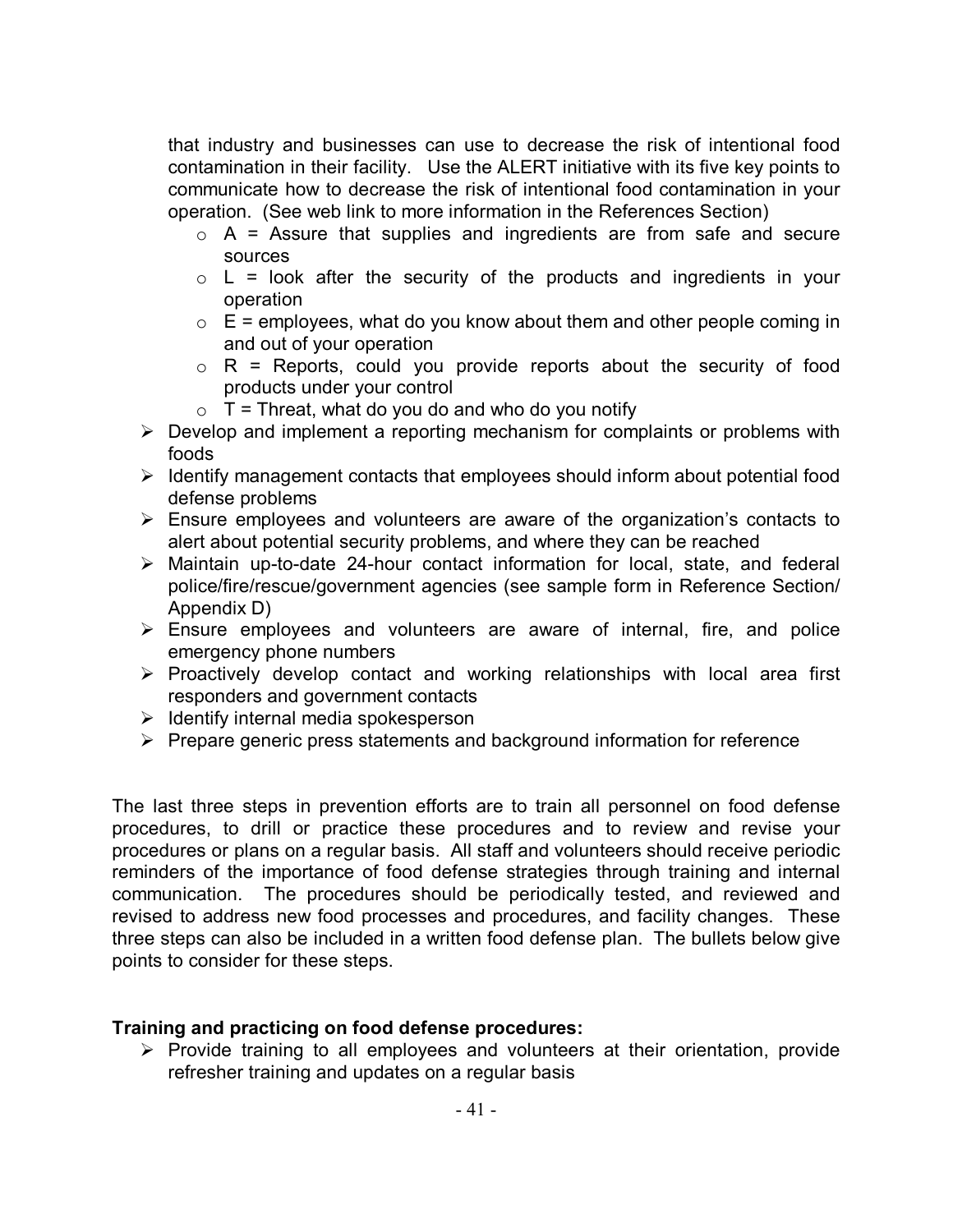- $\triangleright$  Train on the ALERT initiative (see Communication above) to provide all staff and volunteers involved in the operation the five key points to raise their awareness of food defense strategies
- $\triangleright$  Provide periodic reminders of the importance of food defense procedures (for example, scheduling meetings, providing brochures, payroll stuffers for employees, posters or pocket cards at the work site) Pocket cards on the ALERT messages can be ordered from the web link found in the References Section.
- $\triangleright$  Include information on:
	- $\circ$  observing unusual behavior around the facility, loitering of unknown persons
	- $\circ$  noticing abandoned items in around the facility
	- o identifying unusual appearance of product or equipment
	- o process to report and escalate concerns to management
	- o alerting identified management about any findings (e.g., instituting a system of rewards or recognition, maintaining anonymity of staff or volunteer, building into job performance standards for employees)
- $\triangleright$  Establish a 'peer monitoring' system for staff to remind each other about proper procedures or to discuss any observations about unusual behaviors, packages, etc.
- $\triangleright$  Conduct periodic food defense drills or table top exercises to practice and refine process

## **Reviewing food defense procedures:**

- $\triangleright$  On a regular basis review and verify the effectiveness of your food defense procedures
- $\triangleright$  Perform random food defense 'inspections' or assessments of your operation
- $\triangleright$  Evaluate the lessons learned from past tampering or other malicious or criminal actions and threats and use the information to revise, update or refine your food defense procedures or plans

This section has covered the importance of being prepared for food defense emergencies. Information was provided to raise your awareness and suggest some critical areas and changes you might want to implement to reduce the risk of tampering or intentional contamination of the foods you receive and distribute to your recipients. Several documents available on the Internet from government agencies are found in the References: Publications and Websites section. These documents can provide additional assistance in addressing food defense.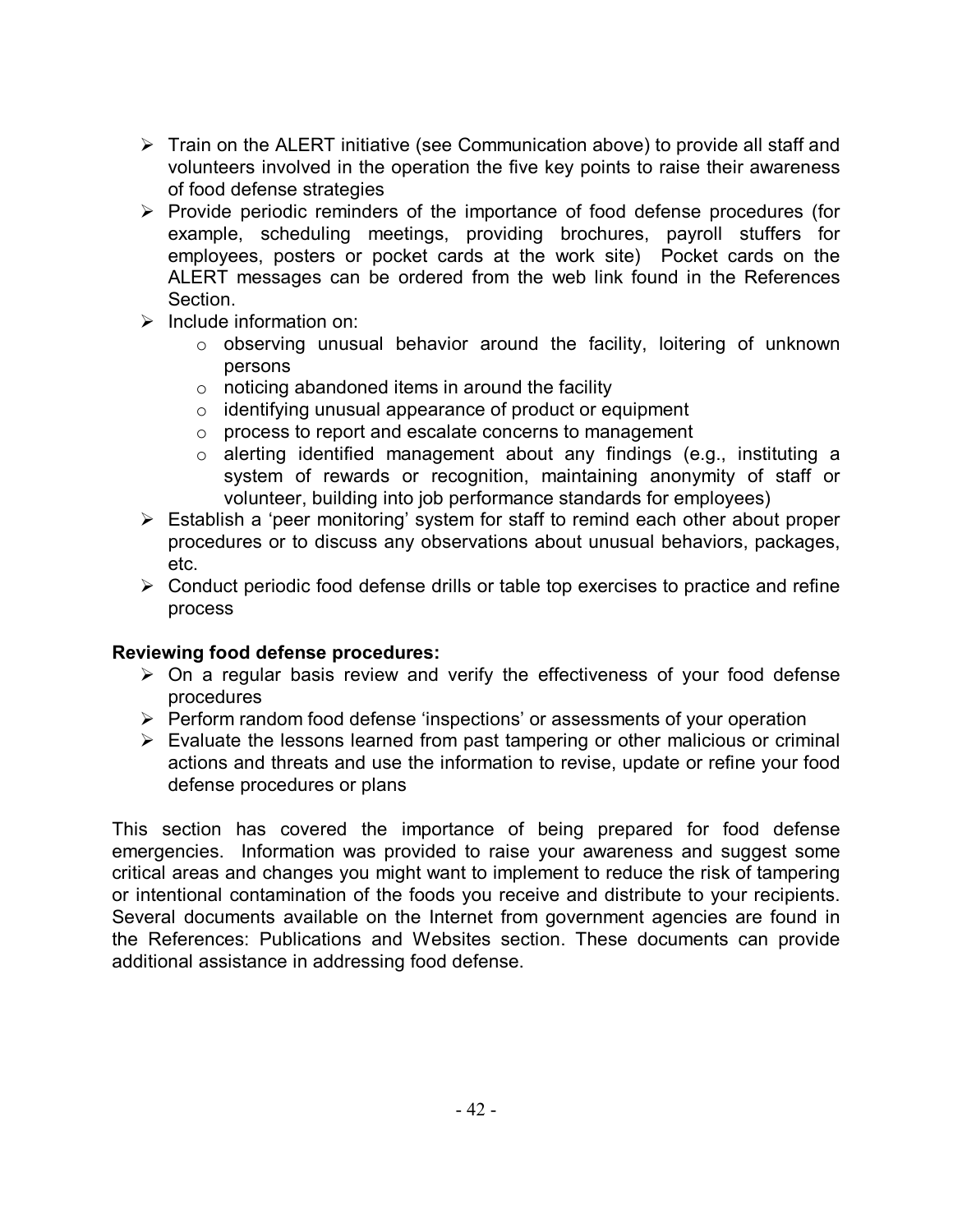# **APPENDIX A**

# **Guidance Charts for Assessment of Food on Receipt**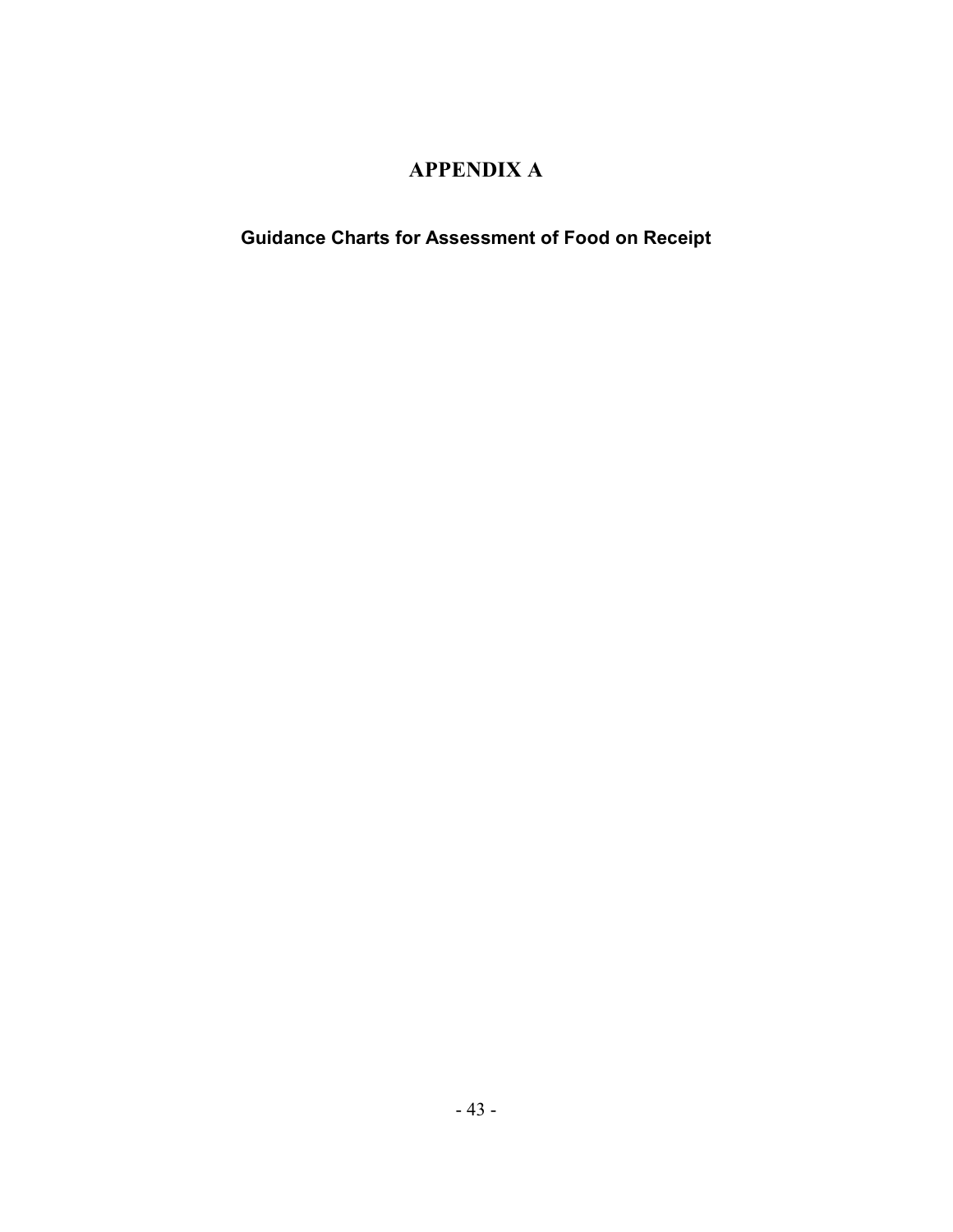## **FOOD SAFETY GUIDANCE**

**For products donated directly by an approved donor as defined in "Food Donor Guidance"**

| CHART: ASSESSMENT OF FOOD ON RECEIPT                                                                                   |                                                                                                                                                                                                                                                                  |                                                             |                                                                                                                                                                                                                           |
|------------------------------------------------------------------------------------------------------------------------|------------------------------------------------------------------------------------------------------------------------------------------------------------------------------------------------------------------------------------------------------------------|-------------------------------------------------------------|---------------------------------------------------------------------------------------------------------------------------------------------------------------------------------------------------------------------------|
| <b>Food Products</b>                                                                                                   | Packaging                                                                                                                                                                                                                                                        | <b>Storage Condition</b>                                    | Non-Acceptable Conditions                                                                                                                                                                                                 |
| <b>Prepared Foods</b><br>(Entrees,<br>starches,<br>side<br>chilled<br>vegetables,<br>foods,<br>home-meal replacements) | Food-grade packaging in direct<br>$\bullet$<br>contact with food.<br>Securely closed and separated<br>$\bullet$<br>by food type to avoid cross-<br>contamination.<br>Labeled and dated.<br>$\bullet$                                                             | Chilled at no more than<br>41°F or frozen at 0° or<br>less. | Previously reheated foods.<br>$\bullet$<br>Foods kept in danger zone more than 2 hours.<br>Food previously<br>served.                                                                                                     |
| <b>Chilled Perishable</b><br>Prepackaged Foods<br>(Orange Juice)                                                       | Original packaging or food-grade<br>packaging for all repacked<br>product.                                                                                                                                                                                       | Chilled at no more than<br>$41^{\circ}$ F.                  | Foods kept in danger zone more than 2 hours.<br>$\bullet$<br>Damaged or compromised packaging resulting in<br>the loss of sanitary barrier protection.<br>Outside the "use by" date recommended from the<br>manufacturer. |
| Meat, Poultry, Fish<br>(Fresh)                                                                                         | Original packaging.<br>$\bullet$<br>Food-grade packaging in direct<br>contact with food.<br>Securely closed and separated<br>by food type (e.g. beef, pork,<br>poultry, etc.) to avoid cross-<br>contamination.<br>Labeled<br>and<br>dated<br>as<br>appropriate. | Chilled at no more than<br>41°F.                            | Foods kept in danger zone more than 2 hours.<br>$\bullet$<br>Non-food-grade packaging in direct contact with<br>food.                                                                                                     |
| Meat, Poultry, Fish<br>(Frozen)                                                                                        | Original packaging.<br>$\bullet$<br>Food-grade packaging in direct<br>contact with food.<br>Labeled<br>dated<br>and<br>as<br>$\bullet$<br>appropriate.                                                                                                           | Frozen at 0°F or less.                                      | Defrosted product.<br>$\bullet$<br>Damaged or compromised packaging resulting in<br>discoloration of product.<br>Severe freezer burn.                                                                                     |
| <b>Unprocessed Meats</b><br>(Donated Wild Game)                                                                        | Custom exempt or state<br><b>or</b><br>$\bullet$<br>federally inspected plant.<br>Food-grade packaging.<br>Labeled and dated with name of<br>game, name and location of<br>"Not<br>Inspected<br>plant,<br>an<br>Product," "Keep Frozen," "Cook<br>to 165°F."     | Frozen at 0°F or less.                                      | Source<br>Labeling<br>Defrosted product.                                                                                                                                                                                  |
| Dairy Products                                                                                                         | Original packaging.<br>$\bullet$<br>Food-grade packaging in direct<br>contact with food.                                                                                                                                                                         | Chilled at no more than<br>41°F.                            | Damaged or compromised packaging, resulting in<br>$\bullet$<br>the loss of sanitary barrier protection.                                                                                                                   |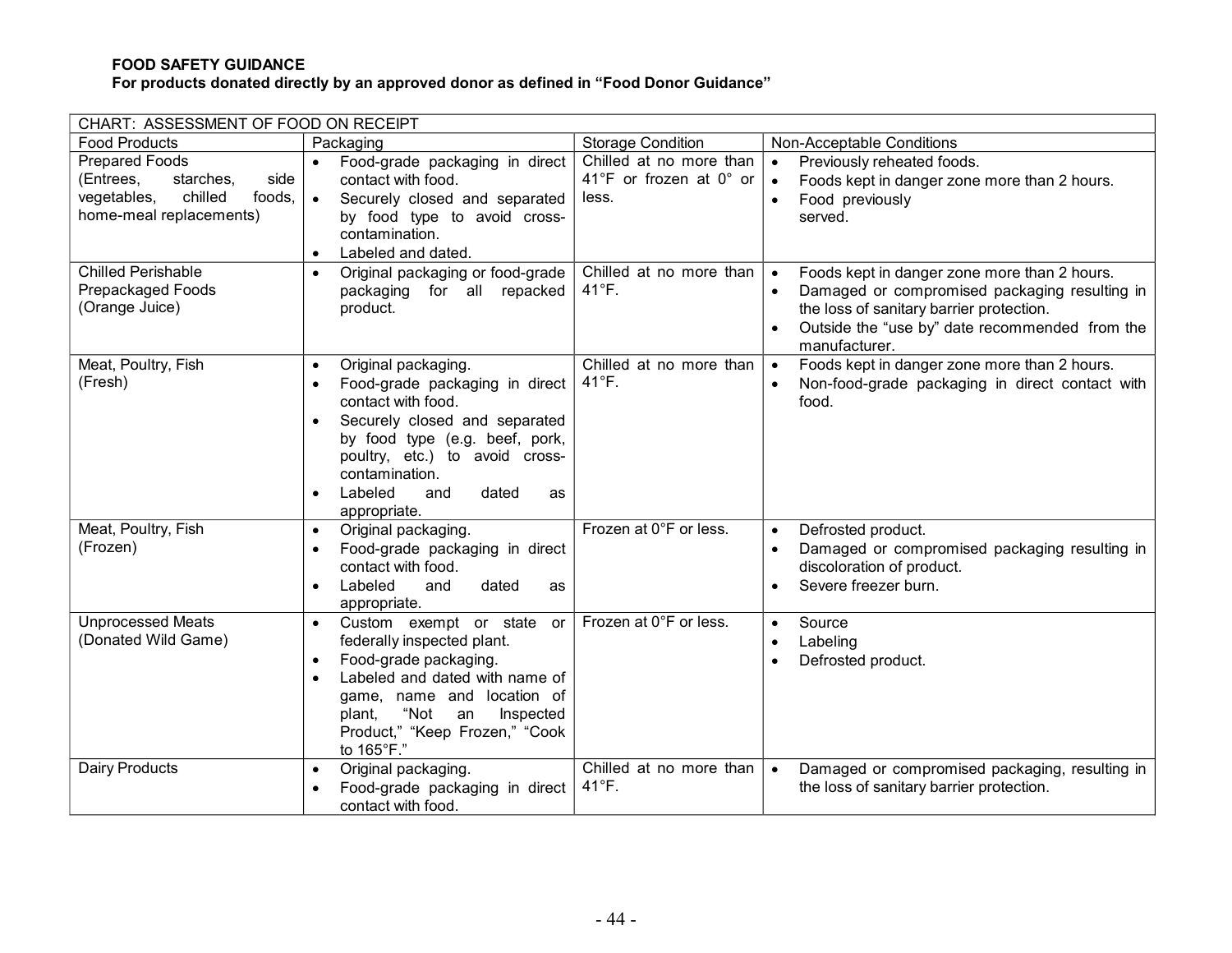| CHART: ASSESSMENT OF FOOD ON RECEIPT                                                   |                                                                                                                                                                                                                                                                                                                                                                                                   |                                  |                                                                                                                                                                                                        |
|----------------------------------------------------------------------------------------|---------------------------------------------------------------------------------------------------------------------------------------------------------------------------------------------------------------------------------------------------------------------------------------------------------------------------------------------------------------------------------------------------|----------------------------------|--------------------------------------------------------------------------------------------------------------------------------------------------------------------------------------------------------|
|                                                                                        |                                                                                                                                                                                                                                                                                                                                                                                                   |                                  |                                                                                                                                                                                                        |
| <b>Food Products</b>                                                                   | Packaging                                                                                                                                                                                                                                                                                                                                                                                         | <b>Storage Condition</b>         | Non-Acceptable Conditions                                                                                                                                                                              |
| Raw Shell Eggs<br>(unpasteurized)                                                      | Original packaging.<br>$\bullet$<br>Food-grade packaging in direct contact with<br>$\bullet$<br>food.                                                                                                                                                                                                                                                                                             | Chilled at no more<br>than 41°F. | Damaged or compromised<br>packaging,<br>$\bullet$<br>resulting in the loss of sanitary barrier<br>protection.<br>Cracked or broken eggs.<br>$\bullet$                                                  |
| <b>Fresh Produce</b><br>(Whole)                                                        | Original cartons and bags or food-grade<br>$\bullet$<br>packaging for all repacked product.                                                                                                                                                                                                                                                                                                       | Cool,<br>dry,<br>clean<br>area.  | Significant decay.<br>$\bullet$                                                                                                                                                                        |
| <b>Fresh Produce</b><br>(Chopped)                                                      | Food-grade packaging securely closed with<br>$\bullet$<br>each vegetable or fruit packed separately.                                                                                                                                                                                                                                                                                              | Chilled at 41°F.                 | Food kept in danger zone more than 2 hours.<br>$\bullet$<br>Color change or decay.<br>$\bullet$                                                                                                        |
| Frozen Foods<br>starches,<br>(Entrees,<br>fruit juices,<br>vegetables,<br>baked goods) | Original packaging or food-grade packaging<br>$\bullet$<br>for all repacked product.                                                                                                                                                                                                                                                                                                              | Frozen at 0°F or<br>less.        | Defrosted product.<br>$\bullet$<br>Damaged or compromised<br>packaging,<br>resulting in the loss of sanitary barrier<br>protection.<br>Severe freezer burn.                                            |
| <b>Baked Goods</b><br>(Fresh or day-old bread,<br>bagels, and other bakery<br>items.)  | Food-grade packaging in direct contact with<br>food.<br>Securely closed.<br>$\bullet$<br>Bread products separately packaged from<br>$\bullet$<br>other baked foods.                                                                                                                                                                                                                               | Cool,<br>dry,<br>clean<br>area.  | Stale products.<br>$\bullet$<br>Mold.<br>$\bullet$<br>Damaged<br>or compromised<br>packaging,<br>resulting in the loss of sanitary barrier<br>protection.<br>Not packaged in food-grade packaging.     |
| Prepackaged<br>Foods-<br>Nonperishable<br>(Canned)                                     | Fully intact original cans with labels that must<br>$\bullet$<br>show at a minimum:<br>1) Product identification<br>2) Ingredients<br>3) Net weight, and<br>4) Distributor<br>5) Food source for each major food allergen<br>such as (milk, egg, fish, crustacean shellfish,<br>tree nuts, wheat, peanuts, soybean)                                                                               | Cool,<br>dry,<br>clean<br>area.  | Opened, punctured, bulging, or serious can<br>$\bullet$<br>damage, including evidence of leakage, side-<br>seam dent, top-seam dent, and/or significant<br>rust.<br>Home-canned products.              |
| Prepackaged Foods-<br>Nonperishable<br>(Shelf-stable<br>boxed/packaged foods)          | Original packaging, boxes or cases.<br>$\bullet$<br>Food-grade packaging for all repacked foods.<br>$\bullet$<br>Labels that must show at a minimum:<br>$\bullet$<br>1) Product identification<br>2) Ingredients<br>3) Net weight, and<br>4) Distributor<br>5) Food source for each major food allergen<br>such as (milk, egg, fish, crustacean shellfish,<br>tree nuts, wheat, peanuts, soybean) | Cool,<br>dry,<br>clean<br>area.  | Opened, punctured, or damaged packing,<br>$\bullet$<br>resulting in the loss of sanitary barrier<br>protection and/or unfavorable environmental<br>exposure.<br>Damp or stained packages.<br>$\bullet$ |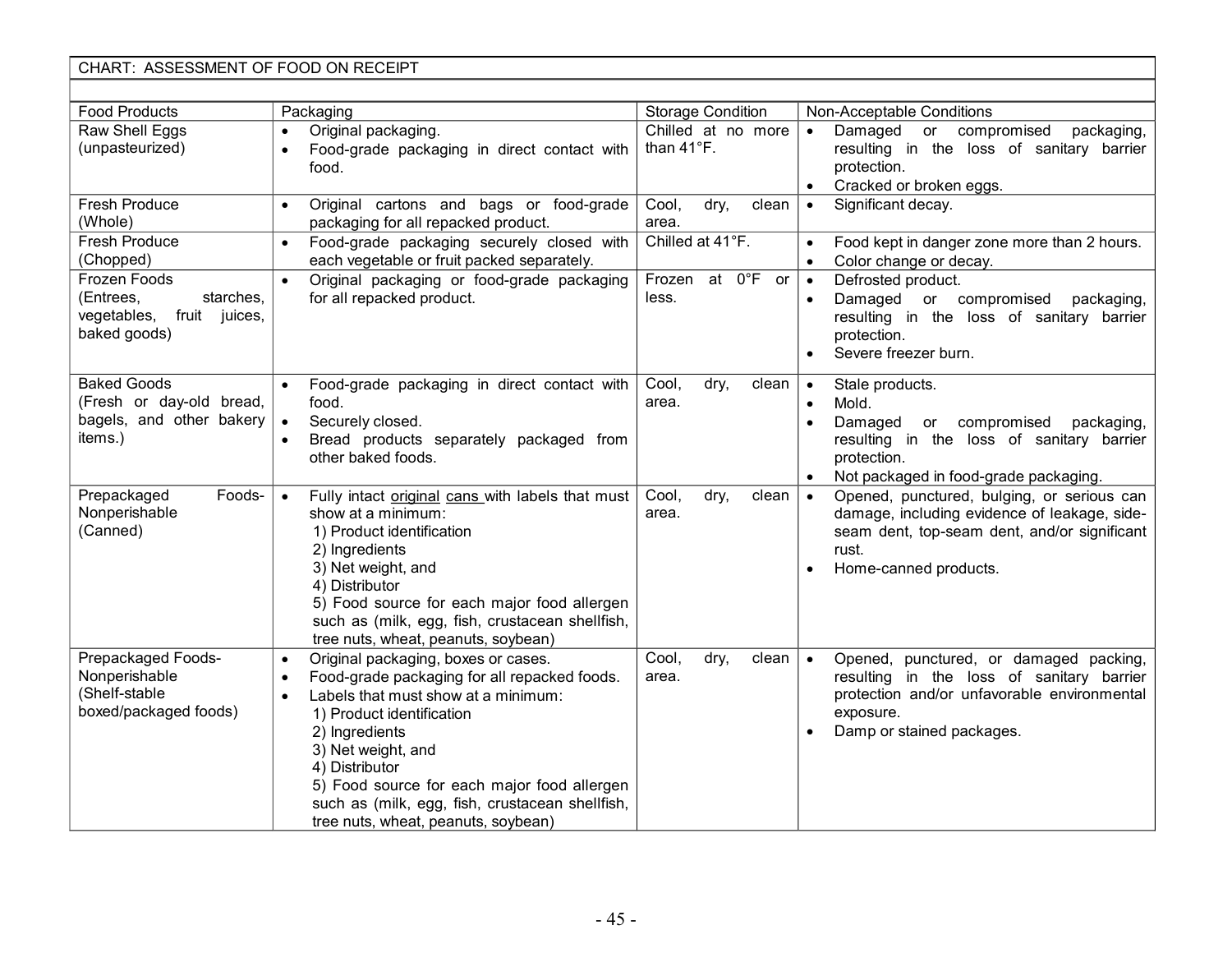This Page Left Intentionally Blank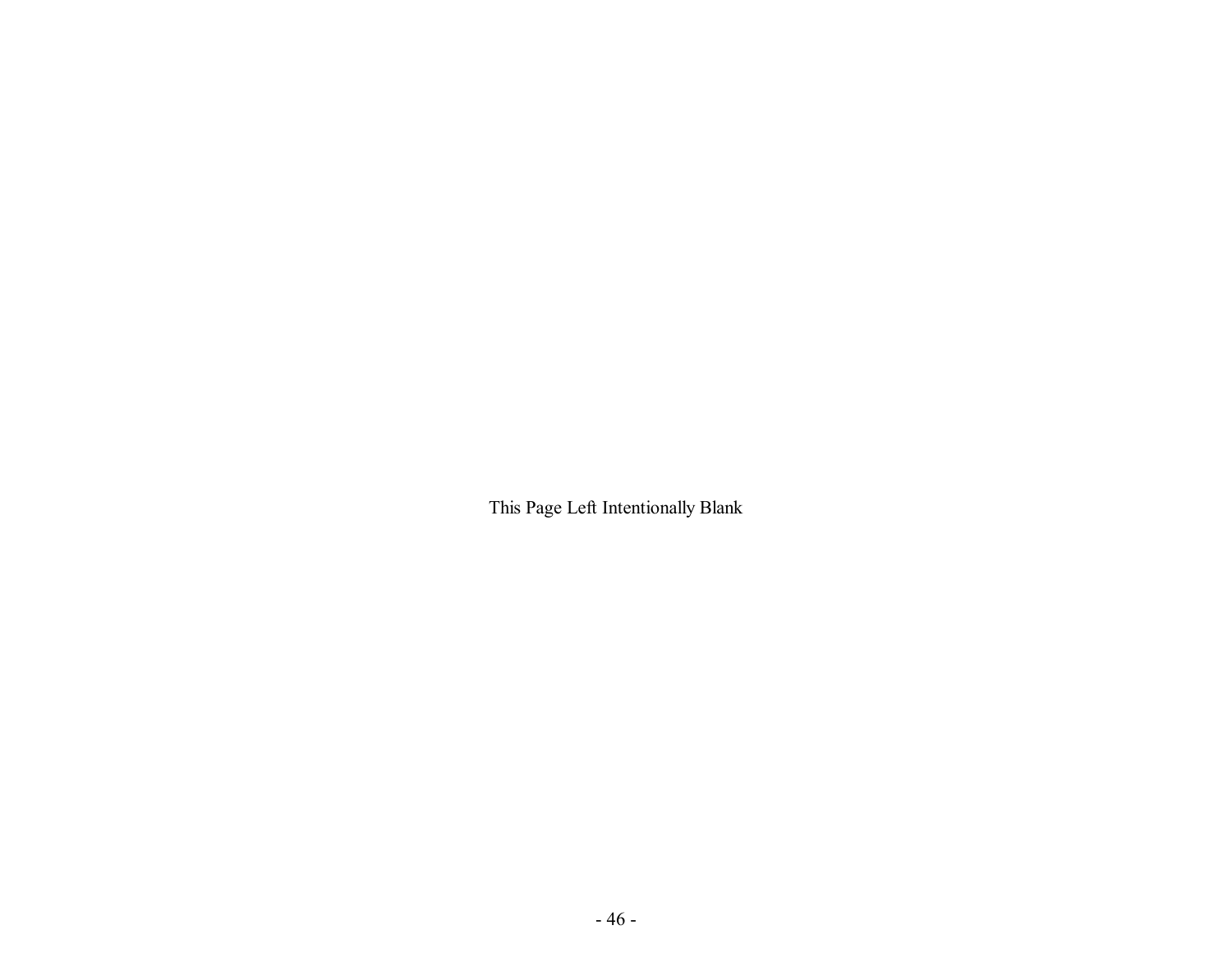# **APPENDIX B Forms to Simplify Record Keeping**

- · Initial Meeting Form
- · Agreement to participate as Food Recovery Partners
- · Record of Shipment and Receipt of Donated Food (blank)
- · Record of Shipment and Receipt of Donated Food (completed sample)
	- · Kitchen Monitoring Report form
		- · Warehouse Inspection form
	- · Salvage Operation Inspection form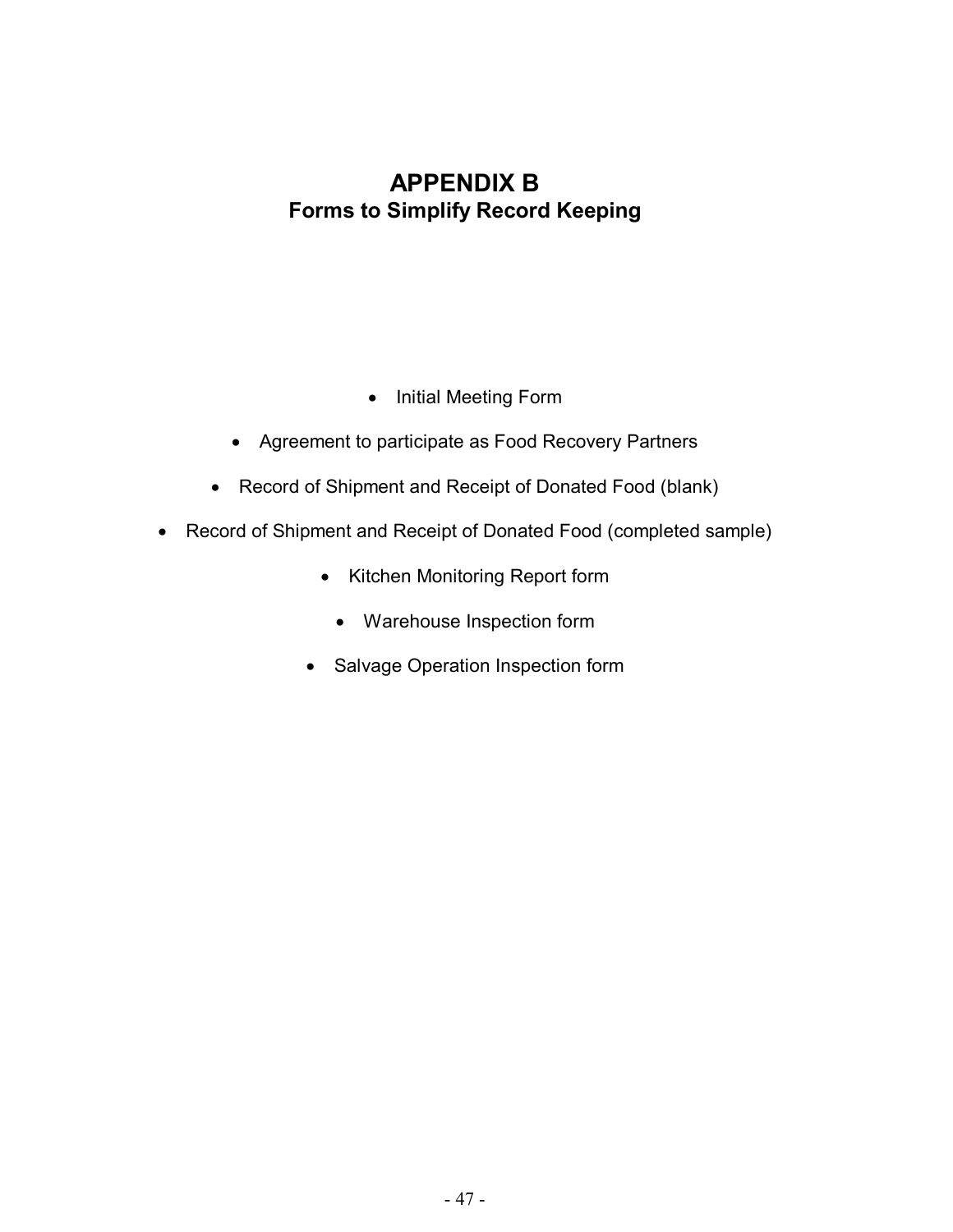## **Sample Forms For Simple Record keeping**

Record keeping is an important aspect of operating a recovery program. The model forms in this document are simple, user-friendly aids to facilitate collecting information while making voluntary recordkeeping less burdensome. The forms cover some basic data needs and can be modified by the users to accommodate particular situations.

The **Initial Meeting Form** is a form that is intended to be an aid in laying the foundation for a successful partnership. In the initial meetings, the donor and food distribution organization share information with each other about their mutual expectations and make plans for how their program will work.

The **Agreement to Participate as Food Recovery Partners** form is a model form in which the partners pledge their best efforts for their food recovery project and set forth a definite time period for the partnership.

The data on the **Record of Shipment and Receipt of Donated Food** form bolster accountability and serve to verify that appropriate steps have been taken to safeguard the food. If there are problems, the completed forms can assist in trace-back activities. The donor fills out the upper part of the form and can make comments about the food which are helpful to the FDO in planning its use for the food. The form accompanies the food in transit and is completed by the person who oversees food receiving at the FDO's facility.

A completed sample of the **Record of Shipment and Receipt of Donated Food** form is included to demonstrate the intended use of the form. The data provided are for illustration purposes only.

The **Agency Kitchen Monitoring Report** is an inspection checklist to assess the status of general sanitation, hygienic food handling, food preparation equipment condition, employee health, training of manager and staff and other aspects of the operation which contribute to the production of safe food.

The **Food Bank Warehouse Inspection Form** is an inspection checklist to assess the condition of the physical plant, equipment, pest control, and other aspects of maintaining a protective food storage environment.

The **Food Bank Salvage Operation Inspection Report** is an inspection checklist that is designed to be used in charitable salvage centers to assure that food products which have been subjected to conditions which may have rendered it unsafe or unsuitable for human consumption.

The partners should agree on how they will use the forms to evaluate the effectiveness of their procedures and overall program.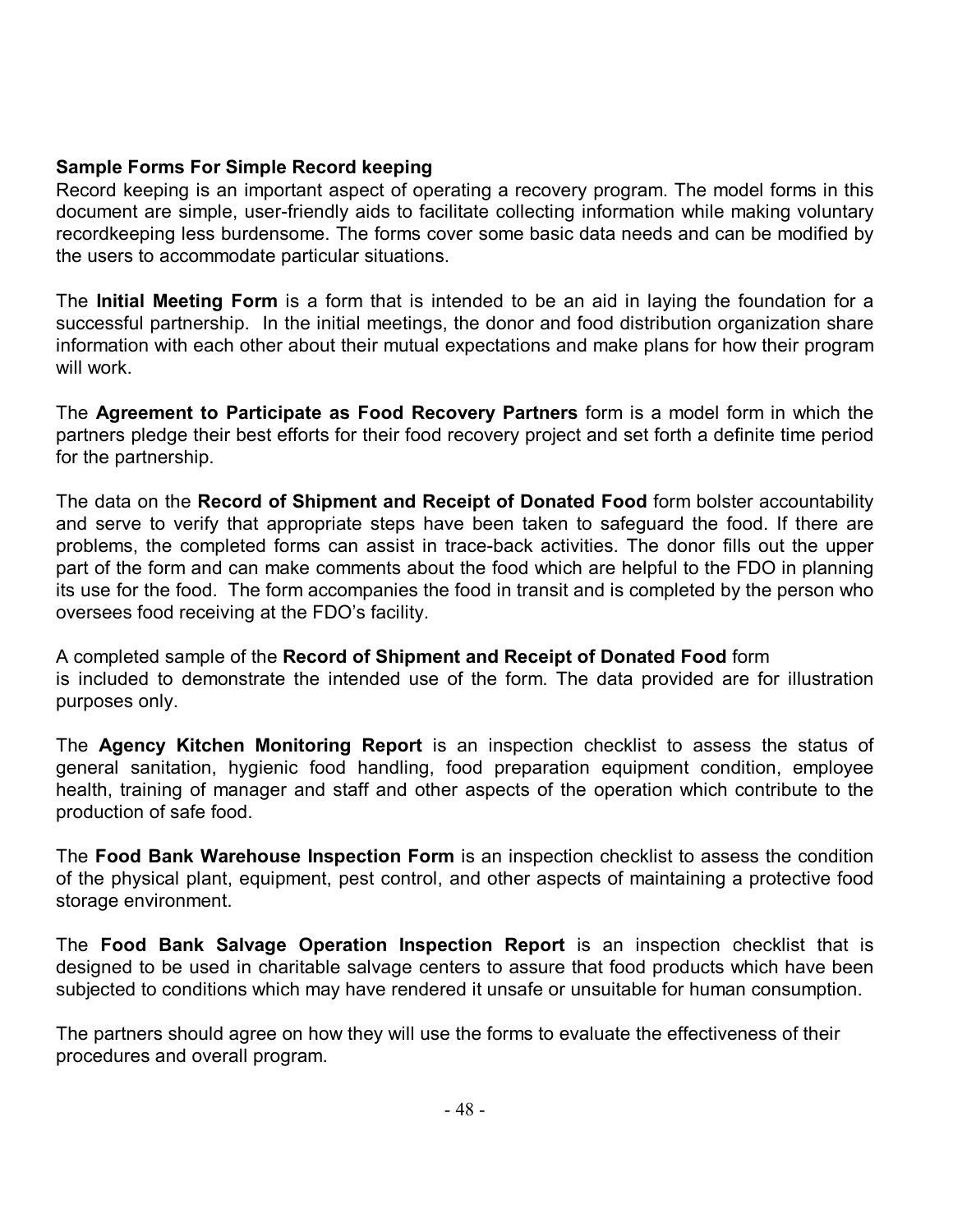| Date:                                              |                       | <b>Meeting Location:</b> |                                                                           |         |  |  |  |  |  |
|----------------------------------------------------|-----------------------|--------------------------|---------------------------------------------------------------------------|---------|--|--|--|--|--|
| Donor:                                             |                       |                          | Representative:                                                           |         |  |  |  |  |  |
| Address:                                           |                       |                          |                                                                           |         |  |  |  |  |  |
|                                                    |                       |                          |                                                                           |         |  |  |  |  |  |
|                                                    |                       |                          |                                                                           |         |  |  |  |  |  |
| Phone:<br><b>Food Distribution</b>                 |                       |                          | FAX:<br>Representative:                                                   |         |  |  |  |  |  |
| Organization:                                      |                       |                          |                                                                           |         |  |  |  |  |  |
| Address:                                           |                       |                          |                                                                           |         |  |  |  |  |  |
|                                                    |                       |                          |                                                                           |         |  |  |  |  |  |
| FAX:<br>Phone:                                     |                       |                          |                                                                           |         |  |  |  |  |  |
| Anticipated frequency of donations:                |                       |                          | <b>Anticipated Start Date:</b>                                            |         |  |  |  |  |  |
|                                                    |                       |                          |                                                                           |         |  |  |  |  |  |
| Types of Foods to be donated: Check all that Apply |                       |                          |                                                                           |         |  |  |  |  |  |
| <b>Raw Fruits and Vegetables</b>                   |                       |                          | Cold Fruits/Vegetable Salads<br><b>Beverages</b>                          |         |  |  |  |  |  |
| Canned and packaged goods that are not PHF-TCS     |                       |                          |                                                                           |         |  |  |  |  |  |
|                                                    |                       |                          | Cold or frozen uncooked foods of animal origin (such as raw ground meats) |         |  |  |  |  |  |
|                                                    |                       |                          | Hot, cooked foods of animal origin, including mixed dishes like lasagna   |         |  |  |  |  |  |
|                                                    |                       |                          | Cold, cooked foods of animal origin, including mixed dishes like lasagna  |         |  |  |  |  |  |
| List mixed dishes likely to be donated:            |                       |                          |                                                                           |         |  |  |  |  |  |
|                                                    |                       |                          |                                                                           |         |  |  |  |  |  |
| Hot / cold cooked vegetables                       |                       |                          | Gravies, cream-based soup     Hot / cold grain dish                       |         |  |  |  |  |  |
|                                                    | Other Foods likely to |                          | be                                                                        | donated |  |  |  |  |  |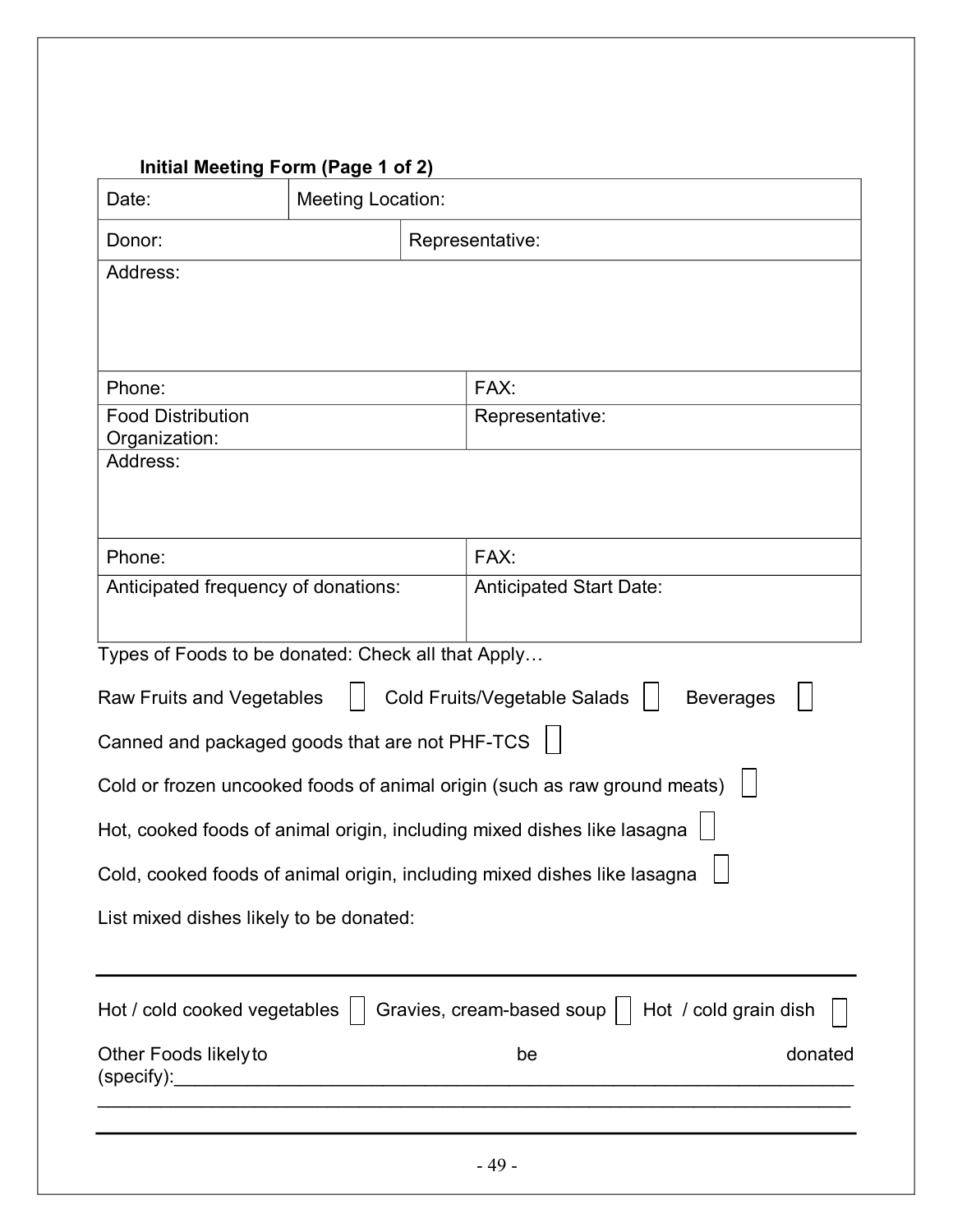# **Initial Meeting Form (Page 2 of 2)**

Transportation to be provided by:

| One-way Distance in miles from donor to receiving facility: _____________________       |  |
|-----------------------------------------------------------------------------------------|--|
| Estimated transport time in minutes from donor to receiving facility: _________________ |  |
| Are pick-ups from other donors on same route (run): _____________________________       |  |
| Contingency transportation plan in case of emergency: __________________________        |  |
|                                                                                         |  |
| Other transportation matters for discussion: ___________________________________        |  |

| <b>Basic Data for Partners in Food Recovery</b> |                                                                                                    |                      |  |  |  |  |  |  |  |  |
|-------------------------------------------------|----------------------------------------------------------------------------------------------------|----------------------|--|--|--|--|--|--|--|--|
|                                                 | Topics to be discussed by the partners. Record pertinent points below. Add other topics as needed. |                      |  |  |  |  |  |  |  |  |
| <b>Topics</b>                                   | <b>Donor Responses</b>                                                                             | <b>FDO Responses</b> |  |  |  |  |  |  |  |  |
| Training and experience of the                  |                                                                                                    |                      |  |  |  |  |  |  |  |  |
| <u>food manager or person-in-</u>               |                                                                                                    |                      |  |  |  |  |  |  |  |  |
| charge                                          |                                                                                                    |                      |  |  |  |  |  |  |  |  |
|                                                 |                                                                                                    |                      |  |  |  |  |  |  |  |  |
| Training provided to staff on                   |                                                                                                    |                      |  |  |  |  |  |  |  |  |
| hygienic food handling, hand                    |                                                                                                    |                      |  |  |  |  |  |  |  |  |
| methods<br>washing,<br>of<br>food               |                                                                                                    |                      |  |  |  |  |  |  |  |  |
| protection                                      |                                                                                                    |                      |  |  |  |  |  |  |  |  |
| Best time to communicate with                   |                                                                                                    |                      |  |  |  |  |  |  |  |  |
| each other                                      |                                                                                                    |                      |  |  |  |  |  |  |  |  |
|                                                 |                                                                                                    |                      |  |  |  |  |  |  |  |  |
|                                                 |                                                                                                    |                      |  |  |  |  |  |  |  |  |
| <b>Preferred method of resolving</b>            |                                                                                                    |                      |  |  |  |  |  |  |  |  |
| problems                                        |                                                                                                    |                      |  |  |  |  |  |  |  |  |
|                                                 |                                                                                                    |                      |  |  |  |  |  |  |  |  |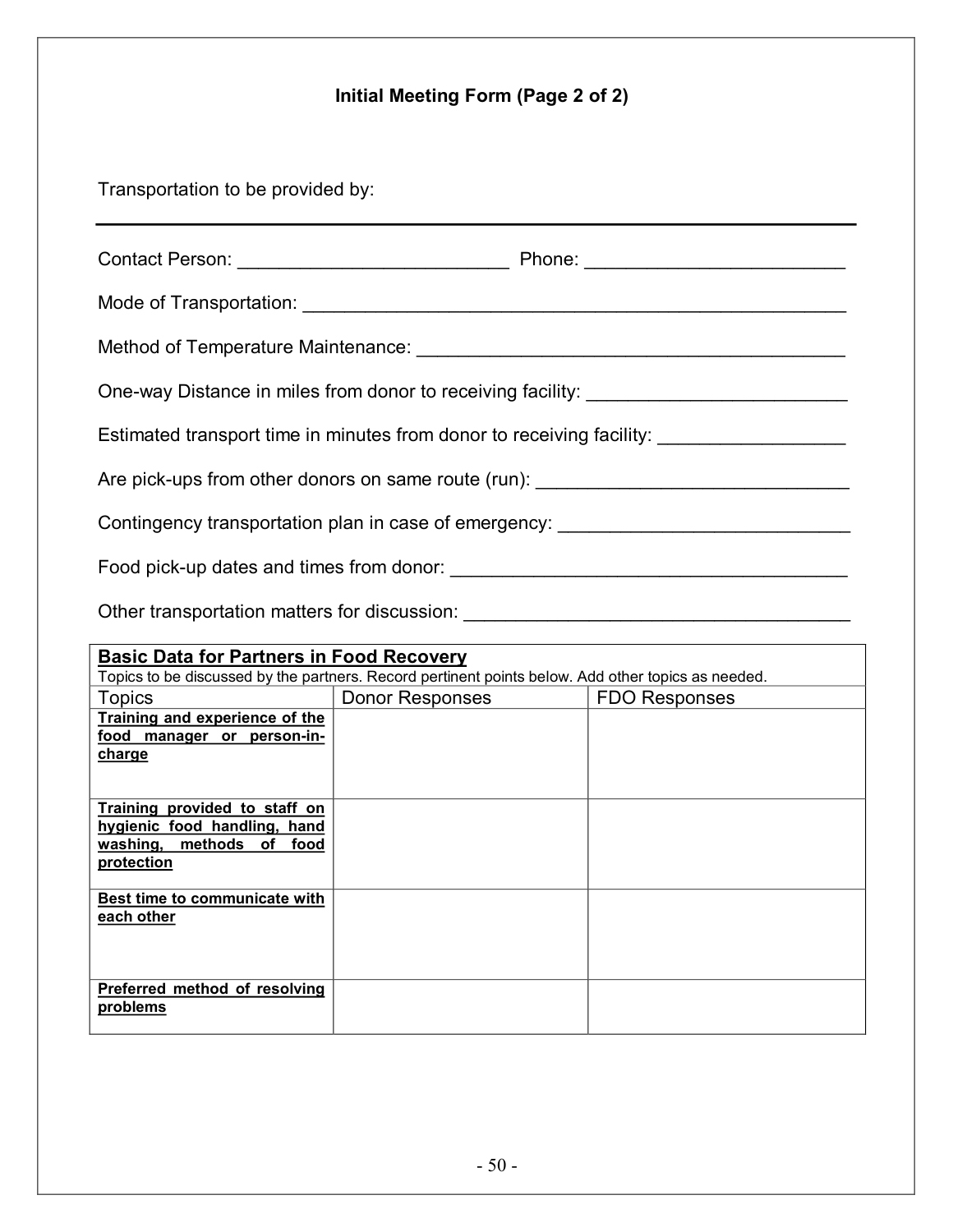## **Agreement to Participate as Food Recovery Partners**

We, the undersigned, agree to participate in a joint project to help feed people in need

FROM: \_\_\_\_\_\_\_\_\_\_\_\_\_\_\_\_\_\_\_\_\_\_\_\_\_\_\_\_\_\_ TO \_\_\_\_\_\_\_\_\_\_\_\_\_\_\_\_\_\_\_\_\_\_\_\_\_\_\_\_ (Date) (Date)

At the end of this time, both parties will review the partnership and renew or terminate the relationship.

AS PARTNERS, WE PLEDGE TO:

- · *Abide by agreements we have made;*
- · *Provide management and supervision necessary to oversee staff performance regarding: monitoring and maintaining safe food temperatures; protecting food from contamination by hands, equipment and utensils, sick workers and other sources of hazards;*
- · *Promptly communicate unsatisfactory conditions, situations, or performance to the partner; and*
- · *Acknowledge each other's satisfactory performance.*

*\_\_\_\_\_\_\_\_\_\_\_\_\_\_\_\_\_\_\_\_\_\_\_\_\_\_\_\_\_\_\_\_\_\_\_\_\_\_\_\_\_\_\_\_\_\_\_\_\_\_\_\_\_\_* (Signature and date, donor representative)

(Print name of donor representative)

\_\_\_\_\_\_\_\_\_\_\_\_\_\_\_\_\_\_\_\_\_\_\_\_\_\_\_\_\_\_\_\_\_\_\_\_\_\_\_\_\_\_\_\_\_\_\_\_\_\_\_\_\_\_ (Signature and date, food distribution organization representative)

*\_\_\_\_\_\_\_\_\_\_\_\_\_\_\_\_\_\_\_\_\_\_\_\_\_\_\_\_\_\_\_\_\_\_\_\_\_\_\_\_\_\_\_\_\_\_\_\_\_\_\_\_\_\_*

\_\_\_\_\_\_\_\_\_\_\_\_\_\_\_\_\_\_\_\_\_\_\_\_\_\_\_\_\_\_\_\_\_\_\_\_\_\_\_\_\_\_\_\_\_\_\_\_\_\_\_\_\_\_ Print name of food distribution organization representative)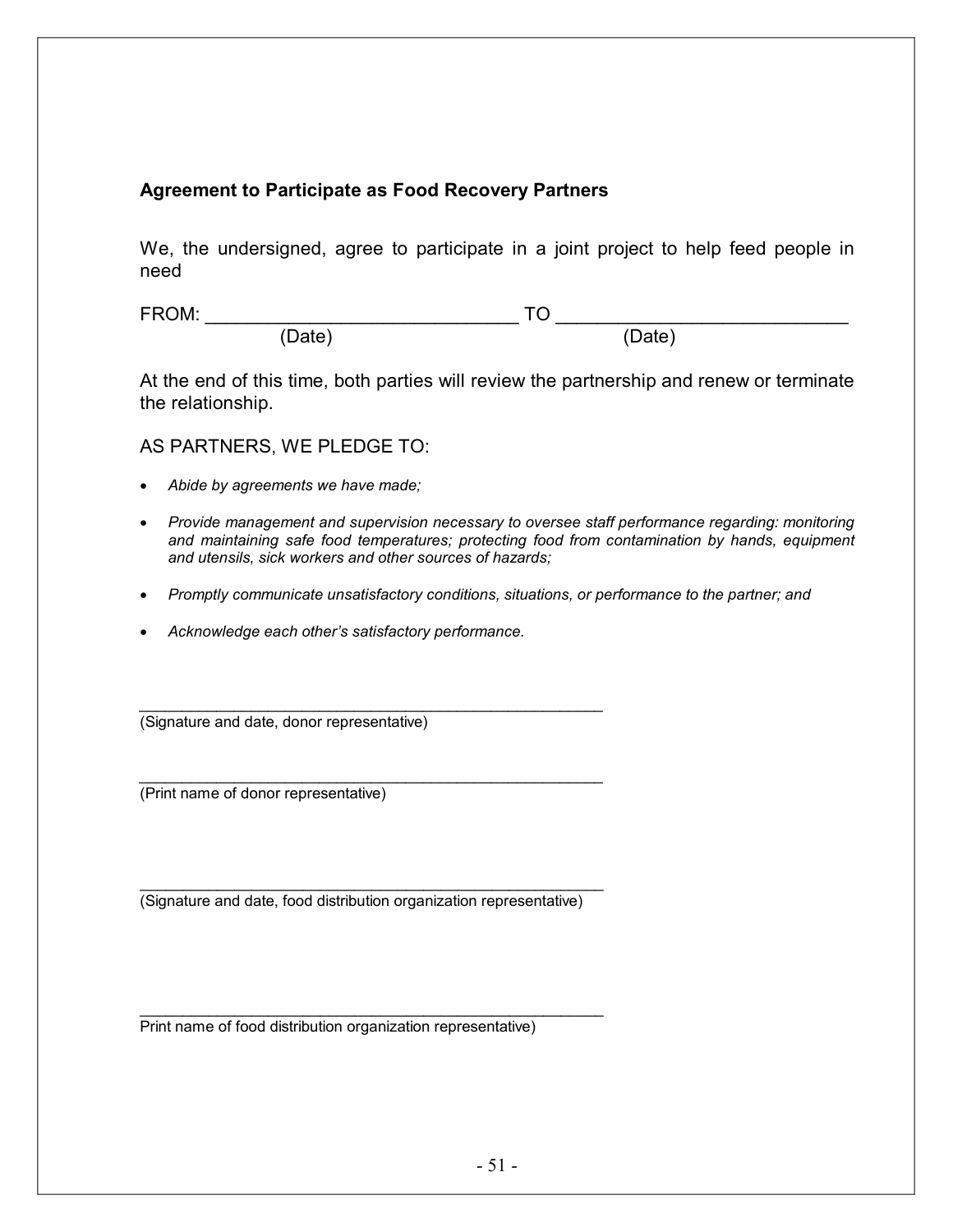# **Record of Shipment and Receipt of Donated Food**

| Date:                                                |                                  |          | Transport Driver (Print Name): |                   |    |                                                                      |                 |                       |          |  |
|------------------------------------------------------|----------------------------------|----------|--------------------------------|-------------------|----|----------------------------------------------------------------------|-----------------|-----------------------|----------|--|
| <b>Donor Facility:</b>                               |                                  |          |                                |                   |    | Person-in-Charge:                                                    |                 |                       |          |  |
| Address:                                             |                                  |          |                                |                   |    | Phone:                                                               | FAX:            |                       |          |  |
| Food Distribution Organization (FDO):                |                                  |          |                                | Person-in-Charge: |    |                                                                      |                 |                       |          |  |
| Address:                                             |                                  |          |                                | Phone:            |    | FAX:                                                                 |                 |                       |          |  |
| <b>Donors Data: Print name of shipment overseer:</b> |                                  |          |                                |                   |    | FDO Receiving Facility: Print name of person overseeing<br>receiving |                 |                       |          |  |
| Food Item                                            | Condition<br>before<br>transport | Comments | Temp.<br>at<br>Departure       | Time<br>Departure | of | Condition<br>at<br>receipt                                           | Temp<br>arrival | Time at arrival<br>at | Comments |  |
|                                                      |                                  |          |                                |                   |    |                                                                      |                 |                       |          |  |
|                                                      |                                  |          |                                |                   |    |                                                                      |                 |                       |          |  |
|                                                      |                                  |          |                                |                   |    |                                                                      |                 |                       |          |  |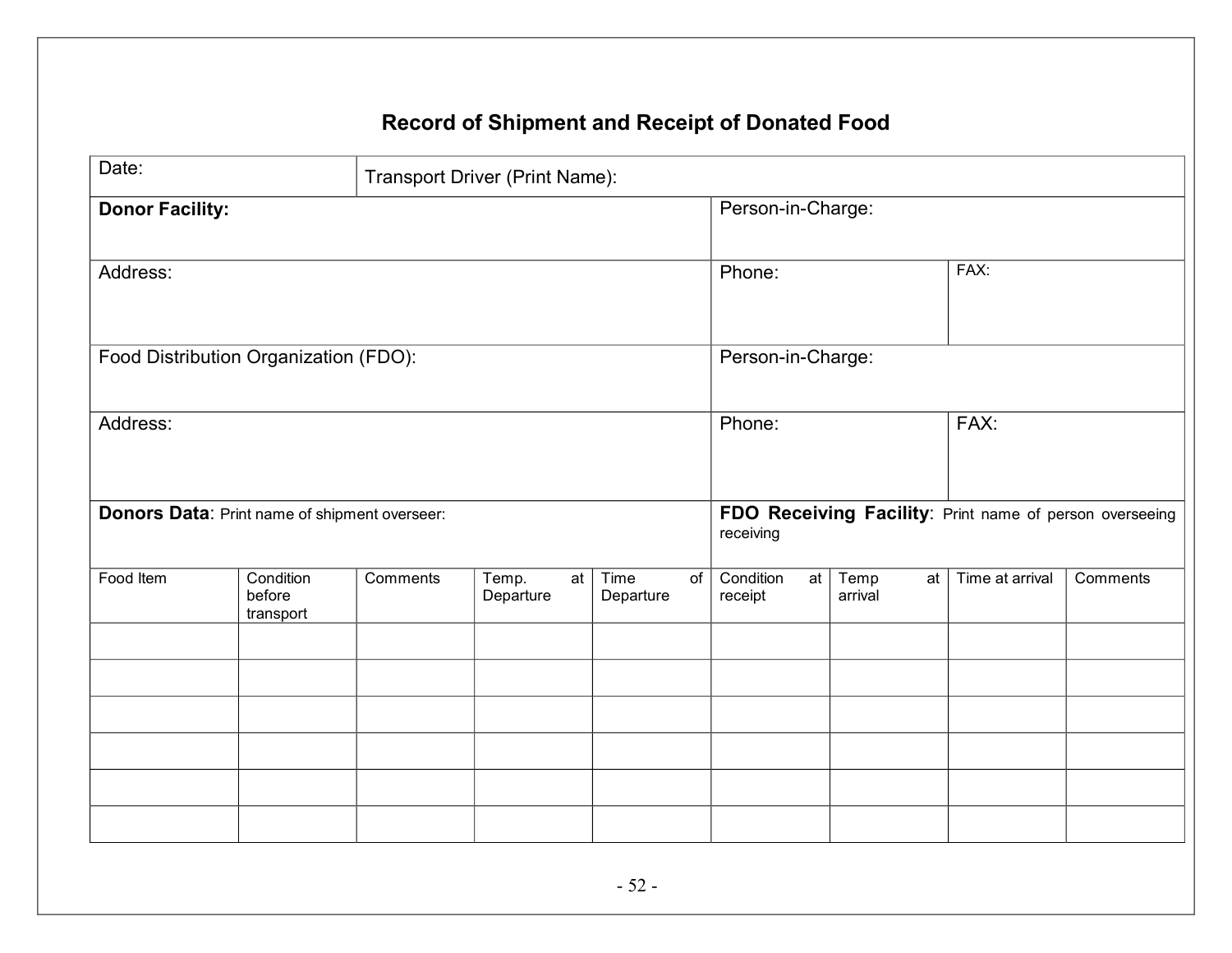# **Record of Shipment and Receipt of Donated Food (Sample)**

| Date:<br>Nov. 18, 2006                               |                                  | Transport Driver (Print Name): John Doe       |                            |                   |                |                                                                      |                       |                  |                                           |  |  |  |
|------------------------------------------------------|----------------------------------|-----------------------------------------------|----------------------------|-------------------|----------------|----------------------------------------------------------------------|-----------------------|------------------|-------------------------------------------|--|--|--|
| <b>Donor Facility:</b>                               |                                  |                                               |                            |                   |                | Person-in-Charge:                                                    |                       |                  |                                           |  |  |  |
|                                                      | Mae Belle's Restaurant           |                                               |                            |                   |                |                                                                      |                       | Jackie Ready     |                                           |  |  |  |
| Address:                                             | 600 Main St.                     |                                               | Phone:                     |                   | FAX:           |                                                                      |                       |                  |                                           |  |  |  |
|                                                      | Linham, Maryland 55555           |                                               | $(555) 555 - 1234$         |                   | (555) 555-4321 |                                                                      |                       |                  |                                           |  |  |  |
| Food Distribution Organization (FDO):                |                                  |                                               | Person-in-Charge:          |                   |                |                                                                      |                       |                  |                                           |  |  |  |
| <b>Central Shelter</b>                               |                                  |                                               |                            |                   |                | <b>Bob Williams</b>                                                  |                       |                  |                                           |  |  |  |
| Address:                                             | 1230 Top Blvd.                   |                                               |                            |                   |                | Phone:                                                               |                       | FAX:             |                                           |  |  |  |
|                                                      | Linham, Maryland 55550           |                                               |                            |                   |                | $(555)$ 324-1212                                                     |                       | $(555)$ 324-6543 |                                           |  |  |  |
| <b>Donors Data: Print name of shipment overseer:</b> |                                  |                                               |                            |                   |                | FDO Receiving Facility: Print name of person overseeing<br>receiving |                       |                  |                                           |  |  |  |
|                                                      | Jim Baker                        |                                               |                            |                   |                | Rae Seaver                                                           |                       |                  |                                           |  |  |  |
| Food Item                                            | Condition<br>before<br>transport | Comments                                      | Temp.<br>at l<br>Departure | Time<br>Departure | of             | Condition<br>at l<br>receipt                                         | Temp<br>at<br>arrival | Time at arrival  | Comments                                  |  |  |  |
|                                                      |                                  | Cooked: store<br>at 41°F Heat<br>and serve by |                            |                   |                |                                                                      |                       |                  | Refrigerate                               |  |  |  |
| 2 pans lasagna                                       | <b>OK</b>                        | 11/27                                         | $36^{\circ}F$              | 10:30am           |                | <b>OK</b>                                                            | $41^{\circ}F$         | 11:00am          | 11/26                                     |  |  |  |
| 2 doz fresh apples<br>and pears                      | Some bruising                    |                                               |                            | 10:30am           |                | Some bruised<br>- OK to use                                          |                       | 11:00 am         | Wash,<br>peel,<br>for<br>prepare<br>salad |  |  |  |
| 6 lb Bag of raw rice                                 | OK                               |                                               |                            | 10:30am           |                | Weevil<br>infested                                                   |                       | 11:00 am         | <b>Discarded</b>                          |  |  |  |

Complete the form in duplicate. Copy one for donor; Copy two for FDO (Food Distribution Organization)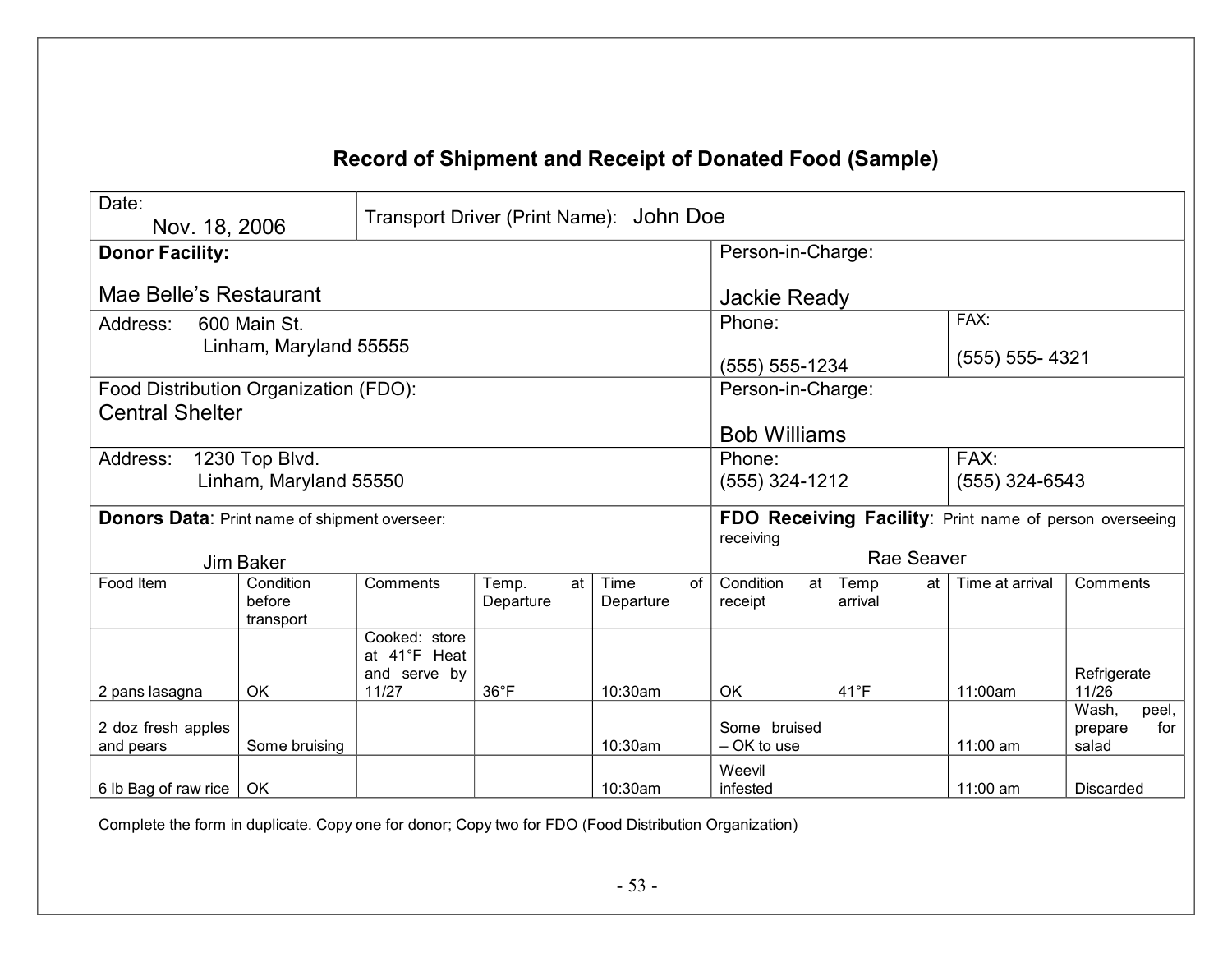This page left intentionally blank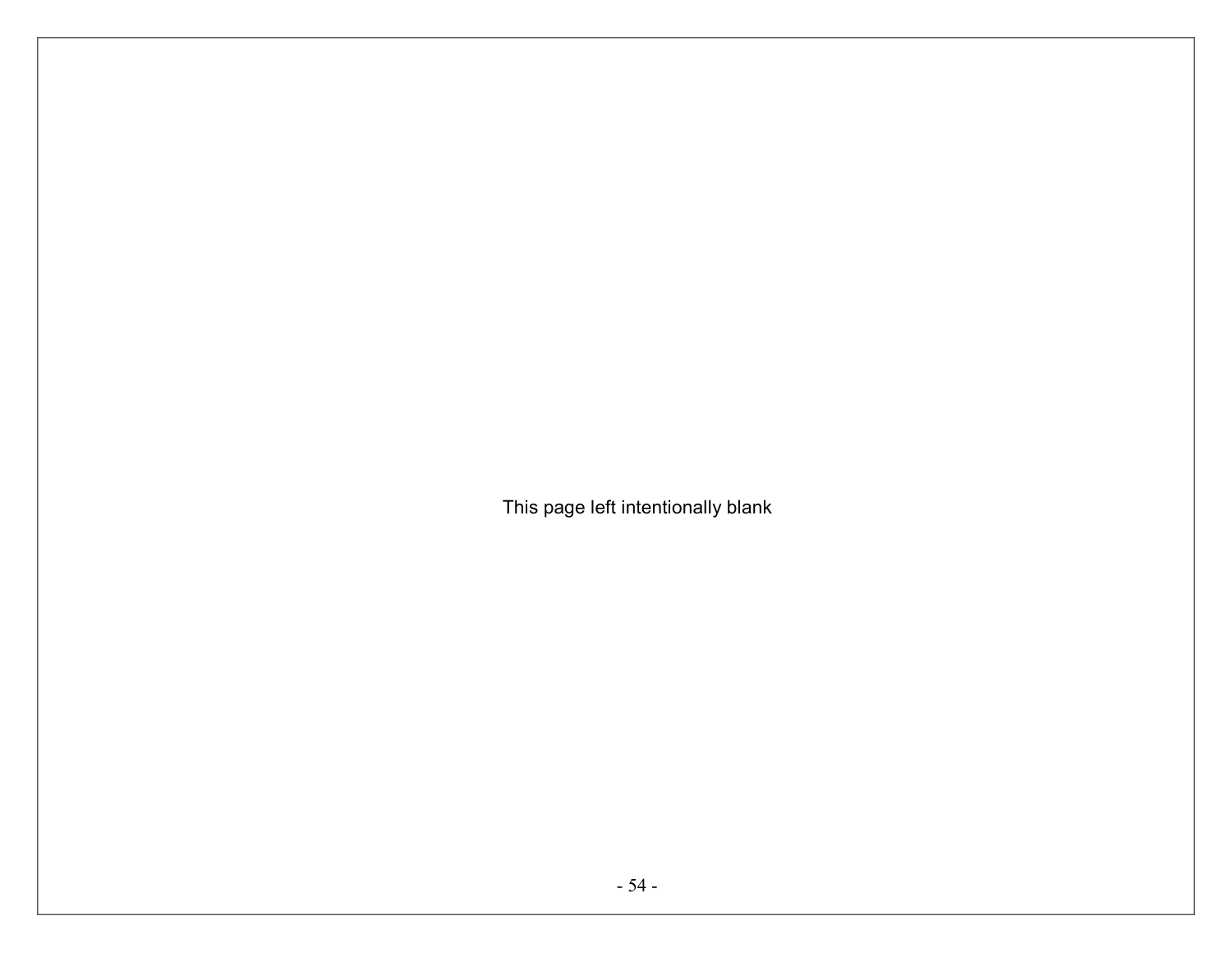

# **FOOD RECOVERY PROGRAM** *(KITCHEN)*

THE

|                          | <b>Food Recovery Kitchen</b>                                             |                                    |                                                                                                                                                                                                                                                                                                        |               | <b>Kitchen Location</b>                                                                                                                                     |                                                  |                                         |                                                                                |                                                    | Date                                                        | Time In:      |        |              |
|--------------------------|--------------------------------------------------------------------------|------------------------------------|--------------------------------------------------------------------------------------------------------------------------------------------------------------------------------------------------------------------------------------------------------------------------------------------------------|---------------|-------------------------------------------------------------------------------------------------------------------------------------------------------------|--------------------------------------------------|-----------------------------------------|--------------------------------------------------------------------------------|----------------------------------------------------|-------------------------------------------------------------|---------------|--------|--------------|
|                          |                                                                          | <b>Responsible Recovery Person</b> |                                                                                                                                                                                                                                                                                                        |               |                                                                                                                                                             |                                                  |                                         |                                                                                | Kitchen Manager (Person in Charge)                 |                                                             |               |        |              |
|                          |                                                                          |                                    | FOODBORNE ILLNESS RISK FACTORS AND PUBLIC HEALTH INTERVENTIONS<br>Risk Factors are improper practices or procedures identified as the most prevalent contributing factors of foodborne illness and injury.<br>Public Health Interventions are control measures to prevent foodborne illness or injury. |               |                                                                                                                                                             |                                                  |                                         |                                                                                |                                                    |                                                             |               |        |              |
|                          |                                                                          | inspection R= Repeat violation     | Circle designated compliance status (IN, OUT, N/O, N/A) for each numbered item.                                                                                                                                                                                                                        |               | Mark "X" in appropriate box COS and / or R IN= In Compliance OUT = not in compliance N/O = not observed N/A = Not applicable COS = corrected on-site during |                                                  |                                         |                                                                                |                                                    |                                                             |               |        |              |
| Compliance               |                                                                          |                                    |                                                                                                                                                                                                                                                                                                        | <b>Status</b> | cos                                                                                                                                                         | $\boldsymbol{R}$                                 | Compliance                              |                                                                                |                                                    |                                                             | <b>Status</b> | cos    | R            |
|                          |                                                                          |                                    | <b>EMPLOYEE HEALTH AND HYGENIC PRACTICES</b>                                                                                                                                                                                                                                                           |               |                                                                                                                                                             |                                                  |                                         |                                                                                | PROTECTION FROM CONTAMINATION                      |                                                             |               |        |              |
| $\mathbf{1}$             | IN OUT                                                                   |                                    | Employee not working with vomiting, diarrhea,<br>jaundice, sore throat with fever, or exposed cuts<br>or burns with pus                                                                                                                                                                                |               |                                                                                                                                                             |                                                  | 12                                      | IN OUT<br>N/O N/A                                                              |                                                    | Food separated and protected                                |               |        |              |
| 2                        |                                                                          | IN OUT N/O                         | No discharge from eyes, nose and mouth                                                                                                                                                                                                                                                                 |               |                                                                                                                                                             |                                                  | 13                                      | IN OUT<br>N/O N/A                                                              |                                                    | Food contact surfaces cleaned and sanitized                 |               |        |              |
| $\overline{\mathbf{3}}$  |                                                                          | IN OUT N/O                         | No eating, tasting, or tobacco use                                                                                                                                                                                                                                                                     |               |                                                                                                                                                             |                                                  |                                         |                                                                                |                                                    | POTENTIALLY HAZARDOUS FOOD/TIME AND TEMPERATURE             |               |        |              |
| $\overline{4}$           | IN OUT                                                                   |                                    | Employee working with clean clothes and<br>exposed body parts                                                                                                                                                                                                                                          |               |                                                                                                                                                             |                                                  | 14                                      | <b>IN OUT</b><br>N/O N/A                                                       |                                                    | Proper cooking time and temperature                         |               |        |              |
|                          |                                                                          |                                    | PREVENTING CONTAMINATION BY HANDS                                                                                                                                                                                                                                                                      |               |                                                                                                                                                             |                                                  | 15                                      | <b>IN OUT</b><br>N/O N/A                                                       |                                                    | Proper cooking time and temperature                         |               |        |              |
| 5                        | <b>IN OUT</b><br>N/O                                                     |                                    | Hands clean and properly washed                                                                                                                                                                                                                                                                        |               |                                                                                                                                                             |                                                  | 16                                      | IN OUT<br>N/O N/A                                                              |                                                    | Proper cooling time and temperatures                        |               |        |              |
| 6                        | IN OUT                                                                   |                                    | Hands washing facilities supplied and accessible                                                                                                                                                                                                                                                       |               |                                                                                                                                                             |                                                  | 17                                      | <b>IN OUT</b><br>N/O N/A                                                       |                                                    | Proper hot holding temperatures                             |               |        |              |
| $\tau$                   | IN OUT<br>N/0 N/A                                                        |                                    | No bare hand contact with ready-to-eat foods                                                                                                                                                                                                                                                           |               |                                                                                                                                                             |                                                  | 18                                      | <b>IN OUT</b><br>N/O N/A                                                       |                                                    | Proper cold holding temperatures                            |               |        |              |
| $\,$ 8 $\,$              |                                                                          | IN OUT N/O                         | Gloves changed between tasks as required                                                                                                                                                                                                                                                               |               |                                                                                                                                                             |                                                  | 19                                      | <b>IN OUT</b><br>N/O N/A                                                       |                                                    | Plant food properly cooked for hot holding                  |               |        |              |
| <b>APPROVED SOURCE</b>   |                                                                          |                                    |                                                                                                                                                                                                                                                                                                        |               |                                                                                                                                                             |                                                  |                                         |                                                                                | <b>HIGHLY SUSCEPTIPLE POPULATION</b>               |                                                             |               |        |              |
| 9                        | IN OUT                                                                   |                                    | Food, water, and ice obtained from approved                                                                                                                                                                                                                                                            |               |                                                                                                                                                             |                                                  | 20                                      | IN                                                                             | OUT                                                | Pasteurized foods used, prohibited foods not offered        |               |        |              |
| 10                       |                                                                          | IN OUT N/O                         | source<br>Food received at proper temperature and<br>documented                                                                                                                                                                                                                                        |               |                                                                                                                                                             |                                                  | <b>CHEMICAL</b>                         | N/O N/A                                                                        |                                                    |                                                             |               |        |              |
| 11                       | IN OUT                                                                   |                                    | Food in good condition, safe and unadulterated                                                                                                                                                                                                                                                         |               |                                                                                                                                                             |                                                  | 21                                      | OUT<br>IN<br>Toxic substances properly identified, stored, and used<br>N/O N/A |                                                    |                                                             |               |        |              |
|                          |                                                                          |                                    | <b>GOOD RETAIL PRACTICES</b>                                                                                                                                                                                                                                                                           |               |                                                                                                                                                             |                                                  |                                         |                                                                                |                                                    |                                                             |               |        |              |
|                          |                                                                          |                                    | Good Retail Practices are preventable measures to control the addition of pathogens, chemicals, and physical objects                                                                                                                                                                                   |               |                                                                                                                                                             |                                                  |                                         |                                                                                |                                                    |                                                             |               |        |              |
|                          |                                                                          |                                    | Mark "X" in box if numbered item is not in compliance. Mark "X" in appropriate box for COS and / or R<br>$\cos$ = corrected on-site during inspection R=Repeat violation                                                                                                                               |               |                                                                                                                                                             |                                                  |                                         |                                                                                |                                                    |                                                             |               |        |              |
| <b>Compliance Status</b> |                                                                          |                                    |                                                                                                                                                                                                                                                                                                        |               | cos                                                                                                                                                         | $\mathbb{R}$                                     |                                         | <b>Compliance Status</b>                                                       |                                                    |                                                             |               | $\cos$ | $\mathbb{R}$ |
|                          |                                                                          | <b>FOOD TEMPERATURE CONTROL</b>    |                                                                                                                                                                                                                                                                                                        |               |                                                                                                                                                             |                                                  |                                         |                                                                                | UTENSILS AND EQUIPMENT                             |                                                             |               |        |              |
| 22                       |                                                                          |                                    | Proper cooling method used                                                                                                                                                                                                                                                                             |               |                                                                                                                                                             |                                                  | 34                                      |                                                                                | maintained and used                                | Food and non-food contact surfaces properly designed,       |               |        |              |
| 23                       |                                                                          |                                    | Adequate equipment for temperature control during cooling,<br>cold holding, hot holding, during transporting                                                                                                                                                                                           |               |                                                                                                                                                             |                                                  | 35                                      |                                                                                |                                                    | Ware washing facilities, maintained, and used; test strips  |               |        |              |
| 24                       |                                                                          |                                    | Approved thawing method used                                                                                                                                                                                                                                                                           |               |                                                                                                                                                             |                                                  | 36                                      |                                                                                | Non-food contact surfaces clean                    |                                                             |               |        |              |
| 25                       |                                                                          | accurate                           | Food equipment and food thermometers provided and                                                                                                                                                                                                                                                      |               |                                                                                                                                                             |                                                  |                                         |                                                                                | PHYSICAL FACILITIES                                |                                                             |               |        |              |
|                          |                                                                          | <b>FOOD IDENTFICATION</b>          |                                                                                                                                                                                                                                                                                                        |               |                                                                                                                                                             |                                                  | 37                                      |                                                                                | Approved public water system                       |                                                             |               |        |              |
| 26                       |                                                                          |                                    | Food properly labeled, original container                                                                                                                                                                                                                                                              |               |                                                                                                                                                             |                                                  | 38                                      |                                                                                |                                                    | Hot and cold water available, adequate pressure             |               |        |              |
|                          |                                                                          |                                    | PREVENTION OF FOOD CONTAMINATION                                                                                                                                                                                                                                                                       |               |                                                                                                                                                             |                                                  | 39                                      |                                                                                | No plumbing cross connections                      |                                                             |               |        |              |
| 27                       |                                                                          | persons                            | Insect, rodents and animals not present, no unauthorized                                                                                                                                                                                                                                               |               |                                                                                                                                                             |                                                  | 40                                      |                                                                                |                                                    | Sewage and waste water properly disposed                    |               |        |              |
| 28                       | Contamination prevented during food preparation, storage, and<br>display |                                    |                                                                                                                                                                                                                                                                                                        |               |                                                                                                                                                             | 41                                               |                                         |                                                                                | Toilet facilities maintained, supplied and cleaned |                                                             |               |        |              |
| 29                       | Wiping cloths properly used and stored                                   |                                    |                                                                                                                                                                                                                                                                                                        |               |                                                                                                                                                             |                                                  | 42                                      |                                                                                |                                                    | Garbage and refuse properly disposed, facilities maintained |               |        |              |
| 30                       | Washing fruits and vegetables                                            |                                    |                                                                                                                                                                                                                                                                                                        |               |                                                                                                                                                             | 43<br>Physical facilities maintained and cleaned |                                         |                                                                                |                                                    |                                                             |               |        |              |
|                          |                                                                          | PROPER USE OF UTENSILS             |                                                                                                                                                                                                                                                                                                        |               |                                                                                                                                                             |                                                  | 44<br>Adequate lighting and ventilation |                                                                                |                                                    |                                                             |               |        |              |
| 31                       |                                                                          |                                    | In- use utensils, properly stored                                                                                                                                                                                                                                                                      |               |                                                                                                                                                             |                                                  | 45                                      |                                                                                | belongings                                         | Separate storage area for employee clothing and personal    |               |        |              |
| 32                       |                                                                          |                                    | Utensils, equipment, linens properly stored and handled                                                                                                                                                                                                                                                |               |                                                                                                                                                             |                                                  |                                         |                                                                                |                                                    |                                                             |               |        |              |
| 33                       |                                                                          |                                    | Single-use, single service articles properly stored and used                                                                                                                                                                                                                                           |               |                                                                                                                                                             |                                                  |                                         |                                                                                |                                                    |                                                             |               |        |              |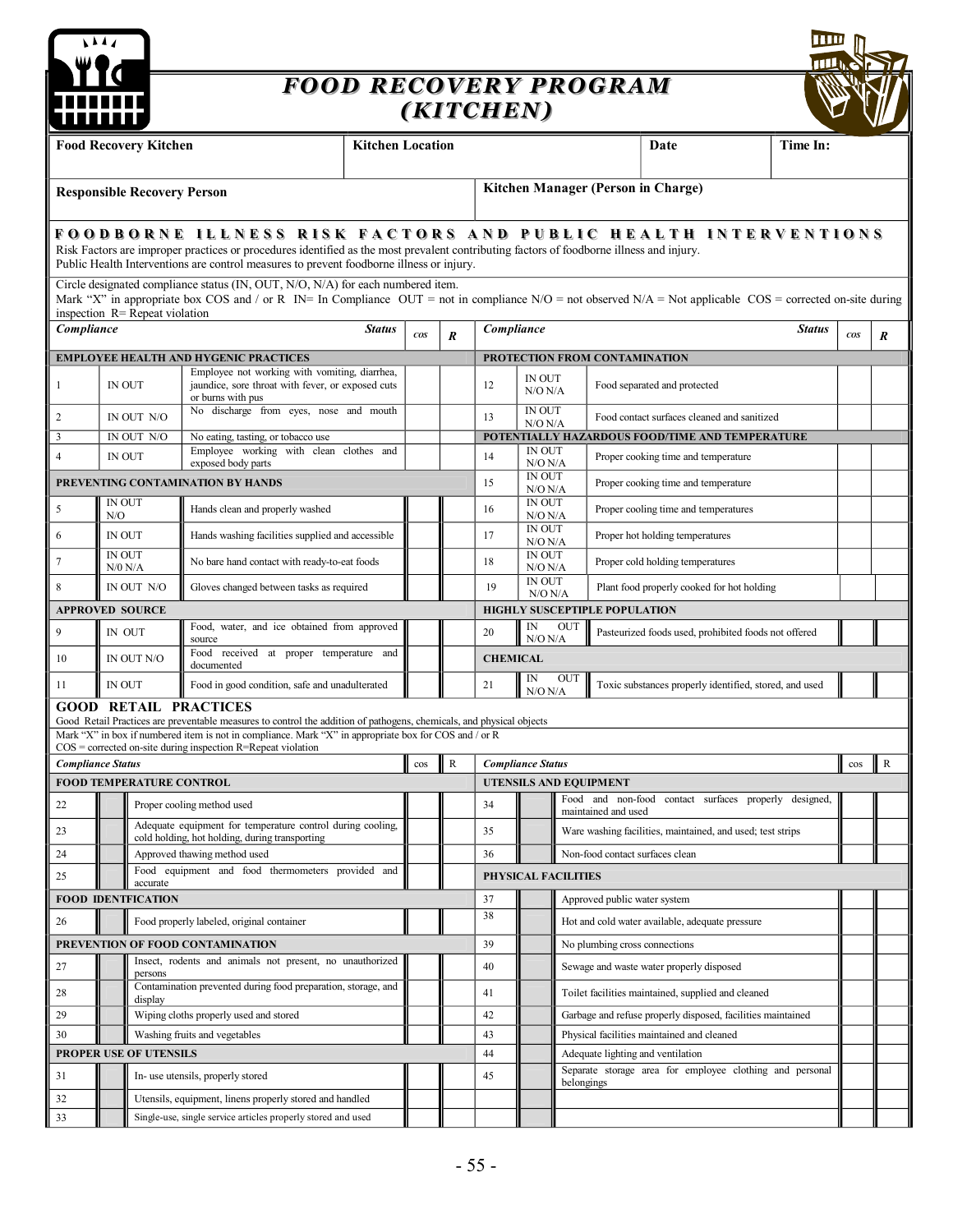| <b>FOOD RECOVERY PROGRAM</b>       |             | (KITCHEN)            |      | $_{---}$ page of $_{---}$ |             |
|------------------------------------|-------------|----------------------|------|---------------------------|-------------|
| <b>Food Recovery Kitchen</b>       |             | <b>Address:</b>      |      |                           |             |
| Telephone                          |             |                      |      | Date:                     |             |
| <b>TEMPERATURE OBSERVATIONS</b>    |             |                      |      |                           |             |
| <b>Item/Location</b>               | <b>Temp</b> | <b>Item/Location</b> | Temp | <b>Item/Location</b>      | <b>Temp</b> |
|                                    |             |                      |      |                           |             |
|                                    |             |                      |      |                           |             |
|                                    |             |                      |      |                           |             |
|                                    |             |                      |      |                           |             |
|                                    |             |                      |      |                           |             |
|                                    |             |                      |      |                           |             |
|                                    |             |                      |      |                           |             |
|                                    |             |                      |      |                           |             |
| OBSERVATION AND CORRECTIVE ACTIONS |             |                      |      |                           |             |
| <b>Item/Number</b>                 |             |                      |      |                           |             |
|                                    |             |                      |      |                           |             |
|                                    |             |                      |      |                           |             |
|                                    |             |                      |      |                           |             |
|                                    |             |                      |      |                           |             |
|                                    |             |                      |      |                           |             |
|                                    |             |                      |      |                           |             |
|                                    |             |                      |      |                           |             |
|                                    |             |                      |      |                           |             |
|                                    |             |                      |      |                           |             |
|                                    |             |                      |      |                           |             |
|                                    |             |                      |      |                           |             |
|                                    |             |                      |      |                           |             |
|                                    |             |                      |      |                           |             |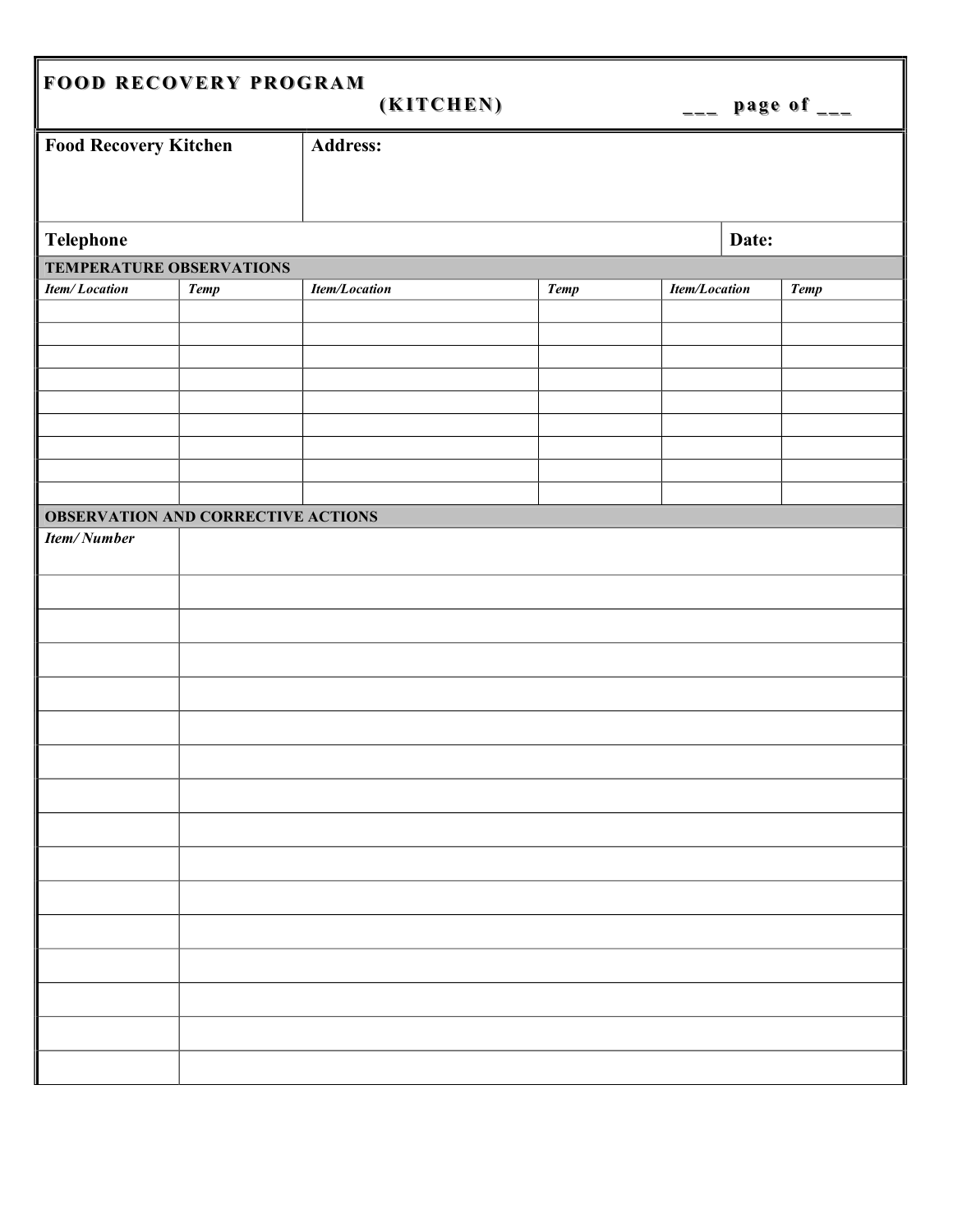|                                                                                                                                                                                                                                                                     |                                                                                          | <b>FOOD RECOVERY PROGRAM</b>                                                                                                                                                                                                                                                                        |                           |                  |                                             | (WAREHOUSE)                      |                                                                                                  |                                                                                                                                                        |          |            |                  |  |  |
|---------------------------------------------------------------------------------------------------------------------------------------------------------------------------------------------------------------------------------------------------------------------|------------------------------------------------------------------------------------------|-----------------------------------------------------------------------------------------------------------------------------------------------------------------------------------------------------------------------------------------------------------------------------------------------------|---------------------------|------------------|---------------------------------------------|----------------------------------|--------------------------------------------------------------------------------------------------|--------------------------------------------------------------------------------------------------------------------------------------------------------|----------|------------|------------------|--|--|
|                                                                                                                                                                                                                                                                     | <b>Food Recovery Warehouse</b>                                                           |                                                                                                                                                                                                                                                                                                     | <b>Warehouse Location</b> |                  |                                             |                                  |                                                                                                  | Date:                                                                                                                                                  | Time In: |            |                  |  |  |
|                                                                                                                                                                                                                                                                     |                                                                                          |                                                                                                                                                                                                                                                                                                     |                           |                  |                                             |                                  |                                                                                                  |                                                                                                                                                        |          |            |                  |  |  |
|                                                                                                                                                                                                                                                                     | <b>Responsible Recovery Person</b>                                                       |                                                                                                                                                                                                                                                                                                     |                           |                  | <b>Warehouse Manager (Person in Charge)</b> |                                  |                                                                                                  |                                                                                                                                                        |          |            |                  |  |  |
|                                                                                                                                                                                                                                                                     | <b>FOODBORNE</b>                                                                         | <b>ILLNESS</b>                                                                                                                                                                                                                                                                                      | <b>RISK</b>               |                  |                                             | <b>FACTORS</b>                   | AND                                                                                              | PUBLIC                                                                                                                                                 | HEALTH   |            |                  |  |  |
| <b>INTERVENTIONS</b><br>Risk Factors are improper practices or procedures identified as the most prevalent contributing factors of foodborne illness and injury.                                                                                                    |                                                                                          |                                                                                                                                                                                                                                                                                                     |                           |                  |                                             |                                  |                                                                                                  |                                                                                                                                                        |          |            |                  |  |  |
|                                                                                                                                                                                                                                                                     | Public Health Interventions are control measures to prevent foodborne illness or injury. |                                                                                                                                                                                                                                                                                                     |                           |                  |                                             |                                  |                                                                                                  |                                                                                                                                                        |          |            |                  |  |  |
| Circle designated compliance status (IN, OUT, N/O, N/A) for each numbered item Mark "X" in appropriate box COS and / or R<br>IN=in compliance OUT=not in compliance N/O= not observed N/A=not applicable COS=corrected on-site during inspection R=repeat violation |                                                                                          |                                                                                                                                                                                                                                                                                                     |                           |                  |                                             |                                  |                                                                                                  |                                                                                                                                                        |          |            |                  |  |  |
|                                                                                                                                                                                                                                                                     | <b>Compliance Status</b>                                                                 |                                                                                                                                                                                                                                                                                                     | <b>COS</b>                | $\boldsymbol{R}$ |                                             | <b>Compliance Status</b>         |                                                                                                  |                                                                                                                                                        |          | cos        | $\boldsymbol{R}$ |  |  |
| 1                                                                                                                                                                                                                                                                   | IN OUT                                                                                   | <b>EMPLOYEE HEALTH AND HYGIENE</b><br>Employee not working with vomiting, diarrhea,                                                                                                                                                                                                                 |                           |                  |                                             | <b>APPROVED SOURCE</b><br>IN OUT |                                                                                                  | Game from custom exempt or state or federal                                                                                                            |          |            |                  |  |  |
|                                                                                                                                                                                                                                                                     |                                                                                          | jaundice, sore throat with fever, or exposed cuts<br>or burns with pus                                                                                                                                                                                                                              |                           |                  | 11                                          | N/O N/A                          | jurisdiction                                                                                     | inspected plant as allowed by local health                                                                                                             |          |            |                  |  |  |
| $\overline{c}$                                                                                                                                                                                                                                                      | IN OUT<br>N/O                                                                            | No discharge from eyes, nose and mouth                                                                                                                                                                                                                                                              |                           |                  | 12                                          | <b>IN OUT</b><br>N/O N/A         |                                                                                                  | Prepared food from preapproved sources                                                                                                                 |          |            |                  |  |  |
| $\overline{3}$                                                                                                                                                                                                                                                      | IN OUT<br>N/O                                                                            | No eating, tasting, or tobacco use                                                                                                                                                                                                                                                                  |                           |                  | 13                                          | IN OUT<br>N/O N/A                | source                                                                                           | Other food, water, and ice obtained from approved                                                                                                      |          |            |                  |  |  |
|                                                                                                                                                                                                                                                                     |                                                                                          | PREVENTION CONTAMINATION BY HANDS                                                                                                                                                                                                                                                                   |                           |                  | 14                                          | IN OUT                           |                                                                                                  | Food prepared in private home not used or offered                                                                                                      |          |            |                  |  |  |
| 4                                                                                                                                                                                                                                                                   | IN OUT                                                                                   | Hands clean and properly washed                                                                                                                                                                                                                                                                     |                           |                  | 15                                          | N/O N/A<br><b>IN OUT</b>         |                                                                                                  | Food received at proper temperatures and                                                                                                               |          |            |                  |  |  |
| 5                                                                                                                                                                                                                                                                   | N/O<br>IN OUT                                                                            | Handwashing facilities supplied and accessible                                                                                                                                                                                                                                                      |                           |                  | 16                                          | N/O N/A<br>IN OUT                | documented                                                                                       | Food received in good condition and unadulterated                                                                                                      |          |            |                  |  |  |
| 6                                                                                                                                                                                                                                                                   | <b>IN OUT</b><br>N/O N/A                                                                 | No bare hand contact with ready-to-eat foods                                                                                                                                                                                                                                                        |                           |                  | 17                                          | N/O N/A<br>IN OUT<br>N/O N/A     |                                                                                                  | Canned goods severely dented on seams and                                                                                                              |          |            |                  |  |  |
| $\overline{7}$                                                                                                                                                                                                                                                      | IN OUT<br>N/O N/A                                                                        | Gloves changed between uses                                                                                                                                                                                                                                                                         |                           |                  | 18                                          | IN OUT<br>N/O N/A                | bodies, rusted, pitted, leaking or swollen discarded<br>Insect or rodent infested foods rejected |                                                                                                                                                        |          |            |                  |  |  |
|                                                                                                                                                                                                                                                                     |                                                                                          | PROTECTION FROM CONTAMINATION                                                                                                                                                                                                                                                                       |                           |                  | 19                                          | IN<br><b>OUT</b>                 |                                                                                                  | Packaged foods with inner lining damaged                                                                                                               |          |            |                  |  |  |
| 8                                                                                                                                                                                                                                                                   | $\overline{N}$<br><b>OUT</b>                                                             | Raw meats, poultry and fish separated from ready-                                                                                                                                                                                                                                                   |                           |                  | N/O N/A<br>discarded<br><b>CHEMICAL</b>     |                                  |                                                                                                  |                                                                                                                                                        |          |            |                  |  |  |
| 9                                                                                                                                                                                                                                                                   | N/0 N/A<br><b>OUT</b><br>IN<br>N/O N/A                                                   | to-eat foods<br>Food contact surfaces cleaned and sanitized<br>before use and every four hours                                                                                                                                                                                                      |                           |                  | 20                                          | <b>IN OUT</b><br>N.O N/A         | transportation and storage                                                                       | Food products separated from non food items such<br>as chemicals, cosmetics, soaps, detergents, animal<br>food, batteries, solvents, oils, etc. during |          |            |                  |  |  |
| 10                                                                                                                                                                                                                                                                  | <b>ON</b><br><b>OUT</b><br>N/O N/A                                                       | Damaged, spoiled or recalled foods separated                                                                                                                                                                                                                                                        |                           |                  | 21                                          | IN OUT<br>N/O N/A                | with applicable regulations                                                                      | Chemicals used to clean, sanitize or<br>otherwise maintain the facility properly<br>identified with labels and used in compliance                      |          |            |                  |  |  |
|                                                                                                                                                                                                                                                                     |                                                                                          | <b>GOOD RETAIL PRACTICES</b>                                                                                                                                                                                                                                                                        |                           |                  |                                             |                                  |                                                                                                  |                                                                                                                                                        |          |            |                  |  |  |
|                                                                                                                                                                                                                                                                     |                                                                                          | Good Retail Practices are preventative measures to control the addition of pathogens, chemicals, and physical objects into foods<br>Mark "X" in box if numbered item is not in compliance Mark "X" in appropriate box for COS and / or R COS=corrected on-site during inspection R=repeat violation |                           |                  |                                             |                                  |                                                                                                  |                                                                                                                                                        |          |            |                  |  |  |
|                                                                                                                                                                                                                                                                     | <b>Compliance Status</b>                                                                 |                                                                                                                                                                                                                                                                                                     | cos                       | $\boldsymbol{R}$ |                                             | <b>Compliance Status</b>         |                                                                                                  |                                                                                                                                                        |          | <b>COS</b> | $\boldsymbol{R}$ |  |  |
|                                                                                                                                                                                                                                                                     |                                                                                          | <b>FOOD TEMPERATURE CONTROL</b>                                                                                                                                                                                                                                                                     |                           |                  |                                             |                                  |                                                                                                  | PROTECTION FROM ENVIRONMENTAL CONTAMINATION                                                                                                            |          |            |                  |  |  |
| 22                                                                                                                                                                                                                                                                  | IN OUT<br>N/O N/A                                                                        | Adequate equipment provided to maintain<br>product temperatures during transportation and                                                                                                                                                                                                           |                           |                  | 26                                          | IN OUT<br>N/O N/A                | receipt and storage                                                                              | Contamination prevented during transportation,                                                                                                         |          |            |                  |  |  |
| 23                                                                                                                                                                                                                                                                  | IN OUT<br>N/O N/A                                                                        | storage<br>Thermometers, time, temperature indicators or<br>recording devices used to assure maintenance of<br>41°F maximum for cold storage and 0°F minimum<br>for frozen storage                                                                                                                  |                           |                  | 27                                          | IN OUT<br>N/O N/A                |                                                                                                  | Incoming loads inspected prior to unloading for<br>signs of pest activity and cleanliness of vehicle                                                   |          |            |                  |  |  |
| 24                                                                                                                                                                                                                                                                  | IN OUT<br>N/O N/A                                                                        | Accurate temperature measuring devices provided<br>and used to verify food temperatures at receipt                                                                                                                                                                                                  |                           |                  | 28                                          | IN OUT<br>N/O N/A                | activity+                                                                                        | Routine monitoring for insect, rodent, and bird                                                                                                        |          |            |                  |  |  |
|                                                                                                                                                                                                                                                                     | <b>FOOD IDENTIFICATION</b>                                                               |                                                                                                                                                                                                                                                                                                     |                           |                  | 29                                          | IN OUT<br>N/O N/A                |                                                                                                  | Products stored at least 18 inches away from walls<br>and 6' above the floor on shelving or pallets                                                    |          |            |                  |  |  |
| 25                                                                                                                                                                                                                                                                  | IN OUT<br>N/O N/A                                                                        | Bulk food items and packaged food properly<br>labeled with name of product, ingredients,<br>quantity of contents, and name and place of<br>business, manufacturer, packer, or distributor                                                                                                           |                           |                  | 30                                          | IN OUT<br>N/O N/A                |                                                                                                  | Where traps and bait stations are used, a diagram<br>with location of stations, activity log maintained                                                |          |            |                  |  |  |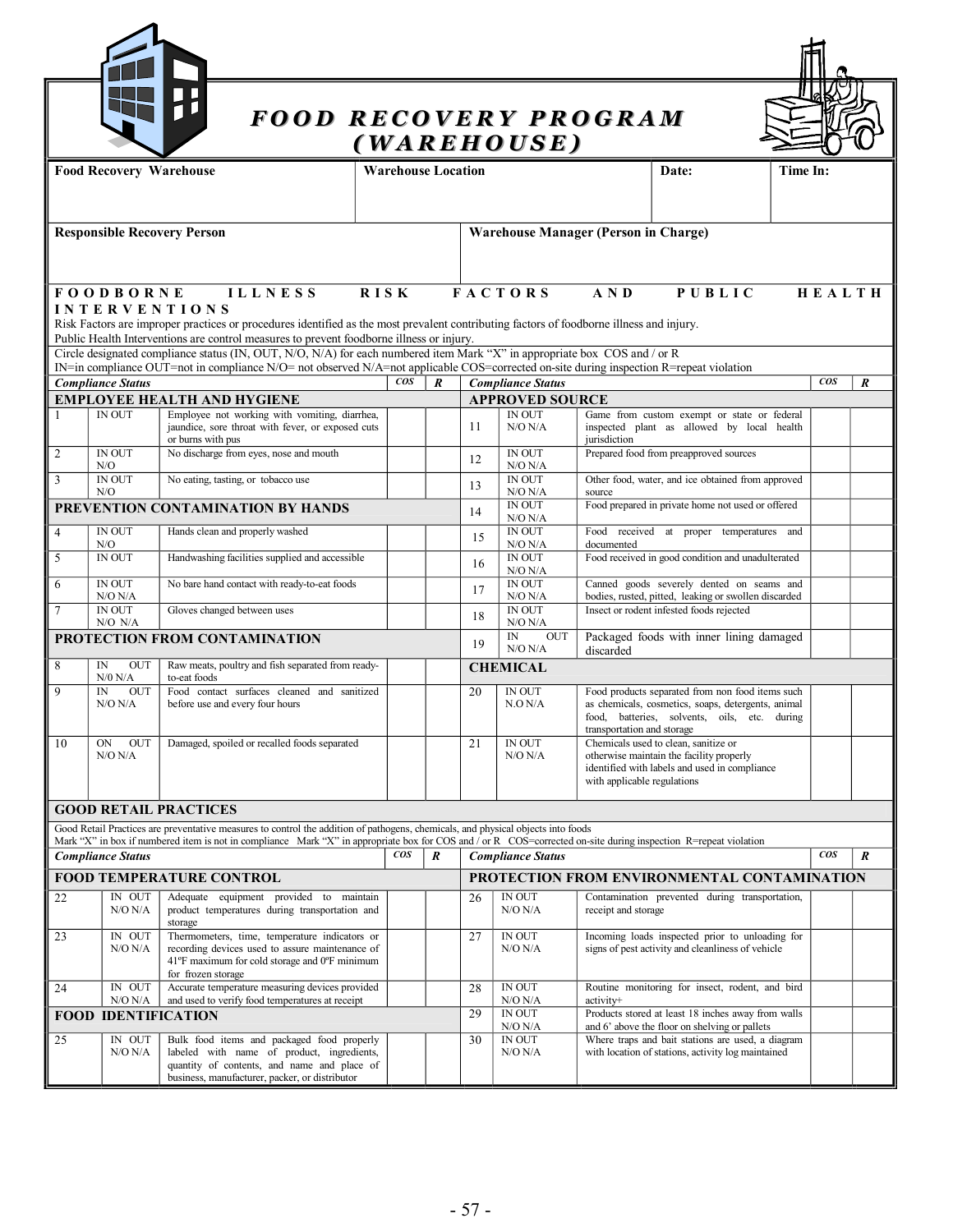

# *F O O D R E C O V E R Y P R O G R A M ( W A R E H O U S E )*



|    | <b>Food Recovery Warehouse</b>         |                                                                                                                                                                                           | <b>Warehouse Location</b> |                  |    |                                                   |             | Date:                                               | Time In: |            |                  |
|----|----------------------------------------|-------------------------------------------------------------------------------------------------------------------------------------------------------------------------------------------|---------------------------|------------------|----|---------------------------------------------------|-------------|-----------------------------------------------------|----------|------------|------------------|
|    |                                        |                                                                                                                                                                                           |                           |                  |    |                                                   |             |                                                     |          |            |                  |
|    |                                        | <b>GOOD RETAIL PRACTICES (Continued)</b>                                                                                                                                                  |                           |                  |    |                                                   |             |                                                     |          |            |                  |
|    |                                        | Good Retail Practices are preventative measures to control the addition of pathogens, chemicals, and physical objects into foods<br>Mark "X" in box if numbered item is not in compliance |                           |                  |    |                                                   |             |                                                     |          |            |                  |
|    |                                        | Mark "X" in appropriate box for COS and / or R COS=corrected on-site during inspection R=repeat violation                                                                                 |                           |                  |    |                                                   |             |                                                     |          |            |                  |
|    | <b>Compliance Status</b>               |                                                                                                                                                                                           | cos                       | $\boldsymbol{R}$ |    | <b>Compliance Status</b>                          |             |                                                     |          | <b>COS</b> | $\boldsymbol{R}$ |
|    |                                        | PROTECTION FROM ENVIRONMENTAL CONTAMINATION                                                                                                                                               |                           |                  |    | PHYSICAL FACILITIES                               |             |                                                     |          |            |                  |
| 31 | IN<br><b>OUT</b><br>N/O N/A            | Exterior premises free of vegetation and debris<br>that could provide harborage                                                                                                           |                           |                  | 38 | $\ensuremath{\mathsf{IN}}$<br>OUT<br>N/O N/A      |             | Approved public water system                        |          |            |                  |
| 32 | $\text{Im}$<br>OUT<br>N/O N/A          | Building maintained to prevent access, i.e. no<br>cracks or holes in walls, tight seals on doors etc.                                                                                     |                           |                  | 39 | $\ensuremath{\text{IN}}$<br>OUT<br>N/O N/A        |             | Hot and cold water available, adequate pressure     |          |            |                  |
| 33 | IN<br><b>OUT</b><br>N/O N/A            | Doors and windows kept closed when not in<br>use; windows and doors screened when open                                                                                                    |                           |                  | 40 | IN<br>OUT<br>N/O N/A                              |             | Plumbing installed; proper backflow devices         |          |            |                  |
| 34 | <b>OUT</b><br>$\mathbf{IN}$<br>N/O N/A | Certified pest control operator utilized when<br>needed or required                                                                                                                       |                           |                  | 41 | $\ensuremath{\text{IN}}$<br>OUT<br>N/O N/A        |             | Sewage and waste water properly disposed            |          |            |                  |
| 35 | $\mathbf{IN}$<br>OUT<br>N/O N/A        | Wiping cloths properly used and stored                                                                                                                                                    |                           |                  | 42 | $\ensuremath{\text{IN}}$<br>OUT<br>N/O N/A        | and cleaned | Toilet facilities; properly constructed, supplied,  |          |            |                  |
| 36 | <b>OUT</b><br>$\mathbf{IN}$<br>N/O N/A | Ware washing facilities maintained; test strips<br>used                                                                                                                                   |                           |                  | 43 | IN<br>OUT<br>N/O N/A                              | maintained  | Garbage and refuse properly disposed, facilities    |          |            |                  |
| 37 | OUT<br>IN<br>N/O N/A                   | Utensil and<br>equipment washed,<br>sanitized, and air dried                                                                                                                              | rinsed.                   |                  | 44 | $\ensuremath{\text{IN}}$<br><b>OUT</b><br>N/O N/A |             | Physical facilities installed, maintained and clean |          |            |                  |
|    |                                        |                                                                                                                                                                                           |                           |                  | 45 | IN<br>OUT<br>N/O N/A                              | used        | Adequate ventilation and lighting; designated areas |          |            |                  |
|    |                                        |                                                                                                                                                                                           |                           |                  |    |                                                   |             |                                                     |          |            |                  |
|    |                                        |                                                                                                                                                                                           |                           |                  |    |                                                   |             |                                                     |          |            |                  |
|    |                                        |                                                                                                                                                                                           |                           |                  |    |                                                   |             |                                                     |          |            |                  |
|    | <b>COMMENTS</b>                        |                                                                                                                                                                                           |                           |                  |    |                                                   |             |                                                     |          |            |                  |
|    |                                        |                                                                                                                                                                                           |                           |                  |    |                                                   |             |                                                     |          |            |                  |
|    |                                        |                                                                                                                                                                                           |                           |                  |    |                                                   |             |                                                     |          |            |                  |
|    |                                        |                                                                                                                                                                                           |                           |                  |    |                                                   |             |                                                     |          |            |                  |
|    |                                        |                                                                                                                                                                                           |                           |                  |    |                                                   |             |                                                     |          |            |                  |
|    |                                        |                                                                                                                                                                                           |                           |                  |    |                                                   |             |                                                     |          |            |                  |
|    |                                        |                                                                                                                                                                                           |                           |                  |    |                                                   |             |                                                     |          |            |                  |
|    |                                        |                                                                                                                                                                                           |                           |                  |    |                                                   |             |                                                     |          |            |                  |
|    |                                        |                                                                                                                                                                                           |                           |                  |    |                                                   |             |                                                     |          |            |                  |
|    |                                        |                                                                                                                                                                                           |                           |                  |    |                                                   |             |                                                     |          |            |                  |
|    |                                        |                                                                                                                                                                                           |                           |                  |    |                                                   |             |                                                     |          |            |                  |
|    |                                        |                                                                                                                                                                                           |                           |                  |    |                                                   |             |                                                     |          |            |                  |
|    |                                        |                                                                                                                                                                                           |                           |                  |    |                                                   |             |                                                     |          |            |                  |
|    |                                        |                                                                                                                                                                                           |                           |                  |    |                                                   |             |                                                     |          |            |                  |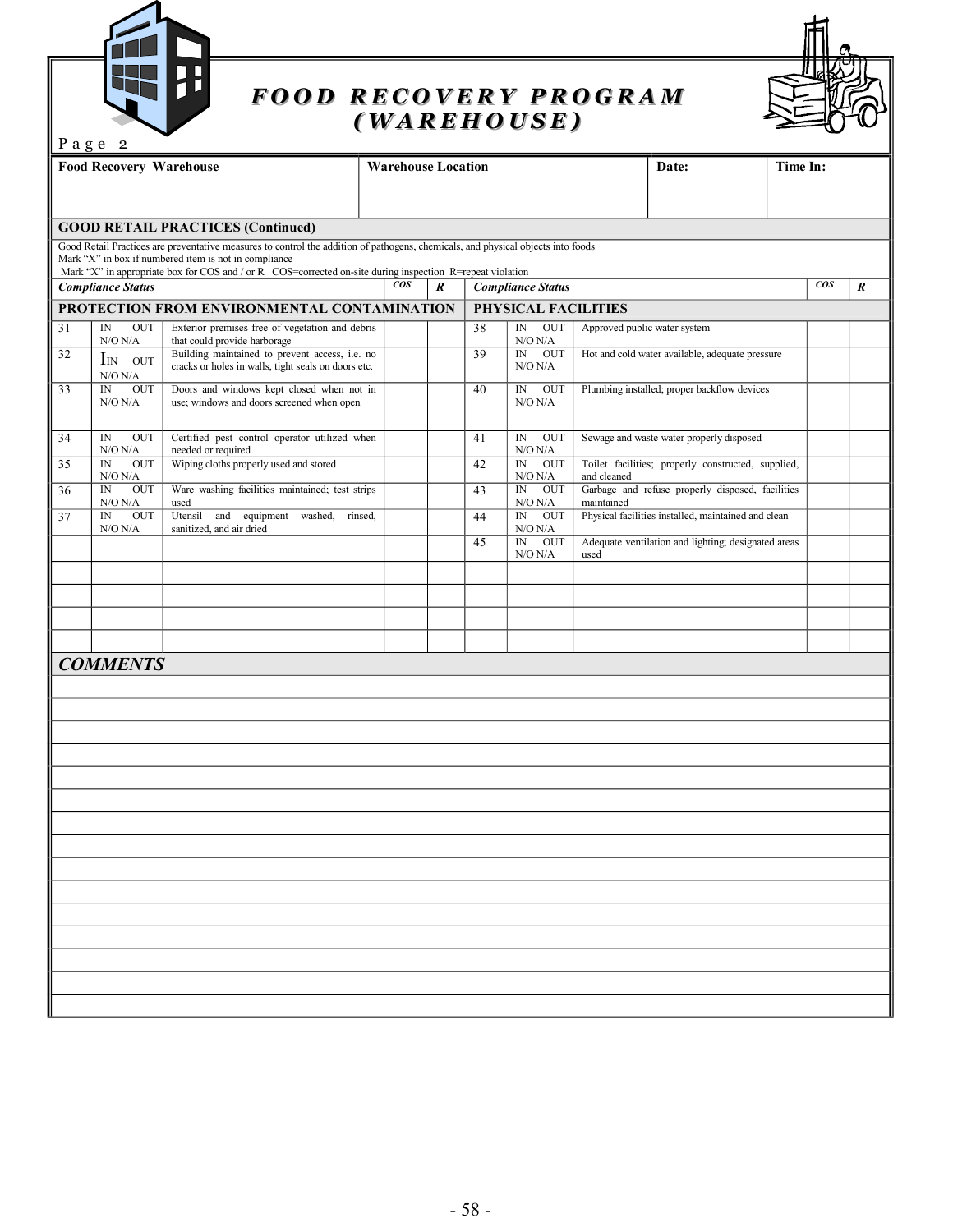|                | FOOD RECOVERY PROGRAM              |                                                                                                                                                                                                                                                                                                     |          |                  |                                           |                              |                                                                                                                                                 |     |                  |  |  |  |  |
|----------------|------------------------------------|-----------------------------------------------------------------------------------------------------------------------------------------------------------------------------------------------------------------------------------------------------------------------------------------------------|----------|------------------|-------------------------------------------|------------------------------|-------------------------------------------------------------------------------------------------------------------------------------------------|-----|------------------|--|--|--|--|
|                |                                    |                                                                                                                                                                                                                                                                                                     |          |                  |                                           |                              | (SALVAGE OPERATIONS)                                                                                                                            |     |                  |  |  |  |  |
|                |                                    |                                                                                                                                                                                                                                                                                                     |          |                  |                                           |                              |                                                                                                                                                 |     |                  |  |  |  |  |
|                | <b>Salvage Operation</b>           |                                                                                                                                                                                                                                                                                                     | Location |                  | Time In:<br>Date:                         |                              |                                                                                                                                                 |     |                  |  |  |  |  |
|                | <b>Responsible Recovery Person</b> |                                                                                                                                                                                                                                                                                                     |          |                  | <b>Salvage Manager (Person in Charge)</b> |                              |                                                                                                                                                 |     |                  |  |  |  |  |
|                |                                    |                                                                                                                                                                                                                                                                                                     |          |                  |                                           |                              |                                                                                                                                                 |     |                  |  |  |  |  |
|                |                                    |                                                                                                                                                                                                                                                                                                     |          |                  |                                           |                              | FOODBORNE ILLNESS RISK FACTORS AND PUBLIC HEALTH INTERVENTIONS                                                                                  |     |                  |  |  |  |  |
|                |                                    | Risk Factors are improper practices or procedures identified as the most prevalent contributing factors of foodborne illness and injury.                                                                                                                                                            |          |                  |                                           |                              |                                                                                                                                                 |     |                  |  |  |  |  |
|                |                                    | Public Health Interventions are control measures to prevent foodborne illness or injury.<br>Circle designated compliance status (IN, OUT, N/O, N/A) for each numbered item Mark "X" in appropriate box COS and / or R                                                                               |          |                  |                                           |                              |                                                                                                                                                 |     |                  |  |  |  |  |
|                |                                    | IN=in compliance OUT=not in compliance N/O= not observed N/A=not applicable COS=corrected on-site during inspection R=repeat violation                                                                                                                                                              |          |                  |                                           |                              |                                                                                                                                                 |     |                  |  |  |  |  |
|                | <b>Compliance Status</b>           |                                                                                                                                                                                                                                                                                                     | cos      | $\boldsymbol{R}$ |                                           | <b>Compliance Status</b>     |                                                                                                                                                 | cos | $\boldsymbol{R}$ |  |  |  |  |
|                |                                    | <b>EMPLOYEE HEALTH AND HYGIENE</b>                                                                                                                                                                                                                                                                  |          |                  |                                           | <b>DISTRESSED FOOD ITEMS</b> |                                                                                                                                                 |     |                  |  |  |  |  |
| $\mathbf{1}$   | <b>IN OUT</b>                      | Employee not working with vomiting, diarrhea,<br>jaundice, sore throat with fever, or exposed cuts<br>or burns with pus                                                                                                                                                                             |          |                  | 10                                        | <b>IN OUT</b><br>N/O N/A     | Only food or containers of food allowed to be<br>reconditioned by regulatory authority accepted.                                                |     |                  |  |  |  |  |
| $\overline{2}$ | IN OUT<br>N/O                      | No discharge from eyes, nose and mouth                                                                                                                                                                                                                                                              |          |                  | 11                                        | IN OUT<br>N/O N/A            | Canned goods severely dented on rims, seams and<br>body; with pitted rust; or leaking or swollen<br>discarded                                   |     |                  |  |  |  |  |
| 3              | IN OUT<br>N/O                      | No eating, tasting, or tobacco use                                                                                                                                                                                                                                                                  |          |                  | 12                                        | IN OUT<br>N/O N/A            | Containers with cork press caps, screw caps and<br>pull rings subject to sewer backups, floods, or fire                                         |     |                  |  |  |  |  |
|                |                                    | PREVENTION CONTAMINATION BY HANDS                                                                                                                                                                                                                                                                   |          |                  | 13                                        | <b>IN OUT</b>                | fighting chemicals or smoke, rejected<br>Soiled paper or other porous packaged foods                                                            |     |                  |  |  |  |  |
| $\overline{4}$ | IN OUT                             | Hands clean and properly washed                                                                                                                                                                                                                                                                     |          |                  | 14                                        | N/O N/A<br><b>IN OUT</b>     | rejected<br>Damaged<br>containers<br>exposing<br>food<br>to                                                                                     |     |                  |  |  |  |  |
|                | N/O                                |                                                                                                                                                                                                                                                                                                     |          |                  |                                           | N/O N/A                      | contamination rejected                                                                                                                          |     |                  |  |  |  |  |
| 5              | IN OUT                             | Handwashing facilities supplied and accessible                                                                                                                                                                                                                                                      |          |                  | 15                                        | <b>IN OUT</b><br>N/O N/A     | Insect or rodent infested foods rejected                                                                                                        |     |                  |  |  |  |  |
| 6              | IN OUT<br>N/O N/A                  | No bare hand contact with ready-to-eat foods                                                                                                                                                                                                                                                        |          |                  | 16                                        | <b>IN OUT</b><br>N/O N/A     | Foods so packaged that contaminating residues<br>cannot be removed rejected                                                                     |     |                  |  |  |  |  |
| 7              | <b>IN OUT</b><br>N/O N/A           | Gloves changed between uses                                                                                                                                                                                                                                                                         |          |                  | 17                                        | <b>IN OUT</b><br>N/O N/A     | Food contaminated with pesticides or other<br>chemicals rejected                                                                                |     |                  |  |  |  |  |
|                | <b>CHEMICALS</b>                   |                                                                                                                                                                                                                                                                                                     |          |                  | 18                                        | IN<br><b>OUT</b><br>N/O N/A  | Foods found otherwise unfit for salvage upon<br>examination rejected                                                                            |     |                  |  |  |  |  |
| 8              | <b>OUT</b><br>IN<br>N/O N/A        | Food products separated from non food items<br>such as chemicals, detergents, animal food,<br>solvents, oils, etc. during transportation and<br>storage                                                                                                                                             |          |                  | 19                                        | IN OUT<br>N.O N/A            | Potentially hazardous foods out of refrigerated<br>temperature control (41° F) more than 4 hours<br>rejected                                    |     |                  |  |  |  |  |
| 9              | <b>OUT</b><br><b>ON</b><br>N/O N/A | Chemicals used to clean, sanitize or<br>otherwise maintain the facility properly<br>identified and used in compliance<br>with applicable regulations                                                                                                                                                |          |                  | 20                                        | IN OUT<br>N/O N/A            | Food containers thoroughly cleaned, and sanitized<br>where exposed to flood water or sewage, prior to<br>storage or distribution and relabeled. |     |                  |  |  |  |  |
|                |                                    | <b>GOOD RETAIL PRACTICES</b>                                                                                                                                                                                                                                                                        |          |                  |                                           |                              |                                                                                                                                                 |     |                  |  |  |  |  |
|                |                                    | Good Retail Practices are preventative measures to control the addition of pathogens, chemicals, and physical objects into foods<br>Mark "X" in box if numbered item is not in compliance Mark "X" in appropriate box for COS and / or R COS=corrected on-site during inspection R=repeat violation |          |                  |                                           |                              |                                                                                                                                                 |     |                  |  |  |  |  |
|                | <b>Compliance Status</b>           |                                                                                                                                                                                                                                                                                                     | cos      | $\boldsymbol{R}$ |                                           | <b>Compliance Status</b>     |                                                                                                                                                 | cos | $\boldsymbol{R}$ |  |  |  |  |
|                |                                    | FOOD TEMPERATURE CONTROL                                                                                                                                                                                                                                                                            |          |                  |                                           |                              | PROTECTION FROM ENVIRONMENTAL CONTAMINATION                                                                                                     |     |                  |  |  |  |  |
| 21             | IN OUT<br>N/O N/A                  | Adequate equipment provided to maintain<br>product temperatures during transportation and                                                                                                                                                                                                           |          |                  | 25                                        | IN OUT<br>N/O N/A            | contamination<br>Additional<br>prevented<br>during<br>transportation, receipt and storage                                                       |     |                  |  |  |  |  |
| 22             | IN OUT                             | storage<br>Thermometers, time, temperature indicators or                                                                                                                                                                                                                                            |          |                  | 26                                        | IN OUT                       | Incoming loads inspected prior to unloading for                                                                                                 |     |                  |  |  |  |  |
|                | N/O N/A                            | recording devices used to assure maintenance of<br>41°F maximum for cold storage and 0°F minimum<br>for frozen storage                                                                                                                                                                              |          |                  |                                           | N/O N/A                      | signs of pest activity and cleanliness of transporting<br>vehicle                                                                               |     |                  |  |  |  |  |
| 23             | IN OUT<br>N/O N/A                  | Accurate temperature measuring devices provided<br>and used to verify food temperatures at receipt                                                                                                                                                                                                  |          |                  | 27                                        | IN OUT<br>N/O N/A            | Salvage operation separated by partition or distance                                                                                            |     |                  |  |  |  |  |
|                | <b>FOOD IDENTIFICATION</b>         |                                                                                                                                                                                                                                                                                                     |          |                  | 28                                        | IN OUT<br>N/O N/A            | from other food recovery operations<br>Unsorted salvage isolated from sorting and storage                                                       |     |                  |  |  |  |  |
| 24             | IN OUT<br>N/O N/A                  | Bulk food items and packaged food properly<br>labeled with name of product, ingredients,<br>quantity of contents, and name and place of<br>business, manufacturer, packer, or distributor                                                                                                           |          |                  | 29                                        | IN OUT<br>N/O N/A            | Rejected products isolated and disposed of daily                                                                                                |     |                  |  |  |  |  |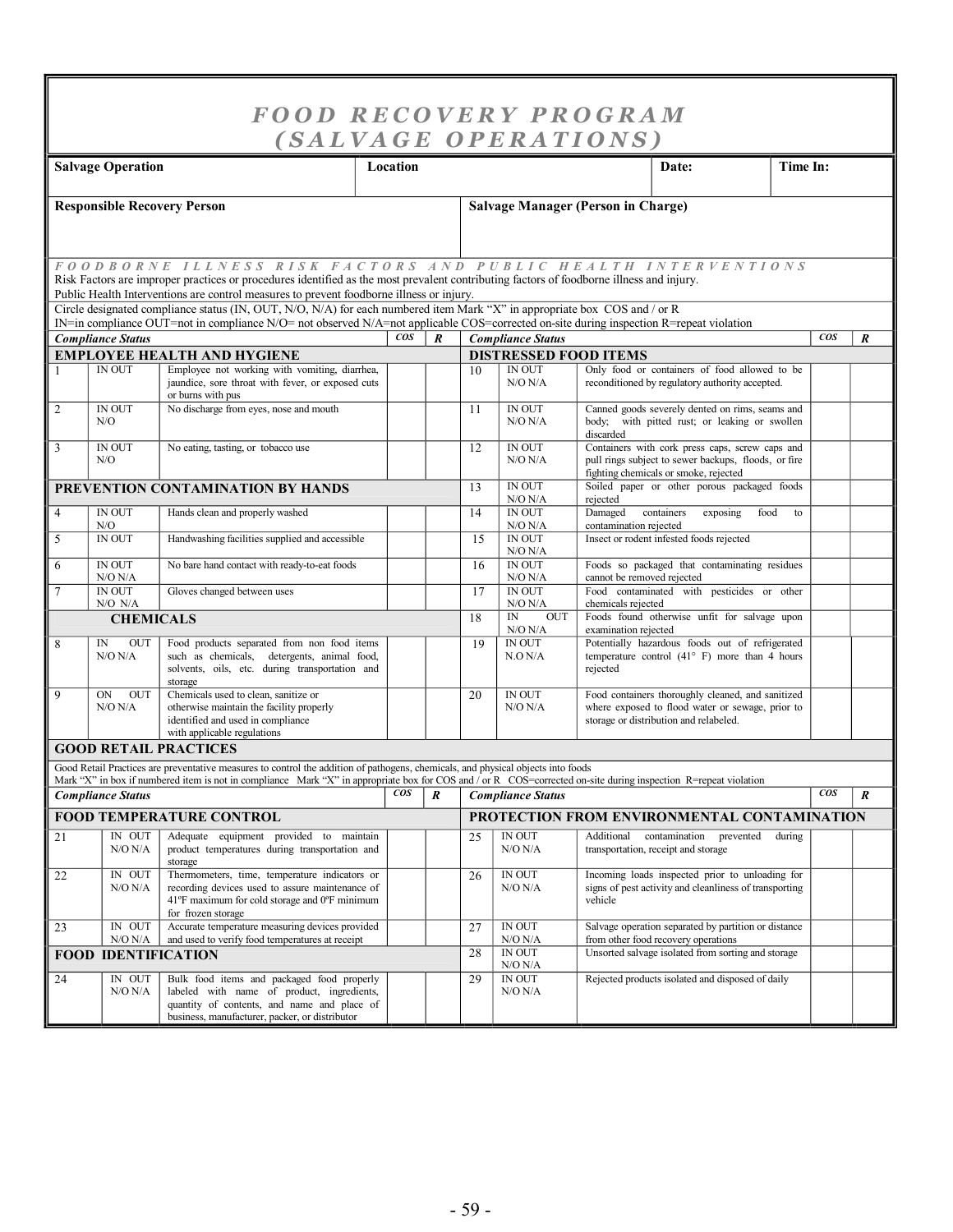| FOOD RECOVERY PROGRAM<br>(SALVAGE OPERATION)                                           |                                                                                                                                                                                                     |                                                                                                       |  |  |    |                                                   |             |                                                     |  |  |  |
|----------------------------------------------------------------------------------------|-----------------------------------------------------------------------------------------------------------------------------------------------------------------------------------------------------|-------------------------------------------------------------------------------------------------------|--|--|----|---------------------------------------------------|-------------|-----------------------------------------------------|--|--|--|
| Page 2                                                                                 |                                                                                                                                                                                                     |                                                                                                       |  |  |    |                                                   |             |                                                     |  |  |  |
| <b>Food Recovery Salvage Operation</b><br>Time In:<br><b>Salvage Location</b><br>Date: |                                                                                                                                                                                                     |                                                                                                       |  |  |    |                                                   |             |                                                     |  |  |  |
|                                                                                        |                                                                                                                                                                                                     |                                                                                                       |  |  |    |                                                   |             |                                                     |  |  |  |
|                                                                                        | <b>GOOD RETAIL PRACTICES (Continued)</b>                                                                                                                                                            |                                                                                                       |  |  |    |                                                   |             |                                                     |  |  |  |
|                                                                                        | Good Retail Practices are preventative measures to control the addition of pathogens, chemicals, and physical objects into foods                                                                    |                                                                                                       |  |  |    |                                                   |             |                                                     |  |  |  |
|                                                                                        | Mark "X" in box if numbered item is not in compliance<br>Mark "X" in appropriate box for COS and / or R COS=corrected on-site during inspection R=repeat violation                                  |                                                                                                       |  |  |    |                                                   |             |                                                     |  |  |  |
|                                                                                        | cos<br><b>Compliance Status</b><br><b>COS</b><br><b>Compliance Status</b><br>$\boldsymbol{R}$<br>R                                                                                                  |                                                                                                       |  |  |    |                                                   |             |                                                     |  |  |  |
| 30                                                                                     | PROTECTION FROM ENVIRONMENTAL CONTAMINATION<br>PHYSICAL FACILITIES<br>Exterior premises free of vegetation and debris<br>IN<br><b>OUT</b><br>IN<br><b>OUT</b><br>Approved public water system<br>37 |                                                                                                       |  |  |    |                                                   |             |                                                     |  |  |  |
|                                                                                        | N/O N/A                                                                                                                                                                                             | that could provide harborage                                                                          |  |  |    | N/O N/A                                           |             |                                                     |  |  |  |
| 31                                                                                     | I <sub>IN</sub> out<br>N/O N/A                                                                                                                                                                      | Building maintained to prevent access, i.e. no<br>cracks or holes in walls, tight seals on doors etc. |  |  | 38 | IN<br><b>OUT</b><br>N/O N/A                       |             | Hot and cold water available, adequate pressure     |  |  |  |
| $\overline{32}$                                                                        | OUT<br>IN<br>N/O N/A                                                                                                                                                                                | Doors and windows kept closed when not in<br>use; windows and doors screened when open                |  |  | 39 | <b>OUT</b><br>IN<br>N/O N/A                       |             | Plumbing installed; proper backflow devices         |  |  |  |
| 33                                                                                     | $\rm{IN}$<br><b>OUT</b><br>N/O N/A                                                                                                                                                                  | Certified pest control operator utilized when<br>needed or required                                   |  |  | 40 | $\ensuremath{\text{IN}}$<br><b>OUT</b><br>N/O N/A |             | Sewage and waste water properly disposed            |  |  |  |
| 34                                                                                     | <b>OUT</b><br>IN<br>N/O N/A                                                                                                                                                                         | Wiping cloths properly used and stored                                                                |  |  | 41 | IN<br><b>OUT</b><br>N/O N/A                       | and cleaned | Toilet facilities; properly constructed, supplied,  |  |  |  |
| 35                                                                                     | <b>OUT</b><br>IN<br>N/O N/A                                                                                                                                                                         | Ware washing facilities maintained; test strips<br>used                                               |  |  | 42 | IN<br><b>OUT</b><br>N/O N/A                       | maintained  | Garbage and refuse properly disposed, facilities    |  |  |  |
| 36                                                                                     | <b>OUT</b><br>IN<br>N/O N/A                                                                                                                                                                         | Utensils and equipment washed, rinsed,<br>sanitized, and air dried                                    |  |  | 43 | IN<br>OUT<br>N/O N/A                              |             | Physical facilities installed, maintained and clean |  |  |  |
|                                                                                        |                                                                                                                                                                                                     |                                                                                                       |  |  | 44 | IN<br><b>OUT</b><br>N/O N/A                       | used        | Adequate ventilation and lighting; designated areas |  |  |  |
|                                                                                        |                                                                                                                                                                                                     |                                                                                                       |  |  |    |                                                   |             |                                                     |  |  |  |
|                                                                                        |                                                                                                                                                                                                     |                                                                                                       |  |  |    |                                                   |             |                                                     |  |  |  |
|                                                                                        |                                                                                                                                                                                                     |                                                                                                       |  |  |    |                                                   |             |                                                     |  |  |  |
|                                                                                        | <b>COMMENTS</b>                                                                                                                                                                                     |                                                                                                       |  |  |    |                                                   |             |                                                     |  |  |  |
|                                                                                        |                                                                                                                                                                                                     |                                                                                                       |  |  |    |                                                   |             |                                                     |  |  |  |
|                                                                                        |                                                                                                                                                                                                     |                                                                                                       |  |  |    |                                                   |             |                                                     |  |  |  |
|                                                                                        |                                                                                                                                                                                                     |                                                                                                       |  |  |    |                                                   |             |                                                     |  |  |  |
|                                                                                        |                                                                                                                                                                                                     |                                                                                                       |  |  |    |                                                   |             |                                                     |  |  |  |
|                                                                                        |                                                                                                                                                                                                     |                                                                                                       |  |  |    |                                                   |             |                                                     |  |  |  |
|                                                                                        |                                                                                                                                                                                                     |                                                                                                       |  |  |    |                                                   |             |                                                     |  |  |  |
|                                                                                        |                                                                                                                                                                                                     |                                                                                                       |  |  |    |                                                   |             |                                                     |  |  |  |
|                                                                                        |                                                                                                                                                                                                     |                                                                                                       |  |  |    |                                                   |             |                                                     |  |  |  |
|                                                                                        |                                                                                                                                                                                                     |                                                                                                       |  |  |    |                                                   |             |                                                     |  |  |  |
|                                                                                        |                                                                                                                                                                                                     |                                                                                                       |  |  |    |                                                   |             |                                                     |  |  |  |
|                                                                                        |                                                                                                                                                                                                     |                                                                                                       |  |  |    |                                                   |             |                                                     |  |  |  |
|                                                                                        |                                                                                                                                                                                                     |                                                                                                       |  |  |    |                                                   |             |                                                     |  |  |  |
|                                                                                        |                                                                                                                                                                                                     |                                                                                                       |  |  |    |                                                   |             |                                                     |  |  |  |
|                                                                                        |                                                                                                                                                                                                     |                                                                                                       |  |  |    |                                                   |             |                                                     |  |  |  |
|                                                                                        |                                                                                                                                                                                                     |                                                                                                       |  |  |    |                                                   |             |                                                     |  |  |  |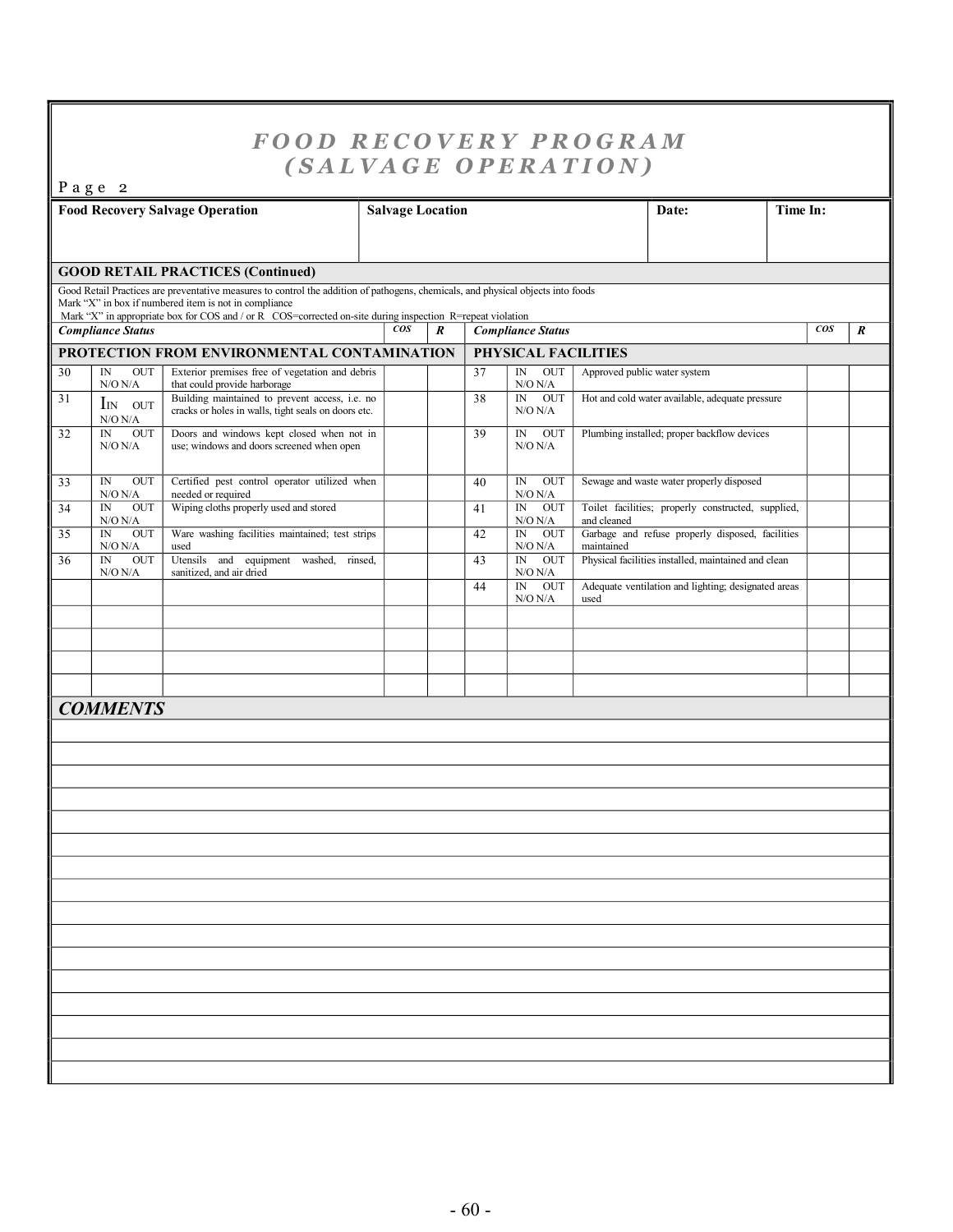# **APPENDIX C**

**Forms for Reporting Food Worker or Volunteer Illness or Symptoms**

Forms 1-A through 1-C are designed to assist those responsible for managing volunteers and food workers in order to prevent foodborne disease. Adapted from the 2005 Food Code, the forms specify that the **permit holder is responsible** for requiring volunteers and food workers to report certain symptoms, diagnoses, and past illnesses, as they relate to diseases transmitted through food by infected volunteers or food workers. The **volunteer or food worker is personally responsible** for reporting this information to the person in charge.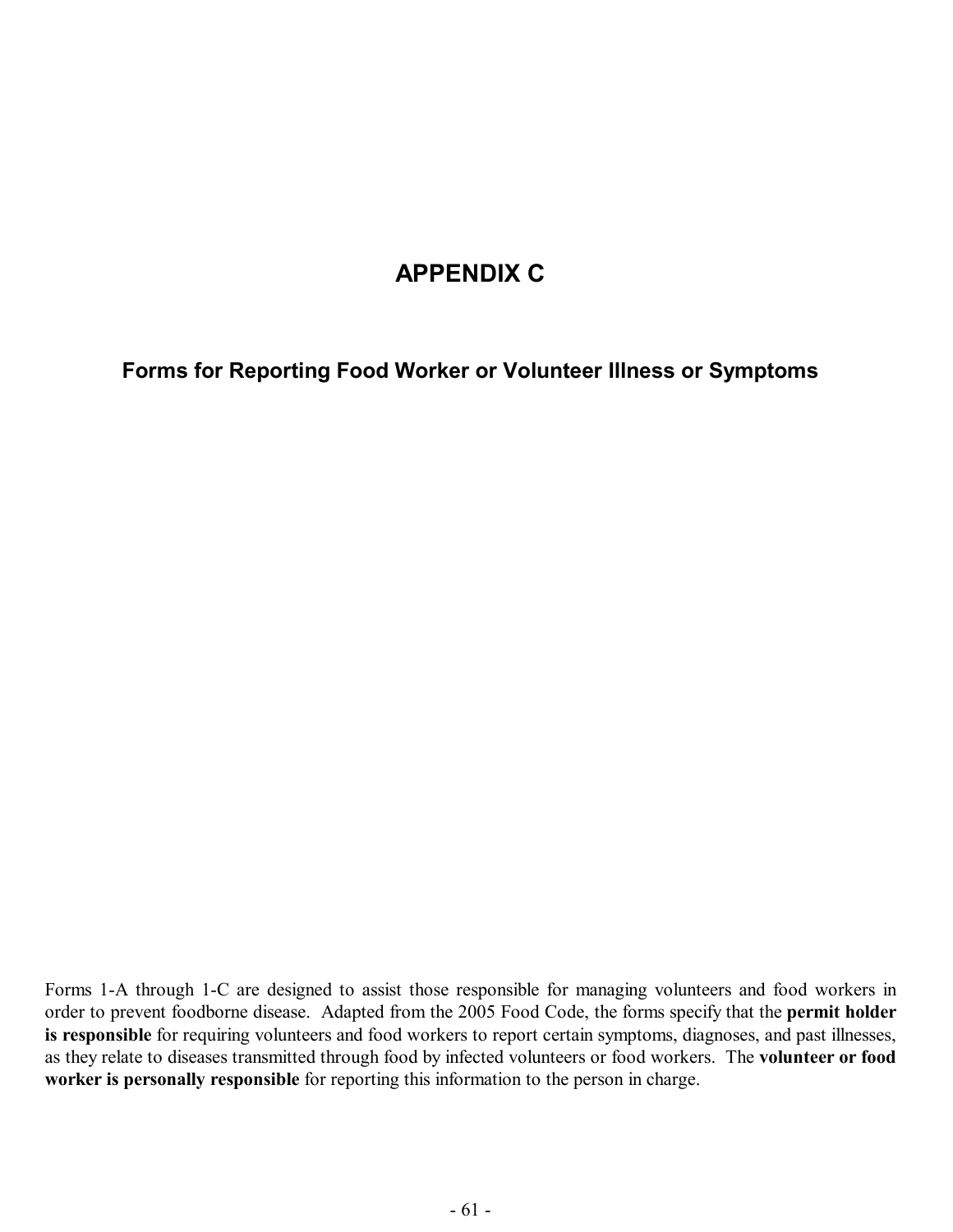**1A**

### **FORM Food Worker and New and Returning Volunteer Interview**

Preventing Transmission of Diseases through Food by Infected Food Workers or Volunteers with Emphasis on illness due to Norovirus, *Salmonella* **Typhi,** *Shigella* spp., Enterohemorrhagic (EHEC) or Shiga toxin-producing *Escherichia coli* (STEC), or hepatitis A Virus

*The purpose of this interview is to inform food workers and new or returning volunteers to advise the person in charge of past and current conditions described so that the person in charge can take appropriate steps to preclude the transmission of foodborne illness.*

**If YES, Date of Onset** 

|         | <b>New or Returning Volunteer name (print)</b> |                          |  |
|---------|------------------------------------------------|--------------------------|--|
|         |                                                |                          |  |
| Address |                                                |                          |  |
|         | Telephone Daytime: 1997                        | Evening: $\qquad \qquad$ |  |
| Date    |                                                |                          |  |

**Are you suffering from any of the following symptoms? (Circle one)**

| Diarrhea?                                                                                                                                                                                                                                                    | YES / NO                                                       |
|--------------------------------------------------------------------------------------------------------------------------------------------------------------------------------------------------------------------------------------------------------------|----------------------------------------------------------------|
| Vomiting?                                                                                                                                                                                                                                                    | YES / NO<br><u> 1989 - Johann Barbara, martxa alemani</u> ar a |
| Jaundice?                                                                                                                                                                                                                                                    | YES / NO<br><u> 1989 - Johann Barbara, martxa alemaniar a</u>  |
| Sore throat with fever?                                                                                                                                                                                                                                      | YES/NO                                                         |
| <b>Or</b>                                                                                                                                                                                                                                                    |                                                                |
| Infected cut or wound that is open and draining, or lesions<br>containing pus on the hand, wrist, an exposed body part, or<br>other body part and the cut, wound, or lesion not properly<br>covered?<br>(Examples: boils and infected wounds, however small) | YES / NO                                                       |
| In the Past:                                                                                                                                                                                                                                                 |                                                                |
| Have you ever been diagnosed as being ill with typhoid fever (Salmonella Typhi)                                                                                                                                                                              | YES / NO                                                       |
| If you have, what was the date of the diagnosis?                                                                                                                                                                                                             |                                                                |
|                                                                                                                                                                                                                                                              |                                                                |
| If within the past 3 months, did you take antibiotics for S. Typhi?                                                                                                                                                                                          | YES / NO                                                       |
| If so, how many days did you take the antibiotics?<br>If you took antibiotics, did you finish the prescription?                                                                                                                                              | YES / NO                                                       |
| <b>History of Exposure:</b>                                                                                                                                                                                                                                  |                                                                |
| Have you been suspected of causing or have you been exposed to a confirmed foodborne disease outbreak recently?<br>1.<br>YES / NO                                                                                                                            |                                                                |
| If YES, date of outbreak:                                                                                                                                                                                                                                    |                                                                |
| If YES, what was the cause of the illness and did it meet the following criteria?<br>a.                                                                                                                                                                      |                                                                |
| Cause:                                                                                                                                                                                                                                                       |                                                                |
| Norovirus (last exposure within the past 48 hours)<br>i.                                                                                                                                                                                                     | Date of illness outbreak                                       |
| E. coli O157:H7 infection (last exposure within the<br>ii.                                                                                                                                                                                                   |                                                                |
| past 3 days)                                                                                                                                                                                                                                                 | Date of illness outbreak                                       |
| Hepatitis A virus (last exposure within the past 30 days)<br>iii.                                                                                                                                                                                            | Date of illness outbreak                                       |
| Typhoid fever (last exposure within the past 14 days)<br>iv.<br>Shigellosis (last exposure within the past 3 days)<br>v.                                                                                                                                     | Date of illness outbreak<br>Date of illness outbreak           |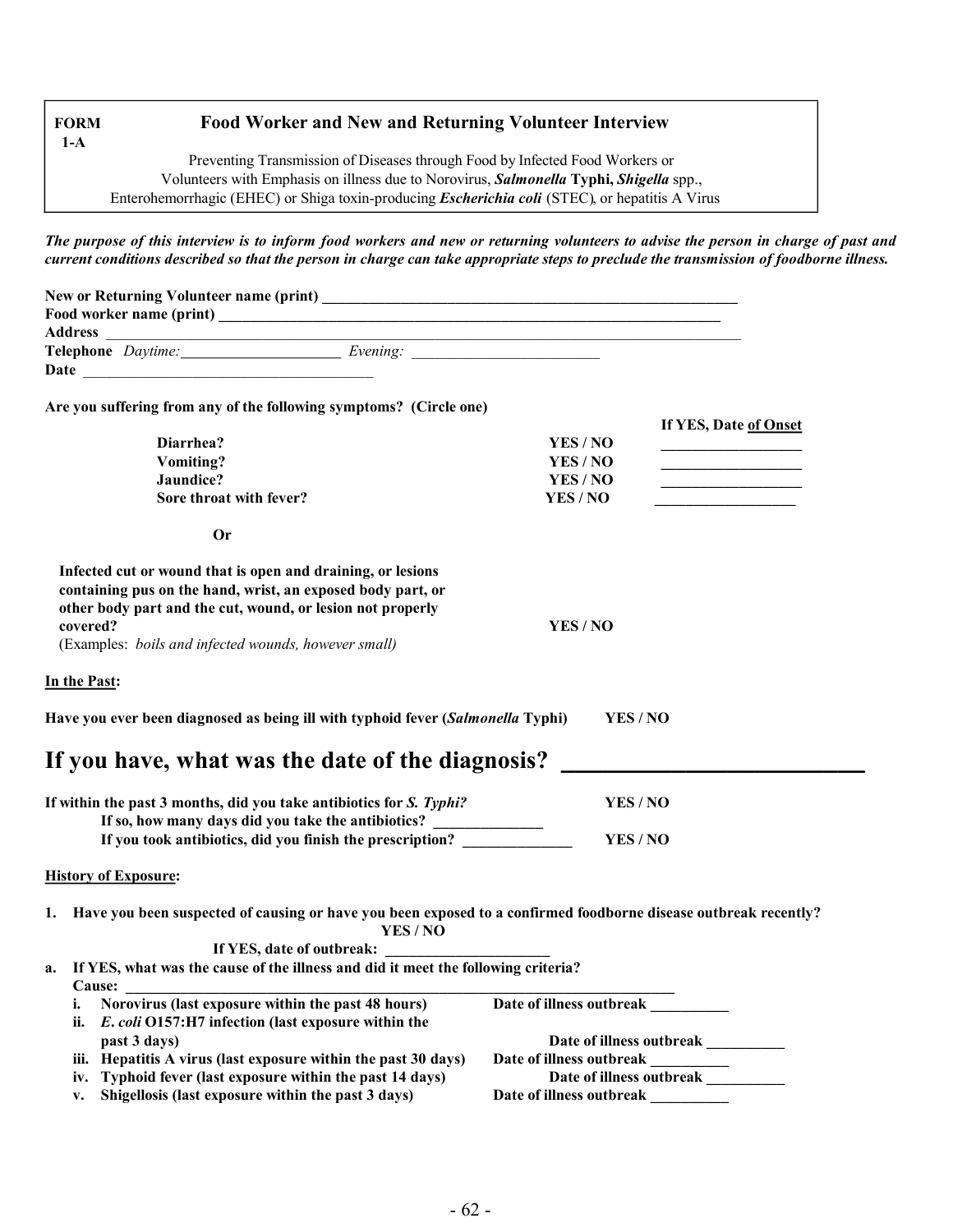#### **FORM 1-A (continued)**

|    | b. If YES, did you:                                                                                                                                                                                                                                                                                                                                                                                                                                          |                                   |  |
|----|--------------------------------------------------------------------------------------------------------------------------------------------------------------------------------------------------------------------------------------------------------------------------------------------------------------------------------------------------------------------------------------------------------------------------------------------------------------|-----------------------------------|--|
|    | Consume food implicated in the outbreak?<br>i.<br>ii.                                                                                                                                                                                                                                                                                                                                                                                                        |                                   |  |
|    | Work in a food establishment that was the source of the outbreak? __________________________________                                                                                                                                                                                                                                                                                                                                                         |                                   |  |
|    |                                                                                                                                                                                                                                                                                                                                                                                                                                                              |                                   |  |
| 2. | Did you attend an event or work in a setting, recently where there                                                                                                                                                                                                                                                                                                                                                                                           |                                   |  |
|    | was a confirmed disease outbreak?                                                                                                                                                                                                                                                                                                                                                                                                                            | YES / NO                          |  |
|    | If so, what was the cause of the confirmed disease outbreak?                                                                                                                                                                                                                                                                                                                                                                                                 |                                   |  |
|    | If the cause was one of the following five pathogens, did exposure to the pathogen meet the following criteria?                                                                                                                                                                                                                                                                                                                                              |                                   |  |
|    | Norovirus (last exposure within the past 48 hours)<br>a.                                                                                                                                                                                                                                                                                                                                                                                                     | YES / NO                          |  |
|    | E. coli O157:H7 (or other EHEC/STEC (last exposure<br>b.                                                                                                                                                                                                                                                                                                                                                                                                     |                                   |  |
|    | within the past 3 days)                                                                                                                                                                                                                                                                                                                                                                                                                                      | YES/NO                            |  |
|    | Shigella spp. (last exposure within the past 3 days)<br>c.                                                                                                                                                                                                                                                                                                                                                                                                   | YES/NO                            |  |
|    | S. Typhi (last exposure within the past 14 days)<br>d.                                                                                                                                                                                                                                                                                                                                                                                                       | YES / NO                          |  |
|    | hepatitis A virus (last exposure within the past 30 days)<br>e.                                                                                                                                                                                                                                                                                                                                                                                              | YES / NO                          |  |
|    | Do you live in the same household as a person diagnosed with Norovirus, Shigellosis, typhoid fever, hepatitis A, or illness due<br>to E. coli O157:H7 or other EHEC/STEC?                                                                                                                                                                                                                                                                                    |                                   |  |
|    |                                                                                                                                                                                                                                                                                                                                                                                                                                                              | YES / NO Date of onset of illness |  |
|    | 3. Do you have a household member attending or working in a setting where there is a confirmed disease outbreak of Norovirus,<br>typhoid fever, Shigellosis, EHEC/STEC infection, or hepatitis A?<br>YES / NO Date of onset of illness<br>Name, Address, and Telephone Number of your Health Practitioner or doctor:<br><b>Name</b><br><u> 1989 - Johann Barn, mars ann an t-Amhain ann an t-Amhain ann an t-Amhain an t-Amhain an t-Amhain an t-Amhain </u> |                                   |  |
|    |                                                                                                                                                                                                                                                                                                                                                                                                                                                              |                                   |  |
|    |                                                                                                                                                                                                                                                                                                                                                                                                                                                              |                                   |  |
|    |                                                                                                                                                                                                                                                                                                                                                                                                                                                              | Date $\qquad \qquad$              |  |
|    |                                                                                                                                                                                                                                                                                                                                                                                                                                                              |                                   |  |
|    | Signature of Permit Holder or Representative ___________________________________                                                                                                                                                                                                                                                                                                                                                                             | Date                              |  |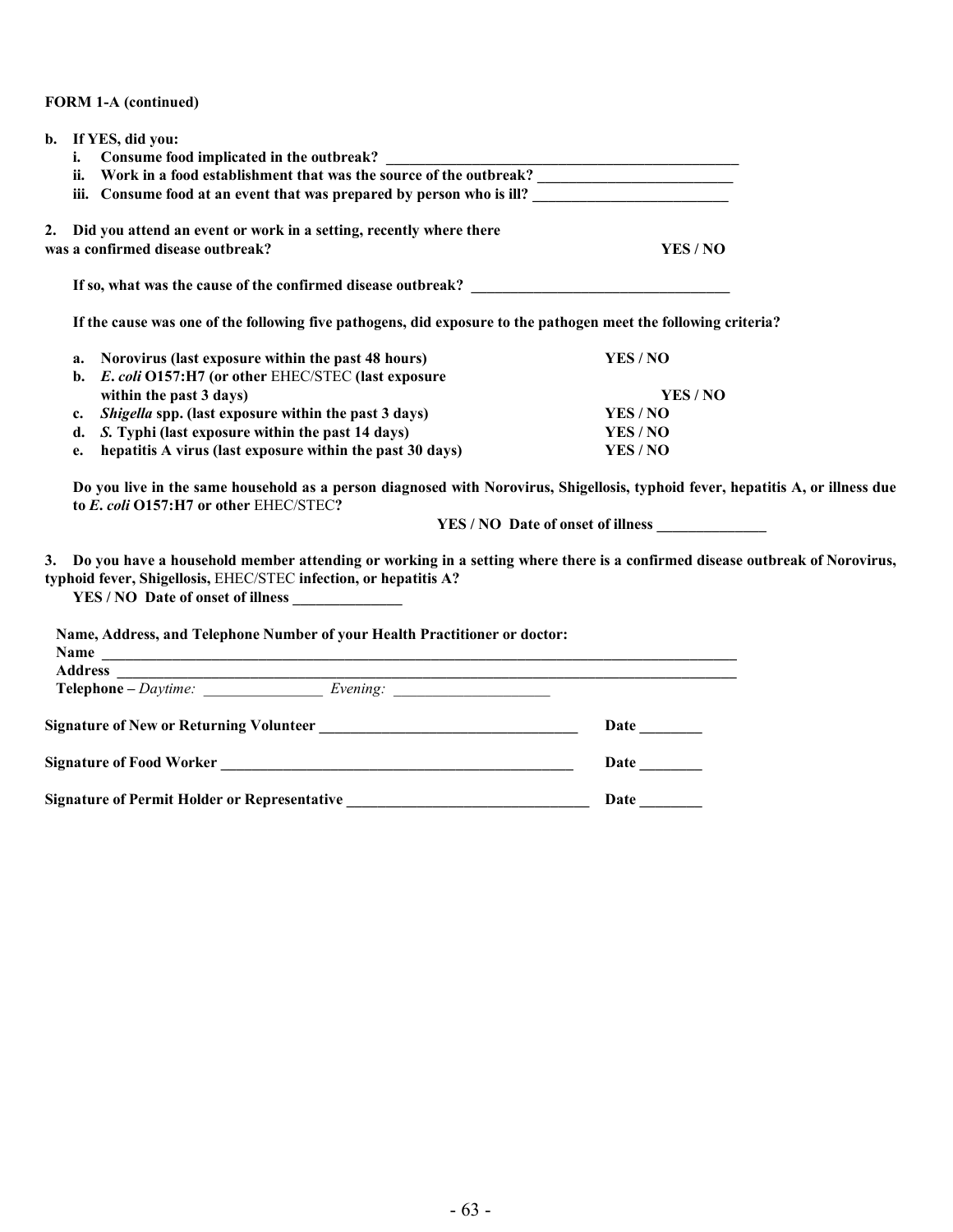#### **FORM New and Returning Volunteers or Food Workers Reporting Agreement 1B**

Preventing Transmission of Diseases through Food by Infected New or Returning Volunteers or Food Workers with Emphasis on illness due to Norovirus, *Salmonella* **Typhi,** *Shigella* spp.*,* Enterohemorrhagic (EHEC) or Shiga toxin-producing *Escherichia coli* (STEC), or hepatitis A Virus

*The purpose of this agreement is to inform new and returning volunteers or food workers of their responsibility to notify the person in*  charge when they experience any of the conditions listed so that the person in charge can take appropriate steps to preclude the *transmission of foodborne illness.*

#### **I AGREE TO REPORT TO THE PERSON IN CHARGE:**

*Any Onset of the Following Symptoms, Either While at Work or Outside of Work, Including the Date of Onset:*

- 1. Diarrhea
- 2. Vomiting
- 3. Jaundice
- 4. Sore throat with fever

5. Infected cuts or wounds, or lesions containing pus on the hand, wrist , an exposed body part, or other body part and the cuts, wounds, or lesions are not properly covered (*such as boils and infected wounds, however small)*

#### **Future Medical Diagnosis:**

**Whenever diagnosed as being ill with Norovirus, typhoid fever** (*Salmonella* **Typhi** ), **shigellosis** (*Shigella* spp. infection), *Escherichia* **coli O157:H7 or other EHEC/STEC infection, or hepatitis A (hepatitis A virus infection)**

#### **Future Exposure to Foodborne Pathogens:**

1. Exposure to or suspicion of causing any confirmed disease outbreak of Norovirus, typhoid fever, shigellosis, E. coli O157:H7 or **other** EHEC/STEC **infection, or hepatitis A.** 

**2. A household member diagnosed with Norovirus, typhoid fever, shigellosis, illness due to** EHEC/STEC, **or hepatitis A.** 

**3. A household member attending or working in a setting experiencing a confirmed disease outbreak of Norovirus, typhoid fever, shigellosis,** *E.* **coli O157:H7 or other** EHEC/STEC **infection, or hepatitis A.**

I have read (or had explained to me) and understand the requirements concerning my responsibilities under the **Food Code** and this agreement to comply with:

1. Reporting requirements specified above involving symptoms, diagnoses, and exposure specified;

- 2. Work restrictions or exclusions that are imposed upon me; and
- 3. Good hygienic practices.

I understand that failure to comply with the terms of this agreement could lead to action by the food establishment or the food regulatory authority that may jeopardize my employment and may involve legal action against me.

| New or Returning Volunteer Name (please print) __________________________________                                                                                                                                                    |      |
|--------------------------------------------------------------------------------------------------------------------------------------------------------------------------------------------------------------------------------------|------|
|                                                                                                                                                                                                                                      | Date |
|                                                                                                                                                                                                                                      |      |
| <b>Signature of Food Worker Service Service Service Service Service Service Service Service Service Service Service Service Service Service Service Service Service Service Service Service Service Service Service Service Serv</b> | Date |
| <b>Signature of Permit Holder or Representative</b>                                                                                                                                                                                  | Date |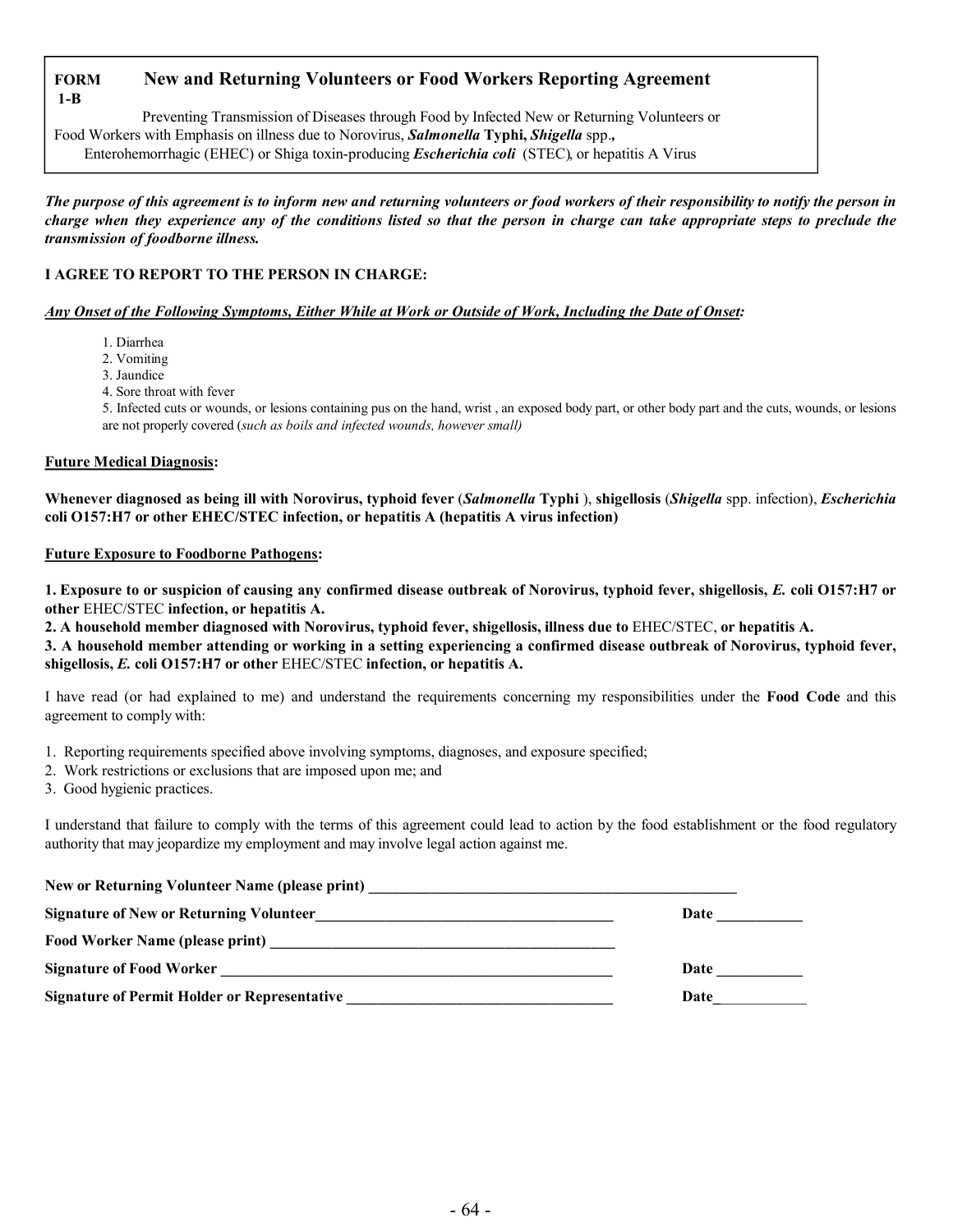## **FORM Volunteer or Food Worker Medical Referral**

 $1-C$ 

Preventing Transmission of Diseases through Food by Infected Volunteers or Food Workers with Emphasis on Illness due to Norovirus, Typhoid fever (*Salmonella* **Typhi**), **Shigellosis (***Shigella* spp.), *Escherichia coli* **O157:H7** or other Enterohemorrhagic (EHEC) or Shiga toxinproducing *Escherichia* **coli** (STEC), and hepatitis A Virus

The **Food Code** specifies, under *Part 22 Employee Health Subpart 2201 Disease or Medical Condition,*

that Conditional Employees and Food Employees (referred to as volunteers and food workers in food recovery programs) obtain medical clearance from a health practitioner licensed to practice medicine, unless the Food Employees have complied with the provisions specified as an alternative to providing medical documentation, whenever the individual:

1. Is chronically suffering from a symptom such as **diarrhea;** *or*

- 2. Has a **current illness** involving Norovirus, typhoid fever **(***Salmonella* **Typhi)**, shigellosis **(***Shigella* spp.**)** *E. coli* **O157:H7** infection (or other EHEC/STEC), or hepatitis A virus (hepatitis A), *or*
- 3. Reports *past illness* involving typhoid fever **(***S***. Typhi)** within the past three months (while salmonellosis is fairly common in U.S., typhoid fever, caused by infection with *S.* **Typhi**, is rare).

**Volunteer being referred:** (Name, please print) \_\_\_\_\_\_\_\_\_\_\_\_\_\_\_\_\_\_\_\_\_\_\_\_\_\_\_\_\_\_\_\_\_\_\_\_\_\_\_\_\_\_

Food Worker being referred: (Name, please print) \_\_\_\_\_\_\_\_\_\_\_\_\_\_\_\_\_\_\_\_\_\_\_\_\_\_\_\_\_\_\_\_

4. Is the volunteer or food worker assigned to a food establishment that serves a population that meets the Food Code definition of a **highly susceptible population** such as a day care center with preschool age children, a hospital kitchen with immunocompromised persons, or an assisted living facility or nursing home with older adults?

**YES**  G **NO** G

**Reason for Medical Referral:** The reason for this referral is checked below:

- $G$  Is chronically suffering from vomiting or diarrhea; or (specify)
- G Diagnosed or suspected Norovirus, typhoid fever, shigellosis, *E. coli* O157:H7 (or other EHEC/STEC) infection, or hepatitis A.  $(Specify)$   $\qquad$
- G Reported past illness from typhoid fever within the past 3 months. (Date of illness)  $\frac{1}{\sqrt{1-\frac{1}{n}}}\left|\frac{1}{n}\right|$
- G Other medical condition of concern per the following description:

**Health Practitioner's Conclusion:** (Circle the appropriate one; refer to reverse side of form)

- G Food employee is free of **Norovirus** infection, typhoid fever **(***S***. Typhi** infection**),** *Shigella* spp. infection, *E. coli* O157:H7 (or other **EHEC/STEC** infection), or **hepatitis A** virus infection, and may work as a food employee without restrictions.
- G Food employee is an asymptomatic shedder of *E.* coli O157:H7 (or other **EHEC/STEC**), *Shigella* spp., or Norovirus, and is restricted from working with exposed food; clean equipment, utensils, and linens; and unwrapped single-service and single-use articles in food establishments that do not serve highly susceptible populations.
- G Food employee is not ill but continues as an asymptomatic shedder of *E. coli* O157:H7 (or other **EHEC/STEC**), *Shigella* spp. and should be excluded from food establishments that serve highly susceptible populations such as those who are preschool age, immunocompromised, or older adults and in a facility that provides preschool custodial care, health care, or assisted living.
- G Food employee is an asymptomatic shedder of **hepatitis A** virus and should be excluded from working in a food establishment until medically cleared.
- G Food employee is an asymptomatic shedder of **Norovirus** and should be excluded from working in a food establishment until medically cleared, or for at least 24 hours from the date of the diagnosis.
- G Food employee is suffering from Norovirus, typhoid fever, shigellosis, *E. coli* O157:H7 (or other **EHEC/STEC** infection), or **hepatitis A** and should be excluded from working in a food establishment.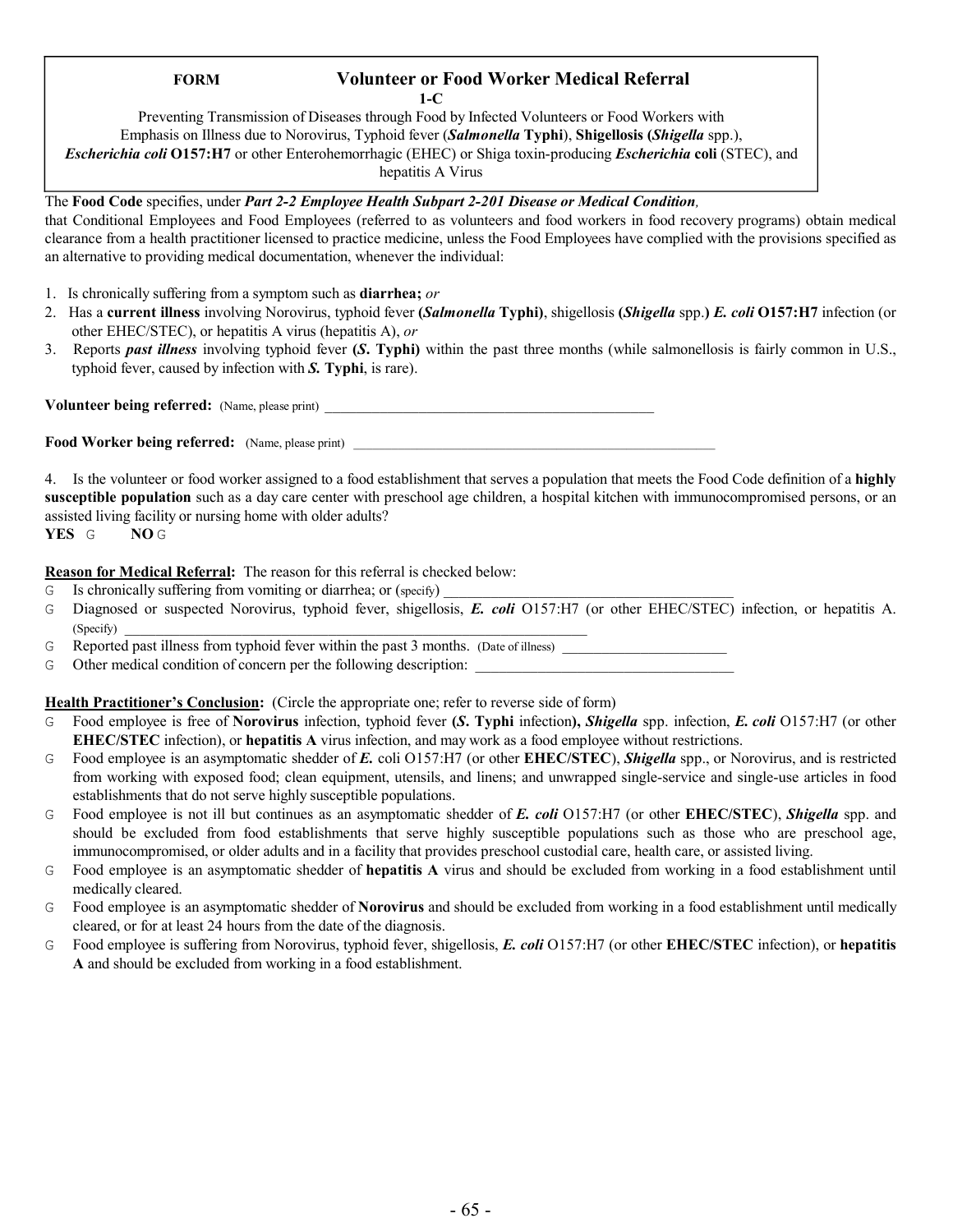#### **FORM 1-C (continued)**

**COMMENTS:** (In accordance with Title I of the Americans with Disabilities Act (ADA) and to provide only the information necessary to assist the food establishment operator in preventing foodborne disease transmission, please confine comments to explaining your conclusion and estimating when the employee may be reinstated.)

| <b>Date</b> |
|-------------|

 $\_$  , and the set of the set of the set of the set of the set of the set of the set of the set of the set of the set of the set of the set of the set of the set of the set of the set of the set of the set of the set of th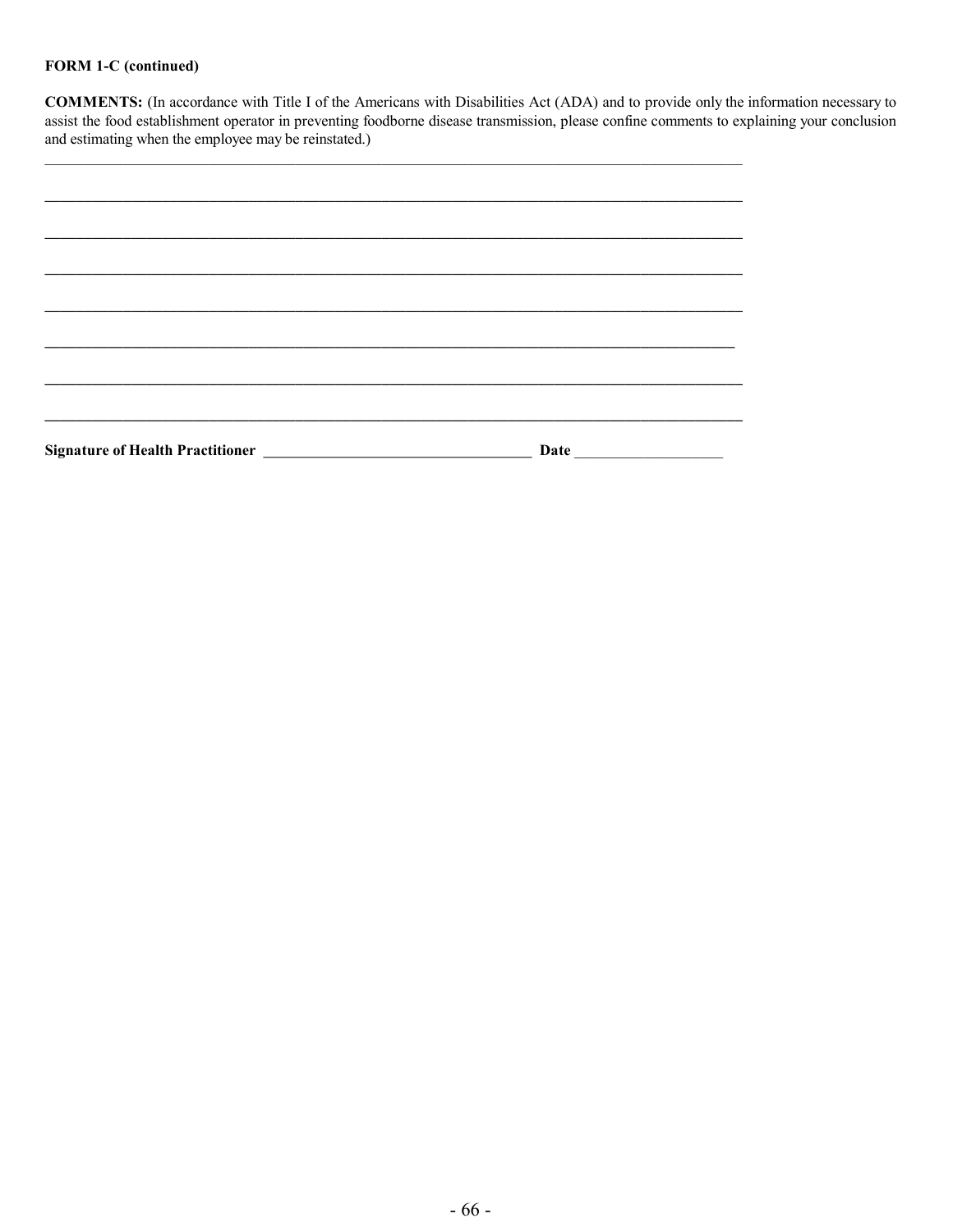# **Paraphrased from the FDA Food Code for Health Practitioners Reference**

## **From** Subparagraph  $2-201.11(A)(2)$

#### **Organisms of Concern:**

Any foodborne pathogen, with special emphasis on these 5 organisms: 1. **Norovirus** 2. *S.* **Typhi** 3. *Shigella* spp. 4. *E. coli* O157:H7 (or other EHEC/STEC) 5. **Hepatitis A** virus

From Subparagraph  $2-201.11(A)(1)$ 

#### **Symptoms:**

Have any of the following symptoms: **Diarrhea Vomiting Jaundice Sore throat with fever** 

#### **From** Subparagraph  $2-201.11(A)(4)-(5)$

#### **Conditions of Exposure of Concern:**

- (1) Suspected of causing a foodborne outbreak or being exposed to an outbreak caused by 1 of the 5 organisms above, at an event such as a family meal, church supper, or festival because the person: Prepared or consumed an implicated food; or Consumed food prepared by a person who is infected or ill with the organism that caused the outbreak or who is suspected of being a carrier;
- (2) Lives with, and has knowledge about, a person who is diagnosed with illness caused by 1 of the 5 organisms; or

(3) Lives with, and has knowledge about, a person who works where there is an outbreak caused by 1 of the 5 organisms.

#### **From Subparagraph 2-201.12**

#### **Exclusion and Restriction:**

Decisions to exclude or restrict a food employee are made considering the available evidence about the person=s role in actual or potential foodborne illness transmission. Evidence includes:

**Symptoms Diagnosis Past illnesses Stool/blood tests**

In facilities serving highly susceptible populations such as day care centers and health care facilities, a person for whom there is evidence of foodborne illness is almost always excluded from the food establishment.

In other establishments such as restaurants and retail food stored, that offer food to typically healthy consumers, a person might only be restricted from certain duties, based on the evidence of foodborne illness.

Exclusion from any food establishment is required when the person is:

- · Exhibiting or reporting diarrhea or vomiting;
- · Diagnosed with illness caused by *S.* Typhi; or
- Jaundiced within the last 7 days.

For *Shigella* spp. or *Escherichia coli* O157:H7 or other EHEC/STEC infections, the person's stools must be negative for 2 consecutive cultures taken no earlier than 48 hours after antibiotics are discontinued, and at least 24 hours apart or the infected individual must have resolution of symptoms for more than 7 days or at least 7 days have passed since the employee was diagnosed.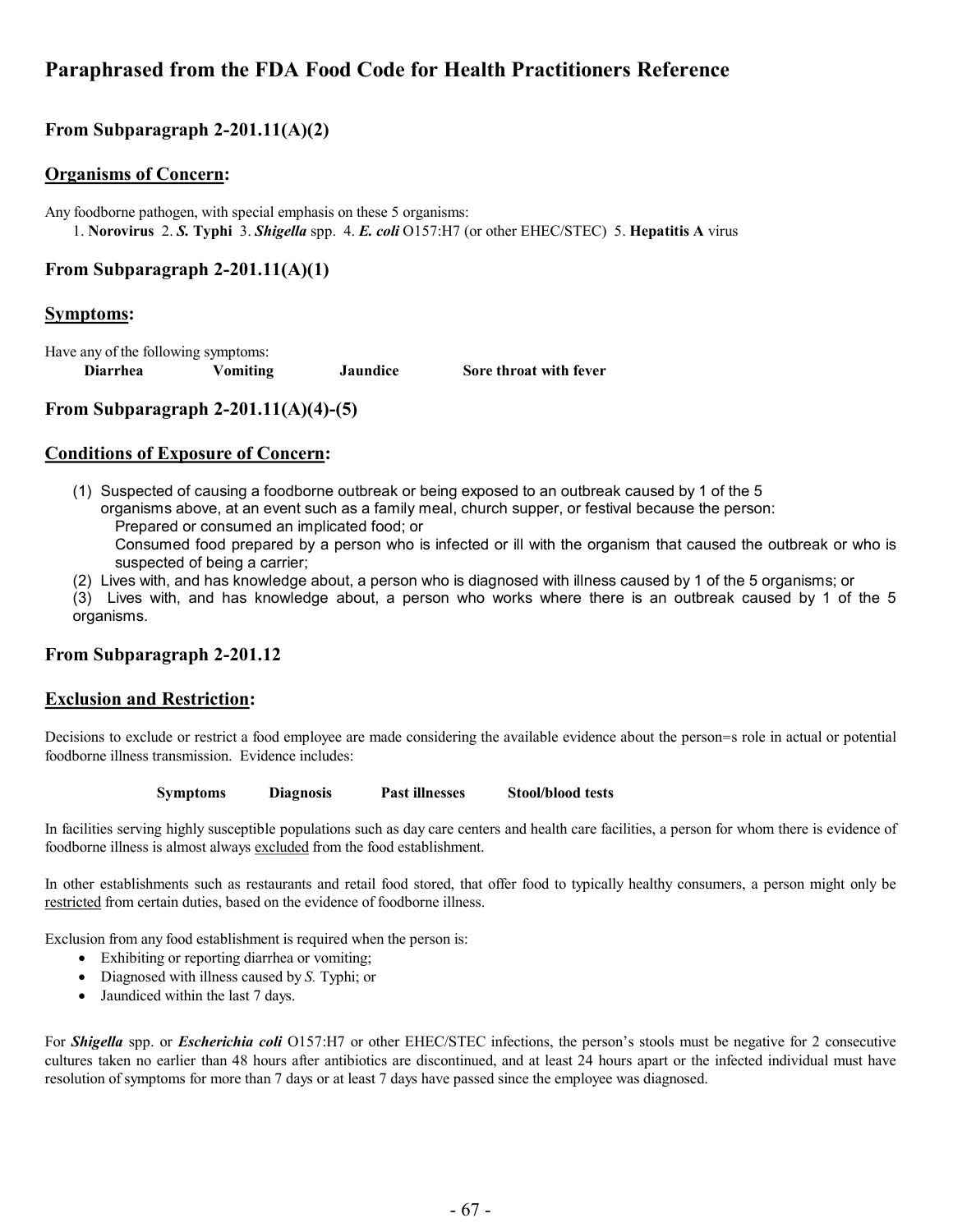

#### **Key:**

Listed Symptoms for Reporting: (V) Vomiting; (J) Jaundice; (D) Diarrhea; (ST with F) Sore Throat with Fever; (HSP) Highly Susceptible Population; (Gen. Pop.) General Population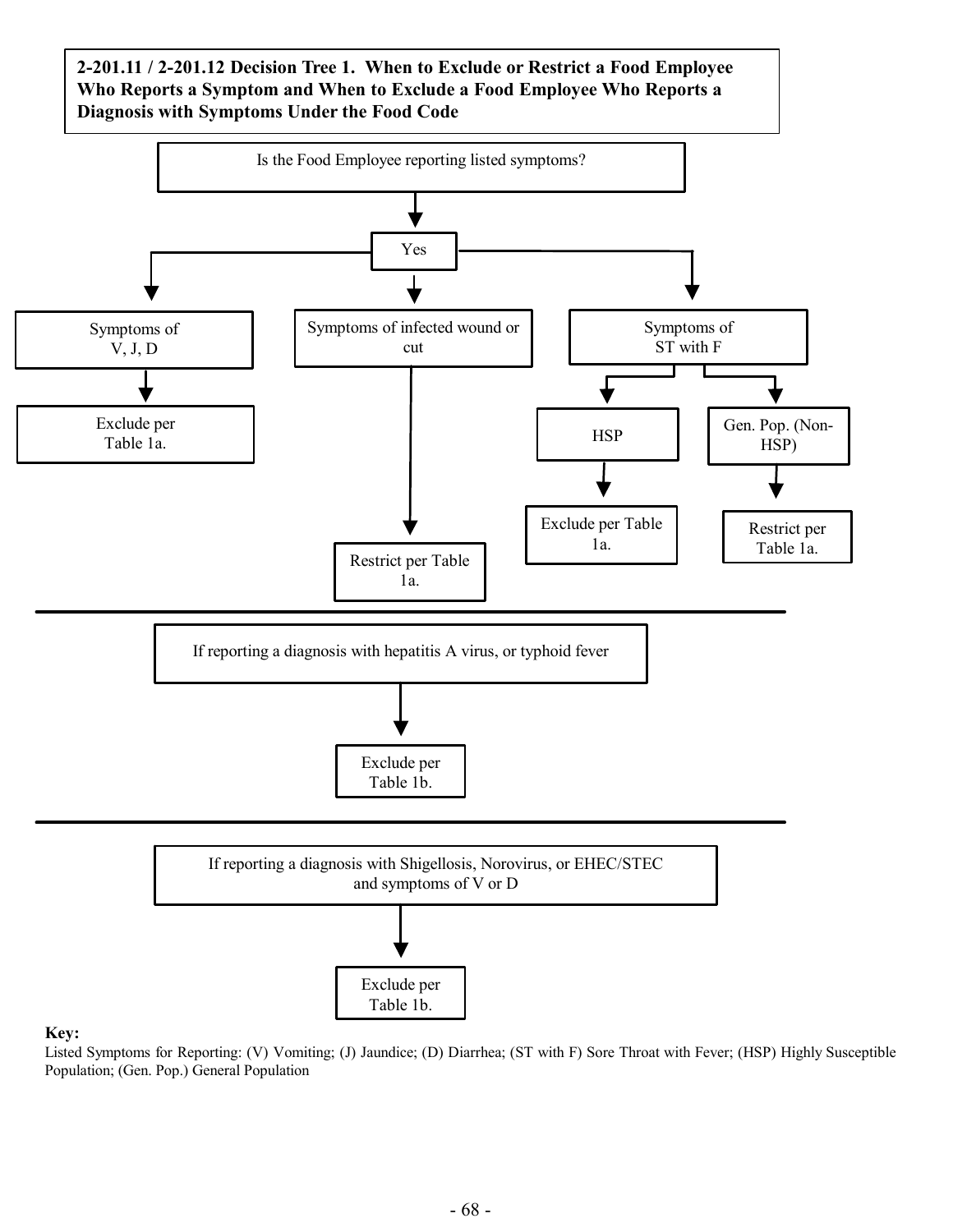**2201.11 / 2201.12 Decision Tree 2. When to Exclude or Restrict a Food Employee Who is Asymptomatic and Reports a Listed Diagnosis and When to Restrict a Food Employee Who Reports a Listed Exposure Under the Food Code**



#### **Key: (HSP) Highly Susceptible Population; (Gen. Pop.) General Population**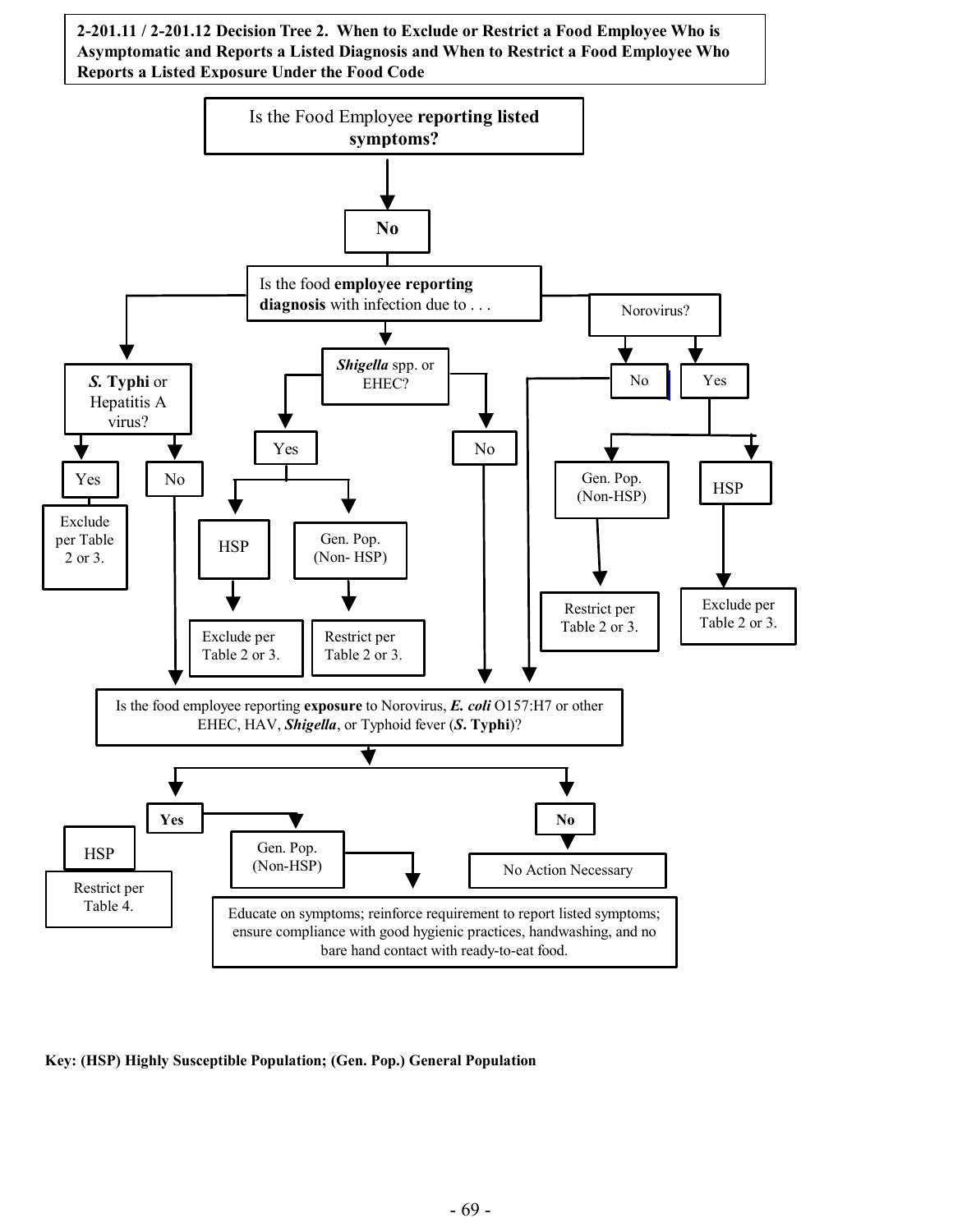| Food employees and conditional employees shall report symptoms<br>immediately to the person in charge         |                                           |                                           |                                                                   |                             |  |  |  |
|---------------------------------------------------------------------------------------------------------------|-------------------------------------------|-------------------------------------------|-------------------------------------------------------------------|-----------------------------|--|--|--|
| The person in charge shall prohibit a conditional employee that reports a listed symptom from becoming a food |                                           |                                           |                                                                   |                             |  |  |  |
| employee until meeting the criteria listed in section 2-201.13 of the Food Code,                              |                                           |                                           |                                                                   |                             |  |  |  |
| for reinstatement of a symptomatic food employee.                                                             |                                           |                                           |                                                                   |                             |  |  |  |
| <b>EXCLUSION/ OR RESTRICTION</b><br>RA<br>Removing symptomatic food employees<br>Approval                     |                                           |                                           |                                                                   |                             |  |  |  |
| Symptom                                                                                                       |                                           |                                           | from exclusion or restriction                                     | <b>Needed</b><br>to         |  |  |  |
|                                                                                                               |                                           |                                           |                                                                   | <b>Return</b><br>to         |  |  |  |
|                                                                                                               | <b>Facilities</b><br><b>Serving a HSP</b> | <b>Facilities</b><br>not<br>serving a HSP |                                                                   | Work?                       |  |  |  |
|                                                                                                               |                                           |                                           |                                                                   |                             |  |  |  |
| Vomiting                                                                                                      | <b>EXCLUDE</b>                            | <b>EXCLUDE</b>                            | When the excluded food employee has been                          | if<br>N <sub>0</sub><br>not |  |  |  |
|                                                                                                               | $2-201.12(A)(1)$                          | $2-201.12(A)(1)$                          | asymptomatic for at least 24 hours or provides                    | diagnosed                   |  |  |  |
|                                                                                                               |                                           |                                           | medical documentation $2-201.13(A)(1)$ .                          |                             |  |  |  |
|                                                                                                               |                                           |                                           | <i>Exceptions:</i> If diagnosed with Norovirus,                   |                             |  |  |  |
|                                                                                                               |                                           |                                           | Shigella spp., E. coli O157:H7 or other                           |                             |  |  |  |
|                                                                                                               |                                           |                                           | EHEC, HAV, or typhoid fever (S. Typhi) (see<br>Tables 1b $& 2$ ). |                             |  |  |  |
| Diarrhea                                                                                                      | <b>EXCLUDE</b>                            | <b>EXCLUDE</b>                            | When the excluded food employee has been                          | if<br>N <sub>o</sub><br>not |  |  |  |
|                                                                                                               | $2-201.12(A)(1)$                          | $2-201.12(A)(1)$                          | asymptomatic for at least 24 hours or provides                    | diagnosed                   |  |  |  |
|                                                                                                               |                                           |                                           | medical documentation 2-201.13(A).                                |                             |  |  |  |
|                                                                                                               |                                           |                                           | <i>Exceptions:</i> If Diagnosed with Norovirus, E.                |                             |  |  |  |
|                                                                                                               |                                           |                                           | coli O157:H7 or other EHEC, HAV, or S.                            |                             |  |  |  |
|                                                                                                               |                                           |                                           | <b>Typhi</b> (see Tables 1b $\&$ 2).                              |                             |  |  |  |
| Jaundice                                                                                                      | <b>EXCLUDE</b>                            | <b>EXCLUDE</b>                            | When approval is obtained from the RA                             | Yes                         |  |  |  |
|                                                                                                               | $2-201.12(B)(1)$ if                       | $2-201.12(B)(1)$ if                       | $2-201.13$ (B), and:                                              |                             |  |  |  |
|                                                                                                               | the<br>onset                              | the<br>onset                              | Food employee has been jaundiced                                  |                             |  |  |  |
|                                                                                                               | within<br>occurred                        | within<br>occurred                        | for more than 7 calendar days                                     |                             |  |  |  |
|                                                                                                               | the last 7 days                           | the last 7 days                           | $2-201.13(B)(1)$ , or                                             |                             |  |  |  |
|                                                                                                               |                                           |                                           | Provides medical documentation 2-<br>$\bullet$                    |                             |  |  |  |
| Sore Throat                                                                                                   |                                           |                                           | $201.13(B)(3)$ .<br>When food employee provides written medical   | N <sub>0</sub>              |  |  |  |
| with Fever                                                                                                    | <b>EXCLUDE</b><br>$2-201.12(G)(1)$        | <b>RESTRICT</b><br>$2-201.12(G)(2)$       | documentation $201.13(G)$ (1)-(3).                                |                             |  |  |  |
| Infected                                                                                                      | <b>RESTRICT</b>                           | <b>RESTRICT</b>                           | When the infected wound or boil is properly                       | N <sub>0</sub>              |  |  |  |
| wound<br><sub>or</sub>                                                                                        | $2-201.12(H)$                             | $2-201.12(H)$                             | covered $2-201.13(H)(1)-(3)$ .                                    |                             |  |  |  |
| pustular boil                                                                                                 |                                           |                                           |                                                                   |                             |  |  |  |

**Key for Tables 1, 2, 3, and 4: RA = Regulatory Authority EHEC = Enterohemorrhagic, or Shiga toxinproducing** *Escherichia coli* **HAV = Hepatitis A virus HSP = Highly Susceptible Population**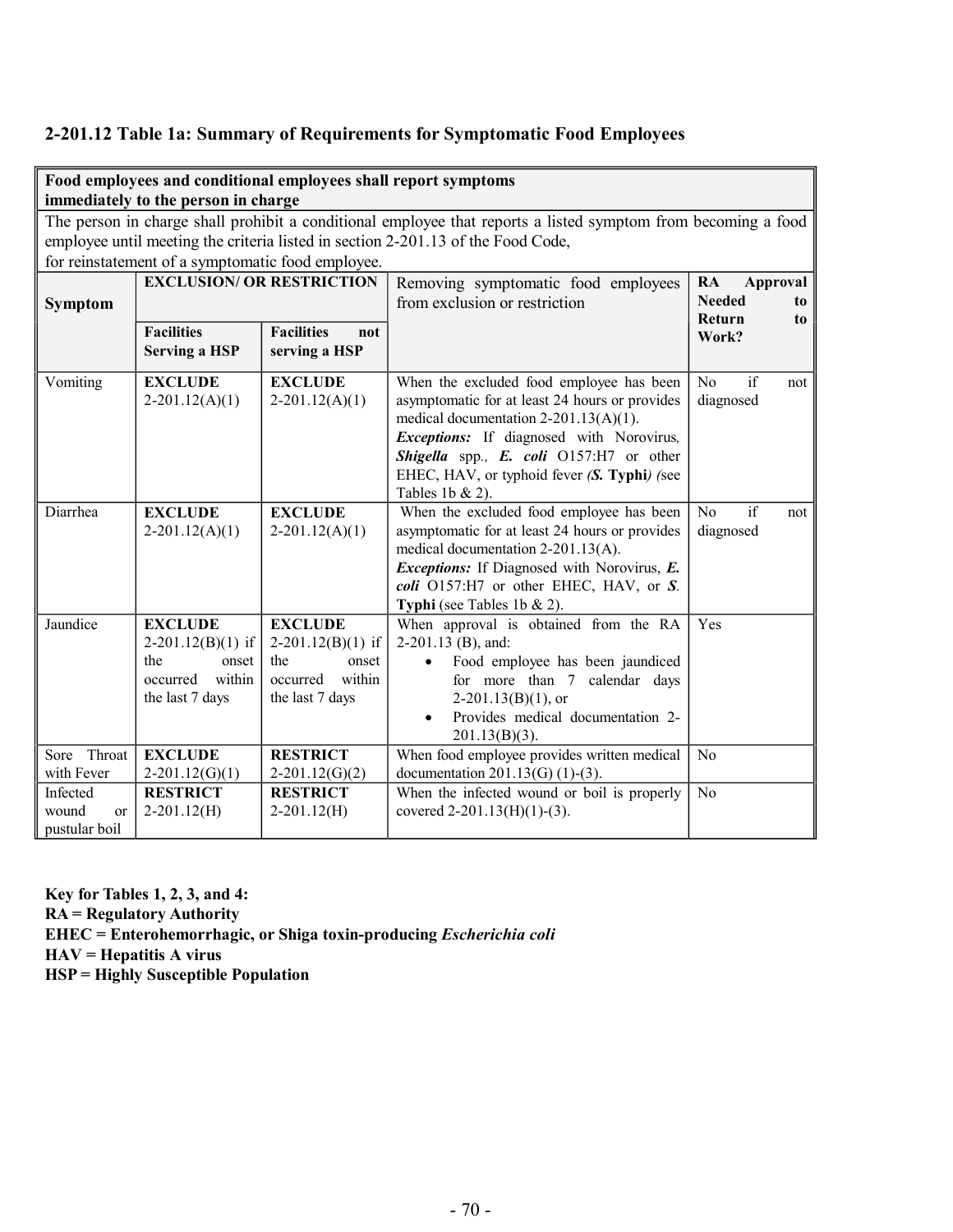# **2201.12 Table 1b: Summary of Requirements for Diagnosed, Symptomatic Food Employees**

| Food employees and conditional employees shall report a listed<br>diagnosis with symptoms immediately to the person in charge |                                                    |                                                                                                                                                                                                                                                                                                                                                                                                                                                              |                                                                                                       |  |  |  |  |
|-------------------------------------------------------------------------------------------------------------------------------|----------------------------------------------------|--------------------------------------------------------------------------------------------------------------------------------------------------------------------------------------------------------------------------------------------------------------------------------------------------------------------------------------------------------------------------------------------------------------------------------------------------------------|-------------------------------------------------------------------------------------------------------|--|--|--|--|
| The person in charge shall notify the RA when a food                                                                          |                                                    |                                                                                                                                                                                                                                                                                                                                                                                                                                                              |                                                                                                       |  |  |  |  |
|                                                                                                                               |                                                    | employee is jaundiced or reports a listed diagnsis                                                                                                                                                                                                                                                                                                                                                                                                           |                                                                                                       |  |  |  |  |
| The person in charge shall prohibit a conditional employee that reports a listed diagnosis with symptoms                      |                                                    |                                                                                                                                                                                                                                                                                                                                                                                                                                                              |                                                                                                       |  |  |  |  |
| from becoming a food employee until meeting the criteria listed in section 2-201.13 of the Food Code, for                     |                                                    |                                                                                                                                                                                                                                                                                                                                                                                                                                                              |                                                                                                       |  |  |  |  |
|                                                                                                                               | <b>EXCLUSION</b>                                   | reinstatement of a diagnosed, symptomatic food employee.                                                                                                                                                                                                                                                                                                                                                                                                     |                                                                                                       |  |  |  |  |
|                                                                                                                               | <b>RA</b>                                          |                                                                                                                                                                                                                                                                                                                                                                                                                                                              |                                                                                                       |  |  |  |  |
| <b>Diagnosis</b>                                                                                                              | <b>Facilities</b>                                  | exclusion                                                                                                                                                                                                                                                                                                                                                                                                                                                    | Approval                                                                                              |  |  |  |  |
|                                                                                                                               | <b>Serving HSP or</b>                              |                                                                                                                                                                                                                                                                                                                                                                                                                                                              | <b>Needed</b><br>to                                                                                   |  |  |  |  |
|                                                                                                                               | <b>Serving</b><br>not                              |                                                                                                                                                                                                                                                                                                                                                                                                                                                              | Return<br>to                                                                                          |  |  |  |  |
|                                                                                                                               | <b>HSP</b>                                         |                                                                                                                                                                                                                                                                                                                                                                                                                                                              | Work?                                                                                                 |  |  |  |  |
| Hepatitis A virus                                                                                                             | <b>EXCLUDE</b><br>if                               | When approval is obtained from the RA 2-201.13(B), and:                                                                                                                                                                                                                                                                                                                                                                                                      | Yes                                                                                                   |  |  |  |  |
|                                                                                                                               | within 14 days                                     | The food employee has been jaundiced for more than                                                                                                                                                                                                                                                                                                                                                                                                           |                                                                                                       |  |  |  |  |
|                                                                                                                               | of any symptom,                                    | 7 calendar days 2-201.13(B)(1), or                                                                                                                                                                                                                                                                                                                                                                                                                           |                                                                                                       |  |  |  |  |
|                                                                                                                               | or within 7 days                                   | The anicteric food employee has had symptoms or<br>$\bullet$                                                                                                                                                                                                                                                                                                                                                                                                 |                                                                                                       |  |  |  |  |
|                                                                                                                               | of jaundice<br>$2-201.12(B)(2)$                    | more than 14 days $2-201.13(B)(2)$ , or                                                                                                                                                                                                                                                                                                                                                                                                                      |                                                                                                       |  |  |  |  |
|                                                                                                                               |                                                    | The food employee provides medical documentation<br>2-201.13(B)(3) (also see Table 2).                                                                                                                                                                                                                                                                                                                                                                       |                                                                                                       |  |  |  |  |
| Typhoid<br>Fever                                                                                                              | <b>EXCLUDE</b>                                     | When approval is obtained from the RA                                                                                                                                                                                                                                                                                                                                                                                                                        | Yes                                                                                                   |  |  |  |  |
| (S. Typhi)                                                                                                                    | $2-201.12(C)$                                      | $2-201.13(C)(1)$ , and:                                                                                                                                                                                                                                                                                                                                                                                                                                      |                                                                                                       |  |  |  |  |
|                                                                                                                               |                                                    | Food employee provides medical documentation, that                                                                                                                                                                                                                                                                                                                                                                                                           |                                                                                                       |  |  |  |  |
|                                                                                                                               |                                                    | states the food employee is free of a S. Typhi                                                                                                                                                                                                                                                                                                                                                                                                               |                                                                                                       |  |  |  |  |
|                                                                                                                               |                                                    |                                                                                                                                                                                                                                                                                                                                                                                                                                                              |                                                                                                       |  |  |  |  |
| $E$ .<br>coli                                                                                                                 | <b>EXCLUDE</b>                                     | Serving Non-HSP facility: $2-201.13(A)(4)(a)$ : May only<br>1.                                                                                                                                                                                                                                                                                                                                                                                               | Yes to return                                                                                         |  |  |  |  |
| O157:H7<br><sub>or</sub>                                                                                                      | <b>Based</b><br>on                                 | work on a restricted basis 24 hours after symptoms resolve                                                                                                                                                                                                                                                                                                                                                                                                   | to HSP or to                                                                                          |  |  |  |  |
| EHEC/<br>other                                                                                                                | vomiting<br>or                                     | and remains restricted until meeting the requirements                                                                                                                                                                                                                                                                                                                                                                                                        | return                                                                                                |  |  |  |  |
|                                                                                                                               |                                                    |                                                                                                                                                                                                                                                                                                                                                                                                                                                              |                                                                                                       |  |  |  |  |
|                                                                                                                               |                                                    |                                                                                                                                                                                                                                                                                                                                                                                                                                                              |                                                                                                       |  |  |  |  |
|                                                                                                                               |                                                    |                                                                                                                                                                                                                                                                                                                                                                                                                                                              |                                                                                                       |  |  |  |  |
|                                                                                                                               |                                                    |                                                                                                                                                                                                                                                                                                                                                                                                                                                              |                                                                                                       |  |  |  |  |
|                                                                                                                               |                                                    |                                                                                                                                                                                                                                                                                                                                                                                                                                                              |                                                                                                       |  |  |  |  |
|                                                                                                                               |                                                    |                                                                                                                                                                                                                                                                                                                                                                                                                                                              |                                                                                                       |  |  |  |  |
|                                                                                                                               |                                                    |                                                                                                                                                                                                                                                                                                                                                                                                                                                              |                                                                                                       |  |  |  |  |
| <b>STEC</b>                                                                                                                   | diarrhea<br>symptoms,<br>under<br>$2-201.12(A)(2)$ | infection 2-201.13(C)(2) (also see Table 2).<br>listed below:<br>Serving HSP facility:<br>$2-201.13(A)(4)(b)$ :<br>Remains<br>2.<br>excluded until meeting the requirements listed below:<br>Approval is obtained from RA 2-201.13(F), and<br>$\bullet$<br>Medically cleared $2-201.13(F)(1)$ , or<br>$\bullet$<br>More than 7 calendar days have passed since the food<br>$\bullet$<br>employee became asymptomatic<br>$2-201.13(F)(2)$ (also see Table 2). | unrestricted;<br>Not required<br>to work on a<br>restricted<br>basis in a non-<br><b>HSP</b> facility |  |  |  |  |

**(continued on next page)**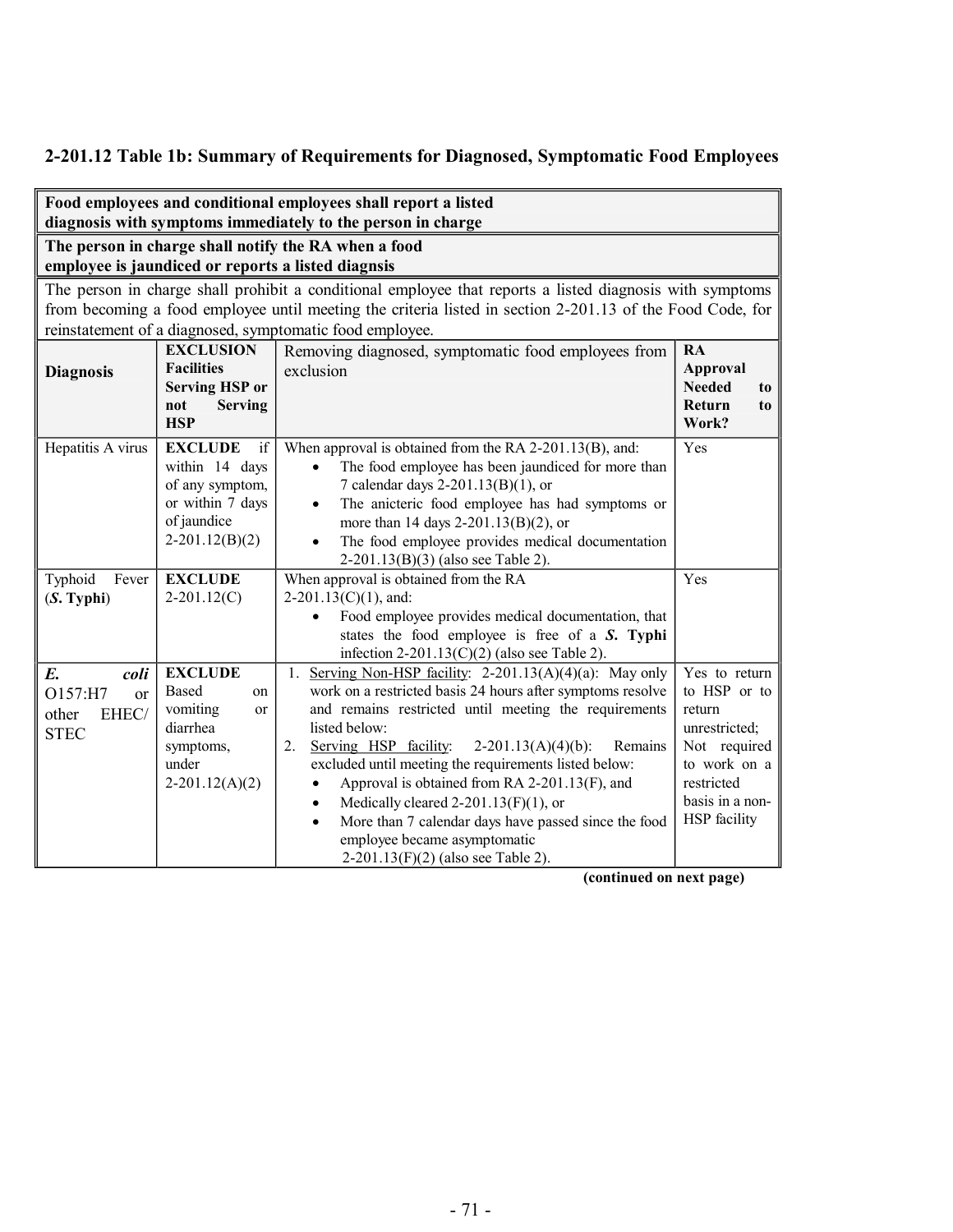# **2201.12 Table 1b: Summary of Requirements for Diagnosed, Symptomatic Food Employees (continued)**

| <b>Diagnosis</b> | <b>EXCLUSION</b><br><b>Facilities</b><br><b>Serving HSP or</b><br><b>Serving</b><br>not<br><b>HSP</b>                            | Removing diagnosed, symptomatic food employees<br>from exclusion                                                                                                                                                                                                                                                                                                                                                                                                                                                                                                                                          | RA<br>Approval<br><b>Needed</b><br>to<br><b>Return</b><br>to<br>Work?                                                                            |
|------------------|----------------------------------------------------------------------------------------------------------------------------------|-----------------------------------------------------------------------------------------------------------------------------------------------------------------------------------------------------------------------------------------------------------------------------------------------------------------------------------------------------------------------------------------------------------------------------------------------------------------------------------------------------------------------------------------------------------------------------------------------------------|--------------------------------------------------------------------------------------------------------------------------------------------------|
| Norovirus        | <b>EXCLUDE</b><br><b>Based</b><br>on<br>vomiting<br><sub>or</sub><br>diarrhea<br>symptoms,<br>under<br>$2-201.12(A)(2)$          | Serving non-HSP facility: $2-201.13$ (A)(2)(a): May only<br>1.<br>work on a restricted basis 24 hours after symptoms resolve<br>and remains restricted until meeting the requirements<br>listed below:<br>Serving HSP facility:<br>$2-201.13(A)(2)(b)$ :<br>Remains<br>2.<br>excluded until meeting the requirements listed below:<br>Approval is obtained from the RA 2-201.13(D), and<br>Medically cleared $2-201.13(D)(1)$ , or<br>$\bullet$<br>More than 48 hours have passed since the food<br>employee became asymptomatic 2-201.13(D)(2)<br>(also see Table 2).                                    | Yes to return<br>to HSP or to<br>return<br>unrestricted:<br>Not required<br>to work on a<br>restricted<br>basis in a non-<br>HSP facility        |
| Shigella spp.    | <b>EXCLUDE</b><br><b>Based</b><br>$_{\rm on}$<br>vomiting<br><sub>or</sub><br>diarrhea<br>symptoms,<br>under<br>$2-201.12(A)(2)$ | Serving Non-HSP facility: $2-201.13(A)(3)(a)$ : May only<br>1.<br>work on a restricted basis 24 hours after symptoms<br>resolve, and remains restricted until meeting the<br>requirements listed below:<br>$2-201.13(A)(3)(b)$ : Remains<br>Serving HSP facility:<br>2.<br>excluded until meeting the requirements listed below:<br>Approval is obtained from the RA 2-201.13(E), and<br>$\bullet$<br>Medically cleared $2-201.13(E)(1)$ , or<br>$\bullet$<br>More than 7 calendar days have passed since the food<br>$\bullet$<br>employee became asymptomatic<br>$2-201.13$ )(E)(2) (also see Table 2). | Yes to return<br>to HSP or to<br>return<br>unrestricted:<br>Not required<br>to work on a<br>restricted<br>basis in a non-<br><b>HSP</b> facility |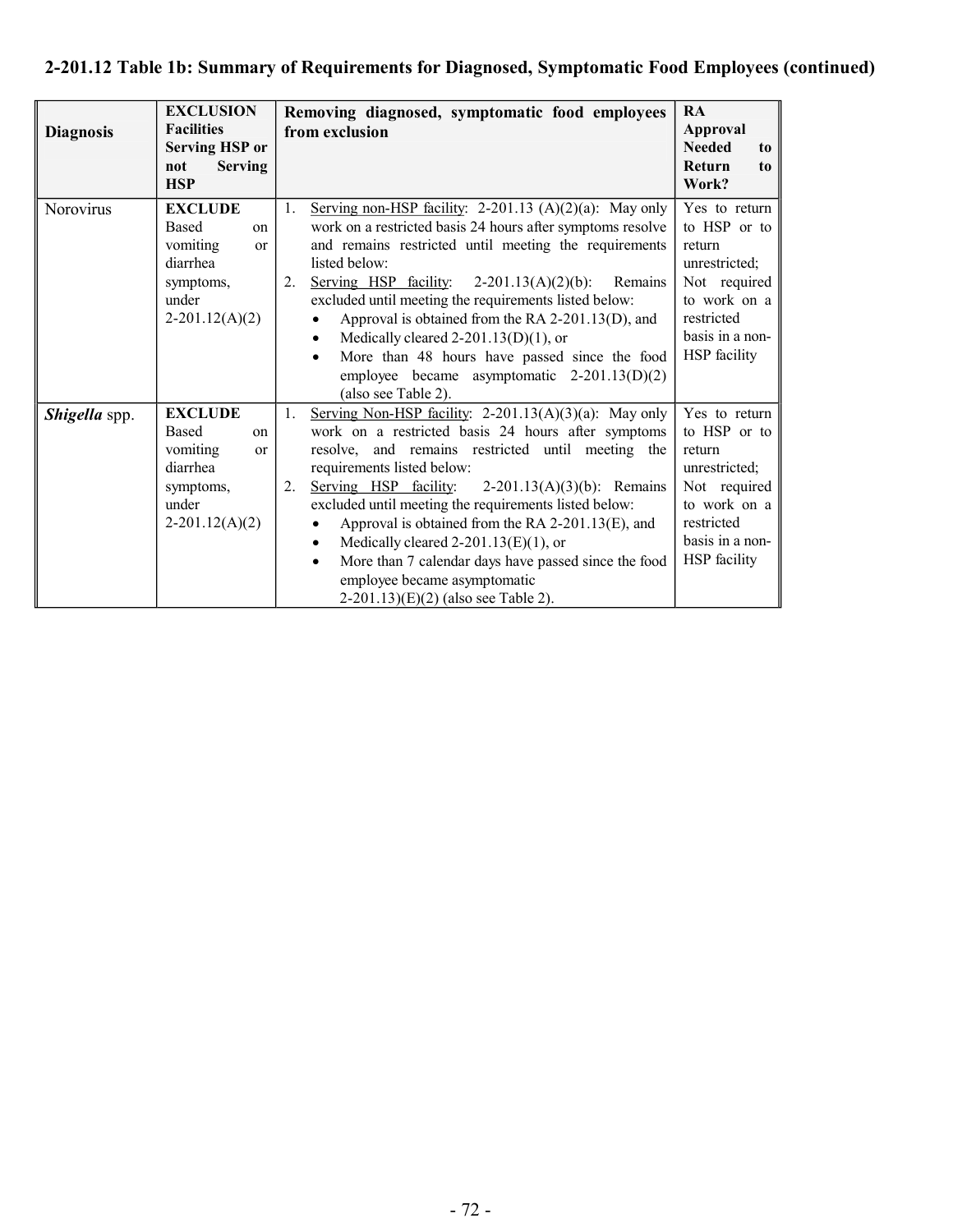# **2201.12 Table 2: Summary of Requirements for Diagnosed Food Employees with Resolved Symptoms**

| Food employees and conditional employees shall report a<br>listed diagnosis immediately to the person in charge             |                                                                                                                 |                                                                 |                                                                                                                                                                                                                                                                                                                                                                                                                                                                                                                                                                                                                                                                    |                                                                                                                                                  |  |  |
|-----------------------------------------------------------------------------------------------------------------------------|-----------------------------------------------------------------------------------------------------------------|-----------------------------------------------------------------|--------------------------------------------------------------------------------------------------------------------------------------------------------------------------------------------------------------------------------------------------------------------------------------------------------------------------------------------------------------------------------------------------------------------------------------------------------------------------------------------------------------------------------------------------------------------------------------------------------------------------------------------------------------------|--------------------------------------------------------------------------------------------------------------------------------------------------|--|--|
| The person in charge shall notify the RA when a food employee reports a listed diagnosis                                    |                                                                                                                 |                                                                 |                                                                                                                                                                                                                                                                                                                                                                                                                                                                                                                                                                                                                                                                    |                                                                                                                                                  |  |  |
|                                                                                                                             | The person in charge shall prohibit a conditional employee that reports a listed diagnosis from becoming a food |                                                                 |                                                                                                                                                                                                                                                                                                                                                                                                                                                                                                                                                                                                                                                                    |                                                                                                                                                  |  |  |
|                                                                                                                             |                                                                                                                 |                                                                 | employee until meeting the criteria listed in section 2-201.13 of the Food Code, for reinstatement of a diagnosed                                                                                                                                                                                                                                                                                                                                                                                                                                                                                                                                                  |                                                                                                                                                  |  |  |
| food employee.                                                                                                              |                                                                                                                 |                                                                 |                                                                                                                                                                                                                                                                                                                                                                                                                                                                                                                                                                                                                                                                    |                                                                                                                                                  |  |  |
| Pathogen<br><b>Diagnosis</b>                                                                                                | <b>Facilities</b><br><b>Serving HSP</b>                                                                         | <b>Facilities</b><br><b>Not</b><br><b>Serving</b><br><b>HSP</b> | <b>Removing Diagnosed Food Employees</b><br><b>Resolved</b><br><b>Symptoms</b><br>with<br>from<br><b>Exclusion or Restriction</b>                                                                                                                                                                                                                                                                                                                                                                                                                                                                                                                                  | <b>RA</b><br>Approval<br><b>Required to</b><br>Return<br>to<br>Work                                                                              |  |  |
| Typhoid<br>fever<br>(S. Typhi)<br>including<br>previous<br>illness with<br><b>Typhi</b><br>S.<br>(see<br>2-201.11<br>(A)(3) | <b>EXCLUDE</b><br>$2-201.12(C)$                                                                                 | <b>EXCLUDE</b><br>$2-201.12(C)$                                 | When approval is obtained from the RA<br>$2-201.13(C)(1)$ , and:<br>Food employee provides medical<br>documentation, that states the food<br>employee is free of a S. Typhi<br>infection $2-201.13$ )(C)(2) (also see<br>Table 1b).                                                                                                                                                                                                                                                                                                                                                                                                                                | Yes                                                                                                                                              |  |  |
| <b>Shigella</b><br>spp.                                                                                                     | <b>EXCLUDE</b><br>$2-201.12(E)(1)$                                                                              | <b>RESTRICT</b><br>$2-201.12(E)(2)$                             | Non-HSP<br>1.<br>Serving<br>facility:<br>2-201.13(A)(3)(a): May only work on a<br>restricted basis 24 hours after symptoms<br>resolve, and remains restricted until<br>meeting the requirements listed below:<br>2.<br>Serving<br><b>HSP</b><br>facility:<br>$2-201.13(A)(3)(b)$ : Remains excluded<br>until meeting the requirements listed<br>below:<br>Approval is obtained from the RA<br>$\bullet$<br>$2-201.13(E)$ , and:<br>Medically cleared $2-201.13(E)(1)$ ,<br>$\bullet$<br><sub>or</sub><br>More than 7 calendar days have<br>$\bullet$<br>passed since the food employee<br>asymptomatic<br>became<br>$2-201.13(E)(3)(a)$ (also see Table<br>$1b$ ). | Yes to return<br>to HSP or to<br>return<br>unrestricted;<br>Not required<br>to work on a<br>restricted<br>basis in a non-<br><b>HSP</b> facility |  |  |

**(continued on next page)**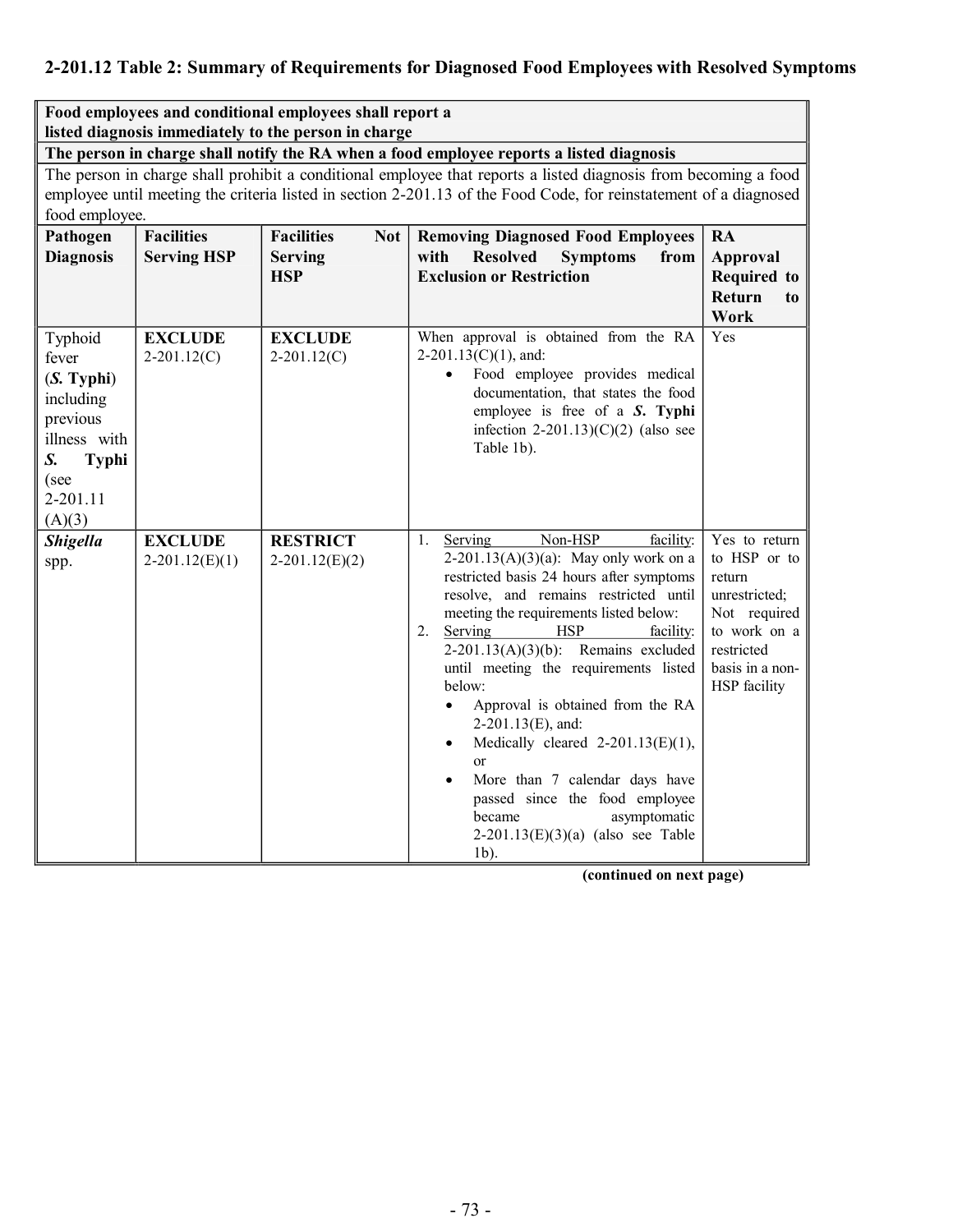#### **2201.12 Table 2: Summary of Requirements for Diagnosed Food Employees with Resolved Symptoms (continued)**

| Pathogen                                                     | <b>Facilities Serving</b>                                                                                  | <b>Facilities</b><br><b>Not</b>                                                                              | <b>Removing Diagnosed Food Employee with</b>                                                                                                                                                                                                                                                                                                                                                                                                                                                                                                                                                                                        | RA Approval                                                                                                                                                            |
|--------------------------------------------------------------|------------------------------------------------------------------------------------------------------------|--------------------------------------------------------------------------------------------------------------|-------------------------------------------------------------------------------------------------------------------------------------------------------------------------------------------------------------------------------------------------------------------------------------------------------------------------------------------------------------------------------------------------------------------------------------------------------------------------------------------------------------------------------------------------------------------------------------------------------------------------------------|------------------------------------------------------------------------------------------------------------------------------------------------------------------------|
| <b>Diagnosis</b>                                             | <b>HSP</b>                                                                                                 | <b>Serving</b>                                                                                               | Resolved Symptoms from Exclusion or                                                                                                                                                                                                                                                                                                                                                                                                                                                                                                                                                                                                 | <b>Required</b><br>to                                                                                                                                                  |
|                                                              |                                                                                                            | <b>HSP</b>                                                                                                   | <b>Restriction</b>                                                                                                                                                                                                                                                                                                                                                                                                                                                                                                                                                                                                                  | Return<br>to                                                                                                                                                           |
|                                                              |                                                                                                            |                                                                                                              |                                                                                                                                                                                                                                                                                                                                                                                                                                                                                                                                                                                                                                     | Work                                                                                                                                                                   |
| Norovirus                                                    | <b>EXCLUDE</b><br>$2-201.12(D)(1)$                                                                         | <b>RESTRICT</b><br>$2-201.12(D)(2)$                                                                          | Non-HSP<br>facility:<br>1.<br>Serving<br>2-201.13(A)(2)(a): May only work on a<br>restricted basis 24 hours after symptoms<br>resolve and remains restricted until<br>meeting the requirements listed below:<br>Serving<br><b>HSP</b><br>2.<br>facility:<br>$2-201.13(A)(2)(b)$ : Remains excluded<br>until meeting the requirements listed<br>below:<br>Approval is obtained from the RA<br>$\bullet$<br>$2-201.13(D)$ , and:<br>Medically cleared $2-201.13(D)(1)$ ,<br>$\bullet$<br>or<br>More than 48 hours have passed<br>$\bullet$<br>since the food employee became<br>asymptomatic $2-201.13(D)(2)$ (also<br>see Table 1b). | Yes to return to<br><b>HSP</b><br><b>or</b><br>to<br>return<br>unrestricted;<br>Not required to<br>work<br>on<br>a<br>restricted basis<br>in a non-HSP<br>facility     |
| E.<br>coli<br>O157:H7<br>other<br>or<br>EHEC/<br><b>STEC</b> | <b>EXCLUDE</b><br>$2-201.12(F)(1)$                                                                         | <b>RESTRICT</b><br>$2-201.12(F)(2)$                                                                          | Non-HSP<br>Serving<br>facility:<br>1.<br>$2-201.13(A)(4)(a)$ : May only work on a<br>restricted basis 24 hours after symptoms<br>resolve and remains restricted until meeting<br>the requirements listed below:<br>2. Serving<br><b>HSP</b><br>facility:<br>$2-201.13(A)(4)(b)$ : Remains excluded until<br>meeting the requirements listed below:<br>Approval is obtained from the RA<br>$2-201.13(F)$ , and:<br>Medically cleared $2-201.13(F)(1)$ ,<br>$\bullet$<br><sub>or</sub><br>More than 7 calendar days have<br>$\bullet$<br>passed since the food employee<br>became<br>asymptomatic<br>$2-201.13(F)(2)$ .               | Yes to return to<br><b>HSP</b><br><sub>or</sub><br>to<br>return<br>unrestricted;<br>Not required to<br>work<br>on<br>a<br>restricted basis<br>in a non-HSP<br>facility |
| Hepatitis<br>A virus                                         | <b>EXCLUDE</b><br>within 14 days of<br>any symptom, or<br>within 7 days of<br>jaundice<br>$2-201.12(B)(2)$ | if EXCLUDE<br>if<br>within 14 days of<br>any sumptom, or<br>within 7 days of<br>jaundice<br>$2-201.12(B)(2)$ | When approval is obtained from the RA 2-<br>$201.13(B)$ , and:<br>The food employee has been<br>jaundiced for more than 7 calendar<br>days $2-201.13(B)(1)$ , or<br>The anicteric food employee has had<br>$\bullet$<br>symptoms for more than 14 days 2-<br>$201.13(B)(2)$ , or<br>The food<br>employee<br>provides<br>$\bullet$<br>medical<br>documentation<br>$2-201.13(B)(3)$ (see also Table 1b).                                                                                                                                                                                                                              | Yes                                                                                                                                                                    |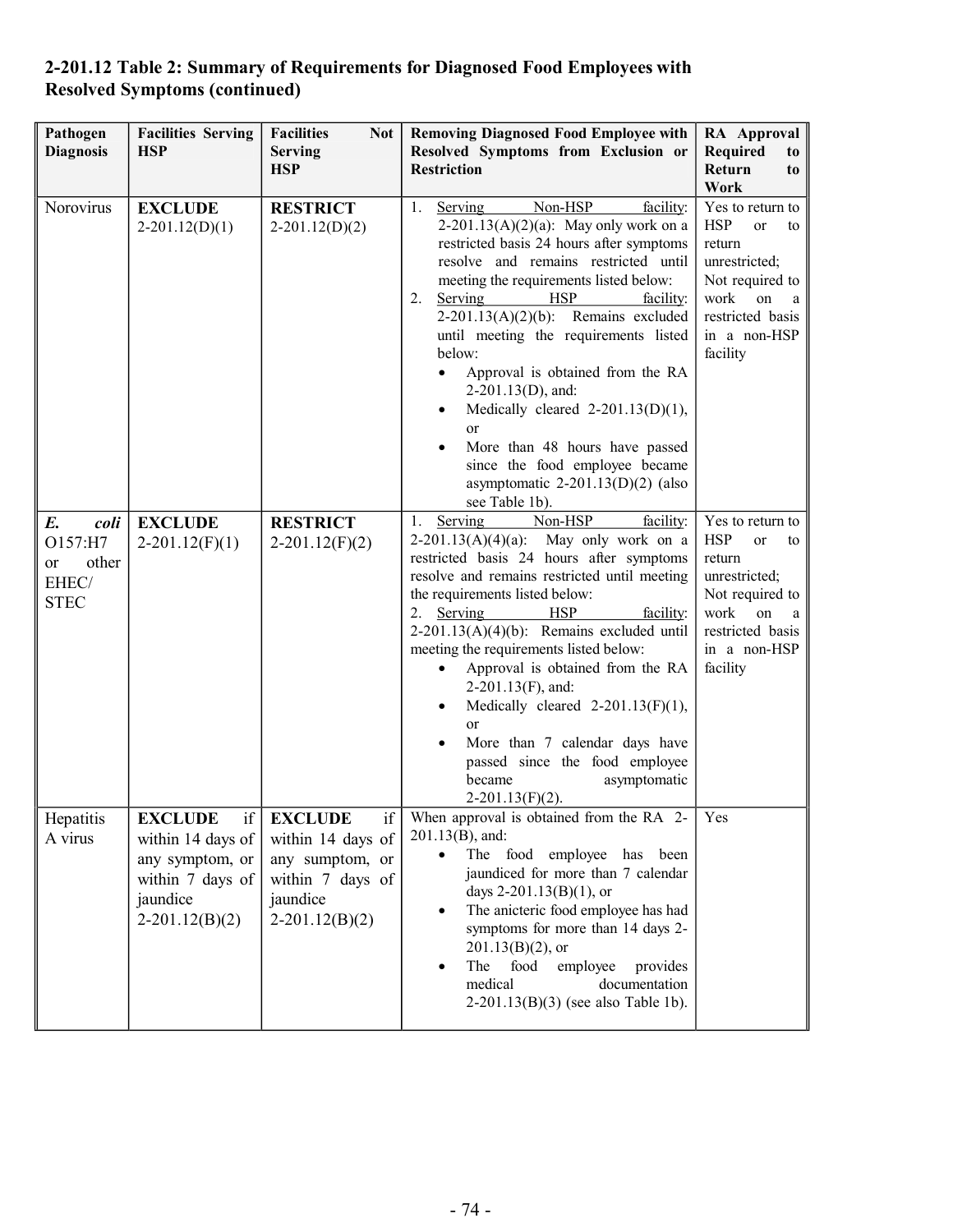### **2201.12 Table 3: Summary of Requirements for Diagnosed Food Employees Who Never Develop Gastrointestinal Symptoms**

| Food employees and conditional employees shall report a listed                                                               |                                         |                                                                 |                                                                                                                                                                                                                                                                                 |                                                                                                                                                             |
|------------------------------------------------------------------------------------------------------------------------------|-----------------------------------------|-----------------------------------------------------------------|---------------------------------------------------------------------------------------------------------------------------------------------------------------------------------------------------------------------------------------------------------------------------------|-------------------------------------------------------------------------------------------------------------------------------------------------------------|
| diagnosis immediately to the person in charge                                                                                |                                         |                                                                 |                                                                                                                                                                                                                                                                                 |                                                                                                                                                             |
| The person in charge shall notify the RA when a food employee reports a listed diagnosis                                     |                                         |                                                                 |                                                                                                                                                                                                                                                                                 |                                                                                                                                                             |
|                                                                                                                              |                                         |                                                                 | The person in charge shall prohibit a conditional employee that reports a listed diagnosis from becoming a food                                                                                                                                                                 |                                                                                                                                                             |
|                                                                                                                              |                                         |                                                                 | employee until meeting the criteria listed in section 2-201.13 of the Food Code, for reinstatement of a diagnosed                                                                                                                                                               |                                                                                                                                                             |
| food employee                                                                                                                |                                         |                                                                 |                                                                                                                                                                                                                                                                                 |                                                                                                                                                             |
| Pathogen<br><b>Diagnosis</b>                                                                                                 | <b>Facilities</b><br><b>Serving HSP</b> | <b>Facilities</b><br><b>Not</b><br><b>Serving</b><br><b>HSP</b> | Removing Diagnosed Food Employees Who<br>Never Develop Gastrointestinal Symptoms<br>from Exclusion or Restriction                                                                                                                                                               | RA Approval<br><b>Required</b><br>to<br>Return<br>to<br>Work                                                                                                |
| Typhoid<br>Fever<br>(S. Typhi)<br>including<br>previous<br>illness with<br>S.<br><b>Typhi</b><br>(see<br>2-201.11<br>(A)(3)) | <b>EXCLUDE</b><br>$2-201.12(C)$         | <b>EXCLUDE</b><br>$2-201.12(C)$                                 | obtained<br>from<br>the RA<br>When approval is<br>$2-201.13(C)(1)$ , and:<br>Food employee provides medical documentation,<br>specifying that the food employee is free of a $S$ .<br>Typhi infection $2-201.13(C)(2)$ .                                                        | Yes                                                                                                                                                         |
| <b>Shigella</b><br>spp.                                                                                                      | <b>EXCLUDE</b><br>$2-201.12(E)(1)$      | <b>RESTRICT</b><br>$2-201.12(E)(2)$                             | Remains excluded or restricted until approval is<br>obtained from the RA, and:<br>Medically cleared $2-201.13(E)(1)$ , or<br>More than 7 calendar days have passed<br>$\bullet$<br>since the food employee was last<br>diagnosed $2-201.13(E)(3)$ .                             | Yes to return to<br><b>HSP</b><br>or<br>to<br>return<br>unrestricted;<br>Not required to<br>work<br>on<br>a<br>restricted basis<br>in a non-HSP<br>facility |
| Norovirus                                                                                                                    | <b>EXCLUDE</b><br>$2-201.12(D)(1)$      | <b>RESTRICT</b><br>$2-201.12(D)(2)$                             | Remains excluded or restricted until approval is<br>obtained from the RA 2-201.13(D), and<br>Medically cleared $2-201.13(D)(1)$ , or<br>$\bullet$<br>More than 48 hours have passed since the<br>$\bullet$<br>food<br>employee<br>diagnosed<br>$2 -$<br>was<br>$201.13(D)(3)$ . | Yes to return to<br><b>HSP</b><br>or<br>to<br>return<br>unrestricted;<br>Not required to<br>work<br>on<br>a<br>restricted basis<br>in a non-HSP<br>facility |

**(continued on next page)**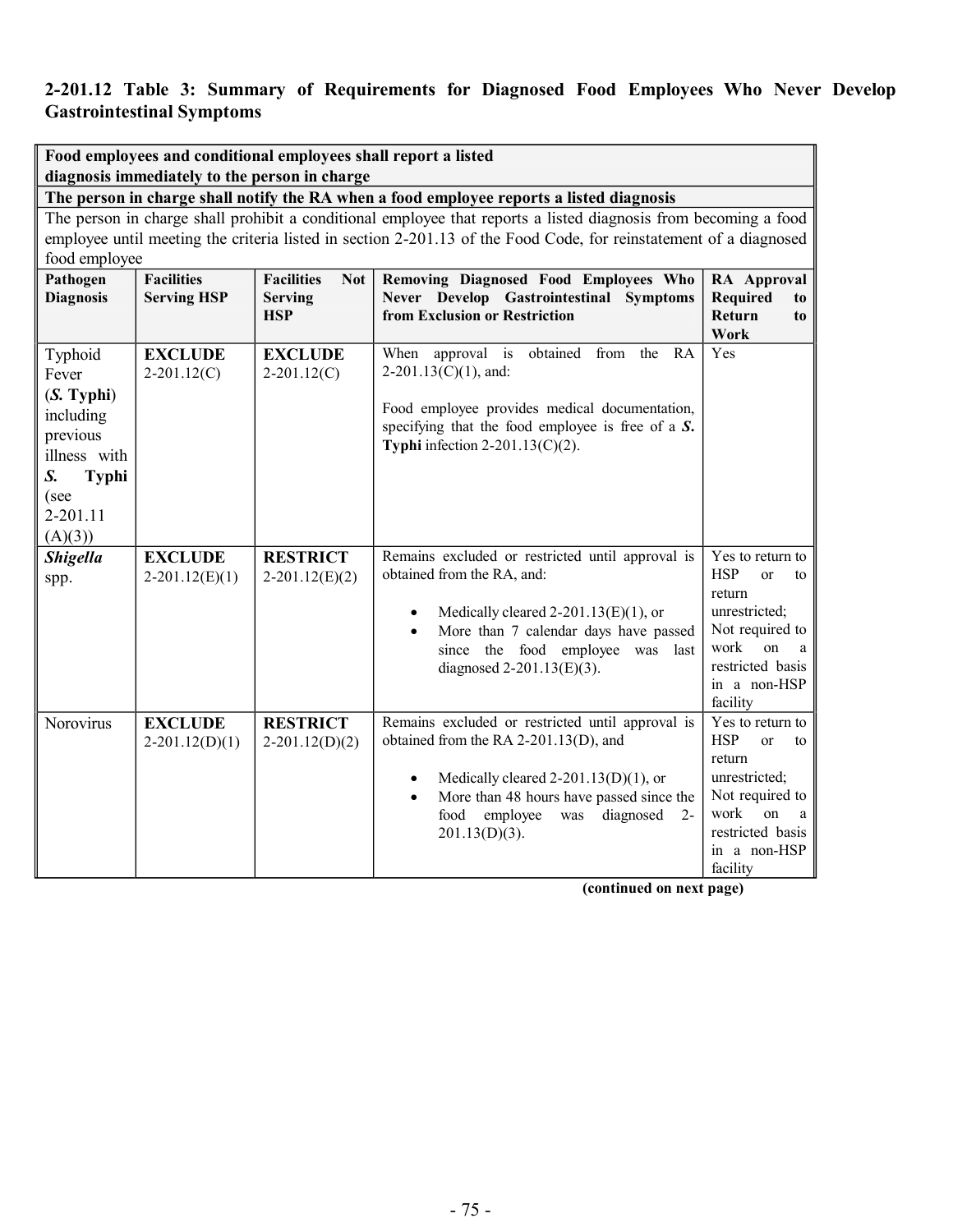#### **2201.12 Table 3: Summary of Requirements for Diagnosed Food Employees Who Never Develop Gastrointestinal Symptoms (continued)**

| Pathogen          | <b>Facilities</b>  | <b>Facilities</b><br><b>Not</b> | Removing Diagnosed Food Employees Who                | <b>RA</b><br>Approval |
|-------------------|--------------------|---------------------------------|------------------------------------------------------|-----------------------|
| <b>Diagnosis</b>  | <b>Serving HSP</b> | <b>Serving</b>                  | Never Develop Gastrointestinal Symptoms              | Required<br>to        |
|                   |                    | <b>HSP</b>                      | from Exclusion or Restriction                        | <b>Return to Work</b> |
| E.<br>coli        | <b>EXCLUDE</b>     | <b>RESTRICT</b>                 | Remains excluded or restricted until approval is     | Yes to return to      |
| O157:H7           | $2-201.12(F)(1)$   | $2-201.12(F)(2)$                | obtained from the RA 2-201.13 $(F)$ , and:           | HSP or to return      |
| other<br>$\alpha$ |                    |                                 |                                                      | unrestricted; Not     |
| EHEC/             |                    |                                 | Medically cleared $2-201.13(F)(1)$ , or<br>$\bullet$ | required to work      |
| <b>STEC</b>       |                    |                                 | More than 7 calendar days have passed<br>$\bullet$   | on a restricted       |
|                   |                    |                                 | since the food employee was diagnosed                | basis in a non-       |
|                   |                    |                                 | $2-201.13(F)(3)$ .                                   | HSP facility          |
| Hepatitis         | <b>EXCLUDE</b>     | <b>EXCLUDE</b>                  | approval is obtained from the RA<br>When             | Yes                   |
| A virus           | $2-201.12(B)(3)$   | $2-201.12(B)(3)$                | $2-201.13(B)$ , and                                  |                       |
|                   |                    |                                 |                                                      |                       |
|                   |                    |                                 | The anicteric food employee has had                  |                       |
|                   |                    |                                 | symptoms for more than 14 days                       |                       |
|                   |                    |                                 | $2-201.13(B)(2)$ , or                                |                       |
|                   |                    |                                 | The food employee provides medical                   |                       |
|                   |                    |                                 | documentation $2-201.13(B)(3)$ .                     |                       |

**Key for Tables 1, 2, 3, and 4: RA = Regulatory Authority EHEC = Enterohemorrhagic, or Shiga toxinproducing** *Escherichia coli* **HAV = Hepatitis A virus HSP = Highly Susceptible Population**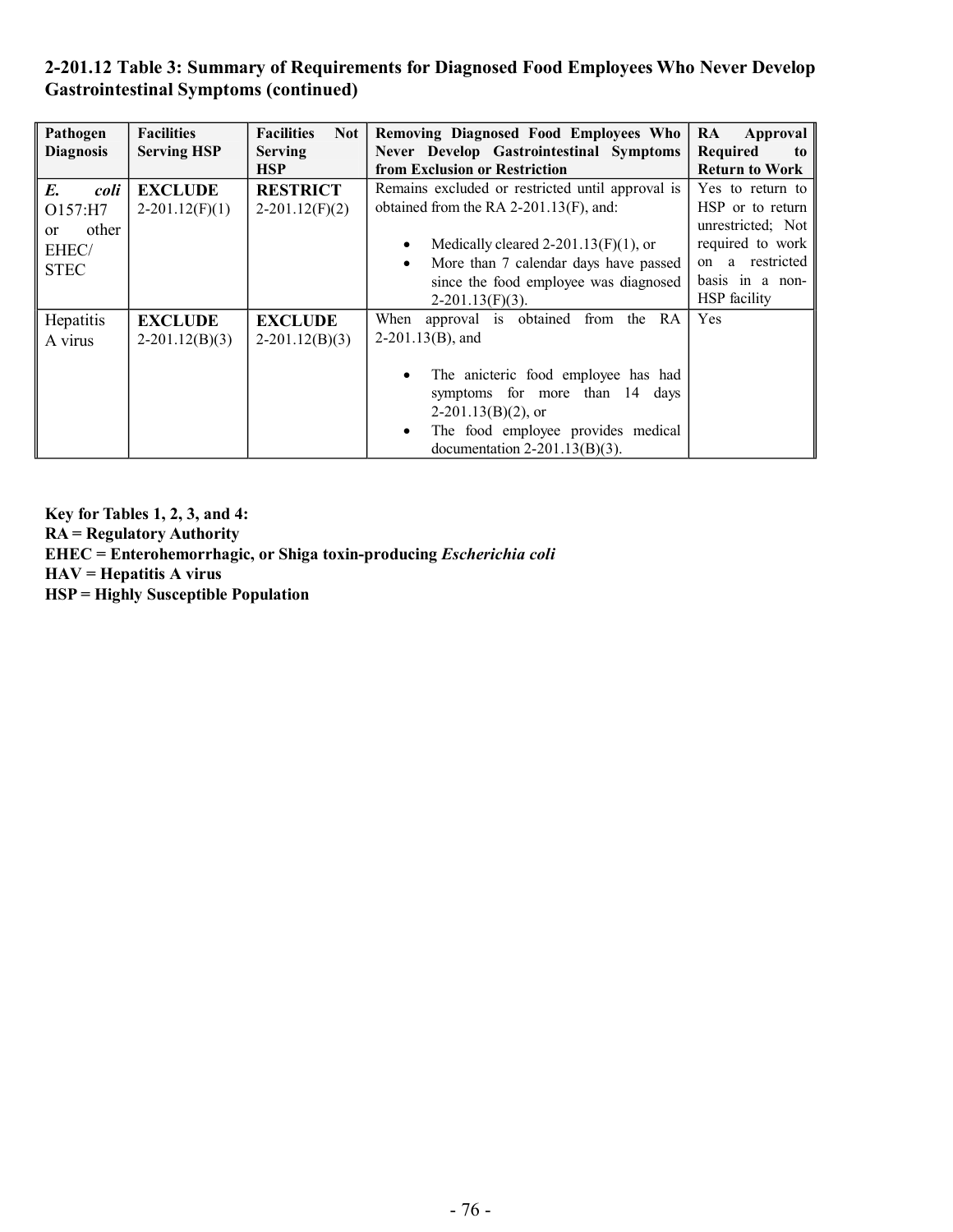### **2201.12 Table 4: History of Exposure, and Absent Symptoms or Diagnosis**

|                                                                                               |                                                                                                                    |                                                                          | Food employees and conditional employees shall report a listed exposure to the person in charge                 |                |  |
|-----------------------------------------------------------------------------------------------|--------------------------------------------------------------------------------------------------------------------|--------------------------------------------------------------------------|-----------------------------------------------------------------------------------------------------------------|----------------|--|
| The person in charge shall prohibit a conditional employee who reports a listed exposure from |                                                                                                                    |                                                                          |                                                                                                                 |                |  |
|                                                                                               |                                                                                                                    |                                                                          | becoming a food employee in a facility serving a HSP until meeting the criteria listed in section               |                |  |
|                                                                                               |                                                                                                                    | 2-201.13 of the Food Code, for reinstatement of an exposed food employee |                                                                                                                 |                |  |
|                                                                                               |                                                                                                                    |                                                                          | The person in charge shall reinforce and ensure compliance with good hygienic practices, symptom reporting      |                |  |
|                                                                                               |                                                                                                                    |                                                                          | requirements, proper handwashing and no BHC with RTE foods for all food employees that report a listed exposure |                |  |
| Pathogen                                                                                      | <b>Facilities Not Serving</b><br>Can<br><b>Facilities</b><br>When<br>the<br><b>Restricted</b><br><b>RA</b><br>Food |                                                                          |                                                                                                                 |                |  |
| <b>Diagnosis</b>                                                                              | <b>Serving</b>                                                                                                     | <b>HSP</b>                                                               | <b>Employee Return to Work?</b>                                                                                 | Approval       |  |
|                                                                                               | <b>HSP</b>                                                                                                         |                                                                          |                                                                                                                 | needed         |  |
| Typhoid Fever                                                                                 | <b>RESTRICT</b>                                                                                                    | Educate food employee on                                                 | $2-201.13(I)(3)$                                                                                                | N <sub>0</sub> |  |
| (S. Typhi)                                                                                    | $2-201.12(I)$                                                                                                      | symptoms to watch for and                                                | When 14 calendar days have passed since                                                                         |                |  |
|                                                                                               |                                                                                                                    | ensure compliance with                                                   | the last exposure, or more than 14 days has                                                                     |                |  |
|                                                                                               |                                                                                                                    | GHP, handwashing and no                                                  | since the<br>food<br>passed<br>employee's                                                                       |                |  |
|                                                                                               |                                                                                                                    | BHC with RTE foods.                                                      | household contact became asymptomatic.                                                                          |                |  |
| Shigella spp.                                                                                 | <b>RESTRICT</b>                                                                                                    | Educate food employee on                                                 | $2-201.13(I)(2)$                                                                                                | N <sub>o</sub> |  |
|                                                                                               | $2-201.12(I)$                                                                                                      | symptoms to watch for and                                                | When more than 3 calendar days have                                                                             |                |  |
|                                                                                               |                                                                                                                    | ensure compliance with                                                   | passed since the last exposure, or more                                                                         |                |  |
|                                                                                               |                                                                                                                    | GHP, handwashing and no                                                  | than 3 days have passed since the food                                                                          |                |  |
|                                                                                               |                                                                                                                    | BHC with RTE foods.                                                      | employee's household contact became                                                                             |                |  |
|                                                                                               |                                                                                                                    |                                                                          | asymptomatic.                                                                                                   |                |  |
| Norovirus                                                                                     | <b>RESTRICT</b>                                                                                                    | Educate food employee on                                                 | $2-201.13(I)(1)$                                                                                                | N <sub>0</sub> |  |
|                                                                                               | $2 - 201.12(I)$                                                                                                    | symptoms to watch for and                                                | When more than 48 hours have passed                                                                             |                |  |
|                                                                                               |                                                                                                                    | ensure compliance with                                                   | since the last exposure, or more than 48                                                                        |                |  |
|                                                                                               |                                                                                                                    | GHP, handwashing and no                                                  | hours has passed since the food employee's                                                                      |                |  |
|                                                                                               |                                                                                                                    | bare hand contact with                                                   | household contact became asymptomatic.                                                                          |                |  |
|                                                                                               |                                                                                                                    | RTE foods.                                                               |                                                                                                                 |                |  |
| E.<br>coli                                                                                    | <b>RESTRICT</b>                                                                                                    | Educate food employee on                                                 | $2-201.13(I)(2)$                                                                                                | N <sub>0</sub> |  |
| O157:H7<br>or                                                                                 | $2-201.12(I)$                                                                                                      | symptoms to watch for and                                                | When more than 3 calendar days have                                                                             |                |  |
| EHEC/<br>other                                                                                |                                                                                                                    | ensure compliance with                                                   | passed since the last exposure, or more                                                                         |                |  |
| <b>STEC</b>                                                                                   |                                                                                                                    | GHP, handwashing and no                                                  | than 3 calendar days has passed since the                                                                       |                |  |
|                                                                                               |                                                                                                                    | bare hand contact with                                                   | food employee's household contact became                                                                        |                |  |
|                                                                                               |                                                                                                                    | RTE foods.                                                               | asymptomatic.                                                                                                   |                |  |
| Hepatitis<br>A                                                                                | <b>RESTRICT</b>                                                                                                    | Educate food employee on                                                 | $2-201.13(I)(4)$                                                                                                | N <sub>o</sub> |  |
| virus                                                                                         | $2 - 201.12(I)$                                                                                                    | symptoms to watch for and                                                | When any of the following conditions is                                                                         |                |  |
|                                                                                               |                                                                                                                    | ensure compliance with                                                   | met:                                                                                                            |                |  |
|                                                                                               |                                                                                                                    | GHP, handwashing and no                                                  | * The food employee is immune to HAV                                                                            |                |  |
|                                                                                               |                                                                                                                    | bare hand contact with                                                   | infection because of a prior illness from                                                                       |                |  |
|                                                                                               |                                                                                                                    | RTE foods.                                                               | HAV, vaccination against HAV, or IgG                                                                            |                |  |
|                                                                                               |                                                                                                                    |                                                                          | administration; or                                                                                              |                |  |
|                                                                                               |                                                                                                                    |                                                                          | * More than 30 calendar days have passed                                                                        |                |  |
|                                                                                               |                                                                                                                    |                                                                          | since the last exposure; or since the food                                                                      |                |  |
|                                                                                               |                                                                                                                    |                                                                          | employee's household contact became                                                                             |                |  |
|                                                                                               |                                                                                                                    |                                                                          | jaundiced; or                                                                                                   |                |  |
|                                                                                               |                                                                                                                    |                                                                          | * The food employee does not use an                                                                             |                |  |
|                                                                                               |                                                                                                                    |                                                                          | alternative procedure that allows BHC with                                                                      |                |  |
|                                                                                               |                                                                                                                    |                                                                          | RTE food until at least 30 days after the                                                                       |                |  |
|                                                                                               |                                                                                                                    |                                                                          | potential exposure, and the employee                                                                            |                |  |
|                                                                                               |                                                                                                                    |                                                                          | receives additional training.                                                                                   |                |  |

Key for Table 4: GHP = Good Hygienic Practices; RTE = Ready-to-Eat foods; BHC = Bare Hand Contact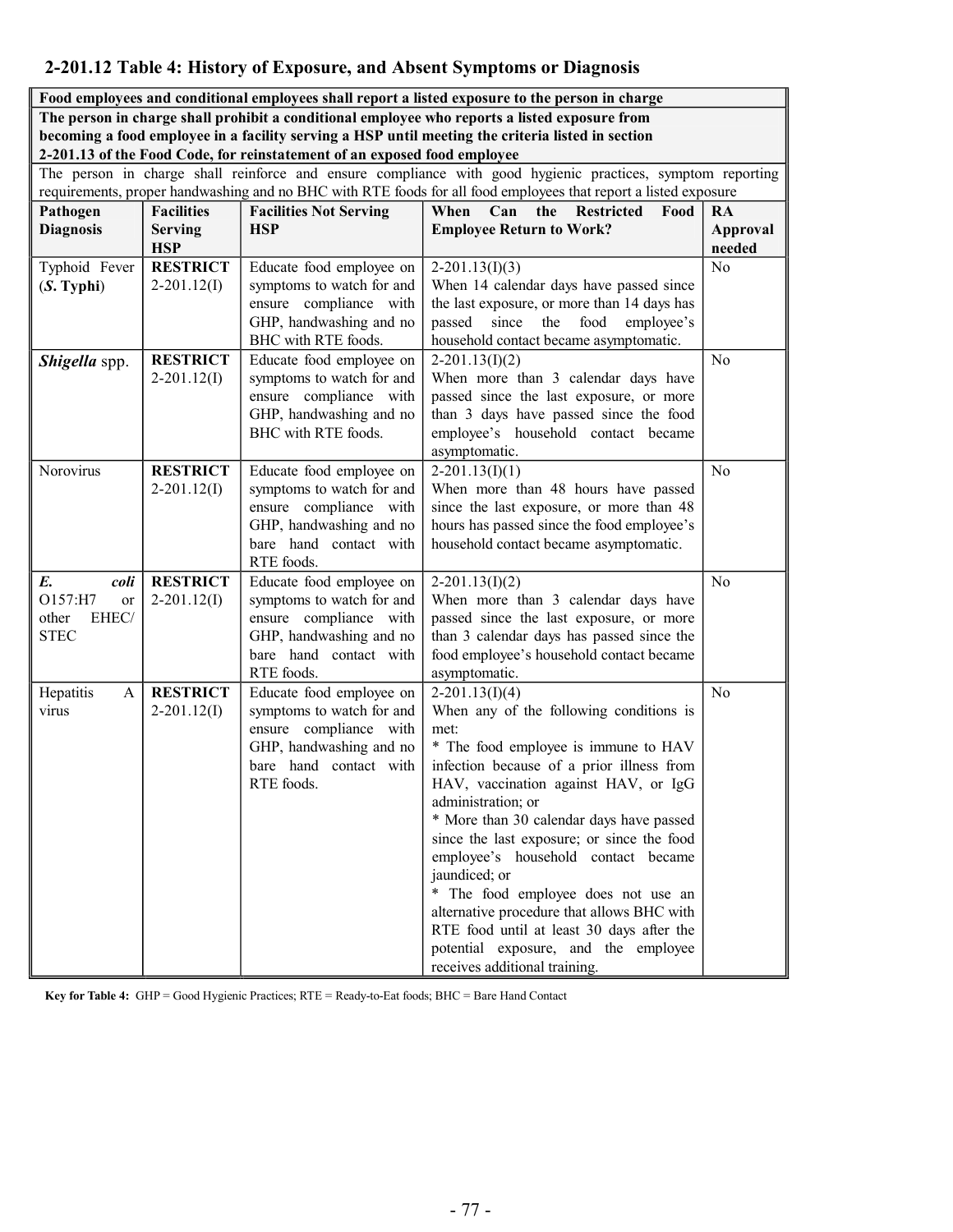**APPENDIX D**

### **Emergency Point of Contact:**

If a food donor or FDO suspects that any of his/her products have been subject to tampering or criminal or terrorist action, he/she should notify the FSIS for meat, poultry or egg products or FDA for all other food products. First, the FSIS or FDA District Office should be notified, see web links below for phone numbers. If the concern or event becomes elevated, FSIS or FDA should be contacted at the 24-hour emergency numbers listed below. Other Federal, State and local regulators may also need to be notified in the event of an issue. These contacts and numbers should be identified prior to an event and numbers should be verified regularly.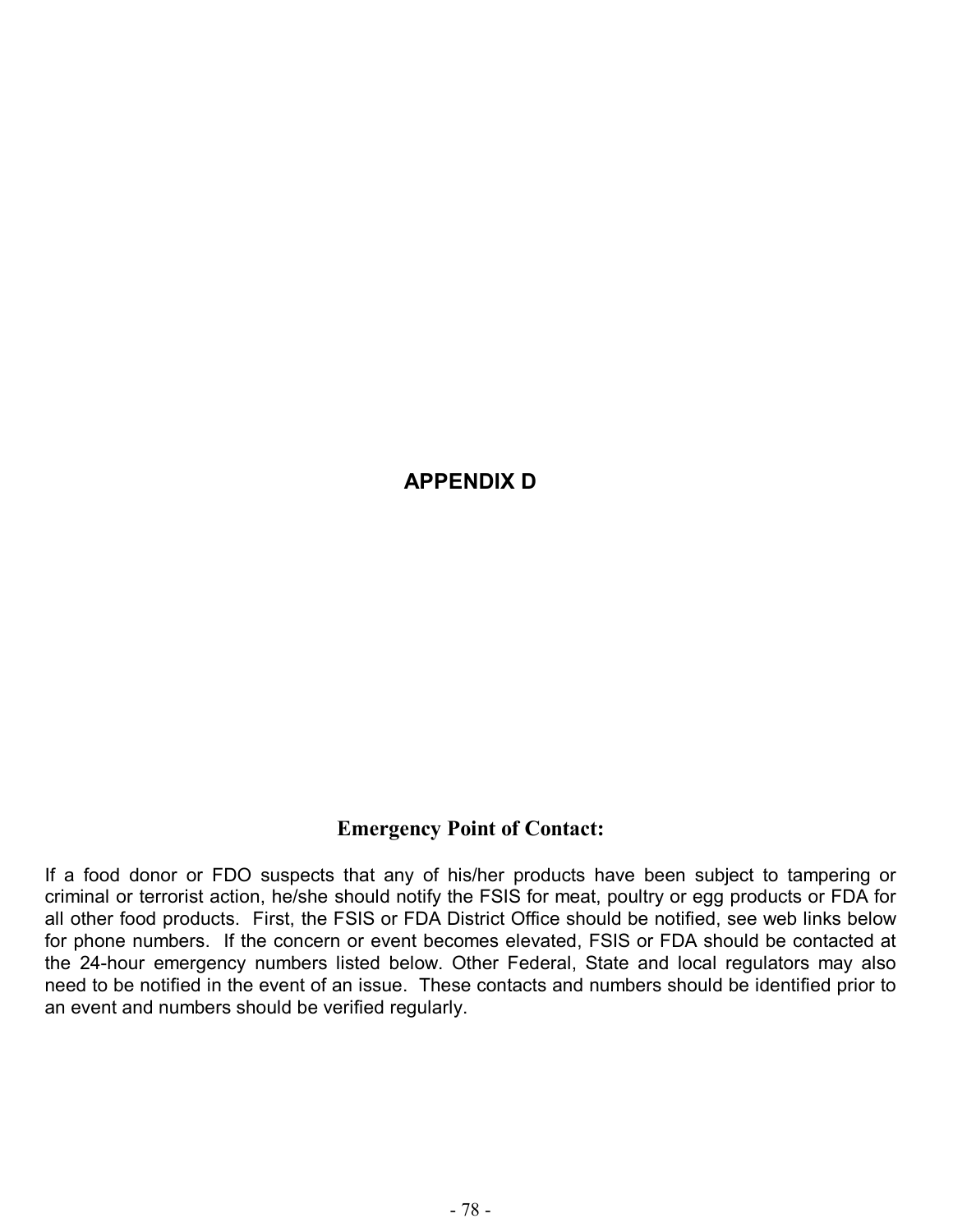## **Emergency Points of Contact:**

#### **FSIS District Office**

\* FDA District Office telephone numbers are listed at [http://www.fsis.usda.gov/Contact\\_Us/Office\\_Locations\\_&\\_Phone\\_Numbers/index.asp](http://www.fsis.usda.gov/Contact_Us/Office_Locations_&_Phone_Numbers/index.asp) Contact person Phone number

#### **FDA District Office**

\* FDA District Office telephone numbers are listed at <http://www.cfsan.fda.gov/~dms/district.html> Contact person Phone number

#### **U.S. Department of Agriculture**

Phone number: USDA 24-hour contact number for the Office of Food Defense and Emergency Response – 866-395-9701

#### **U.S. Food and Drug Administration**

Phone number: FDA 24-hour Emergency Hotline - 888-723-3366

#### **FBI**

Contact person Phone number

# **Local Police Department**

Contact person Phone number

#### **State Police Department**

Contact person Phone number

#### **Board of Health**

Contact person Phone number

#### **HazMat Team**

Contact person Phone number

#### **State Office of Emergency Management**

Contact person Phone number

#### **Others**

**Organization** Contact person Phone number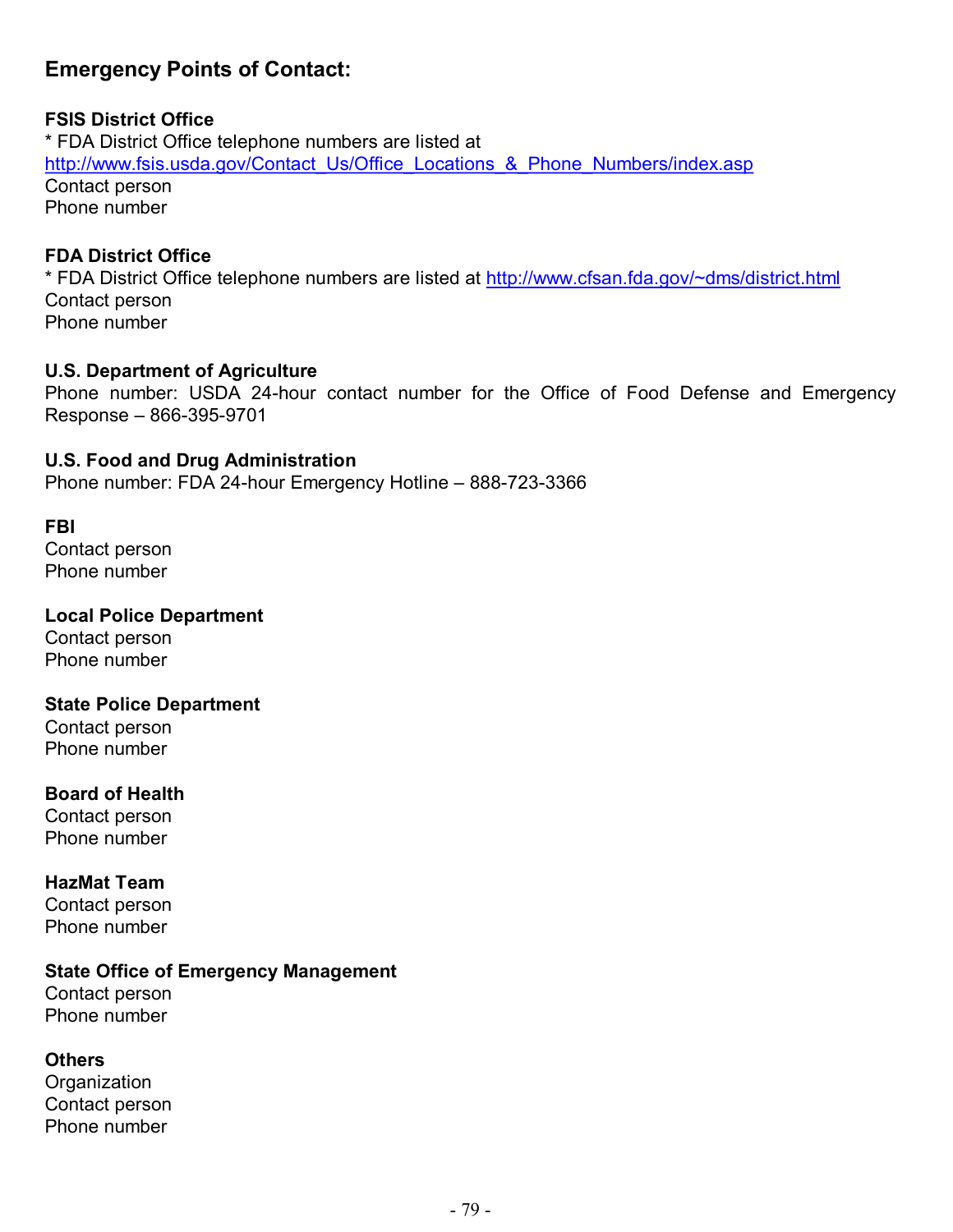# **REFERENCES**

### **PUBLICATIONS**

1. America Culinary Federation, Chef and Child Foundation, *Understanding Prepared Foods*; *Understanding Prepared Foods II*; and *Chef s Educational Series Transportation Module*.

2. Cooperative Extension, *Food Safety Information Sheet No. 5, Shelf Storage.*

3. Food and Drug Administration *Draft Managing Food Safety: A HACCP Principles Guide for Operators of Food Service, Retail Food Stores, and other Food Establishments at the Retail Level,* 1998

4. National Restaurant Association, *Food Donation: A Restaurateur s Guide,* 1997.

5. Purdue University Cooperative Extension Service, University of WisconsinExtension Cooperative Extension, *Food Safety Information Sheet No. 6, Food Repackaging.*

6. President s Memorandum for the Head of Executive Departments and Agencies, 1996.

7. U.S. Department of Agriculture, *A Citizen s Guide To Food Recovery*, revised 1997.

8. U. S. Department of Agriculture, Economic Research Service, *Estimating and Addressing America s Food Losses*, 1997.

9. U.S. Department of Health and Human Services, U.S. Public Health Service, Food and Drug Administration, *Food Code*, 1999.

10. Volusia County Public Health Unit (Florida) Information Sheet, *Things You Must Know to Prevent Foodborne Disease,* 1994.

#### **WEB SITES**

- 1. Congressional Hunger Center **5. Share Our Strength** www.logos.ghn.org.chc.index.html www.strength.org/home.html
- 2. Food and Drug Administration **6. St. Mary's Food Bank** [www.cfsan.fda.gov](http://www.cfsan.fda.gov/) www.smfb.org
- www.secondharvest.org [www.acfchefs](http://www.acfchefs/)
- 
- 3. America's Second Harvest **7. The Chef and the Child Foundation**

### **Food Defense Resources**

Numerous food defense resources exist but one guidance document specifically refers to operations such as food banks and food recovery programs and is recommended for careful review and study. The document referred to is "Guidance for Industry, Retail Food Stores and Food Service Establishments, Food Security Preventive Measures Guidance" available in hard copy from CFSAN (1-888-SAFE-FOOD) and available on the internet at [http://www.cfsan.fda.gov/~dms/secgui11.html.](http://www.cfsan.fda.gov/~dms/secgui11.html)

In addition the 2005 Food Code lists numerous references from FDA, CDC, and the USDA in Annex 2 under Food Defense Guidance from Farm to Table. These guidances identify the types of preventive measures that food processors and establishments can take to minimize risks to food from tampering, criminal or terrorist actions. A summary of these references is as follows: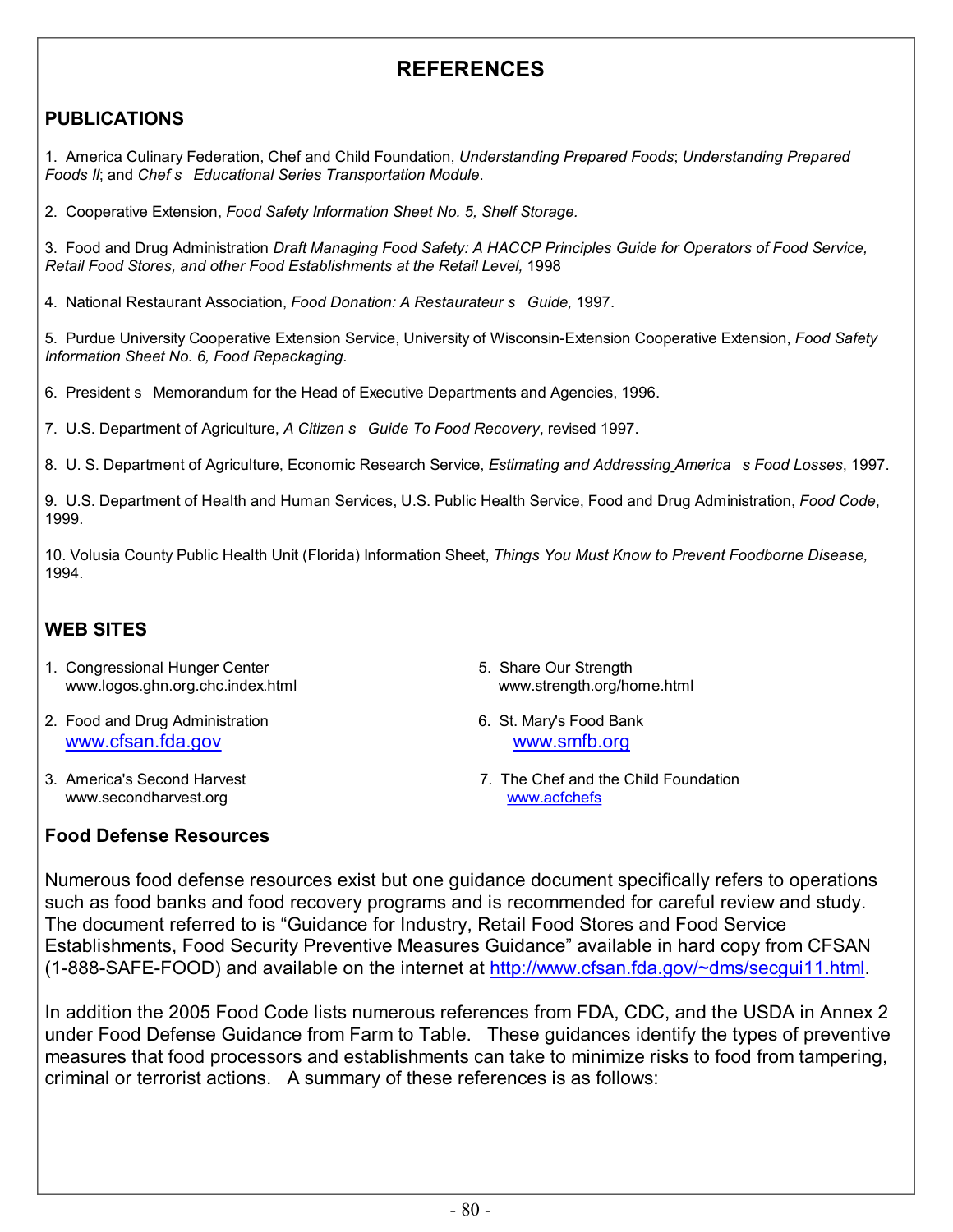## **Food and Drug Administration Resources**:

ALERT Initiative – ALERT identifies five key points that industry and businesses can use to decrease the risk of intentional food contamination at their facility: <http://www.cfsan.fda.gov/~dms/alert.html>

Food Producers, Processors, and Transporters: Food Security Preventive Measures Guidance at [http://www.cfsan.fda.gov/~dms/secguid6.html.](http://www.cfsan.fda.gov/~dms/secguid6.html)

Dairy Farms, Bulk Milk Transporters, Bulk Milk Transfer Stations and Fluid Milk Processors Food Security Preventive Measures Guidance at <http://www.cfsan.fda.gov/~secguid8.html>.

Importers and Filers: Food Security Preventive Measures Guidance at <http://www.cfsan.fda.gov/~secguid7>. html.

Bioterrorism Act of 2002 at <http://www.fda.gov.gov/oc/bioterroism/bioact.html>.

Food and Drug Administration guidance for consumers "Food Tampering: An Extra Ounce of Caution" at<http://www.cfsan.fda.gov/~dms/fstamper.html>

Online training developed by FDA and USDA 'Protecting the Food Supply from Intentional Adulteration: An Introductory Training Session to Raise Awareness at [www.fda.gov/ora/training/orau/FoodSecurity/startpage.html](http://www.fda.gov/ora/training/orau/FoodSecurity/startpage.html)

**USDA Food Safety and Inspection Service (FSIS) Resources:**

Food Safety and Inspection Service (FSIS) Security Guidelines for Food Processors at [http://www.fsis.usda.gov/oa/topics/securityguide.htm.](http://www.fsis.usda.gov/oa/topics/securityguide.htm)

FSIS Guidelines "Keep America's Food Safe" at [http://www.fsis.usda.gov/Food Security & Emergency](http://www.fsis.usda.gov/Food%20Security%20&%20Emergency%20Preparedness/Keep%20Americas%20Food%20Safe/index.asp) Preparedness/Keep Americas Food Safe/index.asp.

FSIS Safety and Security Guidelines for the Transportation and Distribution of Meat, Poultry and Egg Products at<http://www.fsis.usda.gov/oa/topics/transportguide.htm>.

## **USDA Food and Nutrition Service Resources.**

Some of these resources are specific to schools but contain information that would apply to any food service or warehouse operation including:

*A Biosecurity Checklist for School Foodservice Programs – Developing a Biosecurity Management Plan* at <http://schoolmeals.nal.usda.gov/Safety/biosecurity.pdf>

Biosecurity Video for schools at [http://130.74.84.77/launcher.php?file=%2Fomo%2Fcmp%2Fbio.wmv](http://130.74.84.77/launcher.php?file=/omo/cmp/bio.wmv)

*Responding to a Food Recall* at <http://www.nfsmi.org/Information/recallmanual.pdf>

*Emergency Readiness Plan: A Guide to Forms for School Foodservice Operations* at http://www.nfsmi.org/Information/e-readiness.html